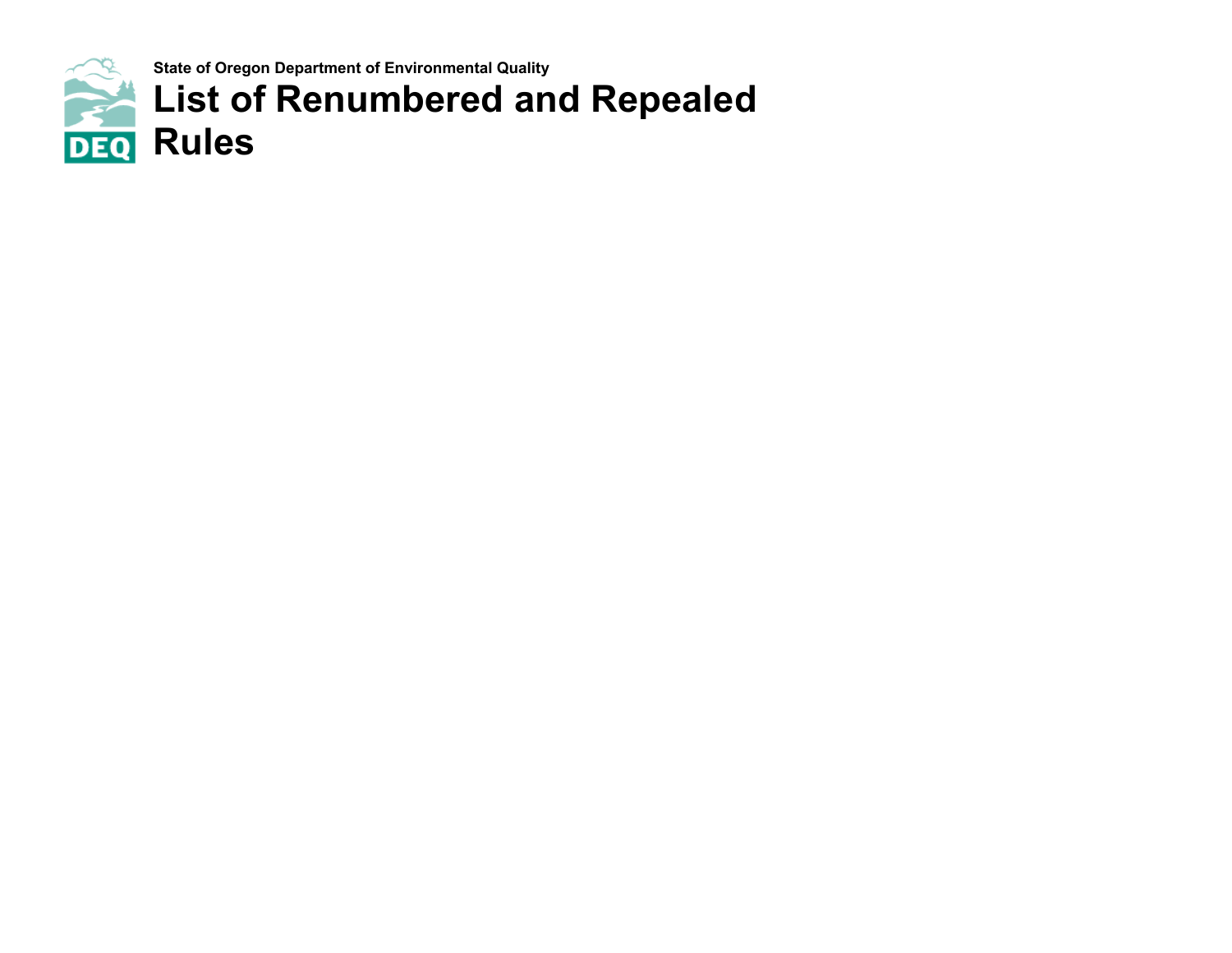| (Old)<br><b>Number</b> | Action     | Adm. Order   | <b>History</b>                                                                                                                                                                                           | <b>New</b><br><b>Number</b> |
|------------------------|------------|--------------|----------------------------------------------------------------------------------------------------------------------------------------------------------------------------------------------------------|-----------------------------|
| 340-253-1050           | Renumber   | DEQ 17-2017  | DEQ 17-2017, renumbered from 340-253-1050, filed 11/06/2017,<br>effective 11/06/2017<br>DEQ 13-2015, f. 12-10-15, cert. ef. 1-1-16<br>DEQ 3-2015, f. 1-8-15, cert. ef. 2-1-15                            | 340-253-1005                |
| 340-253-2200           | Repeal     | DEQ 27-2017  | DEQ 27-2017, repeal filed 11/17/2017, effective 11/17/2017<br>DEQ 13-2015, f. 12-10-15, cert. ef. 1-1-16<br>DEQ 3-2015, f. 1-8-15, cert. ef. 2-1-15                                                      |                             |
| 340-150-0166           | Repeal     | DEQ 188-2018 | DEQ 188-2018, repeal filed 05/14/2018, effective 06/01/2018<br>DEQ 3-2008, f. 2-29-08, cert. ef. 3-10-08<br>DEQ 6-2003, f. & cert. ef. 2-14-03<br>DEQ 24-1998, f. & cert. ef. 11-2-98                    |                             |
| 340-150-0300           | Repeal     | DEQ 188-2018 | DEQ 188-2018, repeal filed 05/14/2018, effective 06/01/2018<br>DEQ 3-2008, f. 2-29-08, cert. ef. 3-10-08<br>DEQ 6-2003, f. & cert. ef. 2-14-03                                                           |                             |
| 340-150-0455           | Repeal     | DEQ 188-2018 | DEQ 188-2018, repeal filed 05/14/2018, effective 06/01/2018<br>DEQ 3-2008, f. 2-29-08, cert. ef. 3-10-08<br>DEQ 6-2003, f. & cert. ef. 2-14-03                                                           |                             |
| 340-150-0460           | Repeal     | DEQ 188-2018 | DEQ 188-2018, repeal filed 05/14/2018, effective 06/01/2018<br>DEQ 3-2008, f. 2-29-08, cert. ef. 3-10-08<br>DEQ 6-2003, f. & cert. ef. 2-14-03                                                           |                             |
| 340-248-0290           | Repeal     | DEQ 195-2018 | DEQ 195-2018, repeal filed 11/15/2018, effective 11/15/2018<br>DEQ 9-2003, f. 5-21-03, cert. ef. 6-21-03<br>DEQ 19-2002(Temp), f. & cert. ef. 12-23-02 thru 6-21-03<br>DEQ 1-2002, f. & cert. ef. 2-4-02 |                             |
| 340-244-9000           | Renumbered | DEQ 197-2018 | DEQ 197-2018, amend filed 11/16/2018, effective 11/16/2018<br>DEQ 10-2016, f. & cert. ef. 10-3-16<br>DEQ 4-2016(Temp), f. & cert. ef. 4-21-16 thru 10-17-16                                              | 340-245-9000                |
| 340-244-9010           | Renumbered | DEQ 197-2018 | <b>NOTE:</b> This rule was moved verbatim from OAR 340-244-9010<br>and renumbered and amended.                                                                                                           | 340-245-9010                |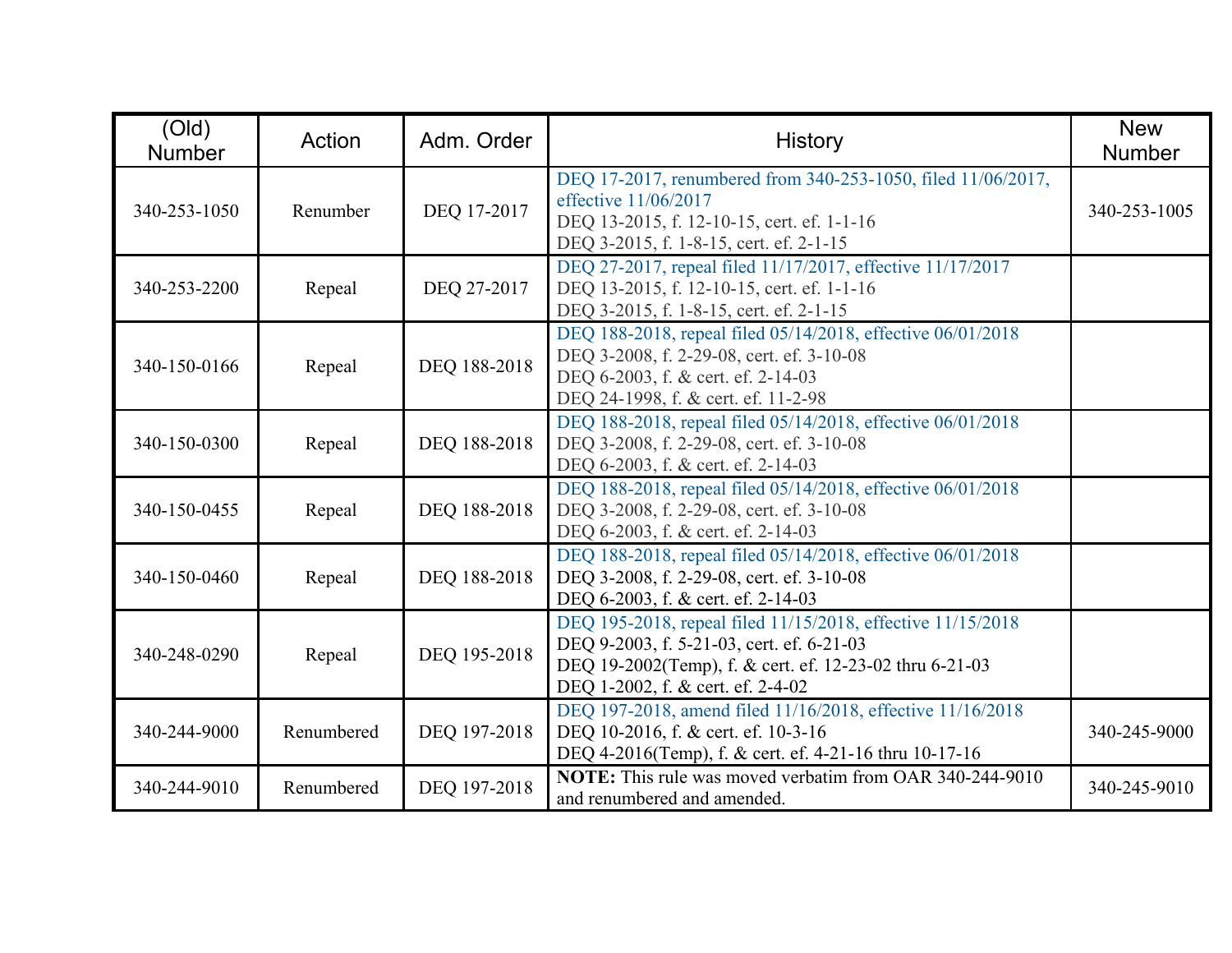|               |            |              | Statutory/Other Authority: ORS 468.020, 468A.025 &<br>468A.040<br>Statutes/Other Implemented: 468A.025 & 468A.040<br><b>History:</b><br>DEQ 197-2018, adopt filed 11/16/2018, effective 11/16/2018                                                                                                              |              |
|---------------|------------|--------------|-----------------------------------------------------------------------------------------------------------------------------------------------------------------------------------------------------------------------------------------------------------------------------------------------------------------|--------------|
| 340-244-9015  | Renumbered | DEQ 197-2018 | <b>NOTE:</b> This rule was moved verbatim from OAR 340-244-9015<br>and renumbered and amended.<br><b>Statutory/Other Authority: ORS 468.020, 468A.025 &amp;</b><br>468A.040<br>Statutes/Other Implemented: 468A.025 & 468A.040<br><b>History:</b><br>DEQ 197-2018, adopt filed 11/16/2018, effective 11/16/2018 | 340-245-9015 |
| 340-244-9020  | Renumbered | DEQ 197-2018 | <b>NOTE:</b> This rule was moved verbatim from OAR 340-244-9020<br>and renumbered.<br><b>Statutory/Other Authority: ORS 468.020, 468A.025 &amp;</b><br>468A.040<br>Statutes/Other Implemented: 468A.025 & 468A.040<br><b>History:</b><br>DEQ 197-2018, adopt filed 11/16/2018, effective 11/16/2018             | 340-245-9020 |
| 340-244-9030  | Renumbered | DEQ 197-2018 | <b>NOTE:</b> This rule was moved verbatim from OAR 340-244-9030<br>and renumbered and amended.<br>Statutory/Other Authority: ORS 468.020, 468A.025 &<br>468A.040<br>Statutes/Other Implemented: 468A.025 & 468A.040<br><b>History:</b><br>DEQ 197-2018, adopt filed 11/16/2018, effective 11/16/2018            | 340-245-9030 |
| 3240-244-9050 | Renumbered | DEQ 197-2018 | <b>NOTE:</b> This rule was moved verbatim from OAR 340-244-9050<br>and renumbered and amended.<br>Statutory/Other Authority: ORS 468.020, 468A.025 &<br>468A.040<br>Statutes/Other Implemented: 468A.025 & 468A.040<br><b>History:</b><br>DEQ 197-2018, adopt filed 11/16/2018, effective 11/16/2018            | 340-245-9050 |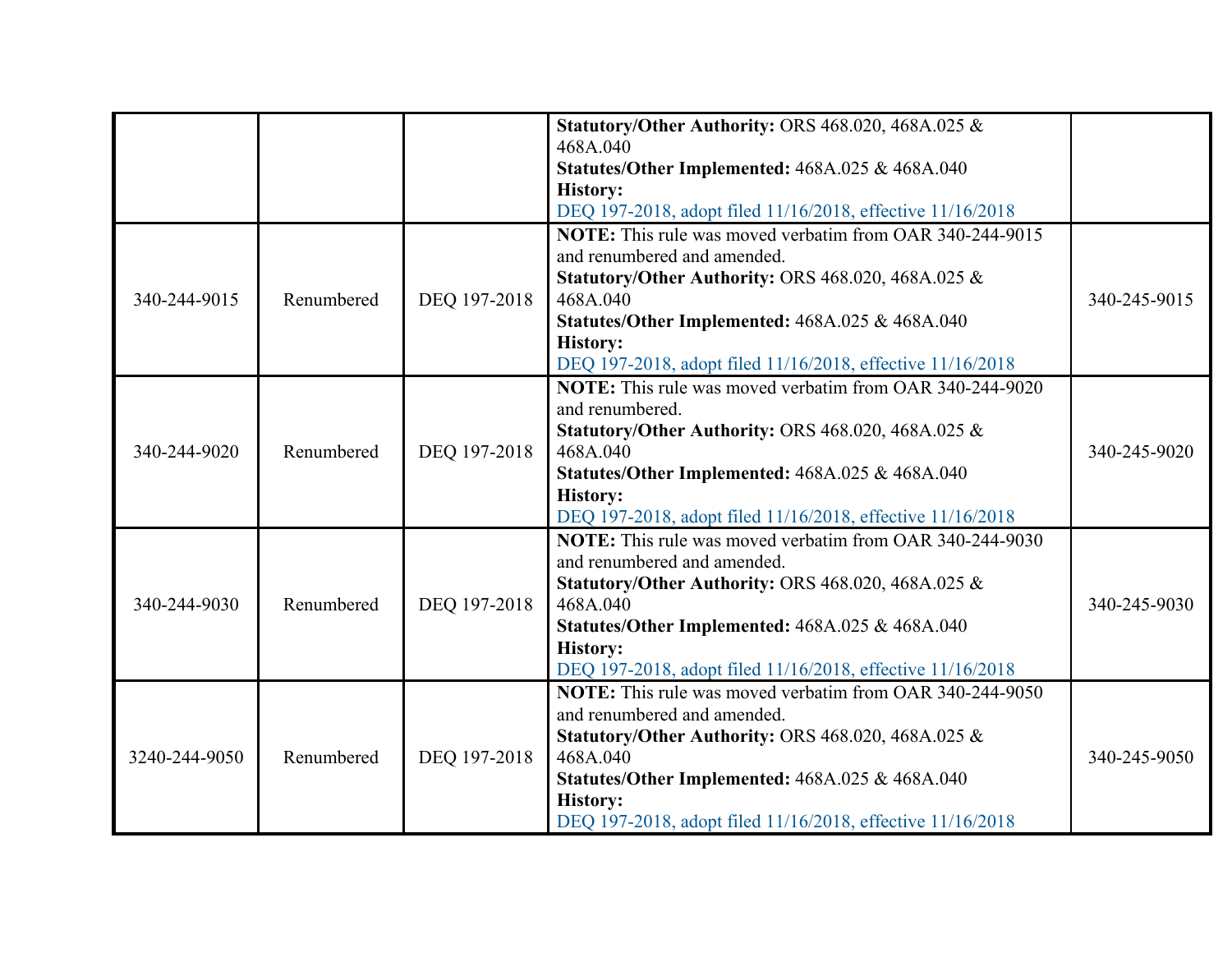| 340-244-9060 | Renumbered | DEQ 197-2018 | <b>NOTE:</b> This rule was moved verbatim from OAR 340-244-9060<br>and renumbered.<br><b>Statutory/Other Authority: ORS 468.020, 468A.025 &amp;</b><br>468A.040<br>Statutes/Other Implemented: 468A.025 & 468A.040<br><b>History:</b><br>DEQ 197-2018, adopt filed 11/16/2018, effective 11/16/2018               | 340-245-9060 |
|--------------|------------|--------------|-------------------------------------------------------------------------------------------------------------------------------------------------------------------------------------------------------------------------------------------------------------------------------------------------------------------|--------------|
| 340-244-9070 | Renumbered | DEQ 197-2018 | <b>NOTE:</b> This rule was moved verbatim from OAR 340-244-9070<br>and renumbered and amended.<br>Statutory/Other Authority: ORS $468.020, 468A.025$ &<br>468A.040<br>Statutes/Other Implemented: 468A.025 & 468A.040<br><b>History:</b><br>DEQ 197-2018, adopt filed 11/16/2018, effective 11/16/2018            | 340-245-9070 |
| 340-244-9080 | Renumbered | DEQ 197-9080 | <b>NOTE:</b> This rule was moved verbatim from OAR 340-244-9080<br>and renumbered.<br><b>Statutory/Other Authority: ORS 468.020, 468A.025 <math>\&amp;</math></b><br>468A.040<br>Statutes/Other Implemented: 468A.025 & 468A.040<br><b>History:</b><br>DEQ 197-2018, adopt filed 11/16/2018, effective 11/16/2018 | 344-245-9080 |
|              |            |              |                                                                                                                                                                                                                                                                                                                   |              |
|              |            |              |                                                                                                                                                                                                                                                                                                                   |              |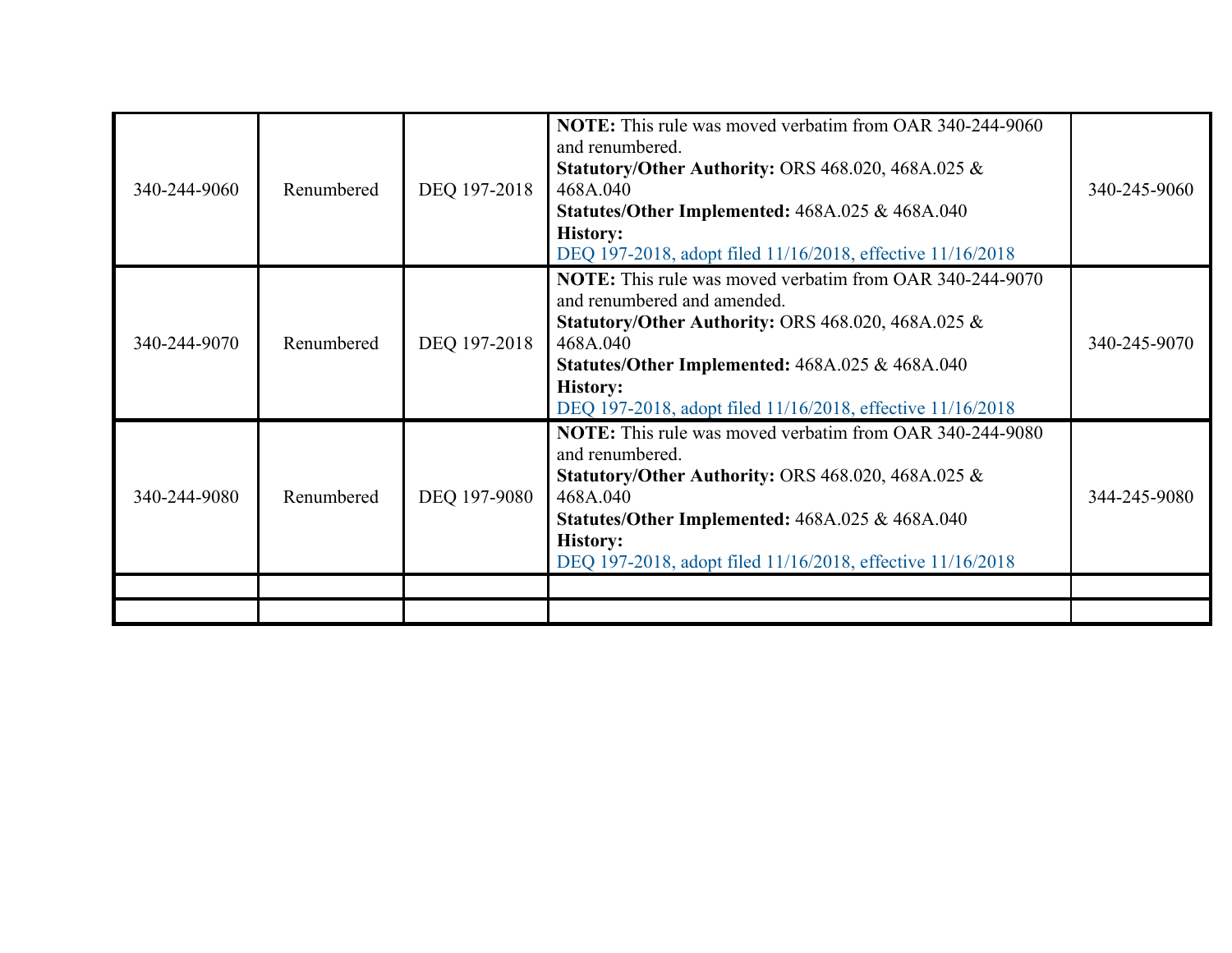| <b>IED. NOTE: OAR 340-020: THESE RULES</b><br>ARE INCLUDED IN THE STATE OF                            | F. 6-5-74, EF. 6-25-74; REPEALED BY DEQ<br>122, F. & EF. 9-13-76]                                             | 122, F. & EF. 9-13-76]                                                                                        |
|-------------------------------------------------------------------------------------------------------|---------------------------------------------------------------------------------------------------------------|---------------------------------------------------------------------------------------------------------------|
| OREGON<br><b>CLEAN</b><br>AIR<br>ACT<br><b>IMPLEMENTATION PLAN AS ADOPTED</b>                         | 340-011-0025                                                                                                  | 340-011-0060                                                                                                  |
| BY THE ENVIRONMENTAL QUALITY<br>COMMISSION UNDER OAR 340-020-0047                                     | CONDUCT OF RULEMAKING HEARING                                                                                 | <b>INTERVENTION</b>                                                                                           |
| WITH THE EXCEPTION OF OAR 340-020-<br>0100 THRU 340-020-0135 AND 340-020-<br>0450 THRU 340-020-0660.] | [DEQ 69(TEMP), F. & EF. 3-22-74; DEQ 72,<br>F. 6-5-74, EF. 6-25-74; DEQ 78, F. 9-6-74, EF.                    | [DEQ 69(TEMP), F. & EF. 3-22-74; DEQ 72,<br>F. 6-5-74, EF. 6-25-74; REPEALED BY DEQ<br>122, F. & EF. 9-13-76] |
| [NOTE: OAR 340-020: THESE RULES (OAR                                                                  | 9-25-74; DEQ 122, F. & EF. 9-13-76;<br>REPEALED BY DEQ 7-1988, F. & CERT. EF.                                 | 340-011-0062                                                                                                  |
| 340-020-1500 THRU 340-020-1600) ARE<br>INCLUDED IN THE STATE OF OREGON                                | $5 - 6 - 881$                                                                                                 | DECLARATORY RULINGS: INSTITUTION                                                                              |
| CLEAN AIR ACT IMPLEMENTATION<br>ADOPTED<br>PLAN AS<br>BY THE                                          | 340-011-0030                                                                                                  | OF PRO-CEEDINGS, CONSIDERATION OF<br>PETITION AND DISPOSITION OF                                              |
| ENVIRONMENTAL<br><b>QUALITY</b><br>COMMISSION UNDER OAR 340-020-0047.]                                | PRESIDING OFFICER'S REPORT                                                                                    | <b>PETITION</b>                                                                                               |
| [ED. NOTE: OAR 340-025: THE FOLLOW-                                                                   | [DEQ 69(TEMP), F. & EF. 3-22-74; DEQ 72,                                                                      | [DEQ 122, F. & EF. 9-13-76; REPEALED BY<br>DEQ 7-1988, F. & CERT. EF. 5-6-88]                                 |
| ING RULE WAS REMOVED FROM THE<br>OAR COMPILATION UPON RENUMBER-                                       | F. 6-5-74, EF. 6-25-74; DEQ 78, F. 9-6-74, EF.<br>9-25-74; REPEALED BY DEQ 7-1988, F. &                       | 340-011-0065                                                                                                  |
| ING FROM DIVISION 25 BY DEQ 14-1999,<br>F. & CERT. EF. 10-14-99]                                      | CERT. EF. 5-6-88]                                                                                             | <b>CONDUCT OF THE HEARING</b>                                                                                 |
| [NOTE: OAR 340-025: THIS RULE IS                                                                      | 340-011-0035                                                                                                  | [DEQ 69(TEMP), F. & EF. 3-22-74; DEQ 72,                                                                      |
| INCLUDED IN THE STATE OF OREGON<br>CLEAN AIR ACT IMPLEMENTATION                                       | <b>ACTION OF THE COMMISSION</b>                                                                               | F. 6-5-74, EF. 6-24-74; REPEALED BY DEQ<br>122, F. & EF. 9-13-76]                                             |
| PLAN AS ADOPTED<br>BY THE<br>ENVIRONMENTAL<br><b>QUALITY</b>                                          | [DEQ 69(TEMP), F. & EF. 3-22-74; DEQ 72,<br>F. 6-5-74, EF. 6-25-74; DEQ 78, F. 9-6-74, EF.                    | 340-011-0070                                                                                                  |
| COMMISSION UNDER OAR 340-020-0047.]                                                                   | 9-25-74; DEQ 122, F. & EF. 9-13-76;<br>REPEALED BY DEQ 7-1988, F. & CERT. EF.                                 | <b>DISQUALIFICATION</b>                                                                                       |
| [NOTE: OAR 340-031: ADMINISTRATIVE<br>ORDER DEQ 37 REPEALED PREVIOUS                                  | $5-6-88$ ]                                                                                                    | [DEQ 69(TEMP), F. & EF. 3-22-74; DEQ 72,                                                                      |
| OAR 340-031-0005 THROUGH 340-031-                                                                     | 340-011-0040                                                                                                  | F. 6-5-74, EF. 6-24-74; REPEALED BY DEQ<br>122, F. & EF. 9-13-76]                                             |
| 0020 (DEQ 5 AND 6).]<br>[ED. NOTE: OAR 340-042: EFFECTIVE 7-1-                                        | ANSWERS, MOTIONS, AMENDMENTS<br>AND WITH-DRAWALS OF PETITIONS                                                 | 340-011-0075                                                                                                  |
| 69, THE SANITARY AUTHORITY (SA)<br>WAS REPLACED BY THE DEPARTMENT                                     | [DEQ 69(TEMP), F. & EF. 3-22-74; DEQ 72,                                                                      | POWERS OF CHAIRMEN OR HEARINGS                                                                                |
| OF ENVIRONMENTAL QUALITY DEQ.]                                                                        | F. 6-5-74, EF. 6-25-74; REPEALED BY DEQ<br>122, F. & EF. 9-13-761                                             | <b>OFFICER</b>                                                                                                |
| <b>DIVISION 10</b>                                                                                    | 340-011-0045                                                                                                  | [DEQ 69(TEMP), F. & EF. 3-22-74; DEQ 72,<br>F. 6-5-74, EF. 6-24-74; REPEALED BY DEQ                           |
| 734-010-0350                                                                                          | PETITION TO PROMULGATE, AMEND OR                                                                              | 122, F. & EF. 9-13-76]                                                                                        |
| USE OF SUSPENSION RECORDS                                                                             | REPEAL RULE: CONTENTS OF PETITION,                                                                            | 340-011-0080                                                                                                  |
| [HWD 1-2005, F. 2-16-05, CERT, EF. 3-1-05;<br>HWD 12-2012, F. & CERT. EF. 11-21-12;                   | <b>FILING OF PETITION</b>                                                                                     | WHO MAY APPEAR AT HEARINGS                                                                                    |
| REPEALED BY HWD 3-2016, F. & CERT.<br>EF. 11-28-16]                                                   | [DEQ 69(TEMP), F. & EF. 3-22-74; DEQ 72,<br>F. 6-5-74, EF. 6-25-74; REPEALED BY DEQ<br>122, F. & EF. 9-13-76] | [DEQ 69(TEMP), F. & EF. 3-22-74; DEQ 72,<br>F. 6-5-74, EF. 6-24-74; REPEALED BY DEQ<br>122, F. & EF. 9-13-76] |
| <b>DIVISION 11</b>                                                                                    | 340-011-0047                                                                                                  | 340-011-0085                                                                                                  |
| 340-011-0007 [RENUMBERED TO 340-014-<br>0022]                                                         | PETITION TO PROMULGATE, AMEND,                                                                                | STANDARD OF CONDUCT AT HEARINGS                                                                               |
| 340-011-0008                                                                                          | OR REPEAL RULE: CONTENTS OF<br>PETITION, FILING OF PETITION                                                   | [DEQ 69(TEMP), F. & EF. 3-22-74; DEQ 72,                                                                      |
| <b>HEARINGS ON VARIANCES</b>                                                                          | [DEO 122, F. & EF. 9-13-76; REPEALED BY                                                                       | F. 6-5-74, EF. 6-24-74; REPEALED BY DEQ<br>122, F. & EF. 9-13-76]                                             |
| [DEQ 78, F. 9-6-74, EF. 9-25-76; REPEALED<br>BY DEQ 122, F. & EF. 9-13-76]                            | DEQ 7-1988, F. & CERT. EF. 5-6-88]<br>340-011-0050                                                            | 340-011-0090                                                                                                  |
| 340-011-0015                                                                                          | NOTICE OF HEARING                                                                                             | <b>HEARINGS REPORTER</b>                                                                                      |
| REQUEST FOR A PUBLIC HEARING                                                                          | [DEQ 69(TEMP), F. & EF. 3-22-74; DEQ 72,                                                                      | [DEQ 69(TEMP), F. & EF. 3-22-74; DEQ 72,                                                                      |
| [DEQ 69(TEMP), F. & EF. 3-22-74; DEQ 72,                                                              | F. 6-5-74, EF. 6-25-74; REPEALED BY DEQ                                                                       | F. 6-5-74, EF. 6-24-74; REPEALED BY DEQ<br>122, F. & EF. 9-13-76]                                             |
| F. 6-5-74, EF. 6-25-74; REPEALED BY DEQ<br>122, F. & EF. 9-13-76]                                     | 122, F. & EF. 9-13-76]                                                                                        | 340-011-0095                                                                                                  |
| 340-011-0020                                                                                          | 340-011-0055                                                                                                  | <b>TRANSCRIPT OF TESTIMONY</b>                                                                                |
| POSTPONING INTENDED ACTION                                                                            | <b>SUBPOENAS</b>                                                                                              | [DEQ 69(TEMP), F. & EF. 3-22-74; DEQ 72,                                                                      |
| [DEQ 69(TEMP), F. & EF. 3-22-74; DEQ 72,                                                              | [DEQ 69(TEMP), F. & EF. 3-22-74; DEQ 72,<br>F. 6-5-74, EF. 6-25-74; REPEALED BY DEQ                           | F. 6-5-74, EF. 6-25-74; DEQ 78, F. 9-6-74, EF.<br>9-25-74; REPEALED BY DEQ 122, F. & EF.                      |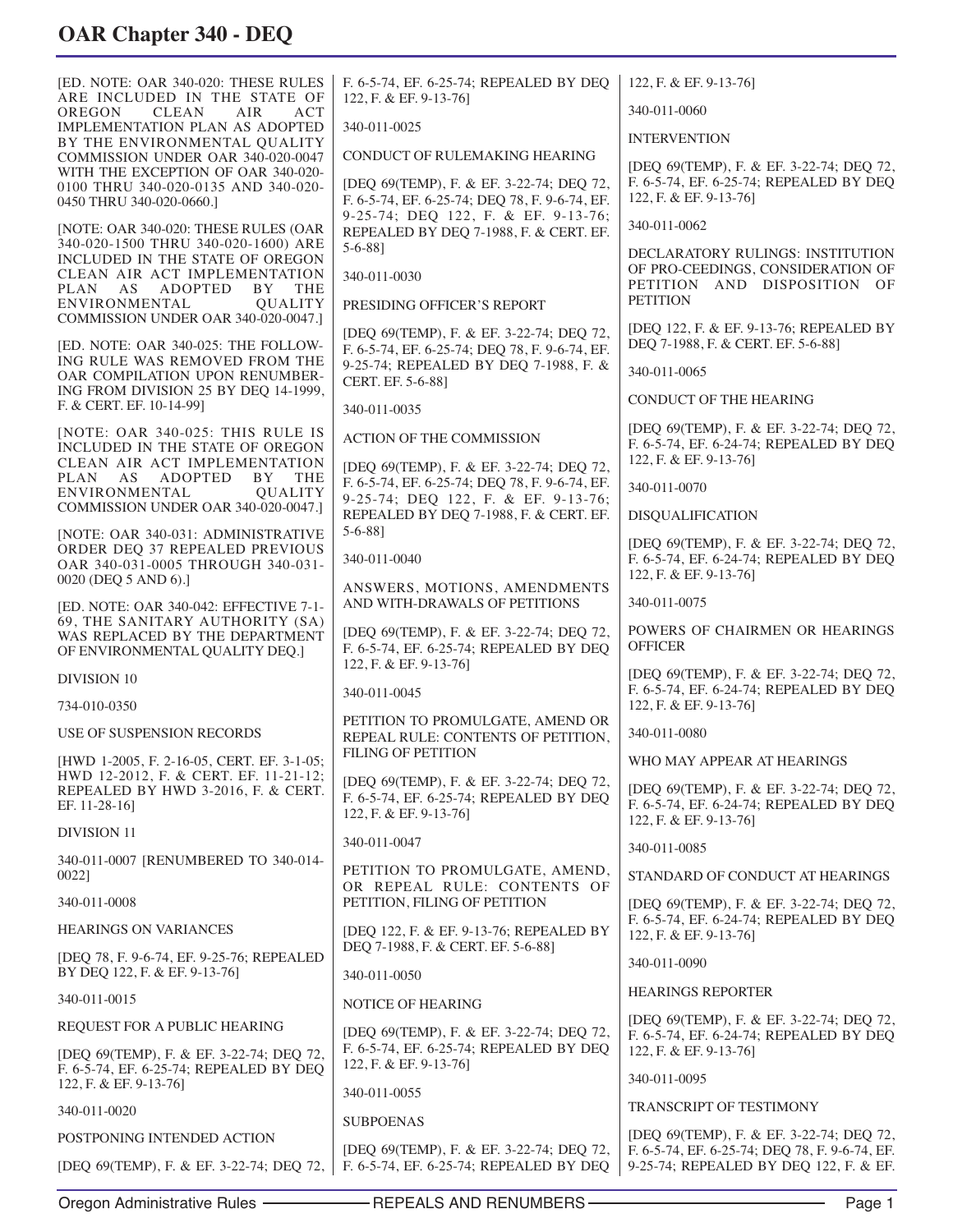| $9-13-76$                                                                                                                                                                                         | $12 - 12 - 03$                                                                                                                                                                                     | CERT. EF. 7-21-00; RENUMBERED TO 340-                                                                                                                |
|---------------------------------------------------------------------------------------------------------------------------------------------------------------------------------------------------|----------------------------------------------------------------------------------------------------------------------------------------------------------------------------------------------------|------------------------------------------------------------------------------------------------------------------------------------------------------|
| 340-011-0097                                                                                                                                                                                      | 340-011-0107                                                                                                                                                                                       | 011-0565 BY DEQ 18-2003, F. & CERT. EF.<br>$12 - 12 - 03$                                                                                            |
| <b>SERVICE OF WRITTEN NOTICE</b>                                                                                                                                                                  | ANSWER REQUIRED: CONSEQUENCES<br>OF FAILURE TO ANSWER                                                                                                                                              | 340-011-0125                                                                                                                                         |
| [DEQ 78, F. 9-6-74, EF. 9-25-74; DEQ 122, F.                                                                                                                                                      | [DEQ 78, F. 9-6-74, EF. 9-25-74; DEQ 122, F.                                                                                                                                                       | <b>EVIDENTIARY RULES</b>                                                                                                                             |
| & EF. 9-13-76; DEQ 1-2000(TEMP), F. 2-15-<br>00, CERT. EF. 2-15-00 THRU 7-31-00; DEQ<br>9-2000, F. & CERT. EF. 7-21-00;<br>RENUMBERED TO 340-011-0525 BY DEQ<br>18-2003, F. & CERT. EF. 12-12-03] | & EF. 9-13-76; DEQ 7-1988, F. & CERT. EF.<br>5-6-88; DEQ 1-2000(TEMP), F. 2-15-00,<br>CERT. EF. 2-15-00 THRU 7-31-00; DEQ 9-<br>2000, F. & CERT. EF. 7-21-00;<br>RENUMBERED TO 340-011-0530 BY DEQ | [DEQ 69(TEMP), F. & EF. 3-22-74; DEQ 72,<br>F. 6-5-74, EF. 6-25-74; DEQ 122, F. & EF. 9-<br>13-76; REPEALED BY DEQ 7-1988, F. &<br>CERT. EF. 5-6-88] |
| 340-011-0098                                                                                                                                                                                      | 18-2003, F. & CERT. EF. 12-12-03                                                                                                                                                                   | 340-011-0130                                                                                                                                         |
| CONTESTED CASE PROCEEDINGS                                                                                                                                                                        | 340-011-0110                                                                                                                                                                                       | <b>OBJECTIONS</b>                                                                                                                                    |
| <b>GENERALLY</b>                                                                                                                                                                                  | OATH OR AFFIRMATION                                                                                                                                                                                | [DEQ 69(TEMP), F. & EF. 3-22-74; DEQ 72,<br>F. 6-5-74, EF. 6-25-74; REPEALED BY DEQ                                                                  |
| [DEQ 7-1988, F. & CERT. EF. 5-6-88; DEQ 1-<br>2000(TEMP), F. 2-15-00, CERT. EF. 2-15-00<br>THRU 7-31-00; DEQ 9-2000, F. & CERT. EF.                                                               | [DEQ 69(TEMP), F. & EF. 3-22-74; DEQ 72,<br>F. 6-5-74, EF. 6-25-74; REPEALED BY DEQ                                                                                                                | 78, F. 9-6-74, EF. 9-25-74]<br>340-011-0131                                                                                                          |
| 7-21-00; RENUMBERED TO 340-011-0500                                                                                                                                                               | 78, F. 9-6-74, EF. 9-25-74]                                                                                                                                                                        | PERMISSIBLE SCOPE OF HEARING                                                                                                                         |
| BY DEQ 18-2003, F. & CERT. EF. 12-12-03]                                                                                                                                                          | 340-011-0115                                                                                                                                                                                       | [DEQ 1-2000(TEMP), F. 2-15-00, CERT. EF.                                                                                                             |
| 340-011-0100                                                                                                                                                                                      | RIGHT TO FULL AND TRUE DISCLOSURE<br>OF THE FACTS                                                                                                                                                  | 2-15-00 THRU 7-31-00; DEQ 9-2000, F. &                                                                                                               |
| WRITTEN NOTICE OF OPPORTUNITY<br><b>FOR A HEARING</b>                                                                                                                                             | [DEQ 69(TEMP), F. & EF. 3-22-74; DEQ 72,<br>F. 6-5-74, EF. 6-25-74; REPEALED BY DEQ                                                                                                                | CERT. EF. 7-21-00; RENUMBERED TO 340-<br>011-0570 BY DEQ 18-2003, F. & CERT. EF.<br>$12 - 12 - 03$                                                   |
| [DEQ 69(TEMP), F. & EF. 3-22-74; DEQ 72,<br>F. 6-5-74, EF. 6-25-74; DEQ 78, F. 9-6-74, EF.                                                                                                        | 122, F. & EF. 9-13-761                                                                                                                                                                             | 340-011-0132                                                                                                                                         |
| 9-25-74; DEQ 122, F. & EF. 9-13-76;                                                                                                                                                               | 340-011-0116                                                                                                                                                                                       | ALTERNATIVE PROCEDURE FOR ENTRY                                                                                                                      |
| REPEALED BY DEQ 7-1988, F. & CERT. EF.<br>$5 - 6 - 88$ ]                                                                                                                                          | <b>SUBPOENAS</b>                                                                                                                                                                                   | OF A FINAL ORDER IN CONTESTED<br>CASES RESULTING FROM APPEAL OF                                                                                      |
| 340-011-0102                                                                                                                                                                                      | [DEQ 122, F. & EF. 9-13-76; DEQ 25-1979, F.<br>& EF. 7-5-79; DEQ 7-1988, F. & CERT. EF. 5-                                                                                                         | <b>CIVIL PENALTY ASSESSMENTS</b>                                                                                                                     |
| NON-ATTORNEY REPRESENTATION                                                                                                                                                                       | 6-88; SUSPENDED BY DEQ 1-2000(TEMP),<br>F. 2-15-00, CERT. EF. 2-15-00 THRU 7-31-00;<br>REPEALED BY DEQ 9-2000, F. & CERT. EF.                                                                      | [DEQ 78, F. 9-6-74, EF. 9-25-74; DEQ 115, F.<br>& EF. 7-6-76; DEQ 25-1979, F. & EF. 7-5-79;<br>DEQ 7-1988, F. & CERT. EF. 5-6-88; DEQ 1-             |
| [DEQ 7-1988, F. & CERT. EF. 5-6-88;<br>SUSPENDED BY DEQ 1-2000(TEMP), F. 2-                                                                                                                       | $7 - 21 - 00$                                                                                                                                                                                      | 2000(TEMP), F. 2-15-00, CERT. EF. 2-15-00<br>THRU 7-31-00; DEQ 9-2000, F. & CERT. EF.                                                                |
| 15-00, CERT. EF. 2-15-00 THRU 7-31-00;<br>REPEALED BY DEQ 9-2000, F. & CERT. EF.<br>$7-21-00$ ]                                                                                                   | 340-011-0120<br><b>CONDUCT OF HEARING</b>                                                                                                                                                          | 7-21-00; RENUMBERED TO 340-011-0575<br>BY DEQ 18-2003, F. & CERT. EF. 12-12-03]                                                                      |
| 340-011-0103                                                                                                                                                                                      | [DEQ 69(TEMP), F. & EF. 3-22-74; DEQ 72,                                                                                                                                                           | 340-011-0133                                                                                                                                         |
| <b>BY</b><br><b>REPRESENTATION</b><br>AGENCY<br>ENFORCEMENT SECTION                                                                                                                               | F. 6-5-74, EF. 6-25-74; DEQ 78, F. 9-6-74, EF.<br>9-25-74; DEQ 122, F. & EF. 9-13-76;<br>REPEALED BY DEQ 7-1988, F. & CERT. EF.                                                                    | PRESIDING OFFICER'S PROPOSED<br>ORDER IN HEARING BEFORE THE<br><b>DEPARTMENT</b>                                                                     |
| [DEQ 16-1991, F. & CERT. EF. 9-30-91; DEQ                                                                                                                                                         | $5-6-88$ ]                                                                                                                                                                                         | [DEQ 78, F. 9-6-74, EF. 9-25-74; REPEALED                                                                                                            |
| 1-2000(TEMP), F. 2-15-00, CERT. EF. 2-15-00                                                                                                                                                       | 340-011-0121                                                                                                                                                                                       | BY DEQ 122, F. & EF. 9-13-76]                                                                                                                        |
| THRU 7-31-00; DEQ 9-2000, F. & CERT. EF.<br>7-21-00; RENUMBERED TO 340-011-0510                                                                                                                   | THE RECORD                                                                                                                                                                                         | 340-011-0134                                                                                                                                         |
| BY DEQ 18-2003, F. & CERT. EF. 12-12-03]                                                                                                                                                          | [DEQ 122, F. & EF. 9-13-76; REPEALED BY<br>DEQ 7-1988, F. & CERT. EF. 5-6-88]                                                                                                                      | PRESIDING OFFICER'S PROPOSED<br>ORDER IN HEARING BEFORE THE                                                                                          |
| 340-011-0105                                                                                                                                                                                      | 340-011-0122                                                                                                                                                                                       | <b>DEPARTMENT</b>                                                                                                                                    |
| <b>GENERALLY</b><br>[DEQ 69(TEMP), F. & EF. 3-22-74; DEQ 72,                                                                                                                                      | PUBLIC ATTENDANCE AT CONTESTED<br><b>CASE HEARING</b>                                                                                                                                              | [DEQ 122, F. & EF. 9-13-76; REPEALED BY<br>DEQ 7-1988, F. & CERT. EF. 5-6-88]                                                                        |
| F. 6-5-74, EF. 6-25-74; REPEALED BY DEQ                                                                                                                                                           | [DEQ 1-2000(TEMP), F. 2-15-00, CERT. EF.                                                                                                                                                           | 340-011-0135                                                                                                                                         |
| 78, F. 9-6-74, EF. 9-25-741<br>340-011-0106                                                                                                                                                       | 2-15-00 THRU 7-31-00; DEQ 9-2000, F. &<br>CERT. EF. 7-21-00; RENUMBERED TO 340-<br>011-0560 BY DEQ 18-2003, F. & CERT. EF.                                                                         | FINAL ORDERS IN CONTESTED CASES<br><b>NOTIFICATION</b>                                                                                               |
| AUTHORIZED REPRESENTATIVES OF<br>PARTIES IN A CONTESTED CASE<br><b>HEARING</b>                                                                                                                    | $12 - 12 - 03$<br>340-011-0124                                                                                                                                                                     | [DEQ 69(TEMP), F. & EF. 3-22-74; DEQ 72,<br>F. 6-5-74, EF. 6-25-74; REPEALED BY DEQ<br>7-1988, F. & CERT. EF. 5-6-88]                                |
| [DEQ 6-2002(TEMP), F. & CERT. EF. 4-24-                                                                                                                                                           | IMMEDIATE REVIEW BY AGENCY;                                                                                                                                                                        | 340-011-0136                                                                                                                                         |
| 02, THRU 10-21-02; DEQ 10-2002, F. &                                                                                                                                                              | MOTION FOR RULING ON LEGAL ISSUES                                                                                                                                                                  | POWERS OF THE DIRECTOR                                                                                                                               |
| CERT. EF. 10-8-02; RENUMBERED TO 340-<br>011-0515 BY DEQ 18-2003, F. & CERT. EF.                                                                                                                  | [DEQ 1-2000(TEMP), F. 2-15-00, CERT. EF.<br>2-15-00 THRU 7-31-00; DEQ 9-2000, F. &                                                                                                                 | [DEQ 122, F. & EF. 9-13-76; DEQ 1-                                                                                                                   |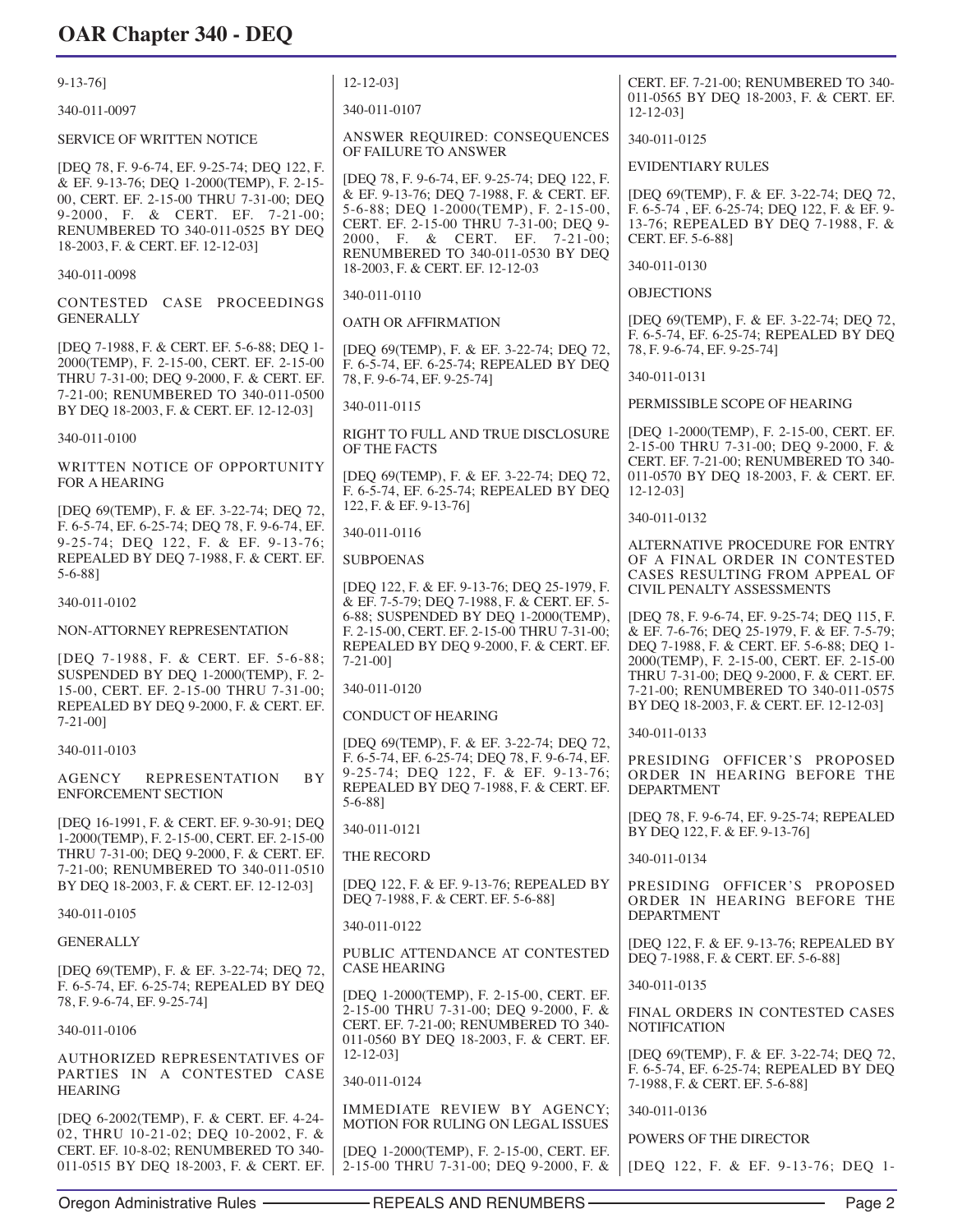| 2000(TEMP), F. 2-15-00, CERT. EF. 2-15-00<br>THRU 7-31-00; DEQ 9-2000, F. & CERT. EF.<br>7-21-00; RENUMBERED TO 340-011-0505 | 741<br>340-012-0020                                                                                                                 | DEQ 19-1998, F. & CERT. EF. 10-12-98;<br>REPEALED BY DEQ 4-2005, F. 5-13-05,<br>CERT. EF. 6-1-05]                                                                          |
|------------------------------------------------------------------------------------------------------------------------------|-------------------------------------------------------------------------------------------------------------------------------------|----------------------------------------------------------------------------------------------------------------------------------------------------------------------------|
| BY DEQ 18-2003, F. & CERT. EF. 12-12-03]<br>340-011-0140                                                                     | <b>CLASSIFICATION AND SCHEDULE FOR</b><br>VIOLATION OF WATER QUALITY                                                                | 340-012-0069                                                                                                                                                               |
| MISCELLANEOUS PROVISIONS                                                                                                     | [DEO 33, F. 12-17-71, EF. 1-1-72;<br>REPEALED BY DEQ 78, F. 9-6-74, EF. 9-25-                                                       | OIL AND HAZARDOUS MATERIAL SPILL<br>AND RELEASE CLASSIFICATION OF                                                                                                          |
| [DEQ 122, F. & EF. 9-13-76; REPEALED BY<br>DEQ 7-1988, F. & CERT. EF. 5-6-88]                                                | 74]                                                                                                                                 | <b>VIOLATIONS</b><br>[DEQ 18-1986, F. & EF. 9-18-86; DEQ 22-                                                                                                               |
| 340-011-0141                                                                                                                 | 340-012-0025                                                                                                                        | 1988, F. & CERT. EF. 9-14-88; DEQ 4-1989,                                                                                                                                  |
| PROCEDURES FOR CONDUCT OF                                                                                                    | CLASSIFICATION AND SCHEDULE FOR<br><b>VIOLATION OF SOLID WASTE</b>                                                                  | F. & CERT. EF. 3-14-89; DEQ 15-1990, F. &<br>CERT. EF. 3-30-90; DEQ 21-1992, F. & CERT.<br>EF. 8-11-92; DEQ 4-1994, F. & CERT. EF. 3-                                      |
| CONTESTED CASE ON ORDER OF<br>ENVIRONMENTAL<br><b>QUALITY</b><br><b>COMMISSION</b>                                           | [DEQ 33, F. 12-17-71, EF. 1-1-72;<br>REPEALED BY DEQ 78, F. 9-6-74, EF. 9-25-<br>74]                                                | 14-94; DEQ 19-1998, F. & CERT. EF. 10-12-<br>98; DEQ 6-2001, F. 6-18-01, CERT. EF. 7-1-<br>01; REPEALED BY DEQ 1-2003, F. & CERT.                                          |
| [DEQ 13-1987(TEMP), F. & EF. 6-19-87]                                                                                        | 340-012-0027                                                                                                                        | EF. 1-31-03]                                                                                                                                                               |
| 340-011-0142                                                                                                                 | <b>RULE EFFECTIVE DATE</b>                                                                                                          | 340-012-0070 [RENUMBERED TO 340-012-<br>0046]                                                                                                                              |
| RULES/APPLICABILITY<br>[DEQ 19-1987, F. & EF. 10-15-87;                                                                      | [DEO 4-2005, F. 5-13-05, CERT. EF. 6-1-05;<br>DEQ 4-2006, F. 3-29-06, CERT. EF. 3-31-06;<br>REPEALED BY DEQ 1-2014, F. & CERT. EF.  | 340-012-0075 [RENUMBERED TO 340-012-<br>00471                                                                                                                              |
| SUSPENDED BY DEQ 1-2000(TEMP), F. 2-<br>15-00, CERT. EF. 2-15-00 THRU 7-31-00;<br>REPEALED BY DEQ 9-2000, F. & CERT. EF.     | $1-6-14$ ]<br>340-012-0035                                                                                                          | 340-012-0080 [RENUMBERED TO 340-012-<br>00281                                                                                                                              |
| $7-21-00$ ]                                                                                                                  | <b>CONSOLIDATION OF PROCEEDINGS</b>                                                                                                 | 340-012-0090 [RENUMBERED TO 340-012-<br>01351                                                                                                                              |
| 340-011-0200 [RENUMBERED TO 340-016-<br>0045]                                                                                | [DEQ 78, F. 9-6-74, EF. 9-25-74; DEQ 21-<br>1992, F. & CERT. EF. 8-11-92;                                                           | <b>DIVISION 14</b>                                                                                                                                                         |
| 340-011-0350                                                                                                                 | RENUMBERED TO 340-011-0540 BY DEQ<br>18-2003, F. & CERT. EF. 12-12-03]                                                              | 340-014-0005                                                                                                                                                               |
| <b>PROCEDURES</b><br>FOR ELECTRONIC<br><b>RECORD REPRODUCTIONS</b>                                                           | 340-012-0040 [RENUMBERED TO 340-012-                                                                                                | <b>PURPOSE</b>                                                                                                                                                             |
| [DEQ 23-1994, F. & CERT. EF. 10-21-94;<br>REPEALED BY DEQ 9-2000, F. & CERT. EF.<br>$7 - 21 - 00$ ]                          | 0038]<br>340-012-0042 [RENUMBERED TO 340-012-<br>0140]                                                                              | [DEQ 42, F. 4-5-72, EF. 4-15-72; DEQ 4-1993,<br>F. & CERT. EF. 3-10-93; DEQ 15-2000, F. &<br>CERT. EF. 10-11-00; REPEALED BY DEQ 6-<br>2001, F. 6-18-01, CERT. EF. 7-1-01] |
| 340-011-0605                                                                                                                 | 340-012-0046                                                                                                                        | 340-014-0007                                                                                                                                                               |
| MISCELLANEOUS PROVISIONS                                                                                                     | WRITTEN NOTICE OF ASSESSMENT OF<br>CIVIL PENALTY; WHEN PENALTY<br><b>PAYABLE</b>                                                    | <b>EXCEPTIONS</b>                                                                                                                                                          |
| [DEQ 5-2006, F. & CERT. EF. 5-12-06;<br>REPEALED BY DEO 1-2014, F. & CERT. EF.<br>$1-6-14$ ]                                 | [DEQ 78, F. 9-6-74, EF. 9-25-74; DEQ 22-<br>1988, F. & CERT. EF. 9-14-88;                                                           | [DEQ 53(TEMP), F. & EF. 6-21-73; DEQ 58,<br>F. 9-21-73, EF. 10-15-73; DEQ 13-1988, F. &<br>CERT. EF. 6-17-88; DEQ 4-1993, F. & CERT.                                       |
| <b>DIVISION 12</b>                                                                                                           | RENUMBERED FROM 340-012-0070; DEQ<br>21-1992, F. & CERT. EF. 8-11-92;                                                               | EF. 3-10-93; DEQ 12-1993, F. & CERT. EF. 9-<br>24-93; DEQ 27-1994, F. 11-15-94, CERT. EF.                                                                                  |
| 340-012-0005                                                                                                                 | REPEALED BY DEQ 4-2005, F. 5-13-05,<br>CERT. EF. 6-1-05]                                                                            | 4-1-95; REPEALED BY DEQ 15-2000, F. &<br>CERT. EF. 10-11-00]                                                                                                               |
| <b>INTRODUCTION</b>                                                                                                          | 340-012-0047 [RENUMBERED TO 340-012-                                                                                                | 340-014-0010                                                                                                                                                               |
| [DEQ 33, F. 12-17-71, EF. 1-1-72;<br>REPEALED BY DEQ 78, F. 9-6-74, EF. 9-25-                                                | 0170]<br>340-012-0048 [RENUMBERED TO 340-012-                                                                                       | <b>DEFINITIONS</b>                                                                                                                                                         |
| 74]<br>340-012-0010                                                                                                          | 0165]                                                                                                                               | [DEQ 42, F. 4-5-72, EF. 4-15-72; DEQ 13-<br>1988, F. & CERT. EF. 6-17-88; DEQ 4-1993,                                                                                      |
| NOTICE PROVISIONS                                                                                                            | 340-012-0049 [RENUMBERED TO 340-012-<br>0155]                                                                                       | F. & CERT. EF. 3-10-93; DEQ 15-2000, F. &<br>CERT. EF. 10-11-00; REPEALED BY DEQ 6-                                                                                        |
| [DEQ 33, F. 12-17-71, EF. 1-1-72;                                                                                            | 340-012-0050 [RENUMBERED TO 340-012-<br>0054]                                                                                       | 2001, F. 6-18-01, CERT. EF. 7-1-01]                                                                                                                                        |
| REPEALED BY DEQ 78, F. 9-6-74, EF. 9-25-<br>74]                                                                              | 340-012-0052                                                                                                                        | 340-014-0015 [RENUMBERED TO 340-216-<br>0082]                                                                                                                              |
| 340-012-0015                                                                                                                 | NOISE CONTROL CLASSIFICATION OF                                                                                                     | 340-014-0020 [RENUMBERED TO 340-216-                                                                                                                                       |
| <b>CLASSIFICATION AND SCHEDULE FOR</b><br>VIOLATION OF AIR QUALITY                                                           | <b>VIOLATIONS</b><br>[DEQ 101, F. & EF. 10-1-75; DEQ 22-1984, F.                                                                    | 0040]<br>340-014-0022 [RENUMBERED TO 340-209-                                                                                                                              |
| [DEQ 33, F. 12-17-71, EF. 1-1-72;<br>REPEALED BY DEQ 78, F. 9-6-74, EF. 9-25-                                                | & EF. 11-8-84; DEQ 4-1989, F. & CERT. EF.<br>3-14-89; DEQ 15-1990, F. & CERT. EF. 3-30-<br>90; DEQ 21-1992, F. & CERT. EF. 8-11-92; | 00701<br>340-014-0025 [RENUMBERED TO 340-209-                                                                                                                              |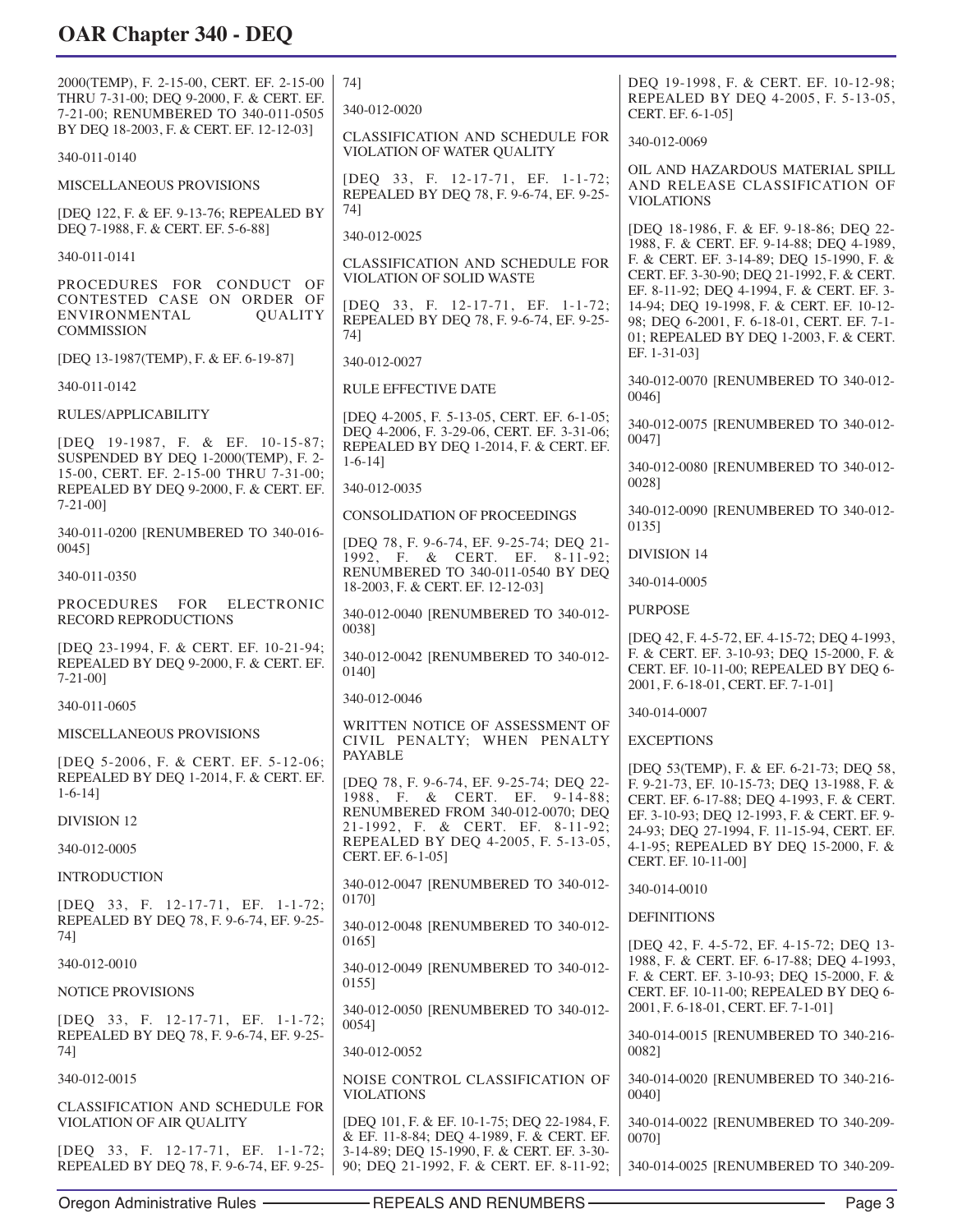| 0080]                                                                                   | CERT.EF. 5-27-03]                                                                                                             | F. 4-24-98, CERT. EF. 5-1-98]                                                                                              |
|-----------------------------------------------------------------------------------------|-------------------------------------------------------------------------------------------------------------------------------|----------------------------------------------------------------------------------------------------------------------------|
| 340-014-0030 [RENUMBERED TO 340-216-                                                    | 340-015-0035                                                                                                                  | 340-016-0040                                                                                                               |
| 0040]<br>340-014-0035 [RENUMBERED TO 340-209-<br>00801                                  | MAINTENANCE AND TERMINATION OF<br><b>SECURITY</b>                                                                             | PROCEDURES FOR TRANSFER OF A TAX<br><b>CREDIT CERTIFICATE</b>                                                              |
| 340-014-0040 [RENUMBERED TO 340-216-<br>0084]                                           | [DEQ 82, F. 1-30-75, EF. 2-25-75;<br>REPEALED BY DEQ 10-2003, F. &<br>CERT.EF. 5-27-03]                                       | [DEQ 12-1984, F. & EF. 7-13-84; DEQ 5-<br>1985, F. & EF. 3-12-85; REPEALED BY DEQ<br>5-1998, F. 4-24-98, CERT. EF. 5-1-98] |
| 340-014-0045 [RENUMBERED TO 340-216-<br>00821                                           | <b>DIVISION 16</b>                                                                                                            | 340-016-0045                                                                                                               |
| 340-014-0050 [RENUMBERED TO 340-216-                                                    | 340-016-0008                                                                                                                  | FEES FOR TAX CREDIT CERTIFICATION                                                                                          |
| 00541                                                                                   | <b>CLARIFICATION</b>                                                                                                          | [DEQ 31-1981, F. 10-19-81, EF. 11-1-81; DEQ                                                                                |
| 340-014-0055                                                                            | [DEQ 12-2001(TEMP), F. & CERT. EF. 10-9-<br>01 THRU 4-7-02]                                                                   | 12-1984, F. & EF. 7-13-84; RENUMBERED<br>FROM 340-011-0200; DEQ 5-1985, F. & EF.                                           |
| <b>IMPLEMENTATION DATE</b>                                                              |                                                                                                                               | 3-12-85; DEQ 6-1990, F. & CERT. EF. 3-13-                                                                                  |
| [DEQ 27-1994, F. 11-15-94, CERT. EF. 4-1-95;                                            | 340-016-0015                                                                                                                  | 90; REPEALED BY DEQ 5-1998, F. 4-24-98,<br>CERT. EF. 5-1-98]                                                               |
| REPEALED BY DEQ 15-2000, F. & CERT.<br>EF. 10-11-00]                                    | <b>FOR</b><br><b>RECEIVING</b><br>PROCEDURES<br>PRELIMINARY<br>TAX<br><b>CREDIT</b>                                           | 340-016-0050                                                                                                               |
| <b>DIVISION 15</b>                                                                      | <b>CERTIFICATION</b>                                                                                                          | <b>TAXPAYERS RECEIVING TAX CREDIT</b>                                                                                      |
| 340-015-0005                                                                            | [DEQ 12-1984, F. & EF. 7-13-84; DEQ 5-<br>1985, F. & EF. 3-12-85; REPEALED BY DEQ                                             | [DEQ 12-1984, F. & EF. 7-13-84; DEQ 5-                                                                                     |
| STATEMENT OF PURPOSE                                                                    | 6-1990, F. & CERT. EF. 3-13-90]                                                                                               | 1985, F. & EF. 3-12-85; REPEALED BY DEQ<br>5-1998, F. 4-24-98, CERT. EF. 5-1-98]                                           |
| [DEQ 82, F. 1-30-75, EF. 2-25-75;                                                       | 340-016-0020                                                                                                                  |                                                                                                                            |
| REPEALED BY DEQ 10-2003, F. &<br>CERT.EF. 5-27-03]                                      | PROCEDURES FOR RECEIVING TAX<br><b>CREDIT CERTIFICATION</b>                                                                   | 340-016-0100<br><b>PURPOSE</b>                                                                                             |
| 340-015-0010                                                                            | [DEQ 12-1984, F. & EF. 7-13-84; DEQ 5-                                                                                        |                                                                                                                            |
| <b>DEFINITIONS</b>                                                                      | 1985, F. & EF. 3-12-85; DEQ 20-1987, F. &<br>EF. 12-16-87; DEQ 6-1990, F. & CERT. EF. 3-                                      | [DEQ 11-1996, F. & CERT. EF. 7-24-96;<br>REPEALED BY DEQ 15-2010, F. & CERT.                                               |
| [DEQ 82, F. 1-30-75, EF. 2-25-75; DEQ<br>99(TEMP), F. & EF. 10-1-75; DEQ 102, F. &      | 13-90; REPEALED BY DEQ 5-1998, F. 4-24-<br>98, CERT. EF. 5-1-98]                                                              | EF. 12-20-10]<br>340-016-0110                                                                                              |
| EF. 12-18-75; REPEALED BY DEQ 10-2003,<br>F. & CERT.EF. 5-27-03]                        | 340-016-0025                                                                                                                  | <b>DEFINITIONS</b>                                                                                                         |
| 340-015-0015                                                                            | QUALIFICATION OF FACILITY FOR TAX                                                                                             | [DEQ 11-1996, F. & CERT. EF. 7-24-96;                                                                                      |
| <b>SURETY BOND REQUIRED</b>                                                             | <b>CREDITS</b><br>[DEQ 12-1984, F. & EF. 7-13-84; DEQ 5-                                                                      | REPEALED BY DEQ 15-2010, F. & CERT.<br>EF. 12-20-101                                                                       |
| [DEQ 82, F. 1-30-75, EF. 2-25-75; DEQ<br>99(TEMP) F. & EF. 10-1-75; DEQ 102, F. &       | 1985, F. & EF. 3-12-85; DEQ 20-1987, F. &<br>EF. 12-16-87; DEQ 6-1990, F. & CERT. EF. 3-                                      | 340-016-0120                                                                                                               |
| EF. 12-18-75; REPEALED BY DEQ 10-2003,<br>F. & CERT.EF. 5-27-03]                        | 13-90; REPEALED BY DEQ 5-1998, F. 4-24-<br>98, CERT. EF. 5-1-98]                                                              | EMISSION PREVENTION PROJECTS<br>WHICH QUALIFY FOR A POLLUTION                                                              |
| 340-015-0020                                                                            | 340-016-0030                                                                                                                  | PREVENTION TAX CREDIT                                                                                                      |
| TYPE OF SECURITY                                                                        | DETERMINATION OF PERCENTAGE OF                                                                                                | [DEQ 11-1996, F. & CERT. EF. 7-24-96;<br>REPEALED BY DEQ 15-2010, F. & CERT.                                               |
| [DEQ 82, F. 1-30-75, EF. 2-25-75; DEQ 4-<br>1984, F. & EF. 3-7-84; REPEALED BY DEQ      | CERTIFIED FACILITY COST ALLOCABLE<br>TO POLLUTION CONTROL                                                                     | EF. 12-20-101                                                                                                              |
| 10-2003, F. & CERT.EF. 5-27-03]                                                         | [DEQ 12-1984, F. & EF. 7-13-84; DEQ 5-<br>1985, F. & EF. 3-12-85; DEQ 20-1987, F. &                                           | 340-016-0130                                                                                                               |
| 340-015-0025                                                                            | EF. 12-16-87; DEQ 6-1990, F. & CERT. EF. 3-                                                                                   | <b>PROCEDURES</b><br><b>FOR</b><br>PROCESSING<br>POLLUTION PREVENTION TAX CREDITS                                          |
| BOND OR OTHER<br>AMOUNT OF<br><b>SECURITY</b>                                           | 13-90; DEQ 2-1993(TEMP), F. & CERT. EF.<br>1-29-93; DEQ 3-1993, F. & CERT. EF. 3-9-93;<br>REPEALED BY DEQ 5-1998, F. 4-24-98, | [DEQ 11-1996, F. & CERT. EF. 7-24-96;                                                                                      |
| [DEQ 82, F. 1-30-75, EF. 2-25-75;<br>REPEALED BY DEQ 10-2003, F. &<br>CERT.EF. 5-27-03] | CERT. EF. 5-1-98]<br>340-016-0035                                                                                             | REPEALED BY DEQ 15-2010, F. & CERT.<br>EF. 12-20-101                                                                       |
|                                                                                         | T <sub>O</sub><br>PROCEDURE<br>REVOKE                                                                                         | 340-016-0140                                                                                                               |
| 340-015-0030                                                                            | <b>CERTIFICATION</b>                                                                                                          | LIMITATIONS AND RANKINGS ON<br><b>CERTIFIED COSTS</b>                                                                      |
| <b>TRANSFER OF FACILITIES</b>                                                           | [DEQ 12-1984, F. & EF. 7-13-84; DEQ 5-                                                                                        |                                                                                                                            |
| [DEQ 82, F. 1-30-75, EF. 2-25-75;<br>REPEALED BY DEQ 10-2003, F. &                      | 1985, F. & EF. 3-12-85; DEQ 20-1987, F. &<br>EF. 12-16-87; REPEALED BY DEQ 5-1998,                                            | [DEQ 11-1996, F. & CERT. EF. 7-24-96;<br>REPEALED BY DEQ 15-2010, F. & CERT.                                               |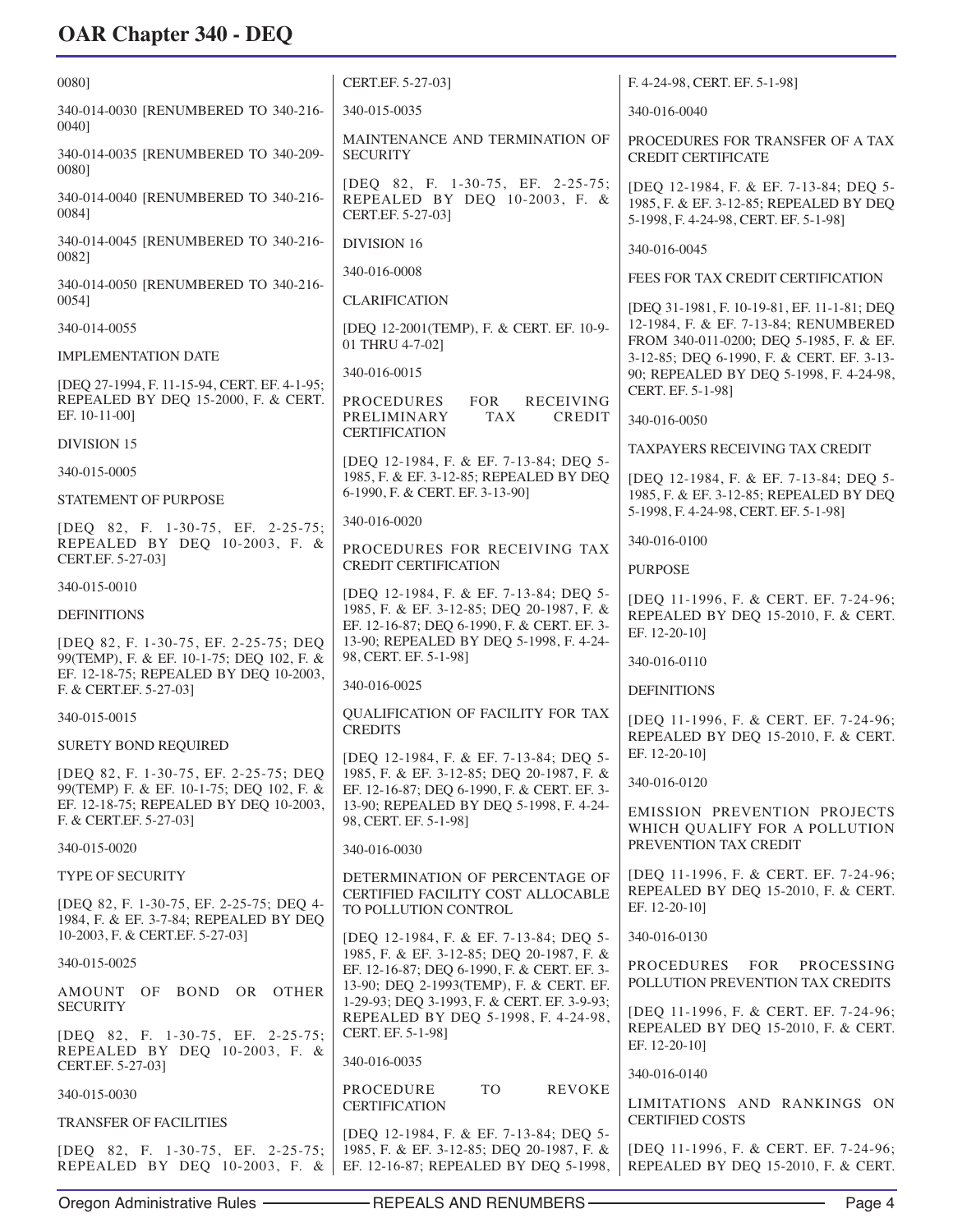| EF. 12-20-10]                                                                      | BY DEQ 81, F. 12-5-74, EF. 12-25-74]                                                                                                  | 1720]                                                                        |
|------------------------------------------------------------------------------------|---------------------------------------------------------------------------------------------------------------------------------------|------------------------------------------------------------------------------|
| 340-016-0150                                                                       | 340-020-0060                                                                                                                          | 340-020-0160 [RENUMBERED TO 340-028-                                         |
| <b>FEES</b>                                                                        | <b>APPLICABILITY</b>                                                                                                                  | 1730]                                                                        |
| [DEQ 11-1996, F. & CERT. EF. 7-24-96;<br>REPEALED BY DEQ 15-2010, F. & CERT.       | [DEQ 37, F. 2-15-72, EF. 3-1-72; REPEALED<br>BY DEQ 81, F. 12-5-74, EF. 12-25-74]                                                     | 340-020-0165 [RENUMBERED TO 340-028-<br>1750]                                |
| EF. 12-20-10]                                                                      | 340-020-0065                                                                                                                          | 340-020-0170 [RENUMBERED TO 340-028-<br>1760]                                |
| <b>DIVISION 20</b>                                                                 | <b>REQUIREMENTS</b>                                                                                                                   | 340-020-0175 [RENUMBERED TO 340-028-                                         |
| 340-020-0001 [RENUMBERED TO 340-028-<br>0600]                                      | [DEQ 37, F. 2-15-72, EF. 3-1-72; REPEALED<br>BY DEQ 81, F.12-5-74, EF. 12-25-74]                                                      | 1770]<br>340-020-0180 [RENUMBERED TO 340-028-                                |
| 340-020-0003 [RENUMBERED TO 340-200-<br>00301                                      | 340-020-0070                                                                                                                          | 1780]                                                                        |
|                                                                                    | <b>PUBLIC HEARING</b>                                                                                                                 | 340-020-0185 [RENUMBERED TO 340-028-<br>1790]                                |
| 340-020-0005 [RENUMBERED TO 340-028-<br>0500]                                      | [DEQ 37, F. 2-15-72, EF. 3-1-72; REPEALED<br>BY DEQ 81, F. 12-5-74, EF. 12-25-74]                                                     | 340-020-0200 [RENUMBERED TO 340-200-                                         |
| 340-020-0010 [RENUMBERED TO 340-028-<br>0510]                                      | 340-020-0100 [RENUMBERED TO 340-254-<br>0010]                                                                                         | 01001<br>340-020-0205 [RENUMBERED TO 340-200-                                |
| 340-020-0015 [RENUMBERED TO 340-028-<br>0520]                                      | 340-020-0105 [RENUMBERED TO 340-254-<br>0020]                                                                                         | 0020]<br>340-020-0210 [RENUMBERED TO 340-200-                                |
| 340-020-0020 [RENUMBERED TO 340-028-<br>0800]                                      | 340-020-0110 [RENUMBERED TO 340-254-<br>0030]                                                                                         | 0110]<br>340-020-0215 [RENUMBERED TO 340-200-                                |
| 340-020-0025 [RENUMBERED TO 340-028-<br>08101                                      | 340-020-0115 [RENUMBERED TO 340-254-                                                                                                  | 0120]                                                                        |
| 340-020-0030 [RENUMBERED TO 340-028-                                               | 0040]                                                                                                                                 | 340-020-0190                                                                 |
| 08201                                                                              | 340-020-0120 [RENUMBERED TO 340-254-<br>00501                                                                                         | APPLICABILITY IN NONATTAINMENT<br><b>AREAS</b>                               |
| 340-020-0032 [RENUMBERED TO 340-028-<br>07001                                      | 340-020-0125 [RENUMBERED TO 340-254-<br>0060]                                                                                         | [DEQ 16-1979, F. & EF. 6-22-79; REPEALED<br>BY DEQ 25-1981, F. & EF. 9-8-81] |
| 340-020-0033 [RENUMBERED TO 340-020-<br>0140, 340-020-0145, 340-020-0150, 340-020- | 340-020-0129                                                                                                                          | 340-020-0191                                                                 |
| 0155, 340-020-0160, 340-020-0165, 340-020-<br>0170, 340-020-0175, 340-020-0185]    | <b>INFORMATION AND REQUIREMENTS</b><br>APPLICABLE TO INDIRECT SOURCE(S)<br>CONSTRUCTION PERMIT APPLICATION                            | DEFINITIONS: OAR 340-020-190 TO 340-<br>020-192                              |
| 340-020-0035 [RENUMBERED TO 340-028-<br>1100]                                      | WHERE NO APPROVED PARKING AND<br>TRAFFIC CIRCULATION PLAN IS ON<br><b>FILE</b>                                                        | [DEQ 16-1979, F. & EF. 6-22-79; REPEALED<br>BY DEQ 25-1981, F. & EF. 9-8-81] |
| 340-020-0037 [RENUMBERED TO 340-028-                                               | [DEQ 81, F. 12-5-74, EF. 12-25-74; DEQ 86,                                                                                            | 340-020-0192                                                                 |
| 1110]<br>340-020-0040 [RENUMBERED TO 340-028-                                      | F. 3-11-75, EF. 4-11-75; DEQ 110(TEMP), F.<br>& EF. 3-1-76 THRU 7-14-76; DEQ 118, F. &<br>EF. 8-11-76; DEQ 19-1978, F. & EF. 12-4-78; | REQUIREMENTS - NONATTAINMENT<br><b>AREAS</b>                                 |
| 1120]<br>340-020-0045 [RENUMBERED TO 340-028-                                      | DEQ 4-1993, F. & CERT. EF. 3-10-93;<br>REPEALED BY DEQ 17-1998, F. & CERT.                                                            | [DEQ 16-1979, F. & EF. 6-22-79; REPEALED<br>BY DEQ 25-1981, F. & EF. 9-8-81] |
| 11301                                                                              | EF. 9-23-98]                                                                                                                          | 340-020-0193                                                                 |
| 340-020-0046 [RENUMBERED TO 340-028-<br>1140]                                      | 340-020-0130 [RENUMBERED TO 340-254-<br>0070]                                                                                         | APPLICABILITY IN ATTAINMENT AREAS                                            |
| 340-020-0047 [RENUMBERED TO 340-200-<br>0040]                                      | 340-020-0135 [RENUMBERED TO 340-254-<br>0080]                                                                                         | [DEQ 16-1979, F. & EF. 6-22-79; REPEALED<br>BY DEQ 25-1981, F. & EF. 9-8-81] |
| 340-020-0050                                                                       | 340-020-0136 [RENUMBERED TO 340-258-<br>0200]                                                                                         | 340-020-0194                                                                 |
| <b>DEFINITIONS</b>                                                                 | 340-020-0140 [RENUMBERED TO 340-028-                                                                                                  | DEFINITIONS $-$ OAR 340-020-0193 TO<br>340-020-0195                          |
| [DEQ 37, F. 2-15-72, EF. 3-1-72; REPEALED<br>BY DEQ 81, F. 12-5-74, EF. 12-25-74]  | 1700]<br>340-020-0145 [RENUMBERED TO 340-028-                                                                                         | [DEQ 16-1979, F. & EF. 6-22-79; REPEALED<br>BY DEQ 25-1981, F. & EF. 9-8-81] |
| 340-020-0055                                                                       | 0110]                                                                                                                                 | 340-020-0195                                                                 |
| STATEMENT OF POLICY                                                                | 340-020-0150 [RENUMBERED TO 340-028-<br>1710]                                                                                         | <b>REQUIREMENTS</b>                                                          |
| [DEQ 37, F. 2-15-72, EF. 3-1-72; REPEALED                                          | 340-020-0155 [RENUMBERED TO 340-028-                                                                                                  | [DEQ 16-1979, F. & EF. 6-22-79; REPEALED                                     |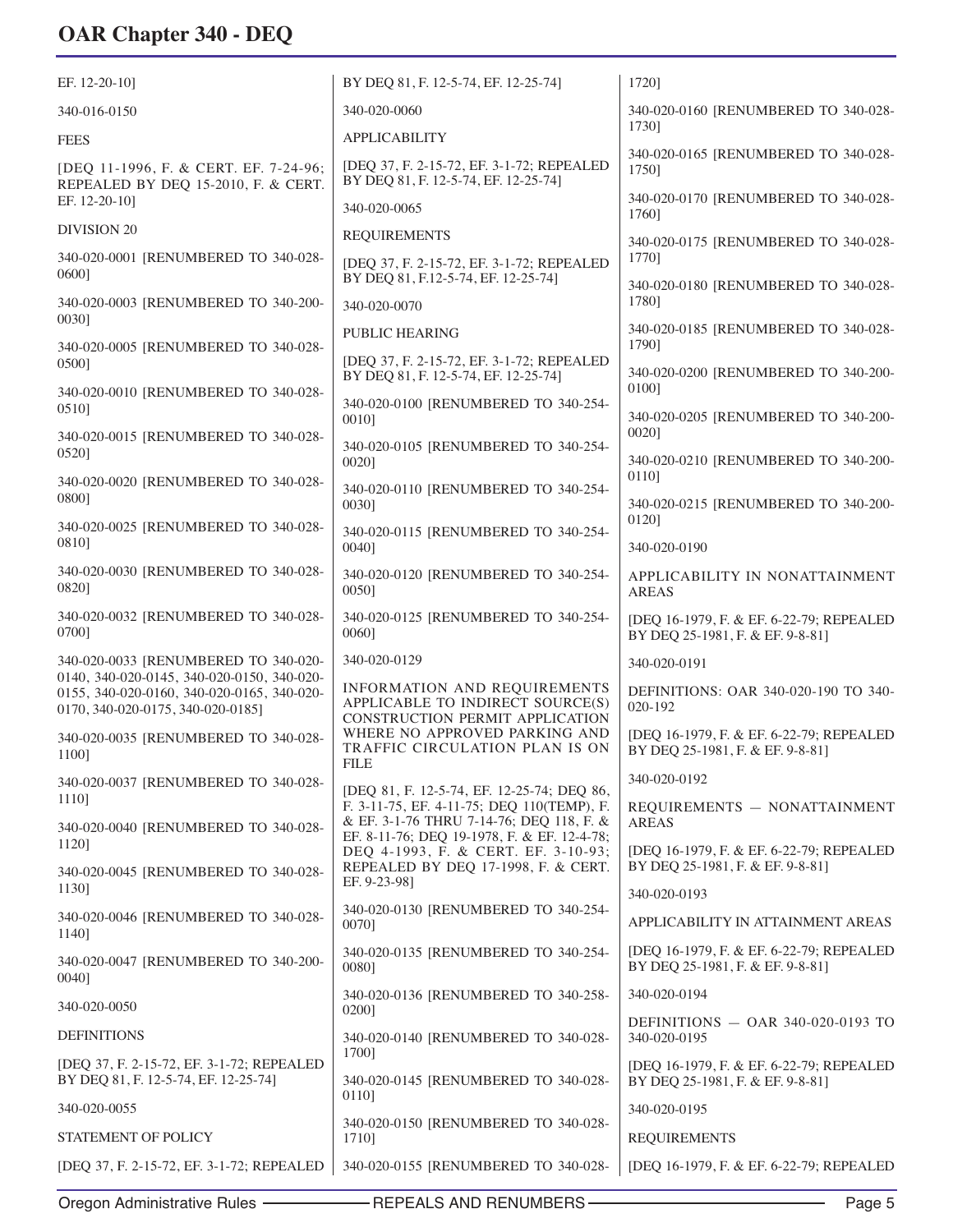| BY DEQ 25-1981, F. & EF. 9-8-81]                                             | 01101                                                                         | PARKING OFFSETS                                                                            |
|------------------------------------------------------------------------------|-------------------------------------------------------------------------------|--------------------------------------------------------------------------------------------|
| 340-020-0196                                                                 | 340-020-0310 [RENUMBERED TO 340-028-                                          | [DEQ 43-1990, F. & CERT. EF. 12-19-90;                                                     |
| EMISSION LIMITATIONS ON A PLANT<br><b>SITE BASIS</b>                         | 1020]<br>340-020-0315 [RENUMBERED TO 340-028-                                 | DEQ 4-1993, F. & CERT. EF. 3-10-93;<br>REPEALED BY DEQ 17-1998, F. & CERT.<br>EF. 9-23-981 |
| [DEQ 16-1979, F. & EF. 6-22-79; REPEALED<br>BY DEQ 25-1981, F. & EF. 9-8-81] | 1030]<br>340-020-0320 [RENUMBERED TO 340-028-                                 | 340-020-0430                                                                               |
| 340-020-0197                                                                 | 1040]                                                                         | <b>AND</b><br>OVERALL<br>MONITORING<br><b>CONTINGENCY PLAN</b>                             |
| DEFINITIONS - OAR 340-020-196 TO 340-                                        | 340-020-0340                                                                  | [DEQ 43-1990, F. & CERT. EF. 12-19-90;                                                     |
| 020-198                                                                      | <b>DEFINITIONS</b>                                                            | DEQ 4-1993, F. & CERT. EF. 3-10-93;                                                        |
| [DEQ 16-1979, F. & EF. 6-22-79; REPEALED<br>BY DEQ 25-1981, F. & EF. 9-8-81] | [DEQ 5-1983, F. & CERT. EF. 4-18-83;<br>REPEALED BY DEQ 11-1986, F. & CERT.   | REPEALED BY DEQ 17-1998, F. & CERT.<br>EF. 9-23-981                                        |
| 340-020-0198                                                                 | EF. 5-12-86]                                                                  | 340-020-0450 [RENUMBERED TO 340-028-<br>1500]                                              |
| <b>LIMITATION BY PERMIT</b>                                                  | 340-020-0345                                                                  |                                                                                            |
| [DEQ 16-1979, F. & EF. 6-22-79; REPEALED<br>BY DEQ 25-1981, F. & EF. 9-8-81] | <b>LIMITATIONS</b><br>[DEQ 5-1983, F. & CERT. EF. 4-18-83;                    | 340-020-0460 [RENUMBERED TO 340-028-<br>01101                                              |
| 340-020-0220 [RENUMBERED TO 340-028-<br>1900]                                | REPEALED BY DEQ 11-1986, F. & CERT.<br>EF. 5-12-86]                           | 340-020-0470 [RENUMBERED TO 340-028-<br>1510]                                              |
| 340-020-0225 [RENUMBERED TO 340-028-<br>0110]                                | 340-020-0350 [RENUMBERED TO 340-028-<br>1400]                                 | 340-020-0480 [RENUMBERED TO 340-028-<br>1520]                                              |
| 340-020-0230 [RENUMBERED TO 340-028-<br>1910]                                | 340-020-0355 [RENUMBERED TO 340-028-<br>0110]                                 | 340-020-0500 [RENUMBERED TO 340-028-<br>24001                                              |
| 340-020-0235 [RENUMBERED TO 340-028-<br>1920]                                | 340-020-0360 [RENUMBERED TO 340-028-<br>1410]                                 | 340-020-0510 [RENUMBERED TO 340-028-<br>2410]                                              |
| 340-020-0240 [RENUMBERED TO 340-028-<br>1930]                                | 340-020-0365 [RENUMBERED TO 340-028-<br>1420]                                 | 340-020-0520 [RENUMBERED TO 340-028-<br>01101                                              |
| 340-020-0241 [RENUMBERED TO 340-020-<br>02451                                | 340-020-0370 [RENUMBERED TO 340-028-<br>1430]                                 | 340-020-0530 [RENUMBERED TO 340-028-<br>2420]                                              |
| 340-020-0245 [RENUMBERED TO 340-028-<br>1940]                                | 340-020-0375 [RENUMBERED TO 340-028-<br>1440]                                 | 340-020-0400<br><b>PURPOSE</b>                                                             |
| 340-020-0250 [RENUMBERED TO 340-028-<br>1950]                                | 340-020-0380 [RENUMBERED TO 340-028-<br>1450]                                 | [DEQ 43-1990, F. & CERT. EF. 12-19-90;<br>DEQ 4-1993, F. & CERT. EF. 3-10-93;              |
| 340-020-0255 [RENUMBERED TO 340-028-<br>1960]                                | 340-020-0400                                                                  | REPEALED BY DEQ 17-1998, F. & CERT.<br>EF. 9-23-981                                        |
| 340-020-0260 [RENUMBERED TO 340-028-                                         | <b>PURPOSE</b>                                                                | 340-020-0405                                                                               |
| 1970]                                                                        | [DEQ 43-1990, F. & CERT. EF. 12-19-90;<br>DEQ 4-1993, F. & CERT. EF. 3-10-93; | <b>SCOPE</b>                                                                               |
| 340-020-0265 [RENUMBERED TO 340-028-<br>1980]                                | REPEALED BY DEQ 17-1998, F. & CERT.<br>EF. 9-23-98]                           | [DEQ 43-1990, F. & CERT. EF. 12-19-90;<br>DEQ 4-1993, F. & CERT. EF. 3-10-93;              |
| 340-020-0270 [RENUMBERED TO 340-028-<br>1990]                                | 340-020-0405                                                                  | REPEALED BY DEQ 17-1998, F. & CERT.<br>EF. 9-23-98]                                        |
| 340-020-0275                                                                 | <b>SCOPE</b>                                                                  | 340-020-0410                                                                               |
| <b>STACK HEIGHTS</b>                                                         | [DEQ 43-1990, F. & CERT. EF. 12-19-90;<br>DEQ 4-1993, F. & CERT. EF. 3-10-93; | <b>DEFINITIONS</b>                                                                         |
| [DEQ 25-1981, F. & EF. 9-8-81; REPEALED<br>BY DEQ 5-1983, F. & EF. 4-18-83]  | REPEALED BY DEQ 17-1998, F. & CERT.<br>EF. 9-23-98]                           | [DEQ 43-1990, F. & CERT. EF. 12-19-90;<br>DEQ 4-1993, F. & CERT. EF. 3-10-93;              |
| 340-020-0276 [RENUMBERED TO 340-028-<br>2000]                                | 340-020-0410                                                                  | REPEALED BY DEQ 17-1998, F. & CERT.<br>EF. 9-23-98]                                        |
| 340-020-0300 [RENUMBERED TO 340-028-                                         | <b>DEFINITIONS</b>                                                            | 340-020-0420                                                                               |
| 1000]                                                                        | [DEQ 43-1990, F. & CERT. EF. 12-19-90;<br>DEQ 4-1993, F. & CERT. EF. 3-10-93; | REQUIREMENTS FOR PARKING OFFSETS                                                           |
| 340-020-0301 [RENUMBERED TO 340-028-<br>1010]                                | REPEALED BY DEQ 17-1998, F. & CERT.<br>EF. 9-23-98]                           | [DEQ 43-1990, F. & CERT. EF. 12-19-90;<br>DEQ 4-1993, F. & CERT. EF. 3-10-93;              |
| 340-020-0305 [RENUMBERED TO 340-028-                                         | 340-020-0420 REQUIREMENTS FOR                                                 | REPEALED BY DEQ 17-1998, F. & CERT.                                                        |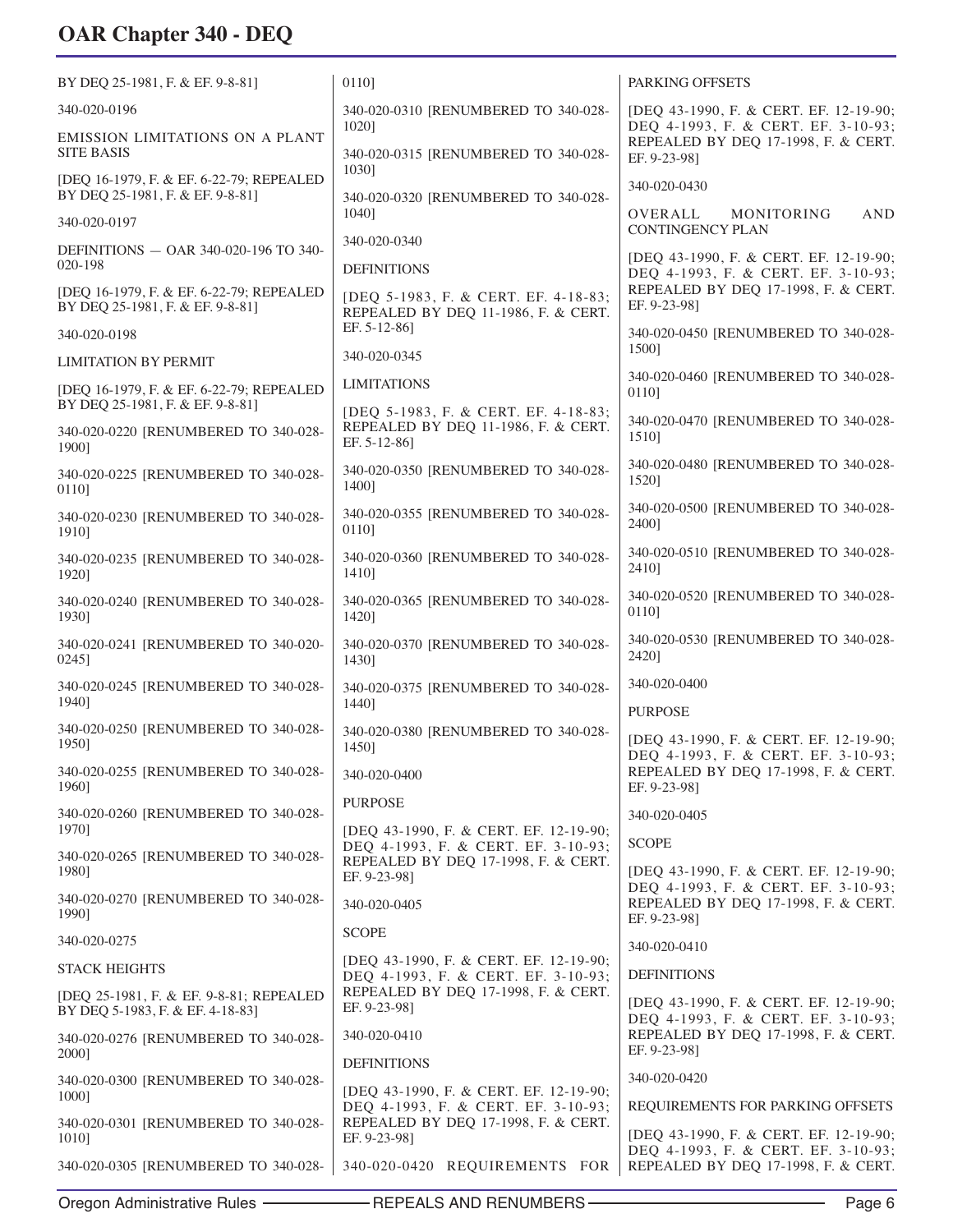| EF. 9-23-981                                                                                                                         | 0090]                                                                                                | EF. 9-23-981                                                                                          |
|--------------------------------------------------------------------------------------------------------------------------------------|------------------------------------------------------------------------------------------------------|-------------------------------------------------------------------------------------------------------|
| 340-020-0430                                                                                                                         | 340-020-0800 [RENUMBERED TO 340-252-                                                                 | 340-020-0960                                                                                          |
| <b>AND</b><br>OVERALL<br>MONITORING<br><b>CONTINGENCY PLAN</b>                                                                       | 0100]<br>340-020-0810 [RENUMBERED TO 340-252-<br>0110]                                               | CRITERIA AND PROCEDURES: INTERIM<br>PERIOD REDUCTIONS FOR PM10 AND<br>NO2 AREAS (TRANSPORTATION PLAN) |
| [DEQ 43-1990, F. & CERT. EF. 12-19-90;<br>DEQ 4-1993, F. & CERT. EF. 3-10-93;<br>REPEALED BY DEQ 17-1998, F. & CERT.<br>EF. 9-23-98] | 340-020-0820 [RENUMBERED TO 340-252-<br>01201                                                        | [DEQ 7-1995, F. & CERT. EF. 3-29-95;<br>REPEALED BY DEQ 17-1998, F. & CERT.<br>EF. 9-23-98]           |
| 340-020-0540 [RENUMBERED TO 340-028-                                                                                                 | 340-020-0830 [RENUMBERED TO 340-252-<br>0130]                                                        | 340-020-0970                                                                                          |
| 2430]<br>340-020-0550 [RENUMBERED TO 340-028-                                                                                        | 340-020-0840 [RENUMBERED TO 340-252-<br>0140]                                                        | CRITERIA AND PROCEDURES: INTERIM<br>PERIOD REDUCTIONS FOR PM10 AND                                    |
| 2440]                                                                                                                                | 340-020-0850 [RENUMBERED TO 340-252-<br>01501                                                        | NO <sub>2</sub> AREAS (TIP)                                                                           |
| 340-020-0560 [RENUMBERED TO 340-028-<br>2450]                                                                                        | 340-020-0860 [RENUMBERED TO 340-252-                                                                 | [DEQ 7-1995, F. & CERT. EF. 3-29-95;<br>REPEALED BY DEQ 17-1998, F. & CERT.<br>EF. 9-23-98]           |
| 340-020-0570 [RENUMBERED TO 340-028-<br>2460]                                                                                        | 0160]<br>340-020-0870 [RENUMBERED TO 340-252-                                                        | 340-020-0980                                                                                          |
| 340-020-0580 [RENUMBERED TO 340-028-<br>24701                                                                                        | 0170]                                                                                                | CRITERIA AND PROCEDURES: INTERIM<br>PERIOD REDUCTIONS FOR PM10 AND                                    |
| 340-020-0590 [RENUMBERED TO 340-028-                                                                                                 | 340-020-0880 [RENUMBERED TO 340-252-<br>01801                                                        | NO2 AREAS (PROJECT NOT FROM A<br>PLAN AND TIP)                                                        |
| 2480]<br>340-020-0600 [RENUMBERED TO 340-028-                                                                                        | 340-020-0890 [RENUMBERED TO 340-252-<br>0190]                                                        | [DEQ 7-1995, F. & CERT. EF. 3-29-95;<br>REPEALED BY DEQ 17-1998, F. & CERT.                           |
| 2490]                                                                                                                                | 340-020-0900 [RENUMBERED TO 340-252-<br>0200]                                                        | EF. 9-23-981                                                                                          |
| 340-020-0610 [RENUMBERED TO 340-028-<br>2500]                                                                                        | 340-020-0910 [RENUMBERED TO 340-252-                                                                 | 340-020-0990                                                                                          |
| 340-020-0620 [RENUMBERED TO 340-028-<br>2510]                                                                                        | 02101<br>340-020-0920                                                                                | TRANSITION FROM THE INTERIM<br>PERIOD TO THE CONTROL STRATEGY<br><b>PERIOD</b>                        |
| 340-020-0630 [RENUMBERED TO 340-028-<br>2520]                                                                                        | CRITERIA<br><b>AND</b><br>PROCEDURES:<br>LOCALIZED CO VIOLATIONS (HOT-                               | [DEQ 7-1995, F. & CERT. EF. 3-29-95;<br>REPEALED BY DEQ 17-1998, F. & CERT.                           |
| 340-020-0640 [RENUMBERED TO 340-028-<br>2530]                                                                                        | SPOTS) IN THE INTERIM PERIOD<br>[DEQ 7-1995, F. & CERT. EF. 3-29-95;                                 | EF. 9-23-98]<br>340-020-1000 [RENUMBERED TO 340-252-                                                  |
| 340-020-0650 [RENUMBERED TO 340-028-<br>2540]                                                                                        | REPEALED BY DEQ 17-1998, F. & CERT.<br>EF. 9-23-981                                                  | 02201<br>340-020-1010 [RENUMBERED TO 340-252-                                                         |
| 340-020-0660 [RENUMBERED TO 340-028-                                                                                                 | 340-020-0930                                                                                         | 0230]                                                                                                 |
| 2550]<br>340-020-0710 [RENUMBERED TO 340-252-                                                                                        | CRITERIA AND PROCEDURES: INTERIM<br>PERIOD REDUCTIONS IN OZONE AND<br>CO AREAS (TRANSPORTATION PLAN) | 340-020-1020 [RENUMBERED TO 340-252-<br>0240]                                                         |
| 0010]                                                                                                                                | [DEQ 7-1995, F. & CERT. EF. 3-29-95;                                                                 | 340-020-1030 [RENUMBERED TO 340-252-<br>0250]                                                         |
| 340-020-0720 [RENUMBERED TO 340-252-<br>0030]                                                                                        | REPEALED BY DEQ 17-1998, F. & CERT.<br>EF. 9-23-98]                                                  | 340-020-1040 [RENUMBERED TO 340-252-<br>0260]                                                         |
| 340-020-0730 [RENUMBERED TO 340-252-<br>00201                                                                                        | 340-020-0940                                                                                         | 340-020-1050 [RENUMBERED TO 340-252-                                                                  |
| 340-020-0740 [RENUMBERED TO 340-252-<br>0040]                                                                                        | CRITERIA AND PROCEDURES: INTERIM<br>PERIOD REDUCTIONS IN OZONE AND<br>CO AREAS (TIP)                 | 0270]<br>340-020-1060 [RENUMBERED TO 340-252-                                                         |
| 340-020-0750 [RENUMBERED TO 340-252-<br>0050]                                                                                        | [DEQ 7-1995, F. & CERT. EF. 3-29-95;<br>REPEALED BY DEQ 17-1998, F. & CERT.<br>EF. 9-23-98]          | 0280]<br>340-020-1070 [RENUMBERED TO 340-252-<br>0290]                                                |
| 340-020-0760 [RENUMBERED TO 340-252-<br>0060]                                                                                        | 340-020-0950                                                                                         | 340-020-1080                                                                                          |
| 340-020-0770 [RENUMBERED TO 340-252-                                                                                                 | CRITERIA AND PROCEDURES: INTERIM                                                                     | <b>SAVINGS PROVISIONS</b>                                                                             |
| 0070]<br>340-020-0780 [RENUMBERED TO 340-252-<br>0080]                                                                               | PERIOD REDUCTIONS FOR OZONE AND<br>CO AREAS (PROJECT NOT FROM A PLAN<br>AND TIP)                     | [DEQ 7-1995, F. & CERT. EF. 3-29-95;<br>REPEALED BY DEQ 17-1998, F. & CERT.<br>EF. 9-23-98]           |
| 340-020-0790 [RENUMBERED TO 340-252-                                                                                                 | [DEQ 7-1995, F. & CERT. EF. 3-29-95;<br>REPEALED BY DEQ 17-1998, F. & CERT.                          | 340-020-1500 [RENUMBERED TO 340-250-                                                                  |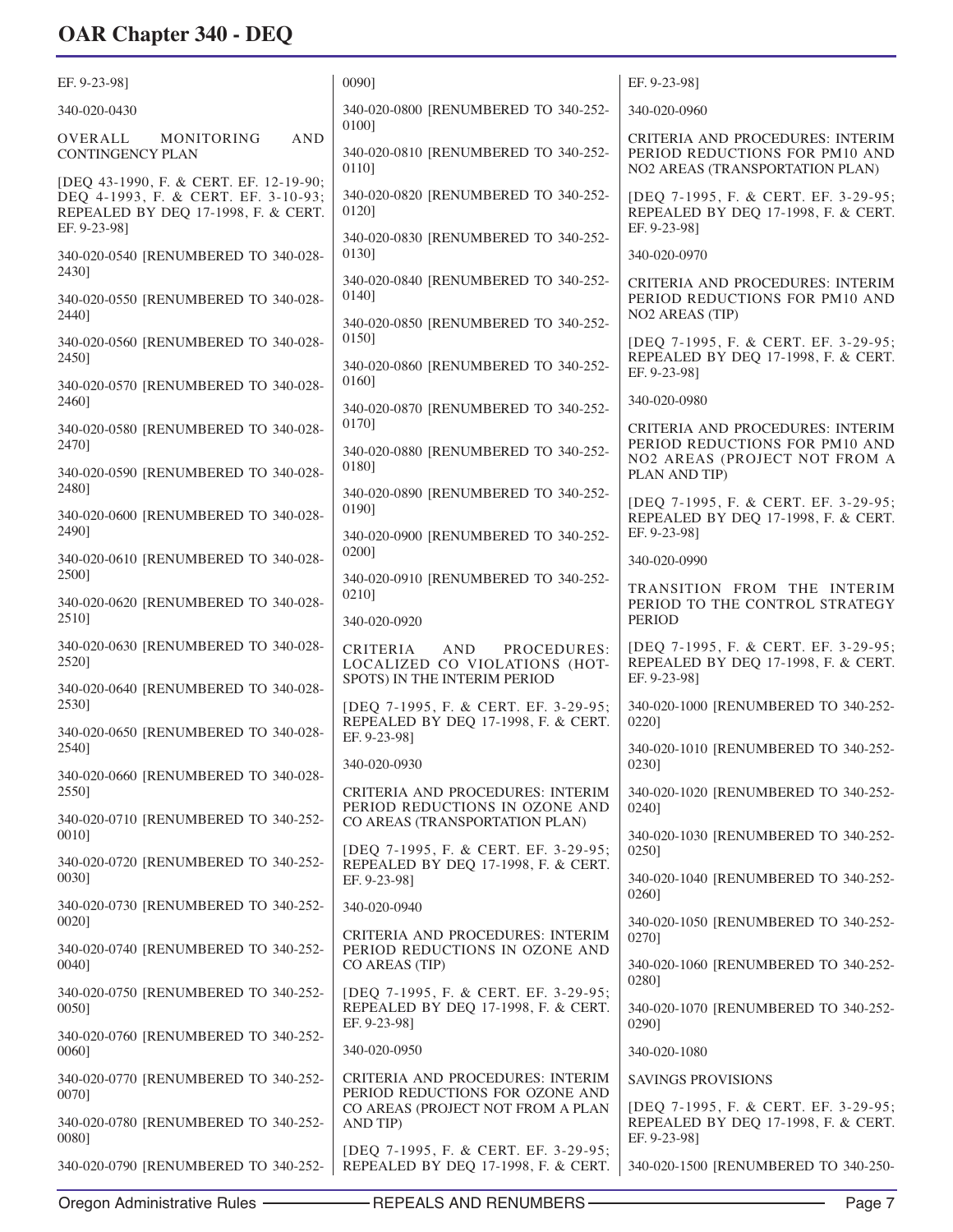| 0010]                                                                                                                | DEQ 22-1996, F. & CERT. EF. 10-22-96]                                                   | BY DEQ 5-1990, F. 3-7-90, CERT. EF. 7-1-90]                                                                             |
|----------------------------------------------------------------------------------------------------------------------|-----------------------------------------------------------------------------------------|-------------------------------------------------------------------------------------------------------------------------|
| 340-020-1510 [RENUMBERED TO 340-250-<br>00301                                                                        | 340-021-0030 [RENUMBERED TO 340-226-<br>02101                                           | 340-021-0150 [RENUMBERED TO 340-034-<br>0075]                                                                           |
| 340-020-1520 [RENUMBERED TO 340-250-<br>0020]                                                                        | 340-021-0035 [RENUMBERED TO 340-226-<br>03001                                           | 340-021-0155 [RENUMBERED TO 340-034-<br>00801                                                                           |
| 340-020-1530 [RENUMBERED TO 340-250-<br>0040]                                                                        | 340-021-0040 [RENUMBERED TO 340-226-<br>0310]                                           | 340-021-0160 [RENUMBERED TO 340-034-<br>00851                                                                           |
| 340-020-1540 [RENUMBERED TO 340-250-<br>00501                                                                        | 340-021-0045 [RENUMBERED TO 340-226-<br>0320                                            | 340-021-0165 [RENUMBERED TO 340-034-<br>00901                                                                           |
| 340-020-1550 [RENUMBERED TO 340-250-<br>00601                                                                        | 340-021-0050 [RENUMBERED TO 340-208-<br>0010]                                           | 340-021-0170 [RENUMBERED TO 340-034-<br>00951                                                                           |
| 340-020-1560 [RENUMBERED TO 340-250-<br>00701                                                                        | 340-021-0055 [RENUMBERED TO 340-208-<br>0200]                                           | 340-021-0175 [RENUMBERED TO 340-034-<br>01001                                                                           |
| 340-020-1570 [RENUMBERED TO 340-250-<br>0080]                                                                        | 340-021-0060 [RENUMBERED TO 340-208-<br>0210]                                           | 340-021-0180 [RENUMBERED TO 340-034-                                                                                    |
| 340-020-1580 [RENUMBERED TO 340-250-<br>00901                                                                        | 340-021-0065 [RENUMBERED TO 340-020-<br>03501                                           | 0105]<br>340-021-0185 [RENUMBERED TO 340-034-                                                                           |
| 340-020-1590 [RENUMBERED TO 340-250-                                                                                 | 340-021-0070                                                                            | 01101                                                                                                                   |
| 01001                                                                                                                | <b>SCHEDULED MAINTENANCE</b>                                                            | 340-021-0190 [RENUMBERED TO 340-034-<br>0115]                                                                           |
| 340-020-1600 [RENUMBERED TO 340-250-<br>0110]                                                                        | [DEO 37, F. 2-15-72, EF. 3-1-72; REPEALED<br>BY DEQ 42-1990, F. 12-13-90, CERT. EF. 1-  | 340-021-0200                                                                                                            |
| <b>DIVISION 21</b>                                                                                                   | $2-91$ ]                                                                                | <b>PURPOSE</b>                                                                                                          |
| 340-021-0005 [RENUMBERED TO 340-208-                                                                                 | 340-021-0075                                                                            | [DEQ 20-1991, F. & CERT. EF. 11-13-91;                                                                                  |
| 0010, 226-0010, 228-0020]<br>340-021-0007                                                                            | MALFUNCTION OF EQUIPMENT                                                                | DEQ 4-1993, F. & CERT. EF. 3-10-93; DEQ<br>10-1995, F. & CERT. EF. 5-1-95; REPEALED                                     |
| <b>APPLICATION</b>                                                                                                   | [DEQ 37, F. 2-15-72, EF. 3-1-72; REPEALED<br>BY DEQ 42-1990, F. 12-13-90, CERT. EF. 1-  | BY DEQ 1-1999, F.& CERT. EF. 1-25-99]                                                                                   |
|                                                                                                                      | $2 - 91$ ]                                                                              | 340-021-0205                                                                                                            |
| [DEQ 3-1996, F. & CERT. EF. 1-29-96; DEQ<br>22-1996, F. & CERT. EF. 10-22-96;<br>REPEALED BY DEQ 14-1999, F. & CERT. | 340-021-0100 [RENUMBERED TO 340-034-<br>$0005$ ]                                        | RELATION TO OTHER RULES                                                                                                 |
| EF. 10-14-99]<br>340-021-0010 [RENUMBERED TO 340-204-                                                                | 340-021-0105 [RENUMBERED TO 340-034-<br>0010]                                           | [DEQ 20-1991, F. & CERT. EF. 11-13-91;<br>DEQ 4-1993, F. & CERT. EF. 3-10-93;<br>REPEALED BY DEQ 1-1999, F. & CERT. EF. |
| 0070]<br>340-021-0012 [RENUMBERED TO 340-208-                                                                        | 340-021-0110 [RENUMBERED TO 340-034-<br>0015]                                           | $1-25-99$ ]                                                                                                             |
| 0100, 340-226-0200, 340-228-0010]                                                                                    | 340-021-0115 [RENUMBERED TO 340-034-                                                    | 340-021-0210                                                                                                            |
| 340-021-0015 [RENUMBERED TO 340-208-                                                                                 | 0050]                                                                                   | <b>APPLICABILITY</b>                                                                                                    |
| 0110]<br>340-021-0020 [RENUMBERED TO 340-228-                                                                        | 340-021-0120 [RENUMBERED TO 340-034-<br>0055]                                           | [DEQ 20-1991, F. & CERT. EF. 11-13-91;<br>DEQ 4-1993, F. & CERT. EF. 3-10-93;                                           |
| 0210]                                                                                                                | 340-021-0125 [RENUMBERED TO 340-034-<br>0060]                                           | REPEALED BY DEQ 1-1999, F. & CERT. EF.<br>$1 - 25 - 99$ ]                                                               |
| 340-021-0025                                                                                                         | 340-021-0130 [RENUMBERED TO 340-034-                                                    | 340-021-0215                                                                                                            |
| <b>EQUIPMENT</b><br><b>REFUSE</b><br><b>BURNING</b><br><b>LIMITATIONS</b>                                            | 00651                                                                                   | <b>DEFINITIONS</b>                                                                                                      |
| [DEQ 16, F. 6-12-70, EF. 7-11-70; DEQ 1-<br>1984, F. & EF. 1-16-84; DEQ 4-1993, F. &                                 | 340-021-0135 [RENUMBERED TO 340-034-<br>00701                                           | [DEQ 20-1991, F. & CERT. EF. 11-13-91;<br>DEQ 4-1993, F. & CERT. EF. 3-10-93;                                           |
| CERT. EF. 3-10-93; DEQ 10-1995, F. & CERT.<br>EF. 5-1-95; DEQ 3-1996, F. & CERT. EF. 1-                              | 340-021-0140                                                                            | REPEALED BY DEQ 1-1999, F. & CERT. EF.<br>$1 - 25 - 99$ ]                                                               |
| 29-96; REPEALED BY DEQ 22-1996, F. &<br>CERT. EF. 10-22-96]                                                          | PERMANENT LABEL                                                                         | 340-021-0220                                                                                                            |
| 340-021-0027                                                                                                         | [DEQ 11-1984, F. & EF. 6-26-84; REPEALED<br>BY DEQ 5-1990, F. 3-7-90, CERT. EF. 7-1-90] | COMPLIANCE SCHEDULE FOR EXISTING                                                                                        |
| MUNICIPAL WASTE INCINERATOR IN<br><b>COASTAL AREAS</b>                                                               | 340-021-0145                                                                            | <b>SOURCES</b>                                                                                                          |
| [DEQ 1-1984, F. & EF. 1-16-84; DEQ 4-1993,                                                                           | CONTENTS OF PERMANENT LABEL                                                             | [DEQ 20-1991, F. & CERT. EF. 11-13-91;<br>DEQ 4-1993, F. & CERT. EF. 3-10-93;                                           |
| F. & CERT. EF. 3-10-93; REPEALED BY                                                                                  |                                                                                         |                                                                                                                         |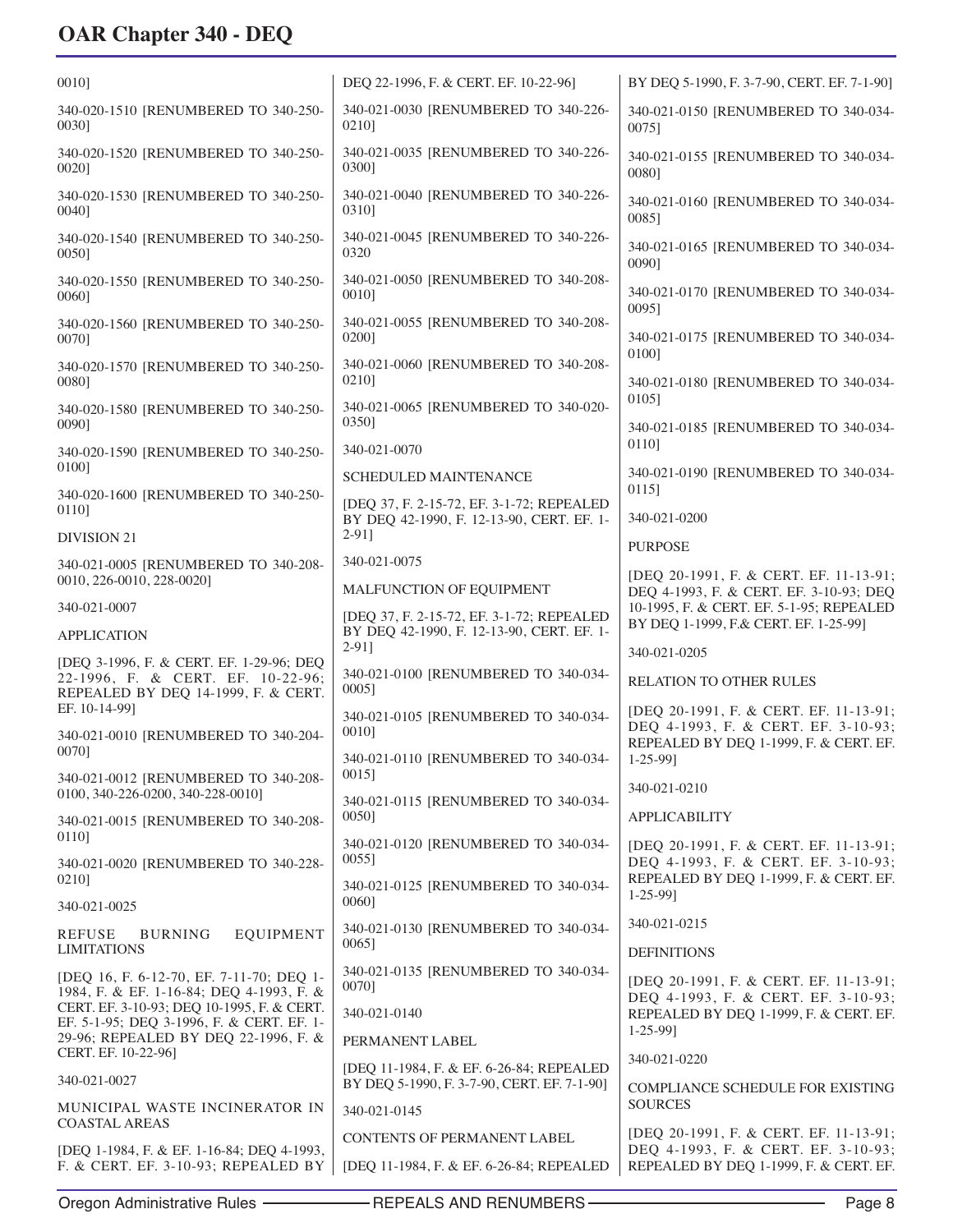| $1 - 25 - 99$ ]                                                                                                         | 0010]                                                              | 0220]                                                                          |
|-------------------------------------------------------------------------------------------------------------------------|--------------------------------------------------------------------|--------------------------------------------------------------------------------|
| 340-021-0225                                                                                                            | 340-022-0102 [RENUMBERED TO 340-232-<br>0030]                      | 340-022-0210 [RENUMBERED TO 340-232-<br>232-0230]                              |
| <b>WOOD-WASTE BOILERS</b>                                                                                               | 340-022-0104 [RENUMBERED TO 340-232-                               | 340-022-0220 [RENUMBERED TO 340-232-                                           |
| [DEQ 20-1991, F. & CERT. EF. 11-13-91;                                                                                  | 0020, 340-232-0040]                                                | 02401                                                                          |
| DEQ 4-1993, F. & CERT. EF. 3-10-93;<br>REPEALED BY DEQ 1-1999, F. & CERT. EF.<br>$1 - 25 - 99$ ]                        | 340-022-0106 [RENUMBERED TO 340-232-<br>00501                      | 340-022-0300 [RENUMBERED TO 340-258-<br>0400                                   |
| 340-021-0230                                                                                                            | 340-022-0107 [RENUMBERED TO 340-232-<br>0060]                      | 340-022-0400 [RENUMBERED TO 340-242-<br>05001                                  |
| <b>PARTICLE</b><br><b>WOOD</b><br><b>DRYERS</b><br>AT<br>PARTICLEBOARD PLANTS                                           | 340-022-0108                                                       | 340-022-0401 [RENUMBERED TO 340-242-                                           |
| [DEQ 20-1991, F. & CERT. EF. 11-13-91;                                                                                  | APPLICABILITY OF ALTERNATIVE                                       | 0510                                                                           |
| DEQ 4-1993, F. & CERT. EF. 3-10-93;                                                                                     | <b>CONTROL SYSTEMS</b>                                             | 340-022-0402 [RENUMBERED TO 340-242-                                           |
| REPEALED BY DEQ 1-1999, F. & CERT. EF.                                                                                  | [DEO 23-1980, F. & EF. 9-26-80; REPEALED                           | 05201                                                                          |
| $1 - 25 - 99$ ]                                                                                                         | BY DEQ 5-1983, F. & EF. 4-18-83]                                   | 340-022-0403                                                                   |
| 340-021-0235                                                                                                            | 340-022-0110 [RENUMBERED TO 340-232-<br>00701                      | <b>COMPLIANCE SCHEDULES</b>                                                    |
| MANUFACTURING<br>HARDBOARD<br><b>PLANTS</b>                                                                             | 340-022-0120 [RENUMBERED TO 340-232-                               | [DEQ 7-1991, F. & CERT. EF. 5-7-91 (AND<br>CORRECTED 6-7-91); DEQ 4-1993, F. & |
| [DEQ 20-1991, F. & CERT. EF. 11-13-91;                                                                                  | 0080]                                                              | CERT. EF. 3-10-93; DEQ 16-1996, F. & CERT.                                     |
| DEQ 4-1993, F. & CERT. EF. 3-10-93; DEQ 3-                                                                              | 340-022-0125 [RENUMBERED TO 340-232-                               | EF. 8-14-96; REPEALED BY DEQ 20-1998,                                          |
| 1996, F. & CERT. EF. 1-29-96; REPEALED                                                                                  | 0085]                                                              | F. & CERT. EF. 10-12-98]                                                       |
| BY DEQ 1-1999, F. & CERT. EF. 1-25-99]                                                                                  | 340-022-0130 [RENUMBERED TO 340-232-                               | 340-022-0405 [RENUMBERED TO 340-260-                                           |
| 340-021-0240                                                                                                            | 0090]                                                              | 00101                                                                          |
| AIR CONVEYING SYSTEMS                                                                                                   | 340-022-0133 [RENUMBERED TO 340-022-                               | 340-022-0410 [RENUMBERED TO 340-260-<br>00201                                  |
| [DEQ 20-1991, F. & CERT. EF. 11-13-91;<br>DEQ 4-1993, F. & CERT. EF. 3-10-93;<br>REPEALED BY DEQ 1-1999, F. & CERT. EF. | $0130(2)$ ]<br>340-022-0136 [RENUMBERED TO 340-022-<br>$0130(3)$ ] | 340-022-0415 [RENUMBERED TO 340-260-<br>00301                                  |
| $1 - 25 - 99$ ]<br>340-021-0245                                                                                         | 340-022-0137 [RENUMBERED TO 340-232-                               | 340-022-0420 [RENUMBERED TO 340-260-<br>0040]                                  |
| <b>FUGITIVE EMISSIONS</b>                                                                                               | 01001<br>340-022-0140 [RENUMBERED TO 340-232-                      | 340-022-0440 [RENUMBERED TO 340-258-                                           |
| [DEQ 20-1991, F. & CERT. EF. 11-13-91;                                                                                  | 0120]                                                              | 01001                                                                          |
| DEQ 4-1993, F. & CERT. EF. 3-10-93;                                                                                     | 340-022-0150 [RENUMBERED TO 340-232-                               | 340-022-0450 [RENUMBERED TO 340-258-                                           |
| REPEALED BY DEQ 1-1999, F. & CERT. EF.                                                                                  | 0130]                                                              | 0010]                                                                          |
| $1 - 25 - 99$ ]                                                                                                         | 340-022-0153 [RENUMBERED TO 340-232-                               | 340-022-0460 [RENUMBERED TO 340-258-                                           |
| DIVISION 22                                                                                                             | 0140]                                                              | 0110]                                                                          |
| 340-022-0005 [RENUMBERED TO 340-228-                                                                                    | 340-022-0160 [RENUMBERED TO 340-232-                               | 340-022-0470 [RENUMBERED TO 340-204-                                           |
| 0020]                                                                                                                   | 0150]                                                              | 00901                                                                          |
| 340-022-0010 [RENUMBERED TO 340-228-                                                                                    | 340-022-0170 [RENUMBERED TO 340-232-                               | 340-022-0490 [RENUMBERED TO 340-258-                                           |
| 0100]                                                                                                                   | 0160]                                                              | 0120]                                                                          |
| 340-022-0015 [RENUMBERED TO 340-228-                                                                                    | 340-022-0173 [RENUMBERED TO 340-022-                               | 340-022-0500 [RENUMBERED TO 340-258-                                           |
| 0110]                                                                                                                   | $0170(5)$ ]                                                        | 0130]                                                                          |
| 340-022-0020 [RENUMBERED TO 340-228-                                                                                    | 340-022-0175 [RENUMBERED TO 340-232-                               | 340-022-0503 [RENUMBERED TO 340-258-                                           |
| 0120]                                                                                                                   | 0170]                                                              | 0140]                                                                          |
| 340-022-0025 [RENUMBERED TO 340-228-                                                                                    | 340-022-0180 [RENUMBERED TO 340-232-                               | 340-022-0507 [RENUMBERED TO 340-258-                                           |
| 0130]                                                                                                                   | 0180]                                                              | 0150]                                                                          |
| 340-022-0050 [RENUMBERED TO 340-228-                                                                                    | 340-022-0183 [RENUMBERED TO 340-232-                               | 340-022-0510 [RENUMBERED TO 340-258-                                           |
| 0020]                                                                                                                   | 0190]                                                              | 0160]                                                                          |
| 340-022-0055 [RENUMBERED TO 340-228-                                                                                    | 340-022-0186 [RENUMBERED TO 340-232-                               | 340-022-0520 [RENUMBERED TO 340-258-                                           |
| 0200]                                                                                                                   | 0200]                                                              | 0170]                                                                          |
| 340-022-0075 [RENUMBERED TO 340-228-                                                                                    | 340-022-0190 [RENUMBERED TO 340-232-                               | 340-022-0530 [RENUMBERED TO 340-258-                                           |
| 0300]                                                                                                                   | 0210]                                                              | 0180]                                                                          |
| 340-022-0100 [RENUMBERED TO 340-232-                                                                                    | 340-022-0200 [RENUMBERED TO 340-232-                               | 340-022-0540 [RENUMBERED TO 340-258-                                           |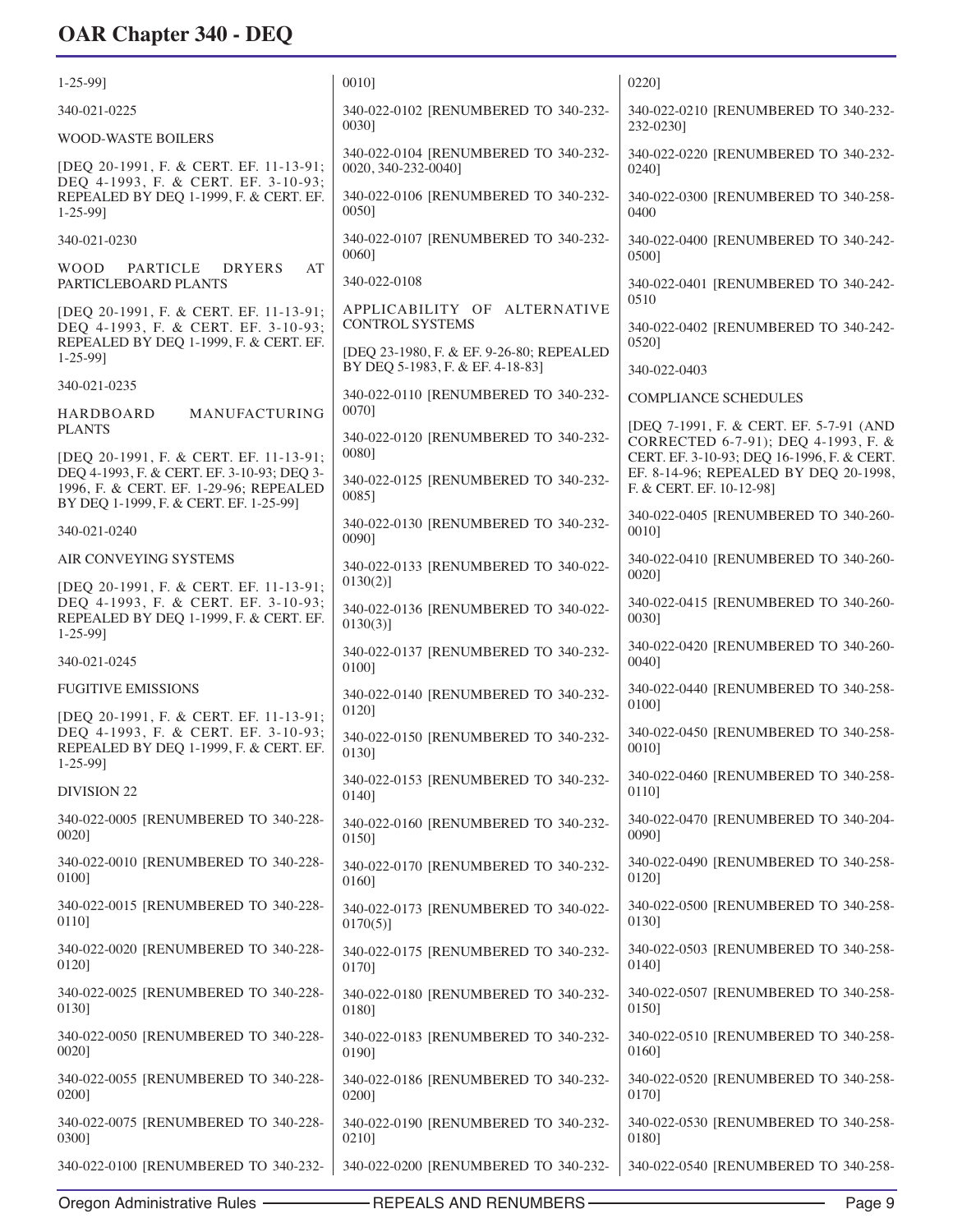| 0190]                                                          | 0630]                                                                                                                 | 0750]                                                                                                                |
|----------------------------------------------------------------|-----------------------------------------------------------------------------------------------------------------------|----------------------------------------------------------------------------------------------------------------------|
| 340-022-0550 [RENUMBERED TO 340-258-                           | 340-022-0800                                                                                                          | 340-022-1000                                                                                                         |
| 02101                                                          | <b>APPLICABILITY</b>                                                                                                  | <b>APPLICABILITY</b>                                                                                                 |
| 340-022-0560 [RENUMBERED TO 340-258-<br>02201                  | [DEQ 13-1995, F. & CERT. EF. 5-25-95;<br>REPEALED BY DEQ 8-1999, F. 5-21-99,<br>CERT. EF. 6-10-991                    | [DEQ 13-1995, F. & CERT. EF. 5-25-95;<br>REPEALED BY DEQ 9-1999, F. 5-21-99,                                         |
| 340-022-0570 [RENUMBERED TO 340-258-<br>02301                  | 340-022-0810                                                                                                          | CERT. EF. 3-13-2000]                                                                                                 |
| 340-022-0580 [RENUMBERED TO 340-258-                           | <b>DEFINITIONS</b>                                                                                                    | 340-022-1010                                                                                                         |
| 0240]                                                          | [DEQ 13-1995, F. & CERT. EF. 5-25-95; DEQ                                                                             | <b>DEFINITIONS</b>                                                                                                   |
| 340-022-0590 [RENUMBERED TO 340-258-<br>0250]                  | 16-1996, F. & CERT. EF. 8-14-96;<br>REPEALED BY DEQ 8-1999, F. 5-21-99,<br>CERT. EF. 6-10-99]                         | [DEQ 13-1995, F. & CERT. EF. 5-25-95; DEQ<br>16-1996, F. & CERT. EF. 8-14-96;<br>REPEALED BY DEQ 9-1999, F. 5-21-99, |
| 340-022-0600 [RENUMBERED TO 340-258-<br>0260]                  | 340-022-0820                                                                                                          | CERT. EF. 3-13-2000]                                                                                                 |
| 340-022-0610 [RENUMBERED TO 340-258-                           | <b>CONSUMER PRODUCT STANDARDS &amp;</b><br><b>EXEMPTIONS</b>                                                          | 340-022-1020                                                                                                         |
| 02701                                                          | [DEQ 13-1995, F. & CERT. EF. 5-25-95;                                                                                 | <b>STANDARDS</b>                                                                                                     |
| 340-022-0620 [RENUMBERED TO 340-258-<br>0280]                  | REPEALED BY DEQ 8-1999, F. 5-21-99,<br>CERT. EF. 6-10-99]                                                             | [DEQ 13-1995, F. & CERT. EF. 5-25-95;<br>REPEALED BY DEQ 9-1999, F. 5-21-99,<br>CERT. EF. 3-13-2000]                 |
| 340-022-0630 [RENUMBERED TO 340-258-                           | 340-022-0830                                                                                                          | 340-022-1030                                                                                                         |
| 0290]<br>340-022-0640 [RENUMBERED TO 340-258-                  | REQUIREMENTS FOR MANUFACTURE<br>AND SALE OF CONSUMER PRODUCTS                                                         | REQUIREMENTS FOR MANUFACTURE,<br>SALE AND USE OF ARCHITECTURAL                                                       |
| 0300]                                                          | [DEQ 13-1995, F. & CERT. EF. 5-25-95;<br>REPEALED BY DEQ 8-1999, F. 5-21-99,                                          | <b>COATING</b>                                                                                                       |
| 340-022-0650 [RENUMBERED TO 340-258-<br>03101                  | CERT. EF. 6-10-99]                                                                                                    | [DEQ 13-1995, F. & CERT. EF. 5-25-95;<br>REPEALED BY DEQ 9-1999, F. 5-21-99,                                         |
| 340-022-0700 [RENUMBERED TO 340-242-                           | 340-022-0840                                                                                                          | CERT. EF. 3-13-2000]                                                                                                 |
| 0600]                                                          | <b>INNOVATIVE PRODUCTS</b>                                                                                            | 340-022-1040                                                                                                         |
| 340-022-0710 [RENUMBERED TO 340-242-<br>0610]                  | [DEQ 13-1995, F. & CERT. EF. 5-25-95; DEQ<br>22-1996, F. & CERT. EF. 10-22-96;<br>REPEALED BY DEQ 8-1999, F. 5-21-99, | RECORDKEEPING AND REPORTING<br><b>REQUIREMENTS</b>                                                                   |
| 340-022-0720                                                   | CERT. EF. 6-10-99]                                                                                                    | [DEQ 13-1995, F. & CERT. EF. 5-25-95;<br>REPEALED BY DEQ 9-1999, F. 5-21-99,                                         |
| <b>STANDARDS</b><br><b>COATING</b><br>AND<br><b>EXEMPTIONS</b> | 340-022-0850 RECORDKEEPING AND<br>REPORTING REQUIREMENTS                                                              | CERT. EF. 3-13-2000]                                                                                                 |
| [DEQ 13-1995, F. & CERT. EF. 5-25-95;                          | [DEQ 13-1995, F. & CERT. EF. 5-25-95;<br>REPEALED BY DEQ 8-1999, F. 5-21-99,                                          | 340-022-1050                                                                                                         |
| REPEALED BY DEQ 7-1999, F. 5-21-99,<br>CERT. EF. 7-12-99]      | CERT. EF. 6-10-99]                                                                                                    | <b>INSPECTION</b><br>AND<br><b>TESTING</b><br><b>REQUIREMENTS</b>                                                    |
| 340-022-0730                                                   | 340-022-0860                                                                                                          | [DEQ 13-1995, F. & CERT. EF. 5-25-95;                                                                                |
| REQUIREMENTS FOR MANUFACTURE<br>AND SALE OF COATINGS           | <b>TESTING</b><br><b>INSPECTION</b><br>AND<br><b>REQUIREMENTS</b>                                                     | REPEALED BY DEQ 9-1999, F. 5-21-99,<br>CERT. EF. 3-13-2000]                                                          |
| [DEQ 13-1995, F. & CERT. EF. 5-25-95;                          | [DEQ 13-1995, F. & CERT. EF. 5-25-95;<br>REPEALED BY DEQ 8-1999, F. 5-21-99,<br>CERT. EF. 6-10-99]                    | 340-022-1100 [RENUMBERED TO 340-242-<br>0760]                                                                        |
| REPEALED BY DEQ 7-1999, F. 5-21-99,<br>CERT. EF. 7-12-99]      | 340-022-0900 [RENUMBERED TO 340-242-<br>0700]                                                                         | 340-022-1110 [RENUMBERED TO 340-242-<br>0770]                                                                        |
| 340-022-0740 [RENUMBERED TO 340-242-<br>0620]                  | 340-022-0910 [RENUMBERED TO 340-242-<br>0710]                                                                         | 340-022-1120 [RENUMBERED TO 340-242-<br>0780]                                                                        |
| 340-022-0750                                                   | 340-022-0920 [RENUMBERED TO 340-242-                                                                                  | 340-022-1130 [RENUMBERED TO 340-242-                                                                                 |
| RECORDKEEPING AND REPORTING<br><b>REQUIREMENTS</b>             | 0720]<br>340-022-0930 [RENUMBERED TO 340-242-                                                                         | 07901<br><b>DIVISION 23</b>                                                                                          |
| [DEQ 13-1995, F. & CERT. EF. 5-25-95;                          | 0730]                                                                                                                 | 340-023-0005                                                                                                         |
| REPEALED BY DEQ 7-1999, F. 5-21-99,<br>CERT. EF. 7-12-99]      | 340-022-0940 [RENUMBERED TO 340-242-<br>0740]                                                                         | <b>DEFINITIONS</b>                                                                                                   |
| 340-022-0760 [RENUMBERED TO 340-242-                           | 340-022-0950 [RENUMBERED TO 340-242-                                                                                  | [DEQ 37, F. 2-15-72, EF. 3-1-72; REPEALED                                                                            |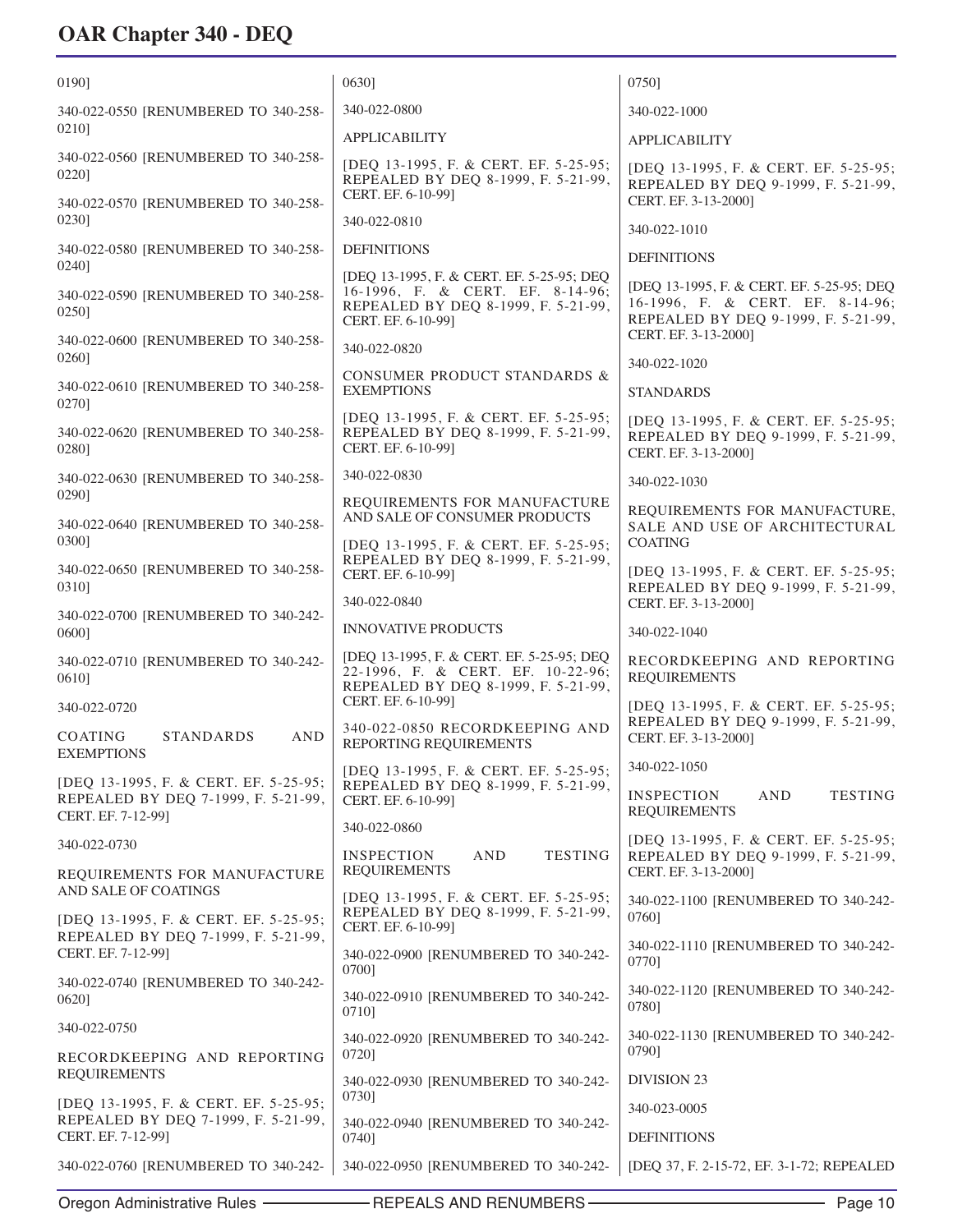| BY DEO 123, F. & EF. 10-20-761                                              | 0180                                                                                                  | 0340]                                                                                                                                                                         |
|-----------------------------------------------------------------------------|-------------------------------------------------------------------------------------------------------|-------------------------------------------------------------------------------------------------------------------------------------------------------------------------------|
| 340-023-0010                                                                | 340-023-0105 [RENUMBERED TO 340-264-                                                                  | 340-024-0310                                                                                                                                                                  |
| PROHIBITED PRACTICES                                                        | 01901<br>340-023-0110                                                                                 | <b>MOTOR VEHICLE FLEET OPERATION</b><br>LIGHT DUTY MOTOR VEHICLE                                                                                                              |
| [DEQ 37, F. 2-15-72, EF. 3-1-72; REPEALED<br>BY DEQ 123, F. & EF. 10-20-76] | <b>RECORDS AND REPORTS</b>                                                                            | EMISSION CONTROL TEST METHOD                                                                                                                                                  |
| 340-023-0015                                                                | [DEQ 123, F. & EF. 10-20-76; DEQ 27-1981,                                                             | [DEQ 89, F. 4-22-75, EF. 5-25-75; DEQ 139,<br>F. 6-30-77, EF. 7-1-77; DEQ 20-1981, F. 7-28-                                                                                   |
| REGULATION OF AUTHORIZED OPEN<br><b>BURNING</b>                             | F. & EF. 9-8-81; RENUMBERED FROM 340-<br>023-0050; REPEALED BY DEQ 4-1993, F. &<br>CERT. EF. 3-10-93] | 81, EF. 8-1-81; DEQ 12-1982, F. & EF. 7-21-<br>82; DEQ 19-1983, F. 11-29-83, EF. 12-31-83;<br>DEQ 23-1984, F. 11-19-84, EF. 4-1-85; DEQ                                       |
| [DEQ 37, F. 2-15-72, EF. 3-1-72; REPEALED<br>BY DEQ 123, F. & EF. 10-21-76] | 340-023-0115 [RENUMBERED TO 340-264-<br>0200]                                                         | 6-1985, F. & EF. 5-1-85; DEQ 21-1988, F. &<br>CERT. EF. 9-12-88; DEQ 4-1993, F. & CERT.<br>EF. 3-10-93; DEQ 16-1993, F. & CERT. EF.<br>11-4-93; REPEALED BY DEQ 25-1996, F. & |
| 340-023-0020                                                                | <b>DIVISION 24</b>                                                                                    | CERT. EF. 11-26-96]                                                                                                                                                           |
| FORCED-AIR PIT INCINERATION<br>[DEQ 37, F. 2-15-72, EF. 3-1-72; REPEALED    | 340-024-0005 [RENUMBERED TO 340-256-<br>00101                                                         | 340-024-0312 [RENUMBERED TO 340-256-<br>0350]                                                                                                                                 |
| BY DEQ 123, F. & EF. 10-20-76]                                              | 340-024-0010 [RENUMBERED TO 340-256-<br>0100]                                                         | 340-024-0314 [RENUMBERED TO 340-256-<br>0360]                                                                                                                                 |
| 340-023-0022 [RENUMBERED TO 340-264-<br>00101                               | 340-024-0015 [RENUMBERED TO 340-256-                                                                  | 340-024-0315                                                                                                                                                                  |
| 340-023-0025 [RENUMBERED TO 340-264-<br>00201                               | 0110]                                                                                                 | MOTOR VEHICLE FLEET OPERATION<br>HEAVY DUTY GASOLINE MOTOR                                                                                                                    |
| 340-023-0030 [RENUMBERED TO 340-264-<br>0030]                               | 340-024-0020 [RENUMBERED TO 340-256-<br>0120]                                                         | VEHICLE EMISSION CONTROL TEST<br><b>METHOD</b>                                                                                                                                |
| 340-023-0035 [RENUMBERED TO 340-264-                                        | 340-024-0025 [RENUMBERED TO 340-256-<br>0130                                                          | [DEQ 136, F. 6-10-77, EF. 7-1-77; DEQ 20-<br>1981, F. 7-28-81, EF. 8-1-81; DEQ 12-1982, F.<br>& EF. 7-21-82; DEQ 19-1983, F. 11-29-83,                                        |
| 0040]<br>340-023-0040 [RENUMBERED TO 340-264-<br>00501                      | 340-024-0030 [RENUMBERED TO 340-256-<br>01401                                                         | EF. 12-31-83; DEQ 4-1993, F. & CERT. EF. 3-<br>10-93; DEQ 16-1993, F. & CERT. EF. 11-4-93;<br>REPEALED BY DEQ 25-1996, F. & CERT.                                             |
| 340-023-0042 [RENUMBERED TO 340-264-                                        | 340-024-0035 [RENUMBERED TO 340-256-<br>0150]                                                         | EF. 11-26-96]<br>340-024-0318 [RENUMBERED TO 340-256-                                                                                                                         |
| 00601<br>340-023-0043 [RENUMBERED TO 340-264-                               | 340-024-0040 [RENUMBERED TO 340-256-<br>01601                                                         | 0370]                                                                                                                                                                         |
| 0070]                                                                       | 340-024-0045                                                                                          | 340-024-0320 [RENUMBERED TO 340-256-<br>0380]                                                                                                                                 |
| 340-023-0045 [RENUMBERED TO 340-264-<br>00801                               | <b>ENFORCEMENT</b>                                                                                    | 340-024-0325 [RENUMBERED TO 340-256-<br>0390]                                                                                                                                 |
| 340-023-0050 [RENUMBERED TO 340-023-<br>01101                               | [DEQ 8, F. 4-7-70, EF. 5-11-70; REPEALED<br>BY DEQ 37, F. 2-15-72, EF. 3-1-72]                        | 340-024-0330 [RENUMBERED TO 340-256-<br>0400]                                                                                                                                 |
| 340-023-0055 [RENUMBERED TO 340-264-<br>0100]                               | 340-024-0100 [RENUMBERED TO 340-256-<br>0200]                                                         | 340-024-0332 [RENUMBERED TO 340-256-<br>0410]                                                                                                                                 |
| 340-023-0060 [RENUMBERED TO 340-264-<br>0110]                               | 340-024-0200 [RENUMBERED TO 340-256-<br>0210]                                                         | 340-024-0335 [RENUMBERED TO 340-256-<br>0420]                                                                                                                                 |
| 340-023-0065 [RENUMBERED TO 340-264-<br>0120]                               | 340-024-0300 [RENUMBERED TO 340-256-<br>0300]                                                         | 340-024-0337 [RENUMBERED TO 340-256-<br>0430]                                                                                                                                 |
| 340-023-0070 [RENUMBERED TO 340-264-<br>01301                               | 340-024-0301 [RENUMBERED TO 340-204-<br>0080]                                                         | 340-024-0340 [RENUMBERED TO 340-256-<br>0440]                                                                                                                                 |
| 340-023-0075 [RENUMBERED TO 340-264-<br>0140]                               | 340-024-0305 [RENUMBERED TO 340-256-<br>0010]                                                         | 340-024-0350                                                                                                                                                                  |
| 340-023-0080 [RENUMBERED TO 340-264-<br>0150                                | 340-024-0306 [RENUMBERED TO 340-256-<br>0310]                                                         | MOTOR VEHICLE FLEET OPERATION<br>GAS ANALYTICAL SYSTEM LICENSING<br><b>CRITERIA</b>                                                                                           |
| 340-023-0085 [RENUMBERED TO 340-264-<br>0160]                               | 340-024-0307 [RENUMBERED TO 340-256-<br>0320]                                                         | [DEQ 89, F. 4-22-75, EF. 5-25-75; DEQ 136,<br>F. 6-10-77, EF. 7-1-77; DEQ 9-1978, F. & EF.                                                                                    |
| 340-023-0090 [RENUMBERED TO 340-264-<br>0170]                               | 340-024-0308 [RENUMBERED TO 340-256-<br>0330]                                                         | 7-7-78; DEQ 14-1978, F. & EF. 10-3-78; DEQ<br>6-1980, F. & EF. 1-29-80; DEQ 20-1981, F. 7-<br>28-81, EF. 8-1-81; DEQ 19-1983, F. 11-29-83,                                    |
| 340-023-0100 [RENUMBERED TO 340-264-                                        | 340-024-0309 [RENUMBERED TO 340-256-                                                                  | EF. 12-31-83; DEQ 6-1985, F. & EF. 5-1-85;<br>DEQ 21-1988, F. & CERT. EF. 9-12-88; DEQ                                                                                        |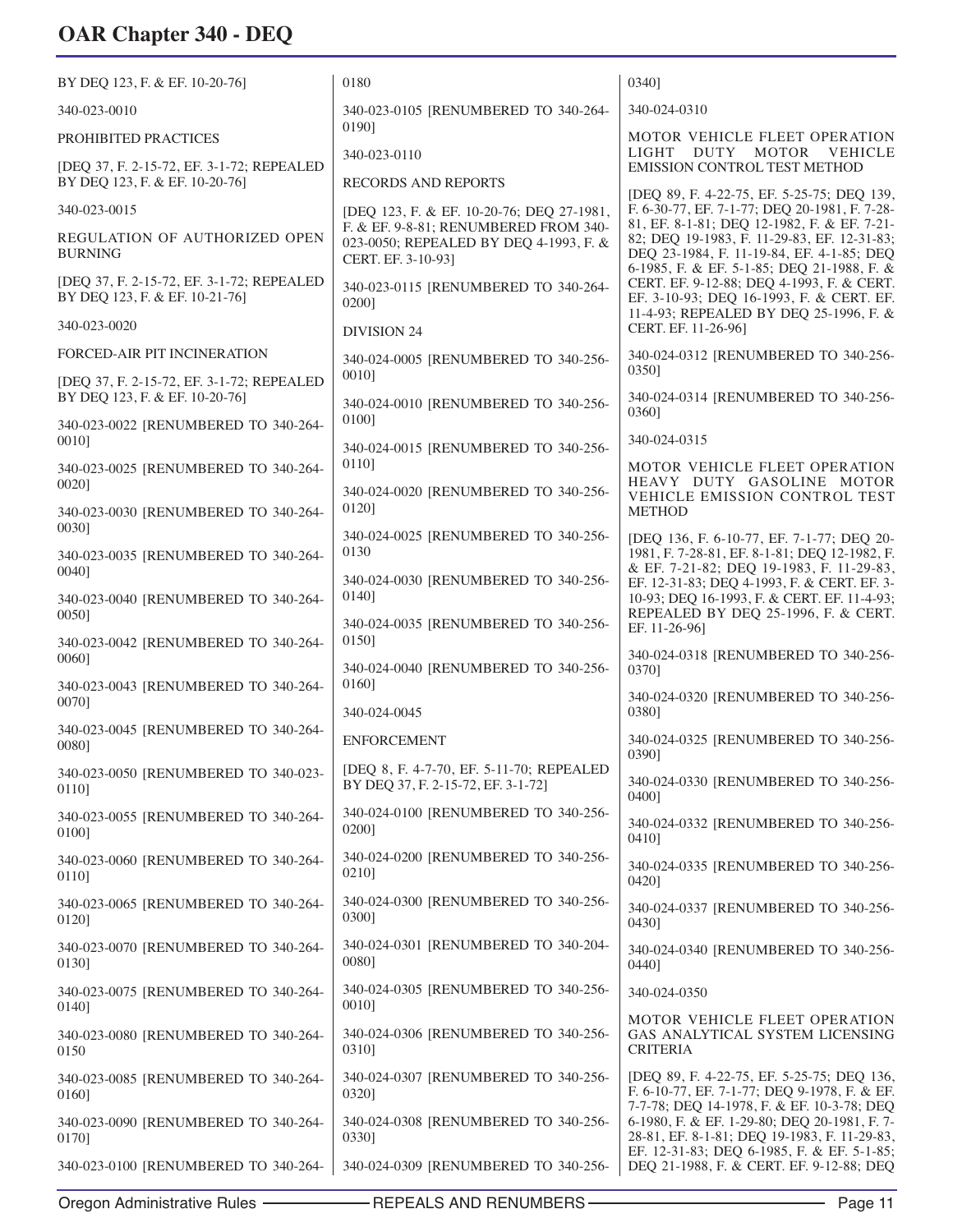| 4-1993, F. & CERT. EF. 3-10-93; DEQ 16-                                              | 00101                                                                                                                      | 03601                                                                                                                          |
|--------------------------------------------------------------------------------------|----------------------------------------------------------------------------------------------------------------------------|--------------------------------------------------------------------------------------------------------------------------------|
| 1993, F. & CERT. EF. 11-4-93; REPEALED<br>BY DEQ 25-1996, F. & CERT. EF. 11-26-96]   | 340-025-0155 [RENUMBERED TO 340-234-<br>0200]                                                                              | 340-025-0255 [RENUMBERED TO 340-236-<br>01001                                                                                  |
| 340-024-0355 [RENUMBERED TO 340-256-<br>0450]                                        | 340-025-0160                                                                                                               | 340-025-0260 [RENUMBERED TO 340-236-<br>00101                                                                                  |
| 340-024-0357 [RENUMBERED TO 340-256-<br>0460]                                        | HIGHEST AND BEST PRACTICABLE<br>TREATMENT AND CONTROL REQUIRED                                                             | 340-025-0265 [RENUMBERED TO 340-236-<br>01201                                                                                  |
| 340-024-0360 [RENUMBERED TO 340-256-<br>04701                                        | [DEQ 50, F. 2-9-73, EF. 3-1-73; DEQ 4-1993,<br>F. & CERT. EF. 3-10-93; REPEALED BY<br>DEQ 17-1993, F. & CERT. EF. 11-4-93] | 340-025-0270 [RENUMBERED TO 340-236-<br>01301                                                                                  |
| <b>DIVISION 25</b>                                                                   | 340-025-0165 [RENUMBERED TO 340-234-                                                                                       | 340-025-0275                                                                                                                   |
| 340-025-0005 [RENUMBERED TO 340-234-                                                 | 0210]                                                                                                                      | HIGHEST AND BEST PRACTICABLE                                                                                                   |
| 00101<br>340-025-0010 [RENUMBERED TO 340-234-                                        | 340-025-0170 [RENUMBERED TO 340-234-<br>02201                                                                              | CONTROL<br><b>TREATMENT</b><br><b>AND</b><br><b>REQUIREMENT</b>                                                                |
| 01001<br>340-025-0015 [RENUMBERED TO 340-234-                                        | 340-025-0175 [RENUMBERED TO 340-234-<br>0230]                                                                              | [DEQ 60, F. 12-5-73, EF. 12-25-73; DEQ 4-<br>1993, F. & CERT. EF. 3-10-93; REPEALED<br>BY DEQ 17-1993, F. & CERT. EF. 11-4-93] |
| 0110]<br>340-025-0020 [RENUMBERED TO 340-234-                                        | 340-025-0180 [RENUMBERED TO 340-234-<br>0240]                                                                              | 340-025-0280 [RENUMBERED TO 340-236-<br>0140                                                                                   |
| 0120                                                                                 | 340-025-0185 [RENUMBERED TO 340-234-<br>0250]                                                                              | 340-025-0285 [RENUMBERED TO 340-236-                                                                                           |
| 340-025-0025 [RENUMBERED TO 340-234-<br>0130]                                        | 340-025-0190 [RENUMBERED TO 340-234-                                                                                       | 0150]                                                                                                                          |
| 340-025-0027 [RENUMBERED TO 340-234-                                                 | 0260]                                                                                                                      | 340-025-0290                                                                                                                   |
| 0140                                                                                 | 340-025-0195                                                                                                               | REVISION OF EMISSION STANDARDS                                                                                                 |
| 340-025-0055 [RENUMBERED TO 340-236-<br>0310]                                        | OTHER ESTABLISHED AIR QUALITY<br><b>LIMITATIONS</b>                                                                        | [DEO 19, F. 7-14-70, EF. 8-10-70;<br>REPEALED BY DEQ 60, F. 12-5-73, EF. 12-<br>$25 - 73$                                      |
| 340-025-0060 [RENUMBERED TO 340-236-<br>0320]                                        | [DEQ 50, F. 2-9-73, EF. 3-1-73; REPEALED<br>BY DEQ 137, F. & EF. 6-10-77                                                   | 340-025-0305 [RENUMBERED TO 340-234-<br>00101                                                                                  |
| 340-025-0065 [RENUMBERED TO 340-236-<br>0330]                                        | 340-025-0200                                                                                                               | 340-025-0310 [RENUMBERED TO 340-234-                                                                                           |
| 340-025-0070 [RENUMBERED TO 340-236-                                                 | PUBLIC HEARING                                                                                                             | 0500]                                                                                                                          |
| 0300]                                                                                | [DEQ 50, F. 2-9-73, EF. 3-1-73; REPEALED<br>BY DEQ 137, F. & EF. 6-10-77]                                                  | 340-025-0315 [RENUMBERED TO 340-234-<br>0510]                                                                                  |
| 340-025-0075<br><b>EFFECTIVE DATE</b>                                                | 340-025-0205 [RENUMBERED TO 340-234-<br>0270]                                                                              | 340-025-0320 [RENUMBERED TO 340-234-<br>0520]                                                                                  |
| [SA 30, F. 6-7-68, EF. 8-1-68; REPEALED BY<br>DEQ 4-1993, F. & CERT. EF. 3-10-93]    | 340-025-0220 [RENUMBERED TO 340-234-<br>0010]                                                                              | 340-025-0325 [RENUMBERED TO 340-234-<br>0530]                                                                                  |
| 340-222-0090                                                                         | 340-025-0222                                                                                                               | 340-025-0350 [RENUMBERED TO 340-234-                                                                                           |
| <b>COMBINING AND SPLITTING SOURCES</b>                                               | HIGHEST AND BEST PRACTICABLE<br>TREATMENT AND CONTROL REQUIRED                                                             | 00101<br>340-025-0355 [RENUMBERED TO 340-234-                                                                                  |
| [DEQ 6-2001, F. 6-18-01, CERT. EF. 7-1-01;<br>REPEALED BY DEQ 7-2015, F. & CERT. EF. | [DEQ 2-1990, F. & CERT. EF. 1-24-90; DEQ<br>4-1993, F. & CERT. EF. 3-10-93; REPEALED                                       | 04001<br>340-025-0360 [RENUMBERED TO 340-234-                                                                                  |
| $4-16-15$ ]                                                                          | BY DEQ 17-1993, F. & CERT. EF. 11-4-93]                                                                                    | 04101                                                                                                                          |
| 340-025-0105 [RENUMBERED TO 340-236-<br>0010]                                        | 340-025-0224 [RENUMBERED TO 340-234-<br>0310]                                                                              | 340-025-0365                                                                                                                   |
| 340-025-0110 [RENUMBERED TO 340-236-<br>0410]                                        | 340-025-0226 [RENUMBERED TO 340-234-<br>0320]                                                                              | COMPLIANCE SCHEDULE<br>[DEQ 32, F. 11-23-71, EF. 12-15-71;                                                                     |
| 340-025-0115 [RENUMBERED TO 340-236-<br>0420]                                        | 340-025-0228 [RENUMBERED TO 340-234-<br>0330]                                                                              | REPEALED BY DEQ 15-1980, F. & EF. 5-23-<br>801                                                                                 |
| 340-025-0120 [RENUMBERED TO 340-236-<br>0430]                                        | 340-025-0230 [RENUMBERED TO 340-234-<br>0340]                                                                              | 340-025-0370 [RENUMBERED TO 340-234-<br>0420]                                                                                  |
| 340-025-0125 [RENUMBERED TO 340-236-                                                 | 340-025-0232 [RENUMBERED TO 340-234-                                                                                       | 340-025-0375                                                                                                                   |
| 0440]                                                                                | 0350]                                                                                                                      | <b>SPECIAL STUDIES</b>                                                                                                         |
| 340-025-0150 [RENUMBERED TO 340-234-                                                 | 340-025-0234 [RENUMBERED TO 340-234-                                                                                       | [DEQ 32, F. 11-23-71, EF. 12-15-71;                                                                                            |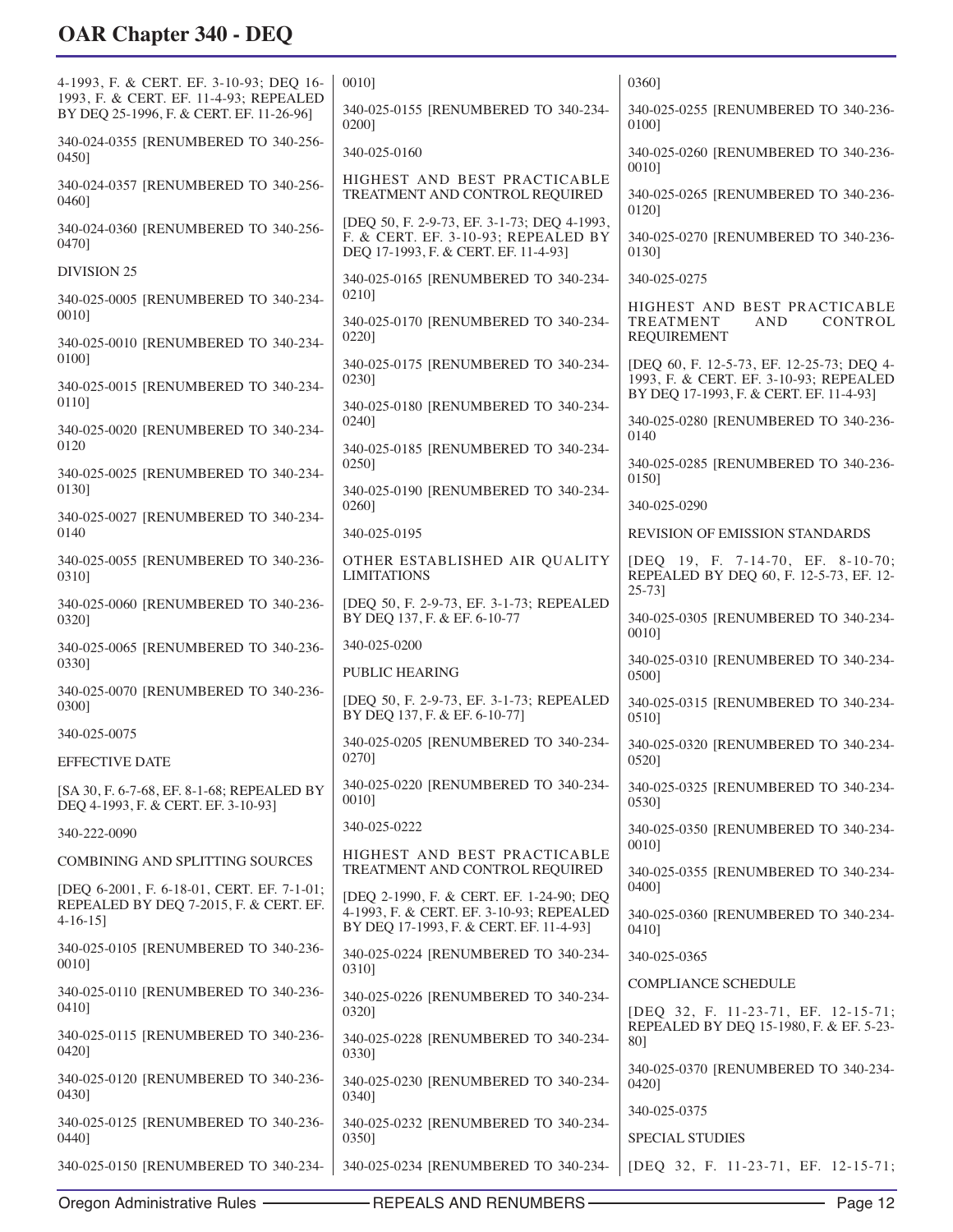| REPEALED BY DEQ 15-1980, F. & EF. 5-23-<br>801                                                                              | 5640]                                                                                                                                | BY DEO 14-1999, F. & CERT. EF. 10-14-991                                                                                 |
|-----------------------------------------------------------------------------------------------------------------------------|--------------------------------------------------------------------------------------------------------------------------------------|--------------------------------------------------------------------------------------------------------------------------|
|                                                                                                                             | 340-025-0469 [RENUMBERED TO 340-032-                                                                                                 | 340-025-0554                                                                                                             |
| 340-025-0380 [RENUMBERED TO 340-234-<br>0430]                                                                               | 5650]                                                                                                                                | STANDARDS OF PERFORMANCE FOR                                                                                             |
| 340-025-0385                                                                                                                | 340-025-0470 [RENUMBERED TO 340-032-<br>5540]                                                                                        | SMALL INDUSTRIAL-COMMERCIAL-<br>INSTITUTIONAL STEAM GENERATING<br><b>UNITS</b>                                           |
| <b>PUBLIC HEARING</b>                                                                                                       | 340-025-0475 [RENUMBERED TO 340-032-<br>5540]                                                                                        |                                                                                                                          |
| [DEQ 32, F. 11-23-71, EF. 12-15-71;<br>REPEALED BY DEQ 15-1980, F. & EF. 5-23-<br>80]                                       | 340-025-0480 [RENUMBERED TO 340-032-<br>5550]                                                                                        | [DEQ 17-1993, F. & CERT. EF. 11-4-93;<br>REPEALED BY DEQ 14-1999, F. & CERT.<br>EF. 10-14-99]                            |
| 340-025-0390                                                                                                                | 340-025-0485 [RENUMBERED TO 340-032-                                                                                                 | 340-025-0555                                                                                                             |
| NOTICE OF CONSTRUCTION AND                                                                                                  | 5530]                                                                                                                                | STANDARDS OF PERFORMANCE FOR                                                                                             |
| <b>SUBMISSION</b><br>OF<br><b>PLANS</b><br><b>AND</b><br><b>SPECIFICATIONS</b>                                              | 340-025-0505 [RENUMBERED TO 340-238-<br>00101                                                                                        | <b>INCINERATORS</b><br>[DEQ 97, F. 9-2-75, EF. 9-25-75; DEQ 16-                                                          |
| [DEQ 32, F. 11-23-71, EF. 12-15-71;<br>REPEALED BY DEQ 15-1980, F. & EF. 5-23-<br>80]                                       | 340-025-0510 [RENUMBERED TO 340-238-<br>00401                                                                                        | 1981, F. & EF. 5-6-81; RENUMBERED<br>FROM 340-025-0535(3); DEQ 17-1993, F. &<br>CERT. EF. 11-4-93; REPEALED BY DEQ 14-   |
| 340-025-0405 [RENUMBERED TO 340-236-<br>02001                                                                               | 340-025-0515 [RENUMBERED TO 340-238-<br>00201                                                                                        | 1999, F. & CERT. EF. 10-14-99]<br>340-025-0556                                                                           |
| 340-025-0410 [RENUMBERED TO 340-234-<br>00101                                                                               | 340-025-0520 [RENUMBERED TO 340-238-<br>00901                                                                                        | STANDARDS OF PERFORMANCE FOR<br>MUNICIPAL WASTE COMBUSTORS                                                               |
| 340-025-0415 [RENUMBERED TO 340-236-                                                                                        | 340-025-0525                                                                                                                         | <b>GREATER THAN 225 MEGAGRAMS PER</b><br>DAY<br><b>THAT</b><br>COMMENCED                                                 |
| 0220]                                                                                                                       | <b>APPLICABILITY</b>                                                                                                                 | CONSTRUCTION AFTER DECEMBER 20,                                                                                          |
| 340-025-0420                                                                                                                | [DEQ 97, F. 9-2-75, EF. 9-25-75; DEQ 16-                                                                                             | 1989 AND ON OR BEFORE SEPTEMBER<br>20, 1994                                                                              |
| HIGHEST AND BEST PRACTICABLE<br>TREATMENT AND CONTROL REQUIRED                                                              | 1981, F. & EF. 5-6-81; DEQ 22-1982, F. & EF.<br>10-21-82; DEQ 17-1983, F. & EF. 10-19-83;<br>DEQ 16-1984, F. & EF. 8-21-84; DEQ 15-  | [DEQ 17-1993, F. & CERT. EF. 11-4-93; DEQ<br>22-1995, F. & CERT. EF. 10-6-95; DEQ 27-                                    |
| [DEQ 37, F. 2-15-72, EF. 3-1-72; DEQ 4-1993,<br>F. & CERT. EF. 3-10-93; REPEALED BY<br>DEQ 17-1993, F. & CERT. EF. 11-4-93] | 1985, F. & EF. 10-21-85; DEQ 4-1993, F. &<br>CERT. EF. 3-10-93; DEQ 17-1993, F. & CERT.<br>EF. 11-4-93; DEQ 27-1996, F. & CERT. EF.  | 1996, F. & CERT. EF. 12-11-96; REPEALED<br>BY DEQ 14-1999, F. & CERT. EF. 10-14-99]                                      |
| 340-025-0425                                                                                                                | 12-11-96; DEQ 8-1997, F. & CERT. EF. 5-6-<br>97; REPEALED BY DEQ 22-1998, F. &                                                       | 340-025-0557                                                                                                             |
| <b>COMPLIANCE SCHEDULE</b>                                                                                                  | CERT. EF. 10-21-98]                                                                                                                  | STANDARDS OF PERFORMANCE FOR<br>MUNICIPAL WASTE COMBUSTORS AT                                                            |
| [DEQ 37, F. 2-15-72, EF. 3-1-72; DEQ 4-1993,                                                                                | 340-025-0530 [RENUMBERED TO 340-238-<br>0050]                                                                                        | MUNICIPAL WASTE COMBUSTOR<br>PLANTS GREATER THAN 35 MEGA-                                                                |
| F. & CERT. EF. 3-10-93]<br>340-025-0430 [RENUMBERED TO 340-236-                                                             | 340-025-0535 [RENUMBERED TO 340-238-<br>00601                                                                                        | GRAMS PER DAY THAT COMMENCED<br>CONSTRUCTION AFTER SEPTEMBER 20,<br>1994                                                 |
| 0230]                                                                                                                       | 340-025-0550                                                                                                                         | [DEQ 27-1996, F. & CERT. EF. 12-11-96;                                                                                   |
| 340-025-0450<br><b>POLICY</b>                                                                                               | STANDARDS OF PERFORMANCE FOR<br>FOSSIL<br><b>FUEL-FIRED</b><br><b>STEAM</b>                                                          | REPEALED BY DEQ 14-1999, F. & CERT.<br>EF. 10-14-99]                                                                     |
| [DEQ 96, F. 9-2-75, EF. 9-25-75; DEQ 9-1988,                                                                                | GENERATORS FOR WHICH CONSTRUC-<br>TION IS COMMENCED AFTER AUGUST                                                                     | 340-025-0560                                                                                                             |
| F. 5-19-88, CERT. EF. 6-1-88 (AND COR-<br>RECTED 6-3-88); DEQ 4-1993, F. & CERT.                                            | 17, 1971                                                                                                                             | STANDARDS OF PERFORMANCE FOR                                                                                             |
| EF. 3-10-93; REPEALED BY DEQ 17-1993,<br>F. & CERT. EF. 11-4-93]                                                            | [DEQ 97, F. 9-2-75, EF. 9-25-75; DEQ 16-<br>1981, F. & EF. 5-6-81; RENUMBERED                                                        | PORTLAND CEMENT PLANTS                                                                                                   |
| 340-025-0455 [RENUMBERED TO 340-032-<br>5540, 5550 AND 5590]                                                                | FROM 340-025-0535(1); DEQ 17-1987, F. &<br>EF. 8-24-87; DEQ 4-1993, F. & CERT. EF. 3-<br>10-93; DEQ 17-1993, F. & CERT. E.F 11-4-93; | [DEQ 97, F. 9-2-75, EF. 9-25-75; DEQ 16-<br>1981, F. & EF. 5-6-81; RENUMBERED<br>FROM 340-025-0535(3); DEQ 24-1989, F. & |
| 340-025-0460 [RENUMBERED TO 340-032-<br>0270, 5500 AND 5510]                                                                | REPEALED BY DEQ 14-1999, F. & CERT.<br>EF. 10-14-99]                                                                                 | CERT. EF. 10-26-89; DEQ 17-1993, F. &<br>CERT. EF. 11-4-93; REPEALED BY DEQ 14-<br>1999, F. & CERT. EF. 10-14-99]        |
| 340-025-0465 [RENUMBERED TO 340-032-                                                                                        | 340-025-0553                                                                                                                         | 340-025-0565                                                                                                             |
| 5600]<br>340-025-0466 [RENUMBERED TO 340-032-<br>5620]                                                                      | STANDARDS OF PERFORMANCE FOR<br>INDUSTRIAL-COMMERCIAL-<br>INSTITUTIONAL STEAM GENERATING                                             | STANDARDS OF PERFORMANCE FOR<br>NITRIC ACID PLANTS                                                                       |
| 340-025-0467 [RENUMBERED TO 340-032-<br>5630]                                                                               | <b>UNITS</b><br>[DEQ 17-1987, F. & EF. 8-24-87; DEQ 24-<br>1989, F. & CERT. EF. 10-26-89; DEQ 17-                                    | [DEQ 97, F. 9-2-75, EF. 9-25-75; DEQ 16-<br>1981, F. & EF. 5-6-81; RENUMBERED<br>FROM 340-025-0535(4); DEQ 17-1993, F. & |
| 340-025-0468 [RENUMBERED TO 340-032-                                                                                        | 1993, F. & CERT. EF. 11-4-93; REPEALED                                                                                               | CERT. EF. 11-4-93; REPEALED BY DEQ 14-                                                                                   |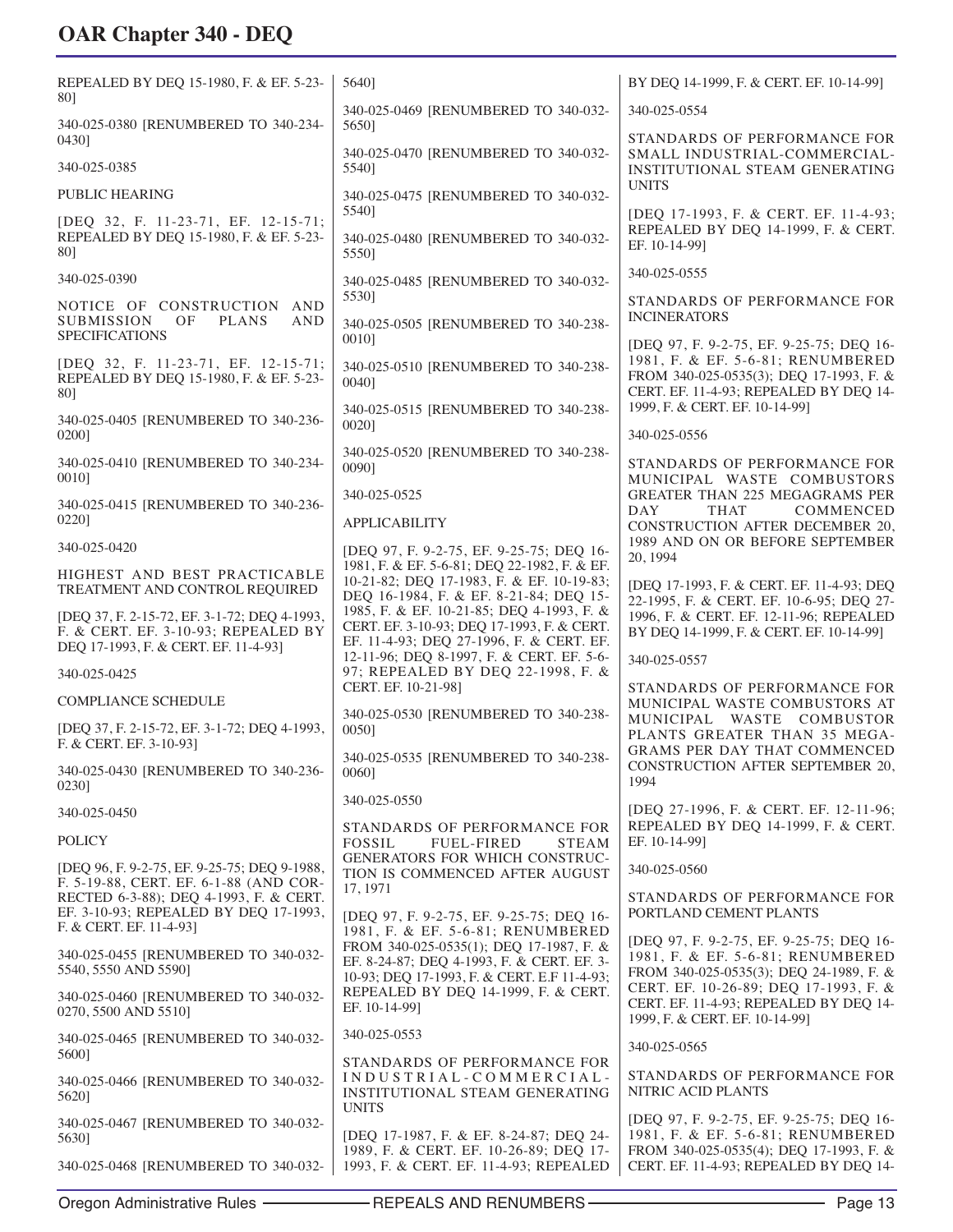| 1999, F. & CERT. EF. 10-14-99]                                                                                                                                                                       | 22-1995, F. & CERT. EF. 10-6-95;                                                                                                                                            | EF. 10-14-99]                                                                                                                |
|------------------------------------------------------------------------------------------------------------------------------------------------------------------------------------------------------|-----------------------------------------------------------------------------------------------------------------------------------------------------------------------------|------------------------------------------------------------------------------------------------------------------------------|
| 340-025-0570                                                                                                                                                                                         | REPEALED BY DEQ 14-1999, F. & CERT.<br>EF. 10-14-991                                                                                                                        | 340-025-0607                                                                                                                 |
| STANDARDS OF PERFORMANCE FOR<br><b>SULFURIC ACID PLANTS</b>                                                                                                                                          | 340-025-0590                                                                                                                                                                | STANDARDS OF PERFORMANCE FOR<br>PRIMARY ZINC SMELTERS                                                                        |
| [DEQ 97, F. 9-2-75, EF. 9-25-75; DEQ 16-<br>1981, F. & EF. 5-6-81; RENUMBERED<br>FROM 340-025-0535(5); DEQ 17-1993, F. &<br>CERT. EF. 11-4-93; REPEALED BY DEQ 14-                                   | STANDARDS OF PERFORMANCE FOR<br><b>SECONDARY LEAD SMELTERS</b><br>[DEQ 97, F. 9-2-75, EF. 9-25-75; DEQ 16-                                                                  | [DEQ 17-1993, F. & CERT. EF. 11-4-93;<br>REPEALED BY DEQ 14-1999, F. & CERT.<br>EF. 10-14-991                                |
| 1999, F. & CERT. EF. 10-14-99]                                                                                                                                                                       | 1981, F. & EF. 5-6-81; RENUMBERED<br>FROM 340-025-0535(9); DEQ 17-1993, F. &                                                                                                | 340-025-0608                                                                                                                 |
| 340-025-0575                                                                                                                                                                                         | CERT. EF. 11-4-93; REPEALED BY DEQ 14-<br>1999, F. & CERT. EF. 10-14-99]                                                                                                    | STANDARDS OF PERFORMANCE FOR                                                                                                 |
| STANDARDS OF PERFORMANCE FOR<br>HOT MIX ASPHALT FACILITIES                                                                                                                                           | 340-025-0595                                                                                                                                                                | PRIMARY LEAD SMELTERS<br>[DEQ 17-1993, F. & CERT. EF. 11-4-93;                                                               |
| [DEQ 97, F. 9-2-75, EF. 9-25-75; DEQ 16-<br>1981, F. & EF. 5-6-81; RENUMBERED<br>FROM 340-025-0535(6); DEQ 19-1986, F. &<br>EF. 11-7-86; DEQ 17-1993, F. & CERT. EF.                                 | STANDARDS OF PERFORMANCE FOR<br>SECONDARY BRASS AND BRONZE<br>PRODUCTION PLANTS                                                                                             | REPEALED BY DEQ 14-1999, F. & CERT.<br>EF. 10-14-99]<br>340-025-0609                                                         |
| 11-4-93; REPEALED BY DEQ 14-1999, F. &<br>CERT. EF. 10-14-99]                                                                                                                                        | [DEQ 97, F. 9-2-75, EF. 9-25-75; DEQ 16-<br>1981, F. & EF. 5-6-81; RENUMBERED<br>FROM 340-025-0535(10); DEQ 15-1985, F. &                                                   | STANDARDS OF PERFORMANCE FOR                                                                                                 |
| 340-025-0580                                                                                                                                                                                         | EF. 10-21-85; DEQ 17-1993, F. & CERT. EF.<br>11-4-93; REPEALED BY DEQ 14-1999, F. &                                                                                         | PRIMARY ALUMINUM REDUCTION<br><b>PLANTS</b>                                                                                  |
| STANDARDS OF PERFORMANCE FOR<br>PETROLEUM REFINERIES                                                                                                                                                 | CERT. EF. 10-14-99]<br>340-025-0600                                                                                                                                         | [DEQ 17-1993, F. & CERT. EF. 11-4-93;<br>REPEALED BY DEQ 14-1999, F. & CERT.                                                 |
| [DEQ 97, F. 9-2-75, EF. 9-25-75; DEQ 16-<br>1981, F. & EF. 5-6-81; RENUMBERED                                                                                                                        | STANDARDS OF PERFORMANCE FOR                                                                                                                                                | EF. 10-14-99]<br>340-025-0610                                                                                                |
| FROM 340-025-0535(7); DEQ 4-1993, F. &<br>CERT. EF. 3-10-93; DEQ 17-1993, F. & CERT.<br>EF. 11-4-93; REPEALED BY DEQ 14-1999,<br>F. & CERT. EF. 10-14-99]                                            | PRIMARY EMISSIONS FROM BASIC<br>OXYGEN PROCESS FURNACES FOR<br>WHICH<br><b>CONSTRUCTION</b><br><b>IS</b><br>COMMENCED AFTER JUNE 11, 1973                                   | STANDARDS OF PERFORMANCE FOR<br><b>ELECTRIC</b><br><b>UTILITY</b><br><b>STEAM</b><br>GENERATING UNITS FOR WHICH              |
| 340-025-0585                                                                                                                                                                                         | [DEQ 97, F. 9-2-75, EF. 9-25-75; DEQ 16-<br>1981, F. & EF. 5-6-81; RENUMBERED                                                                                               | CONSTRUCTION IS COMMENCED AFTER<br>SEPTEMBER 18, 1978                                                                        |
| STANDARDS OF PERFORMANCE FOR<br>STORAGE VESSELS FOR PETROLEUM<br>LIQUIDS FOR WHICH CONSTRUCTION,<br>RECONSTRUCTION, OR MODIFICATION<br>COMMENCED AFTER JUNE 11, 1973, AND                            | FROM 340-025-0535(11); DEQ 19-1986, F. &<br>EF. 11-7-86; DEQ 17-1993, F. & CERT. EF.<br>11-4-93; REPEALED BY DEQ 14-1999, F. &<br>CERT. EF. 10-14-991                       | [DEQ 16-1981, F. & EF. 5-6-81; DEQ 17-<br>1993, F. & CERT. EF. 11-4-93; REPEALED<br>BY DEQ 14-1999, F. & CERT. EF. 10-14-99] |
| PRIOR TO MAY 19, 1978                                                                                                                                                                                | 340-025-0602                                                                                                                                                                | 340-025-0611                                                                                                                 |
| [DEQ 97, F. 9-2-75, EF. 9-25-75; DEQ 16-<br>1981, F. & EF. 5-6-81; RENUMBERED<br>FROM 340-035-0535(8); DEQ 17-1993, F. &<br>CERT. EF. 11-4-93; REPEALED BY DEQ 14-<br>1999, F. & CERT. EF. 10-14-99] | STANDARDS OF PERFORMANCE FOR<br>SECONDARY EMISSIONS FROM BASIC<br>OXYGEN PROCESS STEELMAKING<br><b>FACILITIES</b><br><b>FOR</b><br>WHICH<br>CONSTRUCTION IS COMMENCED AFTER | STANDARDS OF PERFORMANCE FOR<br>PHOSPHATE<br><b>THE</b><br>FERTILIZER<br>INDUSTRY; SUPERPHOSPHORIC ACID<br><b>PLANTS</b>     |
| 340-025-0586                                                                                                                                                                                         | <b>JANUARY 20, 1983</b>                                                                                                                                                     | [DEO 17-1993, F. & CERT. EF. 11-4-93;<br>REPEALED BY DEQ 14-1999, F. & CERT.                                                 |
| STANDARDS OF PERFORMANCE FOR<br>STORAGE VESSELS FOR PETROLEUM<br>LIQUIDS FOR WHICH CONSTRUCTION,                                                                                                     | [DEQ 19-1986, F. & EF. 11-7-86; DEQ 4-<br>1993, F. & CERT. EF. 3-10-93; DEQ 17-1993,<br>F. & CERT. EF. 11-4-93; REPEALED BY                                                 | EF. 10-14-991<br>340-025-0612                                                                                                |
| RECONSTRUCTION, OR MODIFICATION<br>COMMENCED AFTER MAY 18, 1978, AND                                                                                                                                 | DEQ 14-1999, F. & CERT. EF. 10-14-99]                                                                                                                                       | STANDARDS OF PERFORMANCE FOR                                                                                                 |
| PRIOR TO JULY 23, 1984                                                                                                                                                                               | 340-025-0605                                                                                                                                                                | <b>PHOSPHATE</b><br><b>THE</b><br>FERTILIZER<br>INDUSTRY; DIAMMONIUM PHOSPHATE                                               |
| [DEQ 17-1993, F. & CERT. EF. 11-4-93;<br>REPEALED BY DEQ 14-1999, F. & CERT.<br>EF. 10-14-991                                                                                                        | STANDARDS OF PERFORMANCE FOR<br>SEWAGE TREATMENT PLANTS                                                                                                                     | <b>PLANTS</b>                                                                                                                |
| 340-025-0587                                                                                                                                                                                         | [DEQ 97, F. 9-2-75, EF. 9-25-75; DEQ 16-<br>1981, F. & EF. 5-6-81; RENUMBERED<br>FROM 340-025-0535(12); DEQ 17-1993, F. &                                                   | [DEQ 17-1993, F. & CERT. EF. 11-4-93;<br>REPEALED BY DEQ 14-1999, F. & CERT.<br>EF. 10-14-991                                |
| STANDARDS OF PERFORMANCE FOR<br>VOLATILE ORGANIC LIQUID STORAGE                                                                                                                                      | CERT. EF. 11-4-93; REPEALED BY DEQ 14-<br>1999, F. & CERT. EF. 10-14-99]                                                                                                    | 340-025-0613                                                                                                                 |
| VESSELS (INCLUDING PETROLEUM<br>LIQUID STORAGE VESSELS) FOR WHICH                                                                                                                                    | 340-025-0606                                                                                                                                                                | STANDARDS OF PERFORMANCE FOR<br><b>THE</b><br><b>PHOSPHATE</b><br><b>FERTILIZER</b>                                          |
| CONSTRUCTION, RECONSTRUCTION,<br>OR MODIFICATION COMMENCED AFTER<br><b>JULY 23, 1984</b>                                                                                                             | STANDARDS OF PERFORMANCE FOR<br>PRIMARY COPPER SMELTERS                                                                                                                     | INDUSTRY: TRIPLE SUPERPHOSPHATE<br><b>PLANTS</b>                                                                             |
| [DEQ 24-1989, F. & CERT. EF. 10-26-89;<br>DEQ 17-1993, F. & CERT. EF. 11-4-93; DEQ                                                                                                                   | [DEQ 17-1993, F. & CERT. EF. 11-4-93;<br>REPEALED BY DEQ 14-1999, F. & CERT.                                                                                                | [DEQ 17-1993, F. & CERT. EF. 11-4-93;<br>REPEALED BY DEQ 14-1999, F. & CERT.                                                 |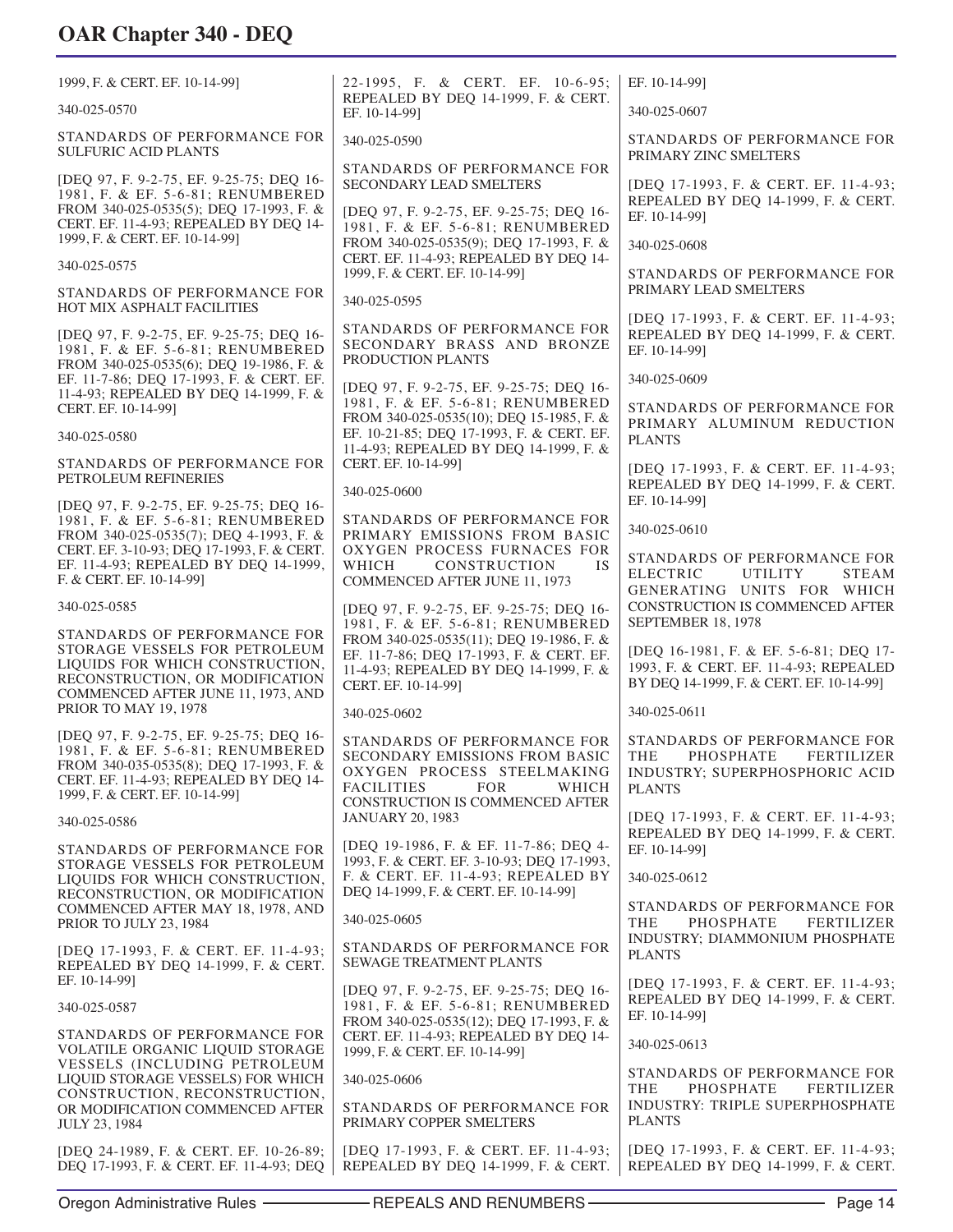| 1985, F. & EF. 10-21-85; DEQ 19-1986, F. &<br>BY DEQ 14-1999, F. & CERT. EF. 10-14-99]<br>EF. 10-14-99]<br>EF. 11-7-86; DEQ 4-1993, F. & CERT. EF. 3-<br>340-025-0614<br>340-025-0653<br>10-93; DEQ 17-1993, F. & CERT. EF. 11-4-93;<br>REPEALED BY DEQ 14-1999, F. & CERT.<br>STANDARDS OF PERFORMANCE FOR<br>STANDARDS OF PERFORMANCE FOR<br>EF. 10-14-991<br><b>PHOSPHATE</b><br>FERTILIZER<br>AUTOMOBILE AND LIGHT-DUTY TRUCK<br>THE<br><b>SURFACE COATING OPERATIONS</b><br><b>INDUSTRY: GRANULAR TRIPLE SUPER-</b><br>340-025-0635<br>PHOSPHATE STORAGE FACILITIES<br>[DEQ 17-1993, F. & CERT. EF. 11-4-93;<br>STANDARDS OF PERFORMANCE FOR<br>REPEALED BY DEQ 14-1999, F. & CERT.<br>[DEO 17-1993, F. & CERT. EF. 11-4-93;<br><b>GLASS MANUFACTURING PLANTS</b><br>EF. 10-14-991<br>REPEALED BY DEQ 14-1999, F. & CERT.<br>EF. 10-14-991<br>[DEQ 16-1981, F. & EF. 5-6-81; DEQ 17-<br>340-025-0655<br>1993, F. & CERT. EF. 11-4-93; REPEALED<br>340-025-0615<br>BY DEQ 14-1999, F. & CERT. EF. 10-14-99]<br>STANDARDS OF PERFORMANCE FOR<br>PHOSPHATE ROCK PLANTS<br>STANDARDS OF PERFORMANCE FOR<br>340-025-0640<br><b>COAL PREPARATION PLANTS</b><br>[DEQ 22-1982, F. & EF. 10-21-82; DEQ 17-<br>STANDARDS OF PERFORMANCE FOR<br>1993, F. & CERT. EF. 11-4-93; REPEALED<br>[DEQ 16-1981, F. & EF. 5-6-81; DEQ 4-1993,<br><b>GRAIN ELEVATORS</b><br>BY DEQ 14-1999, F. & CERT. EF. 10-14-99]<br>F. & CERT. EF. 3-10-93; DEQ 17-1993, F. &<br>CERT. EF. 11-4-93; DEQ 22-1995, F. & CERT.<br>[DEQ 16-1981, F. & EF. 5-6-81; DEQ 17-<br>340-025-0656<br>EF. 10-6-95; REPEALED BY DEQ 14-1999,<br>1993, F. & CERT. EF. 11-4-93; REPEALED<br>F. & CERT. EF. 10-14-99]<br>STANDARDS OF PERFORMANCE FOR<br>BY DEQ 14-1999, F. & CERT. EF. 10-14-99]<br>AMMONIUM SULFATE MAN UFACTURE<br>340-025-0618<br>340-025-0642<br>[DEQ 17-1993, F. & CERT. EF. 11-4-93;<br>STANDARDS OF PERFORMANCE FOR<br>STANDARDS OF PERFORMANCE FOR<br>REPEALED BY DEQ 14-1999, F. & CERT.<br><b>PHOSPHATE</b><br><b>FERTILIZER</b><br>THE<br>EF. 10-14-991<br>METAL FURNITURE SURFACE COATING<br>INDUSTRY: WET-PROCESS PHOSPHORIC<br><b>ACID PLANTS</b><br>340-025-0660<br>[DEQ 17-1983, F. & EF. 10-19-83; DEQ 19-<br>1986, F. & EF. 11-7-86; DEQ 17-1993, F. &<br>[DEQ 17-1993, F. & CERT. EF. 11-4-93;<br>STANDARDS OF PERFORMANCE FOR<br>CERT. EF. 11-4-93; REPEALED BY DEQ 14-<br>REPEALED BY DEQ 14-1999, F. & CERT.<br><b>GRAPHICS</b><br>ARTS<br><b>INDUSTRY</b><br>1999, F. & CERT. EF. 10-14-99]<br>EF. 10-14-991<br>PUBLICATION:<br><b>ROTOGRAVURE</b><br><b>PRINTING</b><br>340-025-0645<br>340-025-0620<br>[DEQ 17-1983, F. & EF. 10-19-83; DEQ 17-<br>STANDARDS OF PERFORMANCE FOR<br>STANDARDS OF PERFORMANCE FOR<br>1993, F. & CERT. EF. 11-4-93; REPEALED<br>FERROALLOY PRODUCTION FACILITIES<br><b>GAS TURBINES</b><br>BY DEQ 14-1999, F. & CERT. EF. 10-14-99]<br>[DEQ 16-1981, F. & EF. 5-6-81; DEQ 17-<br>[DEQ 16-1981, F. & EF. 5-6-81; DEQ 22-<br>340-025-0662<br>1993, F. & CERT. EF. 11-4-93; DEQ 22-1995,<br>1982, F. & EF. 10-21-82; DEQ 24-1989, F. &<br>F. & CERT. EF. 10-6-95; REPEALED BY<br>CERT. EF. 10-26-89; DEQ 4-1993, F. & CERT.<br>STANDARDS OF PERFORMANCE FOR<br>DEQ 14-1999, F. & CERT. EF. 10-14-99]<br>EF. 3-10-93; DEQ 17-1993, F. & CERT. EF.<br>TAPE AND LABEL SURFACE COATING<br>11-4-93; REPEALED BY DEQ 14-1999, F. &<br><b>OPERATIONS</b><br>340-025-0625<br>CERT. EF. 10-14-991<br>[DEQ 16-1984, F. & EF. 8-21-84; DEQ 17-<br>STANDARDS OF PERFORMANCE FOR<br>340-025-0647<br>1993, F. & CERT. EF. 11-4-93; REPEALED<br>STEEL PLANTS: ELECTRIC ARC<br>BY DEQ 14-1999, F. & CERT. EF. 10-14-99]<br>FURNACES CONSTRUCTED AFTER<br>STANDARDS OF PERFORMANCE FOR<br>OCTOBER 21, 1974 AND ON OR BEFORE<br>LIME MANUFACTURING PLANTS<br>340-025-0665<br><b>AUGUST 17, 1983</b><br>STANDARDS OF PERFORMANCE FOR<br>[DEO 15-1985, F. & EF. 10-21-85; DEO 4-<br>[DEQ 16-1981, F. & EF. 5-6-81; DEQ 15-<br>INDUSTRIAL SURFACE COATING:<br>1993, F. & CERT. EF. 3-10-93; DEQ 17-1993,<br>1985, F. & EF. 10-21-85; DEQ 4-1993, F. &<br><b>LARGE APPLIANCES</b><br>F. & CERT. EF. 11-4-93; REPEALED BY<br>CERT. EF. 3-10-93; DEQ 17-1993, F. & CERT.<br>DEO 14-1999, F. & CERT, EF. 10-14-991<br>EF. 11-4-93; REPEALED BY DEQ 14-1999,<br>[DEQ 17-1983, F. & EF. 10-19-83; DEQ 17-<br>F. & CERT. EF. 10-14-991<br>1993, F. & CERT. EF. 11-4-93; REPEALED<br>340-025-0650<br>BY DEQ 14-1999, F. & CERT. EF. 10-14-99]<br>340-025-0626<br>STANDARDS OF PERFORMANCE FOR<br>340-025-0670<br>LEAD-ACID<br><b>BATTERY</b><br>MAN-<br>STANDARDS OF PERFORMANCE FOR<br><b>UFACTURING PLANTS</b><br>STEEL PLANTS: ELECTRIC ARC<br>STANDARDS OF PERFORMANCE FOR<br>FURNACES AND ARGON-OXYGEN<br>METAL COIL SURFACE COATING<br>[DEQ 22-1982, F. & EF. 10-21-82; DEQ 4-<br>DECARBURIZATION<br><b>VESSELS</b><br>1993, F. & CERT. EF. 3-10-93; DEQ 17-1993,<br>[DEQ 17-1983, F. & EF. 10-19-83; DEQ 17-<br>CONSTRUCTED AFTER AUGUST 7, 1983<br>F. & CERT. EF. 11-4-93; REPEALED BY<br>1993, F. & CERT. EF. 11-4-93; REPEALED<br>DEQ 14-1999, F. & CERT. EF. 10-14-99]<br>[DEQ 17-1993, F. & CERT. EF. 11-4-93;<br>BY DEQ 14-1999, F. & CERT. EF. 10-14-99]<br>REPEALED BY DEQ 14-1999, F. & CERT.<br>340-025-0652<br>340-025-0675<br>EF. 10-14-99]<br>STANDARDS OF PERFORMANCE FOR<br>STANDARDS OF PERFORMANCE FOR<br>340-025-0630<br>METALLIC MINERAL PROCESSING<br>ASPHALT PROCESSING AND ASPHALT<br><b>PLANTS</b><br>STANDARDS OF PERFORMANCE FOR<br>ROOFING MANUFACTURE<br><b>KRAFT PULP MILLS</b><br>[DEQ 16-1984, F. & EF. 8-21-84; DEQ 17-<br>[DEQ 17-1983, F. & EF. 10-19-83; DEQ 17-<br>1993, F. & CERT. EF. 11-4-93; REPEALED<br>[DEQ 16-1981, F. & EF. 5-6-81; DEQ 15-<br>1993, F. & CERT. EF. 11-4-93; REPEALED |  |  |
|-----------------------------------------------------------------------------------------------------------------------------------------------------------------------------------------------------------------------------------------------------------------------------------------------------------------------------------------------------------------------------------------------------------------------------------------------------------------------------------------------------------------------------------------------------------------------------------------------------------------------------------------------------------------------------------------------------------------------------------------------------------------------------------------------------------------------------------------------------------------------------------------------------------------------------------------------------------------------------------------------------------------------------------------------------------------------------------------------------------------------------------------------------------------------------------------------------------------------------------------------------------------------------------------------------------------------------------------------------------------------------------------------------------------------------------------------------------------------------------------------------------------------------------------------------------------------------------------------------------------------------------------------------------------------------------------------------------------------------------------------------------------------------------------------------------------------------------------------------------------------------------------------------------------------------------------------------------------------------------------------------------------------------------------------------------------------------------------------------------------------------------------------------------------------------------------------------------------------------------------------------------------------------------------------------------------------------------------------------------------------------------------------------------------------------------------------------------------------------------------------------------------------------------------------------------------------------------------------------------------------------------------------------------------------------------------------------------------------------------------------------------------------------------------------------------------------------------------------------------------------------------------------------------------------------------------------------------------------------------------------------------------------------------------------------------------------------------------------------------------------------------------------------------------------------------------------------------------------------------------------------------------------------------------------------------------------------------------------------------------------------------------------------------------------------------------------------------------------------------------------------------------------------------------------------------------------------------------------------------------------------------------------------------------------------------------------------------------------------------------------------------------------------------------------------------------------------------------------------------------------------------------------------------------------------------------------------------------------------------------------------------------------------------------------------------------------------------------------------------------------------------------------------------------------------------------------------------------------------------------------------------------------------------------------------------------------------------------------------------------------------------------------------------------------------------------------------------------------------------------------------------------------------------------------------------------------------------------------------------------------------------------------------------------------------------------------------------------------------------------------------------------------------------------------------------------------------------------------------------------------------------------------------------------------------------------------------------------------------------------------------------------------------------------------------------------------------------------------------------------------------------------------------------------------------------------------------------------------------------------------------------------------------------------------------------------------------------------------------------------------------------------------------------------------------------------------------------------------------------------------------------------------------------------------------------------------------------------------------------------------------------------------------------------------------------------------------------------------------------|--|--|
|                                                                                                                                                                                                                                                                                                                                                                                                                                                                                                                                                                                                                                                                                                                                                                                                                                                                                                                                                                                                                                                                                                                                                                                                                                                                                                                                                                                                                                                                                                                                                                                                                                                                                                                                                                                                                                                                                                                                                                                                                                                                                                                                                                                                                                                                                                                                                                                                                                                                                                                                                                                                                                                                                                                                                                                                                                                                                                                                                                                                                                                                                                                                                                                                                                                                                                                                                                                                                                                                                                                                                                                                                                                                                                                                                                                                                                                                                                                                                                                                                                                                                                                                                                                                                                                                                                                                                                                                                                                                                                                                                                                                                                                                                                                                                                                                                                                                                                                                                                                                                                                                                                                                                                                                                                                                                                                                                                                                                                                                                                                                                                                                                                                                                                                                   |  |  |
|                                                                                                                                                                                                                                                                                                                                                                                                                                                                                                                                                                                                                                                                                                                                                                                                                                                                                                                                                                                                                                                                                                                                                                                                                                                                                                                                                                                                                                                                                                                                                                                                                                                                                                                                                                                                                                                                                                                                                                                                                                                                                                                                                                                                                                                                                                                                                                                                                                                                                                                                                                                                                                                                                                                                                                                                                                                                                                                                                                                                                                                                                                                                                                                                                                                                                                                                                                                                                                                                                                                                                                                                                                                                                                                                                                                                                                                                                                                                                                                                                                                                                                                                                                                                                                                                                                                                                                                                                                                                                                                                                                                                                                                                                                                                                                                                                                                                                                                                                                                                                                                                                                                                                                                                                                                                                                                                                                                                                                                                                                                                                                                                                                                                                                                                   |  |  |
|                                                                                                                                                                                                                                                                                                                                                                                                                                                                                                                                                                                                                                                                                                                                                                                                                                                                                                                                                                                                                                                                                                                                                                                                                                                                                                                                                                                                                                                                                                                                                                                                                                                                                                                                                                                                                                                                                                                                                                                                                                                                                                                                                                                                                                                                                                                                                                                                                                                                                                                                                                                                                                                                                                                                                                                                                                                                                                                                                                                                                                                                                                                                                                                                                                                                                                                                                                                                                                                                                                                                                                                                                                                                                                                                                                                                                                                                                                                                                                                                                                                                                                                                                                                                                                                                                                                                                                                                                                                                                                                                                                                                                                                                                                                                                                                                                                                                                                                                                                                                                                                                                                                                                                                                                                                                                                                                                                                                                                                                                                                                                                                                                                                                                                                                   |  |  |
|                                                                                                                                                                                                                                                                                                                                                                                                                                                                                                                                                                                                                                                                                                                                                                                                                                                                                                                                                                                                                                                                                                                                                                                                                                                                                                                                                                                                                                                                                                                                                                                                                                                                                                                                                                                                                                                                                                                                                                                                                                                                                                                                                                                                                                                                                                                                                                                                                                                                                                                                                                                                                                                                                                                                                                                                                                                                                                                                                                                                                                                                                                                                                                                                                                                                                                                                                                                                                                                                                                                                                                                                                                                                                                                                                                                                                                                                                                                                                                                                                                                                                                                                                                                                                                                                                                                                                                                                                                                                                                                                                                                                                                                                                                                                                                                                                                                                                                                                                                                                                                                                                                                                                                                                                                                                                                                                                                                                                                                                                                                                                                                                                                                                                                                                   |  |  |
|                                                                                                                                                                                                                                                                                                                                                                                                                                                                                                                                                                                                                                                                                                                                                                                                                                                                                                                                                                                                                                                                                                                                                                                                                                                                                                                                                                                                                                                                                                                                                                                                                                                                                                                                                                                                                                                                                                                                                                                                                                                                                                                                                                                                                                                                                                                                                                                                                                                                                                                                                                                                                                                                                                                                                                                                                                                                                                                                                                                                                                                                                                                                                                                                                                                                                                                                                                                                                                                                                                                                                                                                                                                                                                                                                                                                                                                                                                                                                                                                                                                                                                                                                                                                                                                                                                                                                                                                                                                                                                                                                                                                                                                                                                                                                                                                                                                                                                                                                                                                                                                                                                                                                                                                                                                                                                                                                                                                                                                                                                                                                                                                                                                                                                                                   |  |  |
|                                                                                                                                                                                                                                                                                                                                                                                                                                                                                                                                                                                                                                                                                                                                                                                                                                                                                                                                                                                                                                                                                                                                                                                                                                                                                                                                                                                                                                                                                                                                                                                                                                                                                                                                                                                                                                                                                                                                                                                                                                                                                                                                                                                                                                                                                                                                                                                                                                                                                                                                                                                                                                                                                                                                                                                                                                                                                                                                                                                                                                                                                                                                                                                                                                                                                                                                                                                                                                                                                                                                                                                                                                                                                                                                                                                                                                                                                                                                                                                                                                                                                                                                                                                                                                                                                                                                                                                                                                                                                                                                                                                                                                                                                                                                                                                                                                                                                                                                                                                                                                                                                                                                                                                                                                                                                                                                                                                                                                                                                                                                                                                                                                                                                                                                   |  |  |
|                                                                                                                                                                                                                                                                                                                                                                                                                                                                                                                                                                                                                                                                                                                                                                                                                                                                                                                                                                                                                                                                                                                                                                                                                                                                                                                                                                                                                                                                                                                                                                                                                                                                                                                                                                                                                                                                                                                                                                                                                                                                                                                                                                                                                                                                                                                                                                                                                                                                                                                                                                                                                                                                                                                                                                                                                                                                                                                                                                                                                                                                                                                                                                                                                                                                                                                                                                                                                                                                                                                                                                                                                                                                                                                                                                                                                                                                                                                                                                                                                                                                                                                                                                                                                                                                                                                                                                                                                                                                                                                                                                                                                                                                                                                                                                                                                                                                                                                                                                                                                                                                                                                                                                                                                                                                                                                                                                                                                                                                                                                                                                                                                                                                                                                                   |  |  |
|                                                                                                                                                                                                                                                                                                                                                                                                                                                                                                                                                                                                                                                                                                                                                                                                                                                                                                                                                                                                                                                                                                                                                                                                                                                                                                                                                                                                                                                                                                                                                                                                                                                                                                                                                                                                                                                                                                                                                                                                                                                                                                                                                                                                                                                                                                                                                                                                                                                                                                                                                                                                                                                                                                                                                                                                                                                                                                                                                                                                                                                                                                                                                                                                                                                                                                                                                                                                                                                                                                                                                                                                                                                                                                                                                                                                                                                                                                                                                                                                                                                                                                                                                                                                                                                                                                                                                                                                                                                                                                                                                                                                                                                                                                                                                                                                                                                                                                                                                                                                                                                                                                                                                                                                                                                                                                                                                                                                                                                                                                                                                                                                                                                                                                                                   |  |  |
|                                                                                                                                                                                                                                                                                                                                                                                                                                                                                                                                                                                                                                                                                                                                                                                                                                                                                                                                                                                                                                                                                                                                                                                                                                                                                                                                                                                                                                                                                                                                                                                                                                                                                                                                                                                                                                                                                                                                                                                                                                                                                                                                                                                                                                                                                                                                                                                                                                                                                                                                                                                                                                                                                                                                                                                                                                                                                                                                                                                                                                                                                                                                                                                                                                                                                                                                                                                                                                                                                                                                                                                                                                                                                                                                                                                                                                                                                                                                                                                                                                                                                                                                                                                                                                                                                                                                                                                                                                                                                                                                                                                                                                                                                                                                                                                                                                                                                                                                                                                                                                                                                                                                                                                                                                                                                                                                                                                                                                                                                                                                                                                                                                                                                                                                   |  |  |
|                                                                                                                                                                                                                                                                                                                                                                                                                                                                                                                                                                                                                                                                                                                                                                                                                                                                                                                                                                                                                                                                                                                                                                                                                                                                                                                                                                                                                                                                                                                                                                                                                                                                                                                                                                                                                                                                                                                                                                                                                                                                                                                                                                                                                                                                                                                                                                                                                                                                                                                                                                                                                                                                                                                                                                                                                                                                                                                                                                                                                                                                                                                                                                                                                                                                                                                                                                                                                                                                                                                                                                                                                                                                                                                                                                                                                                                                                                                                                                                                                                                                                                                                                                                                                                                                                                                                                                                                                                                                                                                                                                                                                                                                                                                                                                                                                                                                                                                                                                                                                                                                                                                                                                                                                                                                                                                                                                                                                                                                                                                                                                                                                                                                                                                                   |  |  |
|                                                                                                                                                                                                                                                                                                                                                                                                                                                                                                                                                                                                                                                                                                                                                                                                                                                                                                                                                                                                                                                                                                                                                                                                                                                                                                                                                                                                                                                                                                                                                                                                                                                                                                                                                                                                                                                                                                                                                                                                                                                                                                                                                                                                                                                                                                                                                                                                                                                                                                                                                                                                                                                                                                                                                                                                                                                                                                                                                                                                                                                                                                                                                                                                                                                                                                                                                                                                                                                                                                                                                                                                                                                                                                                                                                                                                                                                                                                                                                                                                                                                                                                                                                                                                                                                                                                                                                                                                                                                                                                                                                                                                                                                                                                                                                                                                                                                                                                                                                                                                                                                                                                                                                                                                                                                                                                                                                                                                                                                                                                                                                                                                                                                                                                                   |  |  |
|                                                                                                                                                                                                                                                                                                                                                                                                                                                                                                                                                                                                                                                                                                                                                                                                                                                                                                                                                                                                                                                                                                                                                                                                                                                                                                                                                                                                                                                                                                                                                                                                                                                                                                                                                                                                                                                                                                                                                                                                                                                                                                                                                                                                                                                                                                                                                                                                                                                                                                                                                                                                                                                                                                                                                                                                                                                                                                                                                                                                                                                                                                                                                                                                                                                                                                                                                                                                                                                                                                                                                                                                                                                                                                                                                                                                                                                                                                                                                                                                                                                                                                                                                                                                                                                                                                                                                                                                                                                                                                                                                                                                                                                                                                                                                                                                                                                                                                                                                                                                                                                                                                                                                                                                                                                                                                                                                                                                                                                                                                                                                                                                                                                                                                                                   |  |  |
|                                                                                                                                                                                                                                                                                                                                                                                                                                                                                                                                                                                                                                                                                                                                                                                                                                                                                                                                                                                                                                                                                                                                                                                                                                                                                                                                                                                                                                                                                                                                                                                                                                                                                                                                                                                                                                                                                                                                                                                                                                                                                                                                                                                                                                                                                                                                                                                                                                                                                                                                                                                                                                                                                                                                                                                                                                                                                                                                                                                                                                                                                                                                                                                                                                                                                                                                                                                                                                                                                                                                                                                                                                                                                                                                                                                                                                                                                                                                                                                                                                                                                                                                                                                                                                                                                                                                                                                                                                                                                                                                                                                                                                                                                                                                                                                                                                                                                                                                                                                                                                                                                                                                                                                                                                                                                                                                                                                                                                                                                                                                                                                                                                                                                                                                   |  |  |
|                                                                                                                                                                                                                                                                                                                                                                                                                                                                                                                                                                                                                                                                                                                                                                                                                                                                                                                                                                                                                                                                                                                                                                                                                                                                                                                                                                                                                                                                                                                                                                                                                                                                                                                                                                                                                                                                                                                                                                                                                                                                                                                                                                                                                                                                                                                                                                                                                                                                                                                                                                                                                                                                                                                                                                                                                                                                                                                                                                                                                                                                                                                                                                                                                                                                                                                                                                                                                                                                                                                                                                                                                                                                                                                                                                                                                                                                                                                                                                                                                                                                                                                                                                                                                                                                                                                                                                                                                                                                                                                                                                                                                                                                                                                                                                                                                                                                                                                                                                                                                                                                                                                                                                                                                                                                                                                                                                                                                                                                                                                                                                                                                                                                                                                                   |  |  |
|                                                                                                                                                                                                                                                                                                                                                                                                                                                                                                                                                                                                                                                                                                                                                                                                                                                                                                                                                                                                                                                                                                                                                                                                                                                                                                                                                                                                                                                                                                                                                                                                                                                                                                                                                                                                                                                                                                                                                                                                                                                                                                                                                                                                                                                                                                                                                                                                                                                                                                                                                                                                                                                                                                                                                                                                                                                                                                                                                                                                                                                                                                                                                                                                                                                                                                                                                                                                                                                                                                                                                                                                                                                                                                                                                                                                                                                                                                                                                                                                                                                                                                                                                                                                                                                                                                                                                                                                                                                                                                                                                                                                                                                                                                                                                                                                                                                                                                                                                                                                                                                                                                                                                                                                                                                                                                                                                                                                                                                                                                                                                                                                                                                                                                                                   |  |  |
|                                                                                                                                                                                                                                                                                                                                                                                                                                                                                                                                                                                                                                                                                                                                                                                                                                                                                                                                                                                                                                                                                                                                                                                                                                                                                                                                                                                                                                                                                                                                                                                                                                                                                                                                                                                                                                                                                                                                                                                                                                                                                                                                                                                                                                                                                                                                                                                                                                                                                                                                                                                                                                                                                                                                                                                                                                                                                                                                                                                                                                                                                                                                                                                                                                                                                                                                                                                                                                                                                                                                                                                                                                                                                                                                                                                                                                                                                                                                                                                                                                                                                                                                                                                                                                                                                                                                                                                                                                                                                                                                                                                                                                                                                                                                                                                                                                                                                                                                                                                                                                                                                                                                                                                                                                                                                                                                                                                                                                                                                                                                                                                                                                                                                                                                   |  |  |
|                                                                                                                                                                                                                                                                                                                                                                                                                                                                                                                                                                                                                                                                                                                                                                                                                                                                                                                                                                                                                                                                                                                                                                                                                                                                                                                                                                                                                                                                                                                                                                                                                                                                                                                                                                                                                                                                                                                                                                                                                                                                                                                                                                                                                                                                                                                                                                                                                                                                                                                                                                                                                                                                                                                                                                                                                                                                                                                                                                                                                                                                                                                                                                                                                                                                                                                                                                                                                                                                                                                                                                                                                                                                                                                                                                                                                                                                                                                                                                                                                                                                                                                                                                                                                                                                                                                                                                                                                                                                                                                                                                                                                                                                                                                                                                                                                                                                                                                                                                                                                                                                                                                                                                                                                                                                                                                                                                                                                                                                                                                                                                                                                                                                                                                                   |  |  |
|                                                                                                                                                                                                                                                                                                                                                                                                                                                                                                                                                                                                                                                                                                                                                                                                                                                                                                                                                                                                                                                                                                                                                                                                                                                                                                                                                                                                                                                                                                                                                                                                                                                                                                                                                                                                                                                                                                                                                                                                                                                                                                                                                                                                                                                                                                                                                                                                                                                                                                                                                                                                                                                                                                                                                                                                                                                                                                                                                                                                                                                                                                                                                                                                                                                                                                                                                                                                                                                                                                                                                                                                                                                                                                                                                                                                                                                                                                                                                                                                                                                                                                                                                                                                                                                                                                                                                                                                                                                                                                                                                                                                                                                                                                                                                                                                                                                                                                                                                                                                                                                                                                                                                                                                                                                                                                                                                                                                                                                                                                                                                                                                                                                                                                                                   |  |  |
|                                                                                                                                                                                                                                                                                                                                                                                                                                                                                                                                                                                                                                                                                                                                                                                                                                                                                                                                                                                                                                                                                                                                                                                                                                                                                                                                                                                                                                                                                                                                                                                                                                                                                                                                                                                                                                                                                                                                                                                                                                                                                                                                                                                                                                                                                                                                                                                                                                                                                                                                                                                                                                                                                                                                                                                                                                                                                                                                                                                                                                                                                                                                                                                                                                                                                                                                                                                                                                                                                                                                                                                                                                                                                                                                                                                                                                                                                                                                                                                                                                                                                                                                                                                                                                                                                                                                                                                                                                                                                                                                                                                                                                                                                                                                                                                                                                                                                                                                                                                                                                                                                                                                                                                                                                                                                                                                                                                                                                                                                                                                                                                                                                                                                                                                   |  |  |
|                                                                                                                                                                                                                                                                                                                                                                                                                                                                                                                                                                                                                                                                                                                                                                                                                                                                                                                                                                                                                                                                                                                                                                                                                                                                                                                                                                                                                                                                                                                                                                                                                                                                                                                                                                                                                                                                                                                                                                                                                                                                                                                                                                                                                                                                                                                                                                                                                                                                                                                                                                                                                                                                                                                                                                                                                                                                                                                                                                                                                                                                                                                                                                                                                                                                                                                                                                                                                                                                                                                                                                                                                                                                                                                                                                                                                                                                                                                                                                                                                                                                                                                                                                                                                                                                                                                                                                                                                                                                                                                                                                                                                                                                                                                                                                                                                                                                                                                                                                                                                                                                                                                                                                                                                                                                                                                                                                                                                                                                                                                                                                                                                                                                                                                                   |  |  |
|                                                                                                                                                                                                                                                                                                                                                                                                                                                                                                                                                                                                                                                                                                                                                                                                                                                                                                                                                                                                                                                                                                                                                                                                                                                                                                                                                                                                                                                                                                                                                                                                                                                                                                                                                                                                                                                                                                                                                                                                                                                                                                                                                                                                                                                                                                                                                                                                                                                                                                                                                                                                                                                                                                                                                                                                                                                                                                                                                                                                                                                                                                                                                                                                                                                                                                                                                                                                                                                                                                                                                                                                                                                                                                                                                                                                                                                                                                                                                                                                                                                                                                                                                                                                                                                                                                                                                                                                                                                                                                                                                                                                                                                                                                                                                                                                                                                                                                                                                                                                                                                                                                                                                                                                                                                                                                                                                                                                                                                                                                                                                                                                                                                                                                                                   |  |  |
|                                                                                                                                                                                                                                                                                                                                                                                                                                                                                                                                                                                                                                                                                                                                                                                                                                                                                                                                                                                                                                                                                                                                                                                                                                                                                                                                                                                                                                                                                                                                                                                                                                                                                                                                                                                                                                                                                                                                                                                                                                                                                                                                                                                                                                                                                                                                                                                                                                                                                                                                                                                                                                                                                                                                                                                                                                                                                                                                                                                                                                                                                                                                                                                                                                                                                                                                                                                                                                                                                                                                                                                                                                                                                                                                                                                                                                                                                                                                                                                                                                                                                                                                                                                                                                                                                                                                                                                                                                                                                                                                                                                                                                                                                                                                                                                                                                                                                                                                                                                                                                                                                                                                                                                                                                                                                                                                                                                                                                                                                                                                                                                                                                                                                                                                   |  |  |
|                                                                                                                                                                                                                                                                                                                                                                                                                                                                                                                                                                                                                                                                                                                                                                                                                                                                                                                                                                                                                                                                                                                                                                                                                                                                                                                                                                                                                                                                                                                                                                                                                                                                                                                                                                                                                                                                                                                                                                                                                                                                                                                                                                                                                                                                                                                                                                                                                                                                                                                                                                                                                                                                                                                                                                                                                                                                                                                                                                                                                                                                                                                                                                                                                                                                                                                                                                                                                                                                                                                                                                                                                                                                                                                                                                                                                                                                                                                                                                                                                                                                                                                                                                                                                                                                                                                                                                                                                                                                                                                                                                                                                                                                                                                                                                                                                                                                                                                                                                                                                                                                                                                                                                                                                                                                                                                                                                                                                                                                                                                                                                                                                                                                                                                                   |  |  |
|                                                                                                                                                                                                                                                                                                                                                                                                                                                                                                                                                                                                                                                                                                                                                                                                                                                                                                                                                                                                                                                                                                                                                                                                                                                                                                                                                                                                                                                                                                                                                                                                                                                                                                                                                                                                                                                                                                                                                                                                                                                                                                                                                                                                                                                                                                                                                                                                                                                                                                                                                                                                                                                                                                                                                                                                                                                                                                                                                                                                                                                                                                                                                                                                                                                                                                                                                                                                                                                                                                                                                                                                                                                                                                                                                                                                                                                                                                                                                                                                                                                                                                                                                                                                                                                                                                                                                                                                                                                                                                                                                                                                                                                                                                                                                                                                                                                                                                                                                                                                                                                                                                                                                                                                                                                                                                                                                                                                                                                                                                                                                                                                                                                                                                                                   |  |  |
|                                                                                                                                                                                                                                                                                                                                                                                                                                                                                                                                                                                                                                                                                                                                                                                                                                                                                                                                                                                                                                                                                                                                                                                                                                                                                                                                                                                                                                                                                                                                                                                                                                                                                                                                                                                                                                                                                                                                                                                                                                                                                                                                                                                                                                                                                                                                                                                                                                                                                                                                                                                                                                                                                                                                                                                                                                                                                                                                                                                                                                                                                                                                                                                                                                                                                                                                                                                                                                                                                                                                                                                                                                                                                                                                                                                                                                                                                                                                                                                                                                                                                                                                                                                                                                                                                                                                                                                                                                                                                                                                                                                                                                                                                                                                                                                                                                                                                                                                                                                                                                                                                                                                                                                                                                                                                                                                                                                                                                                                                                                                                                                                                                                                                                                                   |  |  |
|                                                                                                                                                                                                                                                                                                                                                                                                                                                                                                                                                                                                                                                                                                                                                                                                                                                                                                                                                                                                                                                                                                                                                                                                                                                                                                                                                                                                                                                                                                                                                                                                                                                                                                                                                                                                                                                                                                                                                                                                                                                                                                                                                                                                                                                                                                                                                                                                                                                                                                                                                                                                                                                                                                                                                                                                                                                                                                                                                                                                                                                                                                                                                                                                                                                                                                                                                                                                                                                                                                                                                                                                                                                                                                                                                                                                                                                                                                                                                                                                                                                                                                                                                                                                                                                                                                                                                                                                                                                                                                                                                                                                                                                                                                                                                                                                                                                                                                                                                                                                                                                                                                                                                                                                                                                                                                                                                                                                                                                                                                                                                                                                                                                                                                                                   |  |  |
|                                                                                                                                                                                                                                                                                                                                                                                                                                                                                                                                                                                                                                                                                                                                                                                                                                                                                                                                                                                                                                                                                                                                                                                                                                                                                                                                                                                                                                                                                                                                                                                                                                                                                                                                                                                                                                                                                                                                                                                                                                                                                                                                                                                                                                                                                                                                                                                                                                                                                                                                                                                                                                                                                                                                                                                                                                                                                                                                                                                                                                                                                                                                                                                                                                                                                                                                                                                                                                                                                                                                                                                                                                                                                                                                                                                                                                                                                                                                                                                                                                                                                                                                                                                                                                                                                                                                                                                                                                                                                                                                                                                                                                                                                                                                                                                                                                                                                                                                                                                                                                                                                                                                                                                                                                                                                                                                                                                                                                                                                                                                                                                                                                                                                                                                   |  |  |
|                                                                                                                                                                                                                                                                                                                                                                                                                                                                                                                                                                                                                                                                                                                                                                                                                                                                                                                                                                                                                                                                                                                                                                                                                                                                                                                                                                                                                                                                                                                                                                                                                                                                                                                                                                                                                                                                                                                                                                                                                                                                                                                                                                                                                                                                                                                                                                                                                                                                                                                                                                                                                                                                                                                                                                                                                                                                                                                                                                                                                                                                                                                                                                                                                                                                                                                                                                                                                                                                                                                                                                                                                                                                                                                                                                                                                                                                                                                                                                                                                                                                                                                                                                                                                                                                                                                                                                                                                                                                                                                                                                                                                                                                                                                                                                                                                                                                                                                                                                                                                                                                                                                                                                                                                                                                                                                                                                                                                                                                                                                                                                                                                                                                                                                                   |  |  |
|                                                                                                                                                                                                                                                                                                                                                                                                                                                                                                                                                                                                                                                                                                                                                                                                                                                                                                                                                                                                                                                                                                                                                                                                                                                                                                                                                                                                                                                                                                                                                                                                                                                                                                                                                                                                                                                                                                                                                                                                                                                                                                                                                                                                                                                                                                                                                                                                                                                                                                                                                                                                                                                                                                                                                                                                                                                                                                                                                                                                                                                                                                                                                                                                                                                                                                                                                                                                                                                                                                                                                                                                                                                                                                                                                                                                                                                                                                                                                                                                                                                                                                                                                                                                                                                                                                                                                                                                                                                                                                                                                                                                                                                                                                                                                                                                                                                                                                                                                                                                                                                                                                                                                                                                                                                                                                                                                                                                                                                                                                                                                                                                                                                                                                                                   |  |  |
|                                                                                                                                                                                                                                                                                                                                                                                                                                                                                                                                                                                                                                                                                                                                                                                                                                                                                                                                                                                                                                                                                                                                                                                                                                                                                                                                                                                                                                                                                                                                                                                                                                                                                                                                                                                                                                                                                                                                                                                                                                                                                                                                                                                                                                                                                                                                                                                                                                                                                                                                                                                                                                                                                                                                                                                                                                                                                                                                                                                                                                                                                                                                                                                                                                                                                                                                                                                                                                                                                                                                                                                                                                                                                                                                                                                                                                                                                                                                                                                                                                                                                                                                                                                                                                                                                                                                                                                                                                                                                                                                                                                                                                                                                                                                                                                                                                                                                                                                                                                                                                                                                                                                                                                                                                                                                                                                                                                                                                                                                                                                                                                                                                                                                                                                   |  |  |
|                                                                                                                                                                                                                                                                                                                                                                                                                                                                                                                                                                                                                                                                                                                                                                                                                                                                                                                                                                                                                                                                                                                                                                                                                                                                                                                                                                                                                                                                                                                                                                                                                                                                                                                                                                                                                                                                                                                                                                                                                                                                                                                                                                                                                                                                                                                                                                                                                                                                                                                                                                                                                                                                                                                                                                                                                                                                                                                                                                                                                                                                                                                                                                                                                                                                                                                                                                                                                                                                                                                                                                                                                                                                                                                                                                                                                                                                                                                                                                                                                                                                                                                                                                                                                                                                                                                                                                                                                                                                                                                                                                                                                                                                                                                                                                                                                                                                                                                                                                                                                                                                                                                                                                                                                                                                                                                                                                                                                                                                                                                                                                                                                                                                                                                                   |  |  |
|                                                                                                                                                                                                                                                                                                                                                                                                                                                                                                                                                                                                                                                                                                                                                                                                                                                                                                                                                                                                                                                                                                                                                                                                                                                                                                                                                                                                                                                                                                                                                                                                                                                                                                                                                                                                                                                                                                                                                                                                                                                                                                                                                                                                                                                                                                                                                                                                                                                                                                                                                                                                                                                                                                                                                                                                                                                                                                                                                                                                                                                                                                                                                                                                                                                                                                                                                                                                                                                                                                                                                                                                                                                                                                                                                                                                                                                                                                                                                                                                                                                                                                                                                                                                                                                                                                                                                                                                                                                                                                                                                                                                                                                                                                                                                                                                                                                                                                                                                                                                                                                                                                                                                                                                                                                                                                                                                                                                                                                                                                                                                                                                                                                                                                                                   |  |  |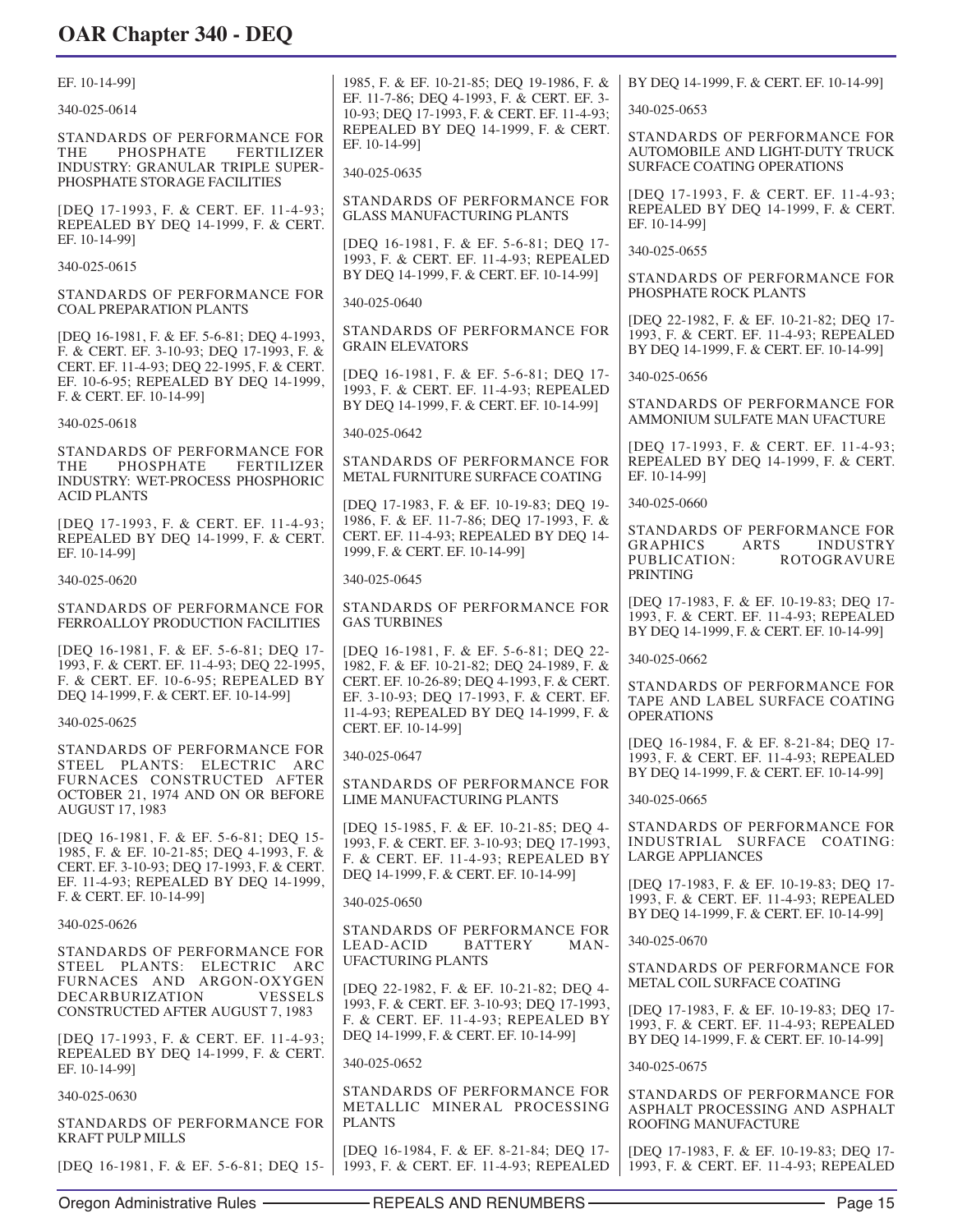| BY DEQ 14-1999, F. & CERT. EF. 10-14-99]                                                                                                                              | DEQ 14-1999, F. & CERT. EF. 10-14-99]                                                                                                                                 | <b>PLANTS</b>                                                                                                            |
|-----------------------------------------------------------------------------------------------------------------------------------------------------------------------|-----------------------------------------------------------------------------------------------------------------------------------------------------------------------|--------------------------------------------------------------------------------------------------------------------------|
| 340-025-0680                                                                                                                                                          | 340-025-0704                                                                                                                                                          | [DEO 17-1993, F. & CERT. EF. 11-4-93;                                                                                    |
| STANDARDS OF PERFORMANCE FOR                                                                                                                                          | STANDARDS OF PERFORMANCE FOR                                                                                                                                          | REPEALED BY DEQ 14-1999, F. & CERT.<br>EF. 10-14-991                                                                     |
| EQUIPMENT LEAKS OF VOC IN THE<br>SYNTHETIC ORGANIC CHEMICAL<br>MANUFACTURING INDUSTRY                                                                                 | SYNTHETIC FIBER PRODUCTION<br><b>FACILITIES</b>                                                                                                                       | 340-025-0715                                                                                                             |
| [DEQ 16-1984, F. & EF. 8-21-84; DEQ 4-<br>1993, F. & CERT. EF. 3-10-93; DEO 17-1993,<br>F. & CERT. EF. 11-4-93; REPEALED BY                                           | [DEQ 15-1985, F. & EF. 10-21-85; DEQ 4-<br>1993, F. & CERT. EF. 3-10-93; DEQ 17-1993,<br>F. & CERT. EF. 11-4-93; REPEALED BY<br>DEQ 14-1999, F. & CERT. EF. 10-14-99] | STANDARDS OF PERFORMANCE FOR<br>WOOL FIBERGLASS INSULATION<br><b>MANUFACTURING PLANTS</b>                                |
| DEQ 14-1999, F. & CERT. EF. 10-14-99]                                                                                                                                 | 340-025-0706                                                                                                                                                          | [DEQ 15-1985, F. & EF. 10-21-85; DEQ 17-<br>1993, F. & CERT. EF. 11-4-93; REPEALED                                       |
| 340-025-0685<br>STANDARDS OF PERFORMANCE FOR                                                                                                                          | STANDARDS OF PERFORMANCE FOR<br>PETROLEUM DRY CLEANERS                                                                                                                | BY DEQ 14-1999, F. & CERT. EF. 10-14-99]<br>340-025-0720                                                                 |
| THE BEVERAGE CAN<br><b>SURFACE</b><br><b>COATING INDUSTRY</b>                                                                                                         | [DEQ 15-1985, F. & EF. 10-21-85; DEQ 4-<br>1993, F. & CERT. EF. 3-10-93; DEQ 17-1993,                                                                                 | STANDARDS OF PERFORMANCE FOR                                                                                             |
| [DEQ 16-1984, F. & EF. 8-21-84; DEQ 4-<br>1993, F. & CERT. EF. 3-10-93; DEQ 17-1993,                                                                                  | F. & CERT. EF. 11-4-93; REPEALED BY<br>DEQ 14-1999, F. & CERT. EF. 10-14-99]                                                                                          | VOC EMISSIONS FROM PETROLEUM<br>REFINERY WASTEWATER SYSTEMS                                                              |
| F. & CERT. EF. 11-4-93; REPEALED BY<br>DEQ 14-1999, F. & CERT. EF. 10-14-99]                                                                                          | 340-025-0707                                                                                                                                                          | [DEQ 17-1993, F. & CERT. EF. 11-4-93;<br>REPEALED BY DEQ 14-1999, F. & CERT.<br>EF. 10-14-991                            |
| 340-025-0690                                                                                                                                                          | STANDARDS OF PERFORMANCE FOR<br>VOLATILE ORGANIC COMPOUND (VOC)                                                                                                       | 340-025-0723                                                                                                             |
| STANDARDS OF PERFORMANCE FOR                                                                                                                                          | EMISSIONS FROM THE SYNTHETIC<br>ORGANIC CHEMICAL MANUFACTURING                                                                                                        | STANDARDS OF PERFORMANCE FOR                                                                                             |
| <b>BULK GASOLINE TERMINALS</b>                                                                                                                                        | INDUSTRY (SOCMI) AIR OXIDATION<br><b>UNIT PROCESSES</b>                                                                                                               | MAGNETIC TAPE COATING FACILITIES                                                                                         |
| [DEQ 16-1984, F. & EF. 8-21-84; DEQ 4-<br>1993, F. & CERT. EF. 3-10-93; DEQ 17-1993,<br>F. & CERT. EF. 11-4-93; REPEALED BY<br>DEQ 14-1999, F. & CERT. EF. 10-14-99]  | [DEQ 17-1993, F. & CERT. EF. 11-4-93;<br>REPEALED BY DEQ 14-1999, F. & CERT.                                                                                          | [DEO 17-1993, F. & CERT. EF. 11-4-93;<br>REPEALED BY DEQ 14-1999, F. & CERT.<br>EF. 10-14-991                            |
| 340-025-0695                                                                                                                                                          | EF. 10-14-991<br>340-025-0708                                                                                                                                         | 340-025-0725                                                                                                             |
| STANDARDS OF PERFORMANCE FOR<br>THE RUBBER TIRE MANUFACTURING<br><b>INDUSTRY</b>                                                                                      | STANDARDS OF PERFORMANCE FOR<br>EQUIPMENT LEAKS OF VOC FROM<br>ONSHORE NATURAL GAS PROCESSING                                                                         | STANDARDS OF PERFORMANCE FOR<br>INDUSTRIAL SURFACE COATING:<br>SURFACE COATING OF PLASTIC PARTS<br>FOR BUSINESS MACHINES |
| [DEQ 17-1993, F. & CERT. EF. 11-4-93;<br>REPEALED BY DEQ 14-1999, F. & CERT.                                                                                          | <b>PLANTS</b>                                                                                                                                                         | [DEQ 24-1989, F. & CERT. EF. 10-26-89;                                                                                   |
| EF. 10-14-991                                                                                                                                                         | [DEQ 19-1986, F. & EF. 11-7-86; DEQ 4-<br>1993, F. & CERT. EF. 3-10-93; DEQ 17-1993,<br>F. & CERT. EF. 11-4-93; DEQ 22-1995, F. &                                     | DEQ 4-1993, F. & CERT. EF. 3-10-93; DEQ<br>17-1993, F. & CERT. EF. 11-4-93;<br>REPEALED BY DEQ 14-1999, F. & CERT.       |
| 340-025-0697                                                                                                                                                          | CERT. EF. 10-6-95; REPEALED BY DEQ 14-<br>1999, F. & CERT. EF. 10-14-99]                                                                                              | EF. 10-14-991                                                                                                            |
| STANDARDS OF PERFORMANCE FOR<br>VOLATILE ORGANIC COMPOUND (VOC)                                                                                                       | 340-025-0710                                                                                                                                                          | 340-025-0730                                                                                                             |
| EMISSIONS FROM THE POLYMER<br><b>MANUFACTURING INDUSTRY</b><br>[DEQ 17-1993, F. & CERT. EF. 11-4-93;                                                                  | STANDARDS OF PERFORMANCE FOR<br><b>SO2 FROM ONSHORE NATURAL GAS</b>                                                                                                   | STANDARDS OF PERFORMANCE FOR<br>CALCINERS AND DRYERS IN MINERAL<br><b>INDUSTRIES</b>                                     |
| REPEALED BY DEQ 14-1999, F. & CERT.<br>EF. 10-14-991                                                                                                                  | PROCESSING PLANTS<br>[DEQ 19-1986, F. & EF. 11-7-86; DEQ 17-                                                                                                          | [DEQ 17-1993, F. & CERT. EF. 11-4-93;<br>REPEALED BY DEQ 14-1999, F. & CERT.                                             |
| 340-025-0701                                                                                                                                                          | 1993, F. & CERT. EF. 11-4-93; DEQ 22-1995,<br>F. & CERT. EF. 10-6-95; REPEALED BY                                                                                     | EF. 10-14-99]                                                                                                            |
| STANDARDS OF PERFORMANCE FOR<br>FLEXIBLE VINYL AND URETHANE                                                                                                           | DEQ 14-1999, F. & CERT. EF. 10-14-99]                                                                                                                                 | 340-025-0735                                                                                                             |
| <b>COATING AND PRINTING</b>                                                                                                                                           | 340-025-0713<br>STANDARDS OF PERFORMANCE FOR                                                                                                                          | STANDARDS OF PERFORMANCE FOR<br>POLYMERIC COATING OF SUPPORTING<br><b>SUBSTRATES FACILITIES</b>                          |
| [DEQ 15-1985, F. & EF. 10-21-85; DEQ 4-<br>1993, F. & CERT. EF. 3-10-93; DEQ 17-1993,<br>F. & CERT. EF. 11-4-93; REPEALED BY<br>DEQ 14-1999, F. & CERT. EF. 10-14-99] | VOLATILE ORGANIC COMPOUND (VOC)<br><b>EMISSIONS FROM SYNTHETIC ORGANIC</b><br>CHEMICAL<br>MANUFACTURING<br>INDUSTRY (SOCMI) DISTILLATION                              | [DEQ 17-1993, F. & CERT. EF. 11-4-93;<br>REPEALED BY DEQ 14-1999, F. & CERT.<br>EF. 10-14-991                            |
| 340-025-0702                                                                                                                                                          | <b>OPERATIONS</b>                                                                                                                                                     | 340-025-0740 [RENUMBERED TO 340-238-                                                                                     |
| STANDARDS OF PERFORMANCE FOR<br>EQUIPMENT LEAKS OF VOC IN                                                                                                             | [DEQ 17-1993, F. & CERT. EF. 11-4-93;<br>REPEALED BY DEQ 14-1999, F. & CERT.<br>EF. 10-14-99]                                                                         | 01001<br>340-025-0745 [RENUMBERED TO 340-236-                                                                            |
| PETROLEUM REFINERIES                                                                                                                                                  | 340-025-0714                                                                                                                                                          | 0500]                                                                                                                    |
| [DEQ 15-1985, F. & EF. 10-21-85; DEQ 4-<br>1993, F. & CERT. EF. 3-10-93; DEQ 17-1993,<br>F. & CERT. EF. 11-4-93; REPEALED BY                                          | STANDARDS OF PERFORMANCE FOR<br>NONMETALLIC MINERAL PROCESSING                                                                                                        | 340-025-0746<br>STANDARDS OF PERFORMANCE FOR                                                                             |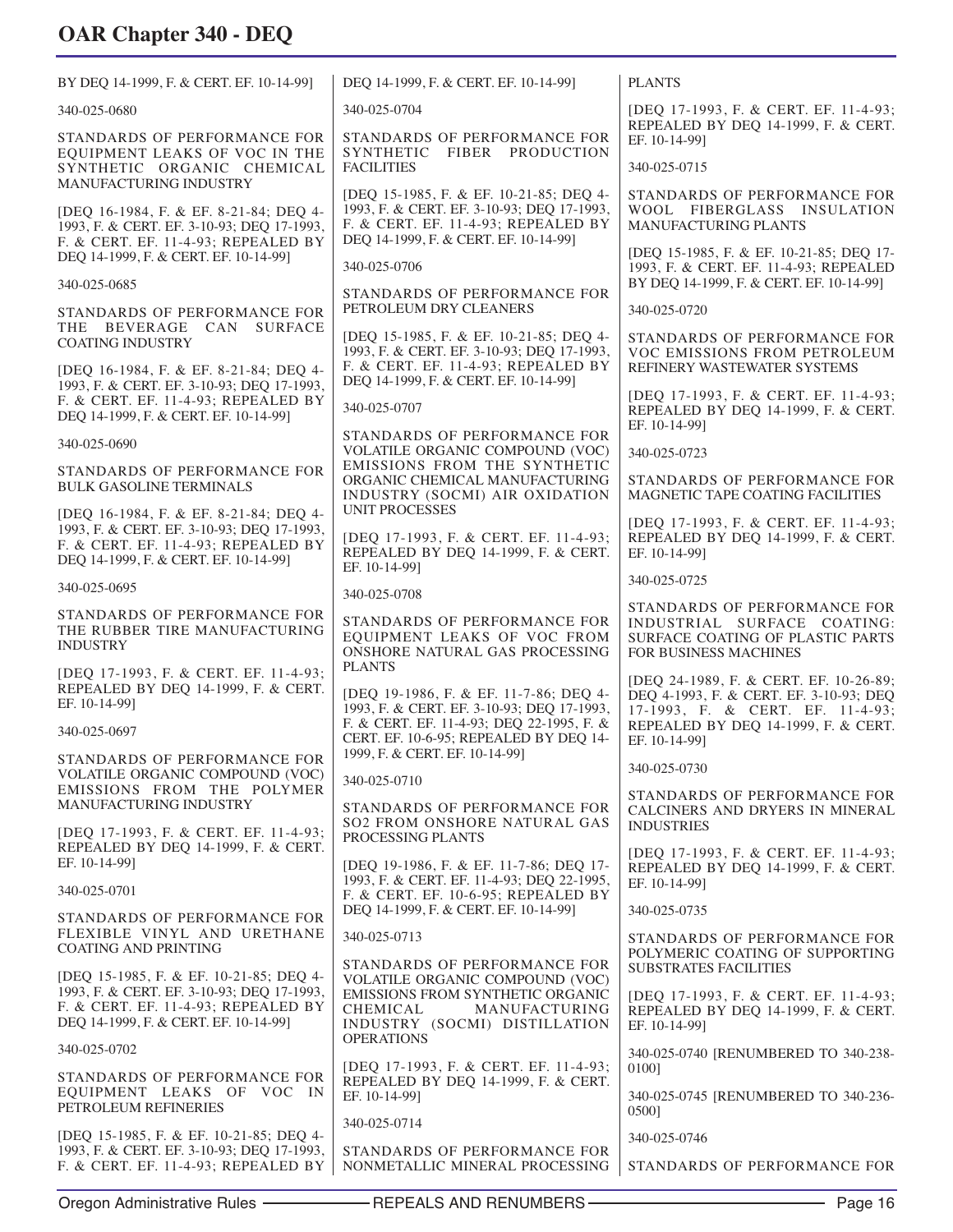| HOSPITAL/MEDICAL/INFECTIOUS<br>WASTE<br><b>INCINERATORS</b><br>THAT                            | 0360]                                                                                                                                   | APPROVED ALTERNATIVE FACILITIES                                                                                                    |
|------------------------------------------------------------------------------------------------|-----------------------------------------------------------------------------------------------------------------------------------------|------------------------------------------------------------------------------------------------------------------------------------|
| COMMENCED CONSTRUCTION AFTER                                                                   | <b>DIVISION 26</b>                                                                                                                      | [DEQ 114, F. & EF. 6-4-76; DEQ 138, F. 6-30-<br>77; DEQ 6-1978, F. & EF. 4-18-78; DEQ 8-                                           |
| JUNE 20, 1996, OR FOR WHICH<br>MODIFICATION IS COMMENCED AFTER<br>MARCH 16, 1998               | 340-026-0001 [RENUMBERED TO 340-266-<br>00101                                                                                           | 1978(TEMP), F. & EF. 6-8-78 THRU 10-5-78;<br>DEQ 2-1980, F. & EF. 1-21-80; DEQ 12-1980,                                            |
| [DEQ 22-1998, F. & CERT. EF. 10-21-98;<br>REPEALED BY DEQ 14-1999, F. & CERT.<br>EF. 10-14-991 | 340-026-0003 [RENUMBERED TO 340-266-<br>0020]                                                                                           | F. & EF. 4-21-80; DEQ 9-1981, F. & EF. 3-19-<br>81; DEQ 5-1984, F. & EF. 3-7-84;<br>REPEALED BY DEQ 12-1984, F. & EF. 7-13-<br>84] |
| 340-025-0750 [RENUMBERED TO 340-230-<br>0030, 340-230-0400, 340-230-0410]                      | 340-026-0005 [RENUMBERED TO 340-266-<br>00301                                                                                           | 340-026-0031 [RENUMBERED TO 340-266-<br>00801                                                                                      |
| 340-025-0800 [RENUMBERED TO 340-238-<br>00701                                                  | 340-026-0010 [RENUMBERED TO 340-266-<br>0040]                                                                                           | 340-026-0033 [RENUMBERED TO 340-266-<br>00901                                                                                      |
| 340-025-0805 [RENUMBERED TO 340-238-                                                           | 340-026-0011                                                                                                                            | 340-026-0035 [RENUMBERED TO 340-266-                                                                                               |
| 00801                                                                                          | CERTIFIED ALTERNATIVE TO OPEN<br><b>FIELD BURNING</b>                                                                                   | 0100]                                                                                                                              |
| 340-025-0850 [RENUMBERED TO 340-230-<br>0010]                                                  | [DEQ 105, F. & EF. 12-26-75; DEQ 114, F. 6-                                                                                             | 340-026-0040 [RENUMBERED TO 340-266-<br>0110]                                                                                      |
| 340-025-0852 [RENUMBERED TO 340-230-<br>00201                                                  | 4-76; DEQ 138, F. 6-30-77; DEQ 140(TEMP),<br>F. & EF. 7-27-77 THRU 11-23-77; DEO 6-<br>1978, F. & EF. 4-18-78; DEQ 8-1978(TEMP),        | 340-026-0045 [RENUMBERED TO 340-266-<br>01201                                                                                      |
| 340-025-0855 [RENUMBERED TO 340-230-<br>00301                                                  | F. & EF. 6-8-78 THRU 10-5-78; DEQ 2-1980,<br>F. & EF. 1-21-80; DEQ 12-1980, F. & EF. 4-<br>21-80; DEQ 9-1981, F. & EF. 3-19-81;         | 340-026-0055 [RENUMBERED TO 340-266-<br>0130]                                                                                      |
| 340-025-0860 [RENUMBERED TO 340-230-                                                           | REPEALED BY DEQ 5-1984, F. & EF. 3-7-                                                                                                   | <b>DIVISION 27</b>                                                                                                                 |
| 01001<br>340-025-0865 [RENUMBERED TO 340-230-                                                  | 84]<br>340-026-0012 [RENUMBERED TO 340-266-                                                                                             | 340-027-0005 [RENUMBERED TO 340-206-<br>0010]                                                                                      |
| 0110]<br>340-025-0870 [RENUMBERED TO 340-230-                                                  | 0050]<br>340-026-0013 [RENUMBERED TO 340-266-                                                                                           | 340-027-0010 [RENUMBERED TO 340-206-                                                                                               |
| 01201                                                                                          | 00601                                                                                                                                   | 00301<br>340-027-0012 [RENUMBERED TO 340-206-                                                                                      |
| 340-025-0875 [RENUMBERED TO 340-230-<br>0130]                                                  | 340-026-0015 [RENUMBERED TO 340-266-<br>0070]                                                                                           | 0040]                                                                                                                              |
| 340-025-0880 [RENUMBERED TO 340-230-<br>0140]                                                  | 340-026-0020                                                                                                                            | 340-027-0015 [RENUMBERED TO 340-206-<br>0050]                                                                                      |
| 340-025-0885 [RENUMBERED TO 340-230-<br>0150]                                                  | WINTER<br><b>BURNING</b><br><b>SEASON</b><br><b>REGULATIONS</b>                                                                         | 340-027-0020<br>PREPLANNED ABATEMENT STRATEGIES                                                                                    |
| 340-025-0890 [RENUMBERED TO 340-230-<br>0200]                                                  | [DEQ 29, F. 6-12-71, EF. 7-12-71; DEQ<br>93(TEMP), F. & EF. 7-11-75 THRU 11-28-75;<br>DEQ 104, F. & EF. 12-26-75; DEQ 114, F. 6-4-      | [DEQ 37, F. 2-15-72, EF. 9-1-72; REPEALED<br>BY DEO 18-1983, F. & EF. 10-24-83]                                                    |
| 340-025-0895 [RENUMBERED TO 340-230-<br>0210]                                                  | 76; DEQ 138, F. 6-30-77; DEQ 6-1978, F. 4-<br>18-78; DEQ 8-1978(TEMP), F. & EF. 6-8-78                                                  | 340-027-0025 [RENUMBERED TO 340-206-<br>0060]                                                                                      |
| 340-025-0900 [RENUMBERED TO 340-230-                                                           | THRU 10-5-78; DEQ 2-1980, F. & EF. 1-21-<br>80; DEQ 12-1980, F. & EF. 4-21-80; DEQ 9-                                                   | 340-027-0030                                                                                                                       |
| 0220]                                                                                          | 1981, F. & EF. 3-19-81; REPEALED BY DEQ<br>5-1984, F. & EF. 3-7-84]                                                                     | <b>EFFECTIVE DATE</b>                                                                                                              |
| 340-025-0905 [RENUMBERED TO 340-230-<br>0230]                                                  | 340-026-0025                                                                                                                            | [DEQ 37, F. 2-15-72, EF. 9-1-72; REPEALED<br>BY DEQ 18-1983, F. & EF. 10-24-83]                                                    |
| 340-025-0950 [RENUMBERED TO 340-230-<br>0030, 340-230-0300]                                    | <b>CIVIL PENALTIES</b>                                                                                                                  | 340-027-0035 [RENUMBERED TO 340-206-                                                                                               |
| 340-025-0960 [RENUMBERED TO 340-230-<br>0310]                                                  | [DEQ 93(TEMP), F. & EF. 7-11-75<br>THRU 11-28-75; DEQ 104, F. & EF. 12-26-75;                                                           | 0070]<br><b>DIVISION 28</b>                                                                                                        |
| 340-025-0970 [RENUMBERED TO 340-230-<br>0320]                                                  | DEQ 114, F. 6-4-76; DEQ 1, F. 6-30-77; DEQ<br>6-1978, F. & EF. 4-18-78; DEQ 8-                                                          | 340-028-0001 [RENUMBERED TO 340-030-<br>0400]                                                                                      |
| 340-025-0980 [RENUMBERED TO 340-230-<br>0330]                                                  | 1978(TEMP), F. & EF. 6-8-78 THRU 10-5-78;<br>DEQ 2-1980, F. & EF. 1-21-80; DEQ 12-1980,<br>F. & EF. 4-21-80; DEQ 9-1981, F. & EF. 3-19- | 340-028-0003 [RENUMBERED TO 340-030-<br>0410]                                                                                      |
| 340-025-0990 [RENUMBERED TO 340-230-<br>0340]                                                  | 81; DEQ 5-1984, F. & EF. 3-7-84;<br>REPEALED BY DEQ 15-1990, F. & CERT.<br>EF. 3-30-90]                                                 | 340-028-0005                                                                                                                       |
| 340-025-1000 [RENUMBERED TO 340-230-                                                           | 340-026-0030                                                                                                                            | <b>DEFINITIONS</b>                                                                                                                 |
| 0350]                                                                                          | <b>CREDITS</b><br><b>FOR</b><br>APPROVED<br>TAX                                                                                         | [DEQ 61, F. 2-5-73, EF. 12-25-73; DEQ 88, F.<br>4-3-75, EF. 4-3-75(TEMP), 4-25-75(PERM);                                           |
| 340-025-1010 [RENUMBERED TO 340-230-                                                           | <b>ALTERNATIVE</b><br>METHODS,<br>AND                                                                                                   | DEQ 123, F. & EF. 10-20-76; REPEALED BY                                                                                            |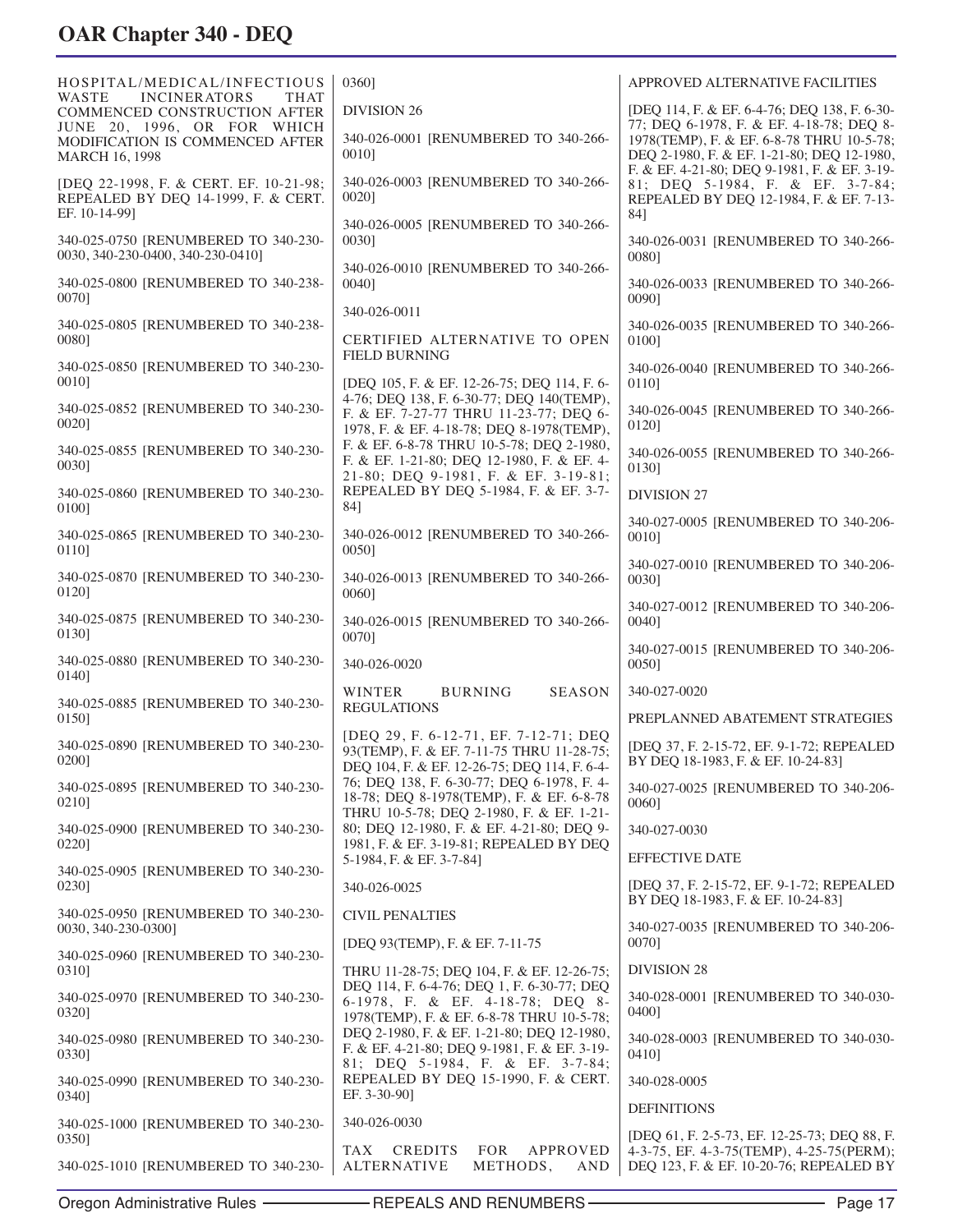| DEQ 4-1993, F. & CERT. EF. 3-10-93]                                                                                         | 00201                                                       | 0130]                                         |
|-----------------------------------------------------------------------------------------------------------------------------|-------------------------------------------------------------|-----------------------------------------------|
| 340-028-0010                                                                                                                | 340-028-0200 [RENUMBERED TO 340-210-<br>0010, 340-214-0100] | 340-028-1120 [RENUMBERED TO 340-212-<br>0140] |
| OPEN OUTDOOR FIRES - GENERAL                                                                                                | 340-028-0300 [RENUMBERED TO 340-214-                        | 340-028-1130 [RENUMBERED TO 340-212-          |
| [DEQ 61, F. 12-5-73, EF. 12-25-73;                                                                                          | 01101                                                       | 0150]                                         |
| REPEALED BY DEQ 123, F. & EF. 10-20-76]                                                                                     | 340-028-0310 [RENUMBERED TO 340-214-                        | 340-028-1140 [RENUMBERED TO 340-212-          |
| 340-028-0015                                                                                                                | 0120]                                                       | 01601                                         |
| OPEN OUTDOOR FIRES - DOMESTIC                                                                                               | 340-028-0400 [RENUMBERED TO 340-214-                        | 340-028-1200 [RENUMBERED TO 340-212-          |
|                                                                                                                             | 0130]                                                       | 02001                                         |
| [DEQ 61, F. 12-5-73, EF. 12-25-73; DEQ 88,<br>F. 4-3-75, EF. 4-3-75(TEMP), EF. 4-25-<br>75(PERM); REPEALED BY DEQ 123, F. & | 340-028-0500 [RENUMBERED TO 340-210-<br>01001               | 340-028-1210 [RENUMBERED TO 340-212-<br>02101 |
| EF. 10-20-76]                                                                                                               | 340-028-0510 [RENUMBERED TO 340-210-                        | 340-028-1220 [RENUMBERED TO 340-212-          |
| 340-028-0020                                                                                                                | 01101                                                       | 0220]                                         |
| OPEN OUTDOOR FIRES - LAND                                                                                                   | 340-028-0520 [RENUMBERED TO 340-210-                        | 340-028-1230 [RENUMBERED TO 340-212-          |
| <b>CLEARING</b>                                                                                                             | 0120]                                                       | 02301                                         |
| [DEQ 61, F. 12-5-73, EF. 12-25-73;                                                                                          | 340-028-0600 [RENUMBERED TO 340-226-                        | 340-028-1240 [RENUMBERED TO 340-212-          |
| REPEALED BY DEQ 123, F. & EF. 10-20-76]                                                                                     | 0100]                                                       | 0240                                          |
| 340-028-0025 [RENUMBERED TO 340-030-                                                                                        | 340-028-0610 [RENUMBERED TO 340-226-                        | 340-028-1250 [RENUMBERED TO 340-212-          |
| 04201                                                                                                                       | 01101                                                       | 02501                                         |
| 340-028-0030 [RENUMBERED TO 340-030-                                                                                        | 340-028-0620 [RENUMBERED TO 340-226-                        | 340-028-1260 [RENUMBERED TO 340-212-          |
| 0430]                                                                                                                       | 01201                                                       | 0260]                                         |
| 340-028-0040 [RENUMBERED TO 340-030-                                                                                        | 340-028-0630 [RENUMBERED TO 340-226-                        | 340-028-1270 [RENUMBERED TO 340-212-          |
| 04401                                                                                                                       | 01301                                                       | 02701                                         |
| 340-028-0045 [RENUMBERED TO 340-030-                                                                                        | 340-028-0640 [RENUMBERED TO 340-226-                        | 340-028-1280 [RENUMBERED TO 340-212-          |
| 04501                                                                                                                       | 0140]                                                       | 02801                                         |
| 340-028-0050 [RENUMBERED TO 340-030-                                                                                        | 340-028-0700 [RENUMBERED TO 340-200-                        | 340-028-1400 [RENUMBERED TO 340-214-          |
| 0460]                                                                                                                       | 00501                                                       | 03001                                         |
| 340-028-0055 [RENUMBERED TO 340-030-                                                                                        | 340-028-0800 [RENUMBERED TO 340-210-<br>0200]               | 340-028-1410 [RENUMBERED TO 340-214-<br>0310] |
| 04701                                                                                                                       | 340-028-0810 [RENUMBERED TO 340-210-                        | 340-028-1420 [RENUMBERED TO 340-214-          |
| 340-028-0060 [RENUMBERED TO 340-030-                                                                                        | 0210]                                                       | 0320]                                         |
| 04801                                                                                                                       | 340-028-0820 [RENUMBERED TO 340-210-                        | 340-028-1430 [RENUMBERED TO 340-214-          |
| 340-028-0065 [RENUMBERED TO 340-030-                                                                                        | 0220]                                                       | 03301                                         |
| 0490]                                                                                                                       | 340-028-0900 [RENUMBERED TO 340-212-                        | 340-028-1440 [RENUMBERED TO 340-214-          |
| 340-028-0070 [RENUMBERED TO 340-030-                                                                                        | 0110]                                                       | 0340]                                         |
| 0500]                                                                                                                       | 340-028-1000 [RENUMBERED TO 340-222-                        | 340-028-1450 [RENUMBERED TO 340-214-          |
| 340-028-0075 [RENUMBERED TO 340-030-                                                                                        | 0010]                                                       | 0350]                                         |
| 0510]                                                                                                                       | 340-028-1010 [RENUMBERED TO 340-222-                        | 340-028-1460 [RENUMBERED TO 340-214-          |
| 340-028-0080 [RENUMBERED TO 340-030-                                                                                        | 0020]                                                       | 0360]                                         |
| 0520]                                                                                                                       | 340-028-1020 [RENUMBERED TO 340-222-                        | 340-028-1500 [RENUMBERED TO 340-214-          |
| 340-028-0085 [RENUMBERED TO 340-030-                                                                                        | 0040]                                                       | 02001                                         |
| 05301                                                                                                                       | 340-028-1030 [RENUMBERED TO 340-226-                        | 340-028-1510 [RENUMBERED TO 340-214-          |
| 340-028-0090 [RENUMBERED TO 340-030-                                                                                        | 0400]                                                       | 0210]                                         |
| 0540]                                                                                                                       | 340-028-1040 [RENUMBERED TO 340-222-<br>0050]               | 340-028-1520 [RENUMBERED TO 340-214-<br>0220] |
| 340-028-0100                                                                                                                | 340-028-1050 [RENUMBERED TO 340-222-                        | 340-028-1600                                  |
| <b>AND</b><br>PURPOSE,<br>APPLICATION<br><b>ORGANIZATION</b>                                                                | 0060]                                                       | <b>APPLICABILITY</b>                          |
| [DEQ 13-1993, F. & EF. 9-24-93; DEQ 19-                                                                                     | 340-028-1060 [RENUMBERED TO 340-222-                        | [DEQ 12-1993, F. & CERT. EF. 9-24-93; DEQ     |
| 1993, F. & EF. 11-4-93; DEQ 22-1995, F. &                                                                                   | 00701                                                       | 19-1993, F. & CERT. EF. 11-4-93;              |
| CERT. EF. 10-6-95; REPEALED BY DEQ 14-                                                                                      | 340-028-1100 [RENUMBERED TO 340-212-                        | REPEALED BY DEQ 14-1999, F. & CERT.           |
| 1999, F. & CERT. EF. 10-14-99]                                                                                              | 0120]                                                       | EF. 10-14-99]                                 |
| 340-028-0110 [RENUMBERED TO 340-200-                                                                                        | 340-028-1110 [RENUMBERED TO 340-212-                        | 340-028-1700 [RENUMBERED TO 340-216-          |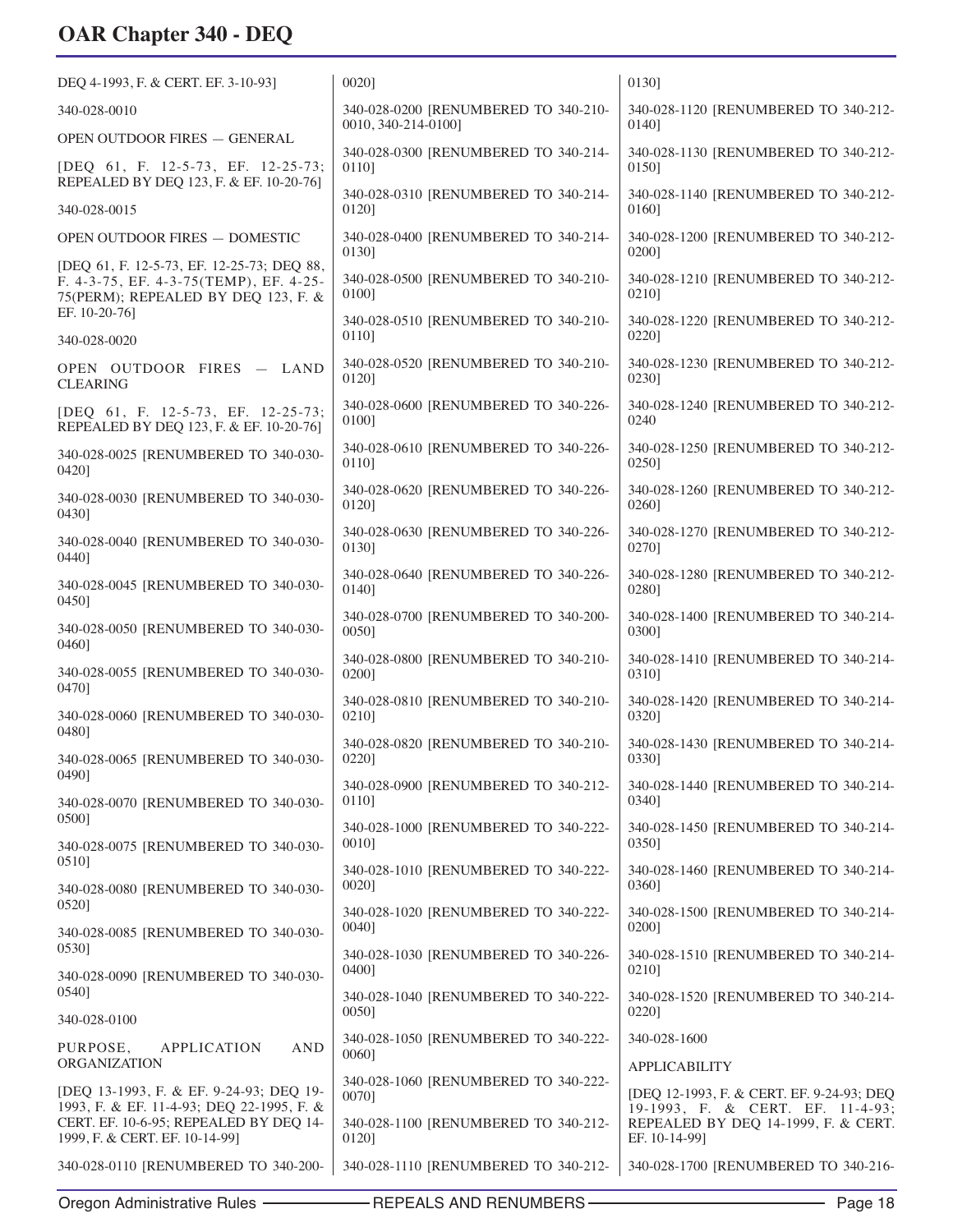| 00101                                                                                                                           | 0090]                                                  | 02401                                                                                                                                                |
|---------------------------------------------------------------------------------------------------------------------------------|--------------------------------------------------------|------------------------------------------------------------------------------------------------------------------------------------------------------|
| 340-028-1710 [RENUMBERED TO 340-216-<br>0050]                                                                                   | 340-028-1980 [RENUMBERED TO 340-268-<br>0030]          | 340-028-2400                                                                                                                                         |
| 340-028-1720 [RENUMBERED TO 340-216-<br>00201                                                                                   | 340-028-1990 [RENUMBERED TO 340-224-<br>0100]          | PURPOSE, SCOPE AND APPLICABILITY<br>[DEQ 2-1992, F. & CERT. EF. 1-30-92; DEQ                                                                         |
| 340-028-1725 [RENUMBERED TO 340-216-<br>00601                                                                                   | 340-028-2000 [RENUMBERED TO 340-224-<br>0110]          | 4-1993, F. & CERT. EF. 3-10-93; DEQ 12-<br>1993, F. & CERT. EF. 9-24-93;<br>RENUMBERED FROM 340-020-0500; DEQ                                        |
| 340-028-1730 [RENUMBERED TO 340-216-<br>00701                                                                                   | 340-028-2100 [RENUMBERED TO 340-218-<br>0010]          | 13-1993, F. & EF. 9-24-93; DEQ 22-1995, F. &<br>CERT. EF. 10-6-95; REPEALED BY DEQ 14-<br>1999, F. & CERT. EF. 10-14-99]                             |
| 340-028-1740 [RENUMBERED TO 340-216-<br>00801                                                                                   | 340-028-2110 [RENUMBERED TO 340-218-<br>0020]          | 340-028-2410                                                                                                                                         |
| 340-028-1750 [RENUMBERED TO 340-216-<br>00901                                                                                   | 340-028-2120 [RENUMBERED TO 340-218-<br>0040]          | <b>POLICY</b>                                                                                                                                        |
| 340-028-1760                                                                                                                    | 340-028-2130 [RENUMBERED TO 340-218-<br>00501          | [DEQ 2-1992, F. & CERT. EF. 1-30-92; DEQ<br>4-1993, F. & CERT. EF. 3-10-93; DEQ 12-<br>1993, F. & CERT. EF. 9-24-93;                                 |
| PROCEDURES FOR OBTAINING PERMITS<br>[DEQ 47, F. 8-31-72, EF. 9-15-72; DEQ 63, F.                                                | 340-028-2140 [RENUMBERED TO 340-218-<br>0060]          | RENUMBERED FROM 340-020-0510;<br>REPEALED BY DEQ 14-1999, F. & CERT.<br>EF. 10-14-991                                                                |
| 12-20-73, EF. 1-11-74; RENUMBERED<br>FROM 340-020-0033; DEQ 4-1993, F. &<br>CERT. EF. 3-10-93; DEQ 12-1993, F. & CERT.          | 340-028-2150 [RENUMBERED TO 340-218-<br>0070]          | 340-028-2420                                                                                                                                         |
| EF. 9-24-93: RENUMBERED FROM 340-<br>020-0170; DEQ 19-1993, F. & CERT. EF. 11-<br>4-93; REPEALED BY DEQ 14-1999, F. &           | 340-028-2160 [RENUMBERED TO 340-218-<br>00801          | POLLUTANTS SUBJECT TO INTERIM<br><b>EMISSION FEES</b>                                                                                                |
| CERT. EF. 10-14-99]<br>340-028-1770 [RENUMBERED TO 340-216-                                                                     | 340-028-2170 [RENUMBERED TO 340-218-<br>0090]          | [DEQ 2-1992, F. & CERT. EF. 1-30-92; DEQ<br>12-1993, F. & CERT. EF. 9-24-93;<br>RENUMBERED FROM 340-020-0530;                                        |
| 00401<br>340-028-1780                                                                                                           | 340-028-2180 [RENUMBERED TO 340-218-<br>0100]          | REPEALED BY DEQ 14-1999, F. & CERT.<br>EF. 10-14-991                                                                                                 |
| <b>REGISTRATION EXEMPTION</b>                                                                                                   | 340-028-2190 [RENUMBERED TO 340-218-<br>01101          | 340-028-2430                                                                                                                                         |
| [DEQ 47, F. 8-31-72, EF. 9-15-72; DEQ 63, F.<br>12-20-73, EF. 1-11-74; DEQ 107, F. & EF. 1-6-                                   | 340-028-2200 [RENUMBERED TO 340-218-                   | <b>EXCLUSIONS</b>                                                                                                                                    |
| 76: RENUMBERED FROM 340-020-0033.18:<br>DEQ 20-1979, F. & EF. 6-29-79; DEQ 4-1993,<br>F. & CERT. EF. 3-10-93; DEQ 12-1993, F. & | 0120]<br>340-028-2210 [RENUMBERED TO 340-218-<br>0130] | [DEQ 2-1992, F. & CERT. EF. 1-30-92; DEQ<br>12-1993, F. & CERT. EF. 9-24-93;<br>RENUMBERED FROM 340-020-0540;<br>REPEALED BY DEQ 14-1999, F. & CERT. |
| CERT. EF. 9-24-93; RENUMBERED FROM<br>340-020-0180; REPEALED BY DEQ 19-<br>1993, F. & CERT. EF. 11-4-93]                        | 340-028-2220 [RENUMBERED TO 340-218-<br>0140]          | EF. 10-14-991<br>340-028-2440 REFERENCES                                                                                                             |
| 340-028-1790 [RENUMBERED TO 340-216-<br>0100, 340-218-0250]                                                                     | 340-028-2230 [RENUMBERED TO 340-218-<br>0150]          | [DEQ 2-1992, F. & CERT. EF. 1-30-92; DEQ                                                                                                             |
| 340-028-1900 [RENUMBERED TO 340-224-<br>0010]                                                                                   | 340-028-2240 [RENUMBERED TO 340-218-<br>0160]          | 12-1993, F. & CERT. EF. 9-24-93;<br>RENUMBERED FROM 340-020-0550;<br>REPEALED BY DEQ 14-1999, F. & CERT.                                             |
| 340-028-1910 [RENUMBERED TO 340-224-<br>0030]                                                                                   | 340-028-2250 [RENUMBERED TO 340-218-<br>0170]          | EF. 10-14-99]<br>340-028-2450                                                                                                                        |
| 340-028-1920 [RENUMBERED TO 340-224-<br>0040]                                                                                   | 340-028-2260 [RENUMBERED TO 340-218-<br>0180]          | ELECTION FOR EACH ASSESSABLE<br>EMISSION FOR 1991 AND 1992                                                                                           |
| 340-028-1930 [RENUMBERED TO 340-224-<br>0050]                                                                                   | 340-028-2270 [RENUMBERED TO 340-218-<br>0190]          | [DEQ 2-1992, F. & CERT. EF. 1-30-92; DEQ<br>12-1993, F. & CERT. EF. 9-24-93;                                                                         |
| 340-028-1935 [RENUMBERED TO 340-224-<br>0060]                                                                                   | 340-028-2280 [RENUMBERED TO 340-218-<br>0200]          | RENUMBERED FROM 340-020-0560;<br>REPEALED BY DEQ 14-1999, F. & CERT.<br>EF. 10-14-99]                                                                |
| 340-028-1940 [RENUMBERED TO 340-224-<br>00701                                                                                   | 340-028-2290 [RENUMBERED TO 340-218-<br>0210]          | 340-028-2460                                                                                                                                         |
| 340-028-1950 [RENUMBERED TO 340-224-<br>0080]                                                                                   | 340-028-2300 [RENUMBERED TO 340-218-<br>0220]          | <b>EMISSION REPORTING</b>                                                                                                                            |
| 340-028-1960 [RENUMBERED TO 340-268-<br>0040]                                                                                   | 340-028-2310 [RENUMBERED TO 340-218-<br>0230]          | [DEQ 2-1992, F. & CERT. EF. 1-30-92; DEQ<br>4-1993, F. & CERT. EF. 3-10-93; DEQ 12-<br>1993, F. & CERT. EF. 9-24-93;                                 |
| 340-028-1970 [RENUMBERED TO 340-224-                                                                                            | 340-028-2320 [RENUMBERED TO 340-218-                   | RENUMBERED FROM 340-020-0570;<br>REPEALED BY DEQ 14-1999, F. & CERT.                                                                                 |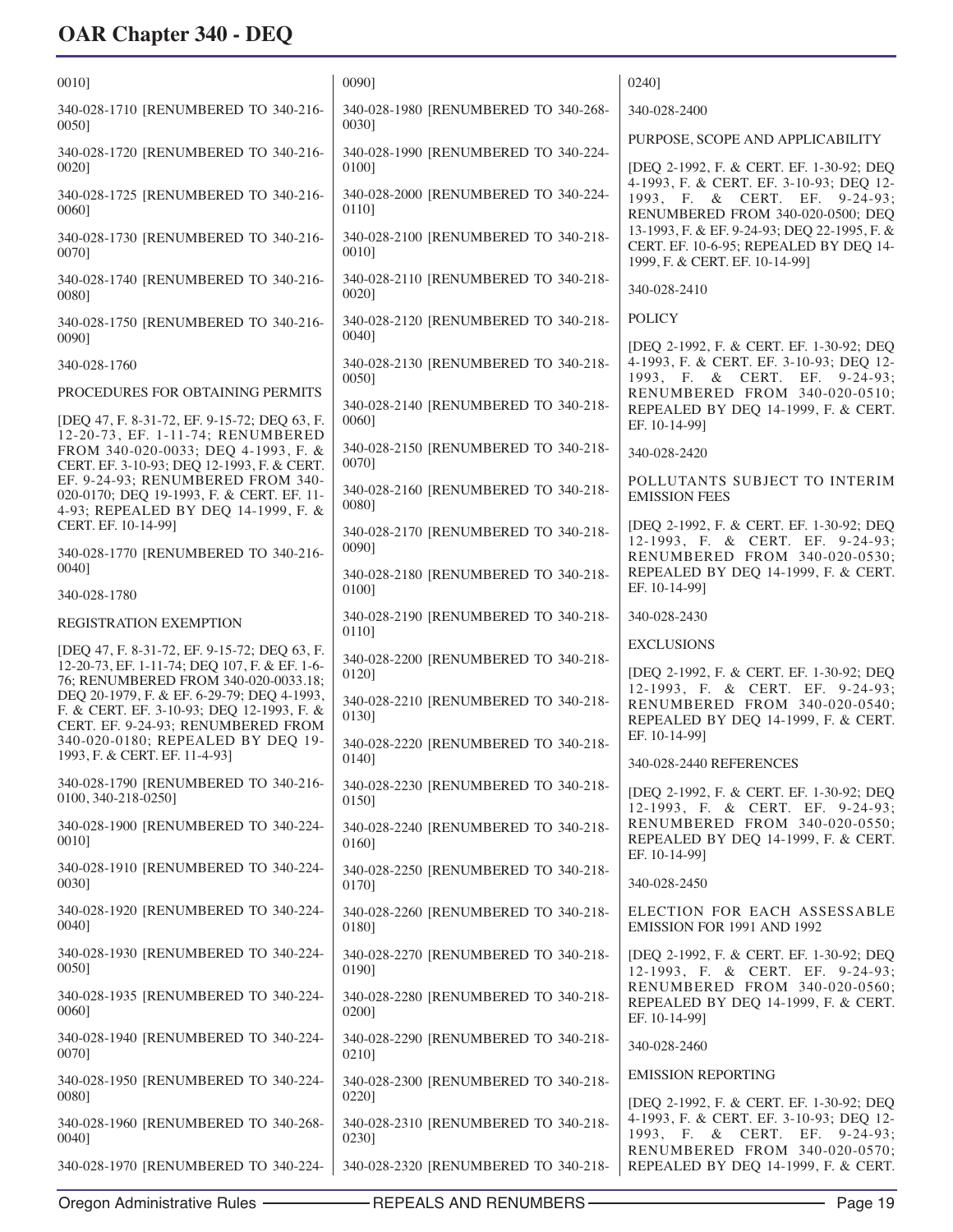| EF. 10-14-99]                                                                         | FOR 1992                                                                                                 | 0620]                                                                                     |
|---------------------------------------------------------------------------------------|----------------------------------------------------------------------------------------------------------|-------------------------------------------------------------------------------------------|
| 340-028-2470                                                                          | [DEQ 2-1992, F. & CERT. EF. 1-30-92; DEQ                                                                 | 340-029-0055                                                                              |
| <b>EMISSION REPORTING AND INTERIM</b><br>FEE PROCEDURES                               | 12-1993, F. & CERT. EF. 9-24-93;<br>RENUMBERED FROM 340-020-0640;<br>REPEALED BY DEQ 14-1999, F. & CERT. | <b>OPEN BURNING</b>                                                                       |
| [DEO 2-1992, F. & CERT. EF. 1-30-92; DEO                                              | EF. 10-14-991                                                                                            | [DEQ 109, F. 3-15-76, EF. 3-25-76;<br>REPEALED BY DEO 123, F. & EF. 10-20-76]             |
| 4-1993, F. & CERT. EF. 3-10-93; DEQ 12-<br>1993, F. & CERT. EF. 9-24-93;              | 340-028-2540                                                                                             | <b>DIVISION 30</b>                                                                        |
| RENUMBERED FROM 340-020-0580;<br>REPEALED BY DEQ 14-1999, F. & CERT.<br>EF. 10-14-99] | <b>VERIFIED EMISSION FACTORS USING</b><br><b>SOURCE TESTING</b>                                          | 340-030-0012 [RENUMBERED TO 340-240-<br>01001                                             |
| 340-028-2480                                                                          | [DEQ 2-1992, F. & CERT. EF. 1-30-92; DEQ<br>12-1993, F. & CERT. EF. 9-24-93;                             | 340-030-0015 [RENUMBERED TO 340-240-<br>0110]                                             |
| <b>CALCULATED EMISSIONS FOR 1991</b>                                                  | RENUMBERED FROM 340-020-0650; DEQ<br>13-1993, F. & EF. 9-24-93; DEQ 22-1995, F. &                        | 340-030-0020                                                                              |
| [DEQ 2-1992, F. & CERT. EF. 1-30-92; DEQ<br>12-1993, F. & CERT. EF. 9-24-93;          | CERT. EF. 10-6-95; REPEALED BY DEQ 14-<br>1999, F. & CERT. EF. 10-14-99]                                 | VENEER DRYER EMISSION LIMITATIONS                                                         |
| RENUMBERED FROM 340-020-0590;<br>REPEALED BY DEQ 14-1999, F. & CERT.<br>EF. 10-14-991 | 340-028-2550                                                                                             | [DEQ 4-1978, F. & EF. 4-7-78; DEQ 3-1980,<br>F. & EF. 1-28-80; REPEALED BY DEQ 10-        |
| 340-028-2490                                                                          | LATE AND UNDERPAYMENT INTERIM<br><b>EMISSION FEES</b>                                                    | 1985, F. & EF. 8-8-85]                                                                    |
| <b>ACTUAL EMISSIONS FOR 1992</b>                                                      | [DEQ 2-1992, F. & CERT. EF. 1-30-92; DEQ<br>12-1993, F. & CERT. EF. 9-24-93;                             | 340-030-0021 [RENUMBERED TO 340-240-<br>0120]                                             |
| [DEO 2-1992, F. & CERT. EF. 1-30-92; DEO<br>12-1993, F. & CERT. EF. 9-24-93;          | RENUMBERED FROM 340-020-0660;<br>REPEALED BY DEQ 14-1999, F. & CERT.                                     | 340-030-0025 [RENUMBERED TO 340-240-<br>01301                                             |
| RENUMBERED FROM 340-020-0600;<br>REPEALED BY DEQ 14-1999, F. & CERT.<br>EF. 10-14-99] | EF. 10-14-99]<br>340-028-2570                                                                            | 340-030-0030 [RENUMBERED TO 340-240-<br>0140]                                             |
| 340-028-2500                                                                          | SUPPLEMENTAL INTERIM EMISSION<br>FEE ASSESSMENT                                                          | 340-030-0031 [RENUMBERED TO 340-240-<br>0150]                                             |
| DETERMINING EMISSIONS FROM<br>CONTINUOUS MONITORING SYSTEMS<br>FOR 1992               | [DEQ 20-1993(TEMP), F. & CERT. EF. 11-4-<br>93; DEQ 13-1994, F. & CERT. EF. 5-19-94;                     | 340-030-0035 [RENUMBERED TO 340-240-<br>0160]                                             |
| [DEQ 2-1992, F. & CERT. EF. 1-30-92; DEQ<br>4-1993, F. & CERT. EF. 3-10-93; DEQ 12-   | REPEALED BY DEQ 14-1999, F. & CERT.<br>EF. 10-14-99]                                                     | 340-030-0040 [RENUMBERED TO 340-240-<br>01701                                             |
| 1993, F. & CERT. EF. 9-24-93;                                                         | <b>DIVISION 29</b>                                                                                       | 340-030-0043 [RENUMBERED TO 340-240-                                                      |
| RENUMBERED FROM 340-020-0610;<br>REPEALED BY DEQ 14-1999, F. & CERT.<br>EF. 10-14-991 | 340-029-0001 [RENUMBERED TO 340-030-<br>06001                                                            | 01801                                                                                     |
| 340-028-2510                                                                          | 340-029-0005                                                                                             | 340-030-0044 [RENUMBERED TO 340-240-<br>0190]                                             |
| DETERMINING EMISSIONS USING                                                           | <b>DEFINITIONS</b>                                                                                       | 340-030-0045                                                                              |
| <b>MATERIAL BALANCE FOR 1992</b>                                                      | [DEQ 109, F. 3-15-76, EF. 3-25-76; DEQ 11-                                                               | <b>COMPLIANCE SCHEDULES</b>                                                               |
| [DEQ 2-1992, F. & CERT. EF. 1-30-92; DEQ<br>12-1993, F. & CERT. EF. 9-24-93;          | 1982, F. & EF. 6-18-82; REPEALED BY DEQ<br>4-1993, F. & CERT. EF. 3-10-93]                               | [DEQ 4-1978, F. & EF. 4-7-78; DEQ 29-1980,<br>F. & EF. 10-29-80; DEQ 14-1981, F. & EF. 5- |
| RENUMBERED FROM 340-020-0620;<br>REPEALED BY DEQ 14-1999, F. & CERT.<br>EF. 10-14-99] | 340-029-0010                                                                                             | 6-81; DEQ 6-1983, F. & EF. 4-18-83;<br>REPEALED BY DEQ 22-1989, F. & CERT.                |
| 340-028-2520                                                                          | RULES AND REGULATIONS OF THE MID-<br>WILLAMETTE VALLEY AIR POLLUTION                                     | EF. 9-26-89]<br>340-030-0046 [RENUMBERED TO 340-240-                                      |
| DETERMINING EMISSIONS USING<br><b>MATERIAL BALANCE FOR 1992</b>                       | <b>AUTHORITY</b>                                                                                         | 0200]                                                                                     |
| [DEQ 2-1992, F. & CERT. EF. 1-30-92; DEQ                                              | [DEQ 29-1979, F. & EF. 7-6-79; REPEALED<br>BY DEQ 11-1982, F. & EF. 6-18-82]                             | 340-030-0050 [RENUMBERED TO 340-240-<br>02101                                             |
| 4-1993, F. & CERT. EF. 3-10-93; DEQ 12-<br>1993, F. & CERT. EF. 9-24-93;              | 340-029-0011 [RENUMBERED TO 340-030-<br>0610]                                                            | 340-030-0055 [RENUMBERED TO 340-240-<br>02201                                             |
| RENUMBERED FROM 340-020-0610; DEQ<br>13-1993 F. & EF. 9-24-93; DEQ 22-1995, F. &      | 340-029-0020                                                                                             | 340-030-0060                                                                              |
| CERT. EF. 10-6-95; REPEALED BY DEQ 14-<br>1999, F. & CERT. EF. 10-14-99]              | <b>OTHER EMISSIONS</b>                                                                                   | TOTAL PLANT SITE EMISSIONS                                                                |
| 340-028-2530                                                                          | [DEQ 11-1982, F. & EF. 6-18-82; REPEALED<br>BY DEQ 4-1983, F. & EF. 4-18-83]                             | [DEQ 4-1978, F. & EF. 4-7-78; REPEALED<br>BY DEQ 25-1981, F. & EF. 9-8-81]                |
| DETERMINING SULFUR DIOXIDE<br>EMISSIONS USING MATERIAL BALANCE                        | 340-029-0030 [RENUMBERED TO 340-030-                                                                     | 340-030-0065 [RENUMBERED TO 340-240-                                                      |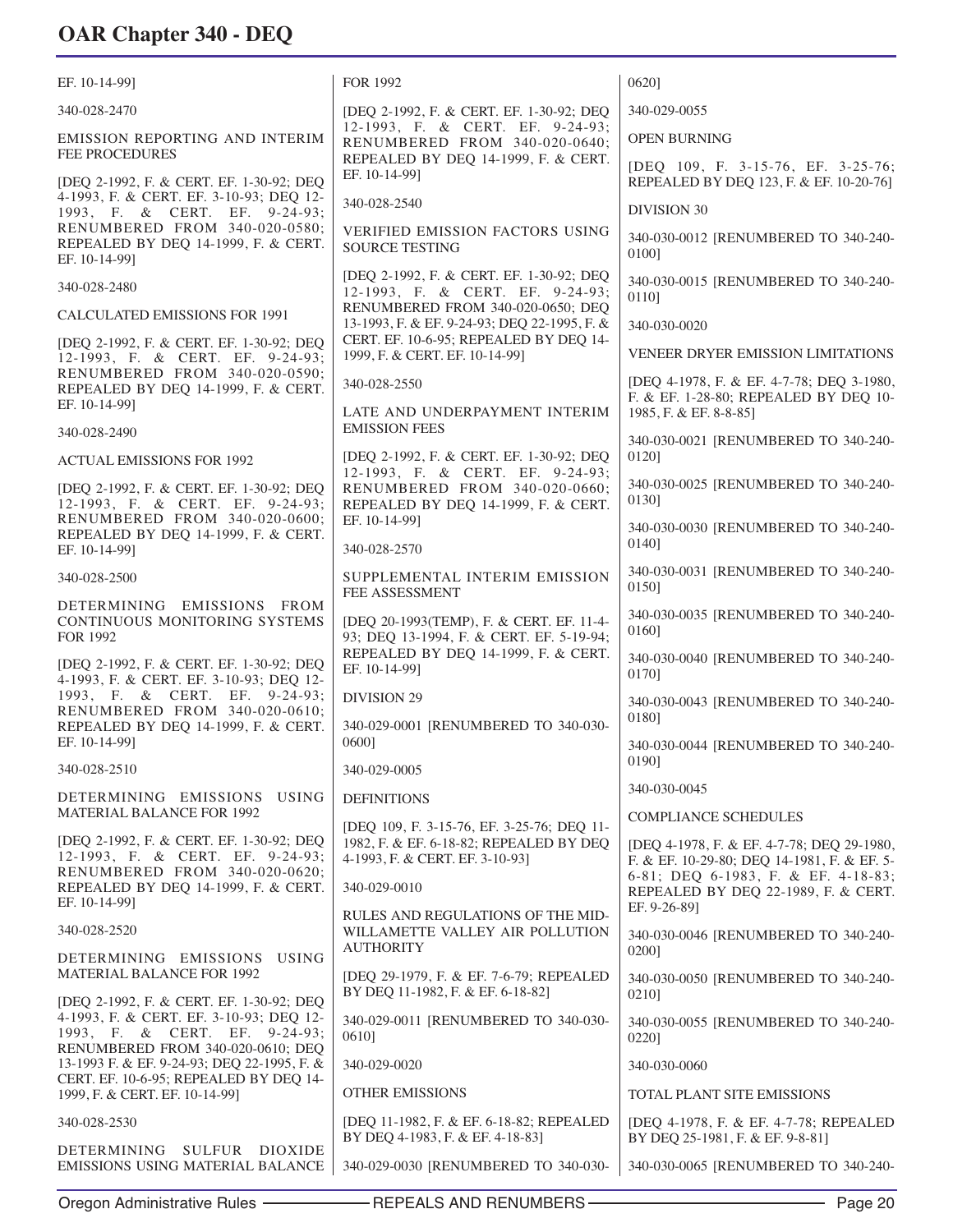| 02301                                         | 05601                                         | 0100]                                         |
|-----------------------------------------------|-----------------------------------------------|-----------------------------------------------|
| 340-030-0067 [RENUMBERED TO 340-240-          | 340-030-0470 [RENUMBERED TO 340-208-          | 340-030-0900 [RENUMBERED TO 340-242-          |
| 02401                                         | 05701                                         | 01101                                         |
| 340-030-0070 [RENUMBERED TO 340-240-          | 340-030-0480 [RENUMBERED TO 340-208-          | 340-030-0910 [RENUMBERED TO 340-242-          |
| $0250$ ]                                      | 05801                                         | 01201                                         |
| 340-030-0110                                  | 340-030-0490 [RENUMBERED TO 340-208-<br>05901 | 340-030-0920 [RENUMBERED TO 340-242-<br>0130] |
| <b>EMISSION OFFSETS</b>                       | 340-030-0500 [RENUMBERED TO 340-208-          | 340-030-0930 [RENUMBERED TO 340-242-          |
| [DEQ 9-1979, F. & EF. 5-3-79; REPEALED        | 06001                                         | 0140]                                         |
| BY DEQ 25-1981, F. & EF. 9-8-81]              | 340-030-0510 [RENUMBERED TO 340-208-          | 340-030-0940 [RENUMBERED TO 340-242-          |
| 340-030-0111 [RENUMBERED TO 340-240-          | 06101                                         | 0150]                                         |
| 02601                                         | 340-030-0520 [RENUMBERED TO 340-208-          | 340-030-0950 [RENUMBERED TO 340-242-          |
| 340-030-0115 [RENUMBERED TO 340-240-          | 0620]                                         | 0160]                                         |
| 02701                                         | 340-030-0530 [RENUMBERED TO 340-208-          | 340-030-0960 [RENUMBERED TO 340-242-          |
| 340-030-0200 [RENUMBERED TO 340-240-<br>0300] | 06301                                         | 0170]                                         |
| 340-030-0205 [RENUMBERED TO 340-240-          | 340-030-0540 [RENUMBERED TO 340-208-<br>0640] | 340-030-0970 [RENUMBERED TO 340-242-<br>0180] |
| 03101                                         | 340-030-0600 [RENUMBERED TO 340-208-<br>06501 | 340-030-0980 [RENUMBERED TO 340-242-<br>01901 |
| 340-030-0210 [RENUMBERED TO 340-240-<br>03201 | 340-030-0610 [RENUMBERED TO 340-208-          | 340-030-0990 [RENUMBERED TO 340-242-          |
| 340-030-0215 [RENUMBERED TO 340-240-          | 06601                                         | 02001                                         |
| 0330]                                         | 340-030-0620 [RENUMBERED TO 340-208-<br>06701 | 340-030-1000 [RENUMBERED TO 340-242-<br>0210] |
| 340-030-0220 [RENUMBERED TO 340-240-          | 340-030-0700 [RENUMBERED TO 340-242-          | 340-030-1010 [RENUMBERED TO 340-242-          |
| 03401                                         | 04001                                         | 0220]                                         |
| 340-030-0225 [RENUMBERED TO 340-240-          | 340-030-0710 [RENUMBERED TO 340-242-          | 340-030-1020 [RENUMBERED TO 340-242-          |
| 03501                                         | 04101                                         | 02301                                         |
| 340-030-0230 [RENUMBERED TO 340-240-          | 340-030-0720 [RENUMBERED TO 340-242-          | 340-030-1030 [RENUMBERED TO 340-242-          |
| 0360]                                         | 04201                                         | 02401                                         |
| 340-030-0300 [RENUMBERED TO 340-240-          | 340-030-0730 [RENUMBERED TO 340-242-          | 340-030-1040 [RENUMBERED TO 340-242-          |
| 04001                                         | 0430]                                         | 0250]                                         |
| 340-030-0310 [RENUMBERED TO 340-240-          | 340-030-0740 [RENUMBERED TO 340-242-          | 340-030-1050 [RENUMBERED TO 340-242-          |
| 04101                                         | 0440]                                         | 02601                                         |
| 340-030-0320 [RENUMBERED TO 340-240-          | 340-030-0800 [RENUMBERED TO 340-242-          | 340-030-1060 [RENUMBERED TO 340-242-          |
| 04201                                         | 0010]                                         | 02701                                         |
| 340-030-0330 [RENUMBERED TO 340-240-          | 340-030-0810 [RENUMBERED TO 340-242-          | 340-030-1070 [RENUMBERED TO 340-242-          |
| 04301                                         | 0020]                                         | 0280]                                         |
| 340-030-0340 [RENUMBERED TO 340-240-          | 340-030-0820 [RENUMBERED TO 340-242-          | 340-030-1080 [RENUMBERED TO 340-242-          |
| 0440]                                         | 0030]                                         | 02901                                         |
| 340-030-0400 [RENUMBERED TO 340-208-          | 340-030-0830 [RENUMBERED TO 340-242-          | 340-030-1100 [RENUMBERED TO 340-242-          |
| 05001                                         | 0040]                                         | 0300]                                         |
| 340-030-0410 [RENUMBERED TO 340-208-          | 340-030-0840 [RENUMBERED TO 340-242-          | 340-030-1110 [RENUMBERED TO 340-242-          |
| 0510]                                         | 0050]                                         | 0310]                                         |
| 340-030-0420 [RENUMBERED TO 340-208-          | 340-030-0850 [RENUMBERED TO 340-242-          | 340-030-1120 [RENUMBERED TO 340-242-          |
| 0520]                                         | 0060]                                         | 0330]                                         |
| 340-030-0430 [RENUMBERED TO 340-208-          | 340-030-0860 [RENUMBERED TO 340-242-          | 340-030-1130 [RENUMBERED TO 340-242-          |
| 05301                                         | 0070]                                         | 0340]                                         |
| 340-030-0440 [RENUMBERED TO 340-208-          | 340-030-0870 [RENUMBERED TO 340-242-          | 340-030-1140 [RENUMBERED TO 340-242-          |
| 0540]                                         | 0080]                                         | 0350]                                         |
| 340-030-0450 [RENUMBERED TO 340-208-          | 340-030-0880 [RENUMBERED TO 340-242-          | 340-030-1150 [RENUMBERED TO 340-242-          |
| 0550]                                         | 0090]                                         | 0360]                                         |
| 340-030-0460 [RENUMBERED TO 340-208-          | 340-030-0890 [RENUMBERED TO 340-242-          | 340-030-1160 [RENUMBERED TO 340-242-          |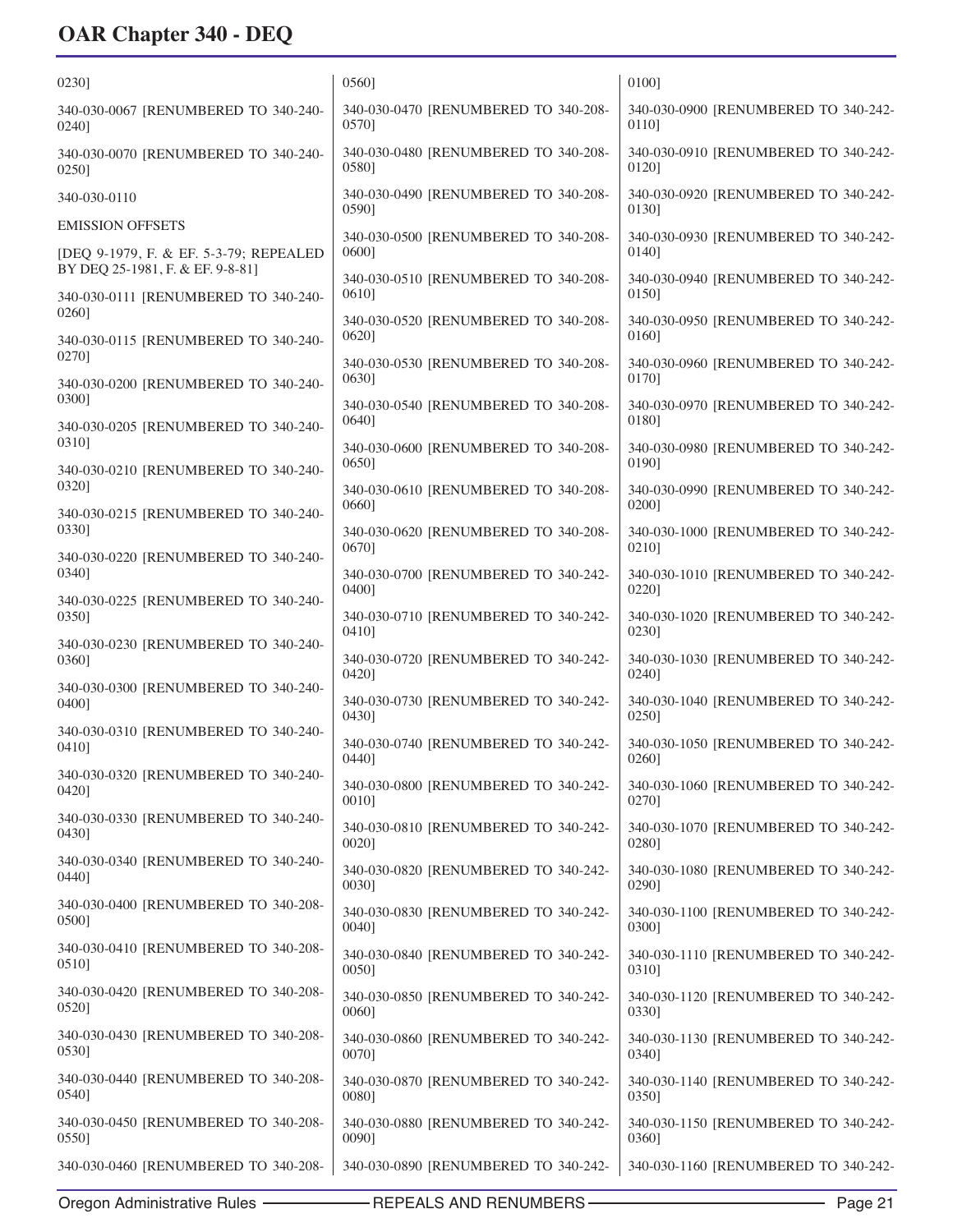| 0320]                                                                               | 0060]                                                                                    | BY DEQ 25-1981, F. & EF. 9-8-81]                                                   |
|-------------------------------------------------------------------------------------|------------------------------------------------------------------------------------------|------------------------------------------------------------------------------------|
| 340-030-1170 [RENUMBERED TO 340-242-                                                | 340-031-0135                                                                             | 340-031-0185                                                                       |
| 03701                                                                               | <b>STACK HEIGHTS</b>                                                                     | PUBLIC PARTICIPATION                                                               |
| 340-030-1180 [RENUMBERED TO 340-242-<br>0380]                                       | [DEQ 18-1979, F. & EF. 6-22-79; REPEALED<br>BY DEQ 25-1981, F. & EF. 9-8-81]             | [DEQ 18-1979, F. & EF. 6-22-79; REPEALED<br>BY DEQ 25-1981, F. & EF. 9-8-81]       |
| 340-030-1190 [RENUMBERED TO 340-242-<br>0390]                                       | 340-031-0140                                                                             | 340-031-0190                                                                       |
| <b>DIVISION 31</b>                                                                  | REVIEW OF MAJOR STATIONARY                                                               | <b>SOURCE OBLIGATION</b>                                                           |
| 340-031-0005 [RENUMBERED TO 340-202-<br>00101                                       | SOURCES AND MAJOR MODIFICATIONS<br>SOURCE APPLICABILITY AND<br><b>GENERAL EXEMPTIONS</b> | [DEQ 18-1979, F. & EF. 6-22-79; REPEALED<br>BY DEQ 25-1981, F. & EF. 9-8-81]       |
|                                                                                     | [DEQ 18-1979, F. & EF. 6-22-79; REPEALED                                                 | 340-031-0195                                                                       |
| 340-031-0010 [RENUMBERED TO 340-202-<br>0050]                                       | BY DEQ 25-1981, F. & EF. 9-8-81]                                                         | STACK HEIGHTS IN AIR QUALITY<br><b>MODELING</b>                                    |
| 340-031-0015 [RENUMBERED TO 340-202-                                                | 340-031-0145                                                                             | [DEQ 14-1979, F. & EF. 6-22-79; REPEALED                                           |
| 0060]                                                                               | CONTROL TECHNOLOGY REVIEW                                                                | BY DEQ 25-1981, F. & EF. 9-8-81]                                                   |
| 340-031-0020 [RENUMBERED TO 340-202-<br>0070]                                       | [DEQ 18-1979; F. & EF. 6-22-79; REPEALED<br>BY DEQ 25-1981, F. & EF. 9-8-81]             | 340-031-0500 [RENUMBERED TO 340-204-<br>0010]                                      |
| 340-031-0025 [RENUMBERED TO 340-202-<br>00801                                       | 340-031-0150                                                                             | 340-031-0510 [RENUMBERED TO 340-204-<br>0020]                                      |
| 340-031-0030 [RENUMBERED TO 340-202-                                                | <b>EXEMPTIONS FROM IMPACT ANALYSES</b>                                                   | 340-031-0520 [RENUMBERED TO 340-204-                                               |
| 00901                                                                               | [DEQ 18-1979, F. & EF. 6-22-79; REPEALED<br>BY DEQ 25-1981, F. & EF. 9-8-81]             | 0030]<br>340-031-0530 [RENUMBERED TO 340-204-                                      |
| 340-031-0035                                                                        | 340-031-0155                                                                             | 0040]                                                                              |
| <b>HYDROCARBONS</b>                                                                 | <b>AIR QUALITY REVIEW</b>                                                                | <b>DIVISION 32</b>                                                                 |
| [DEQ 37, F. 2-15-72, EF. 3-1-72; REPEALED<br>BY DEQ 8-1988, F. & CERT. EF. 5-19-88, | [DEQ 18-1979, F. & EF. 6-22-79; REPEALED                                                 | 340-032-0005                                                                       |
| (CORRECTED 9-30-88)]                                                                | BY DEQ 25-1981, F. & EF. 9-8-81]                                                         | <b>PURPOSE</b>                                                                     |
| 340-031-0040 [RENUMBERED TO 340-202-<br>01001                                       | 340-031-0160                                                                             | [DEQ 84, F. 1-30-75, EF. 2-25-75;<br>REPEALED BY DEQ 25-1981, F. & EF. 9-8-        |
| 340-031-0045 [RENUMBERED TO 340-202-                                                | AIR QUALITY MODELS                                                                       | 81]                                                                                |
| 0110]                                                                               | [DEQ 18-1979, F. & EF. 6-22-79; REPEALED<br>BY DEQ 25-1981, F. & EF. 9-8-81]             | 340-032-0010                                                                       |
| 340-031-0050 [RENUMBERED TO 340-202-                                                | 340-031-0165                                                                             | <b>DEFINITIONS</b>                                                                 |
| 0120<br>340-031-0055 [RENUMBERED TO 340-202-                                        | <b>MONITORING</b>                                                                        | [DEQ 84, F. 1-30-75, EF. 2-25-75;<br>REPEALED BY DEQ 25-1981, F. & EF. 9-8-        |
| 0130]                                                                               | [DEQ 18-1979, F. & EF. 6-22-79; REPEALED                                                 | 81]<br>340-032-0015                                                                |
| 340-031-0100 [RENUMBERED TO 340-202-<br>0200]                                       | BY DEQ 25-1981, F. & EF. 9-8-81]                                                         | SPECIAL AIR QUALITY MAINTENANCE                                                    |
| 340-031-0110 [RENUMBERED TO 340-202-                                                | 340-031-0170                                                                             | AREA                                                                               |
| 0210]                                                                               | SOURCE INFORMATION                                                                       | [DEQ 84, F. 1-30-75, EF. 2-25-75;<br>REPEALED BY DEQ 25-1981, F. & EF. 9-8-        |
| 340-031-0115 [RENUMBERED TO 340-202-<br>0220]                                       | [DEQ 18-1979, F. & EF. 6-22-79; REPEALED<br>BY DEQ 25-1981, F. & EF. 9-8-81]             | 81]                                                                                |
| 340-031-0120 [RENUMBERED TO 340-204-                                                | 340-031-0175                                                                             | 340-032-0020                                                                       |
| $0050$ ]                                                                            | ADDITIONAL IMPACT ANALYSES                                                               | <b>CRITERIA</b>                                                                    |
| 340-031-0125                                                                        | [DEQ 18-1979, F. & EF. 6-22-79; REPEALED<br>BY DEQ 25-1981, F. & EF. 9-8-81]             | [DEQ 84, F. 1-30-75, EF. 2-25-75;<br>REPEALED BY DEQ 25-1981, F. & EF. 9-8-<br>81] |
| <b>EXCLUSIONS</b><br><b>FOR</b><br><b>INCREMENT</b><br><b>CONSUMPTION</b>           | 340-031-0180                                                                             | 340-032-0025                                                                       |
| [DEQ 18-1979, F. & EF. 6-22-79; REPEALED<br>BY DEQ 25-1981, F. & EF. 9-8-81]        | SOURCES IMPACTING FEDERAL CLASS I<br>AREAS - ADDITIONAL REQUIREMENTS                     | <b>EXCEPTIONS</b>                                                                  |
| 340-031-0130 [RENUMBERED TO 340-204-                                                | [DEQ 18-1979, F. & EF. 6-22-79; REPEALED                                                 | [DEQ 84, F. 1-30-75, EF. 2-25-75;<br>REPEALED BY DEQ 25-1981, F. & EF. 9-8-        |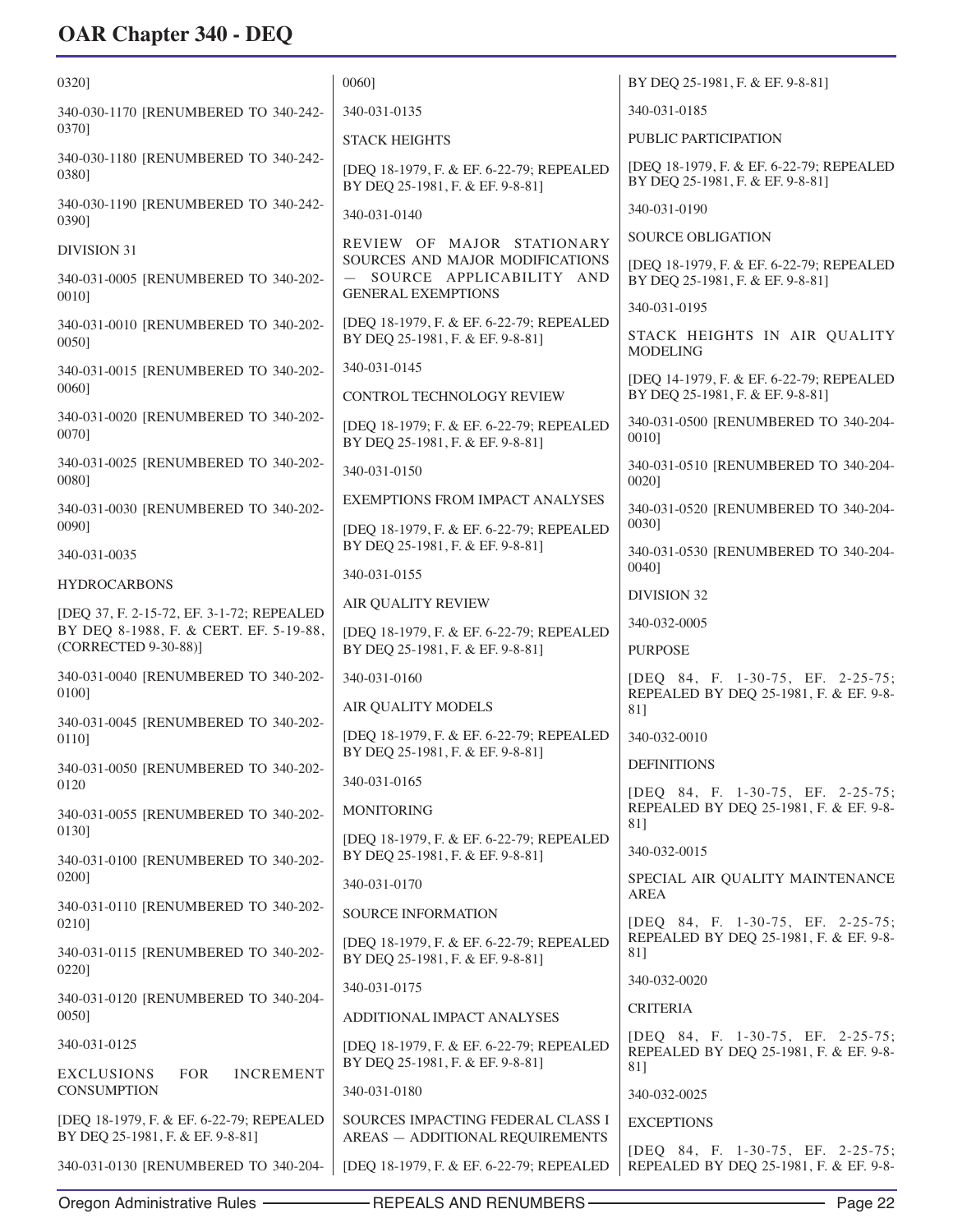| 81]                                                                                                                             | EF. 10-14-991                                                                                                                                                     | BY DEQ 18-1998, F. & CERT. EF. 10-5-98]                                                                                         |
|---------------------------------------------------------------------------------------------------------------------------------|-------------------------------------------------------------------------------------------------------------------------------------------------------------------|---------------------------------------------------------------------------------------------------------------------------------|
| 340-032-0100 [RENUMBERED TO 340-244-                                                                                            | 340-032-0270                                                                                                                                                      | 340-032-0540                                                                                                                    |
| 00101                                                                                                                           | <b>SOURCE EMISSION TESTS</b>                                                                                                                                      | NATIONAL EMISSION STANDARDS FOR<br>ORGANIC<br><b>HAZARDOUS</b><br>AIR                                                           |
| 340-032-0105<br><b>APPLICABILITY</b>                                                                                            | [DEQ 96, F. 9-2-75, EF. 9-25-75; DEQ 22-<br>1982, F. & EF. 10-21-82; DEQ 19-1986, F. &                                                                            | POLLUTANTS FROM THE SYNTHETIC<br>ORGANIC CHEMICAL MANUFACTURING                                                                 |
|                                                                                                                                 | EF. 11-7-86; DEQ 9-1988, F. 5-19-88, CERT.                                                                                                                        | INDUSTRY PROCESS VENTS, STORAGE<br>VESSELS, TRANSFER OPERATIONS, AND                                                            |
| [DEQ 13-1993, F. & CERT. EF. 9-24-93; DEQ<br>18-1993, F. & CERT. EF. 11-4-93;                                                   | EF. 6-1-88 (AND CORRECTED 6-3-88); DEQ<br>24-1989, F. & CERT. EF. 10-26-89; DEQ 18-                                                                               | <b>WASTEWATER</b>                                                                                                               |
| RENUMBERED FROM 340-032-0210;<br>REPEALED BY DEQ 26-1995, F. & CERT.<br>EF. 12-6-951                                            | 1991, F. & CERT. EF. 10-7-91; DEQ 4-1993,<br>F. & CERT. EF. 3-10-93; DEQ 18-1993, F. &<br>CERT. EF. 11-4-93; RENUMBERED FROM<br>340-025-0460; REPEALED BY DEQ 14- | [DEQ 16-1995, F. & CERT. EF. 6-21-95; DEQ<br>7-1998, F. & CERT. EF. 5-5-98; REPEALED<br>BY DEQ 18-1998, F. & CERT. EF. 10-5-98] |
| 340-032-0110 [RENUMBERED TO 340-244-<br>00201                                                                                   | 1999, F. & CERT. EF. 10-14-99]                                                                                                                                    | 340-032-0550                                                                                                                    |
| 340-032-0120 [RENUMBERED TO 340-244-<br>00301                                                                                   | 340-032-0300 [RENUMBERED TO 340-244-<br>01001                                                                                                                     | NATIONAL EMISSION STANDARDS FOR<br>ORGANIC<br>HAZARDOUS<br>AIR<br>POLLUTANTS FOR EQUIPMENT LEAKS                                |
| 340-032-0130 [RENUMBERED TO 340-244-                                                                                            | 340-032-0310 [RENUMBERED TO 340-244-<br>0110]                                                                                                                     | [DEQ 16-1995, F. & CERT. EF. 6-21-95; DEQ                                                                                       |
| 0040]                                                                                                                           | 340-032-0320 [RENUMBERED TO 340-244-                                                                                                                              | 7-1998, F. & CERT. EF. 5-5-98; REPEALED<br>BY DEQ 18-1998, F. & CERT. EF. 10-5-98]                                              |
| 340-032-0140 [RENUMBERED TO 340-244-<br>00501                                                                                   | 01201                                                                                                                                                             | 340-032-0560                                                                                                                    |
| 340-032-0210 [RENUMBERED TO 340-032-<br>$0105$ ]                                                                                | 340-032-0330 [RENUMBERED TO 340-244-<br>01301                                                                                                                     | NATIONAL EMISSION STANDARDS FOR<br>ORGANIC<br><b>HAZARDOUS</b><br>AIR                                                           |
| 340-032-0220                                                                                                                    | 340-032-0340 [RENUMBERED TO 340-244-<br>0140]                                                                                                                     | POLLUTANTS FOR CERTAIN PROCESSES<br>SUBJECT TO THE NEGOTIATED<br>REGULATION FOR EQUIPMENT LEAKS                                 |
| PERMIT APPLICATION                                                                                                              | 340-032-0350 [RENUMBERED TO 340-244-                                                                                                                              | [DEQ 16-1995, F. & CERT. EF. 6-21-95; DEQ                                                                                       |
| [DEQ 13-1993, F. & CERT. EF. 9-24-93; DEQ<br>18-1993, F. & CERT. EF. 11-4-93; DEQ 22-                                           | 0150]<br>340-032-0360 [RENUMBERED TO 340-244-                                                                                                                     | 7-1998, F. & CERT. EF. 5-5-98; REPEALED<br>BY DEQ 18-1998, F. & CERT. EF. 10-5-98]                                              |
| 1995, F. & CERT. EF. 10-6-95; REPEALED<br>BY DEQ 14-1999, F. & CERT. EF. 10-14-99]                                              | 0160]                                                                                                                                                             | 340-032-0570                                                                                                                    |
| 340-032-0230                                                                                                                    | 340-032-0370 [RENUMBERED TO 340-244-<br>0170]                                                                                                                     | NATIONAL PERCHLOROETHYLENE AIR<br>EMISSION STANDARDS FOR DRY                                                                    |
| PERMIT TO CONSTRUCT OR MODIFY                                                                                                   | 340-032-0380 [RENUMBERED TO 340-244-                                                                                                                              | CLEANING FACILITIES.                                                                                                            |
| [DEQ 13-1993, F. & CERT. EF. 9-24-93; DEQ<br>18-1993, F. & CERT. EF. 11-4-93; DEO 24-<br>1994, F. & CERT. EF. 10-28-94; DEQ 22- | 0180]<br>340-032-0500 [RENUMBERED TO 340-244-<br>02001                                                                                                            | [DEQ 16-1995, F. & CERT. EF. 6-21-95; DEQ<br>7-1998, F. & CERT. EF. 5-5-98; REPEALED<br>BY DEQ 18-1998, F. & CERT. EF. 10-5-98] |
| 1995, F. & CERT. EF. 10-6-95; REPEALED<br>BY DEQ 14-1999, F. & CERT. EF. 10-14-99]                                              | 340-032-0505 [RENUMBERED TO 340-244-                                                                                                                              | 340-032-0580                                                                                                                    |
| 340-032-0240                                                                                                                    | 0210]                                                                                                                                                             | NATIONAL EMISSION STANDARDS FOR<br>HAZARDOUS AIR POLLUTANTS FROM                                                                |
| PERMIT TO OPERATE                                                                                                               | 340-032-0510 [RENUMBERED TO 340-244-<br>0220]                                                                                                                     | ETHYLENE OXIDE COMMERCIAL<br>STERILIZATION AND FUMIGATION<br><b>OPERATIONS</b>                                                  |
| [DEQ 13-1993, F. & CERT. EF. 9-24-93; DEQ<br>13-1993, F. & CERT. EF. 11-4-93; DEQ 24-                                           | 340-032-0520                                                                                                                                                      | [DEQ 16-1995, F. & CERT. EF. 6-21-95; DEQ                                                                                       |
| 1994, F. & CERT. EF. 10-28-94; DEQ 22-<br>1995, F. & CERT. EF. 10-6-95; DEQ 19-1996,<br>F. & CERT. EF. 9-24-96; REPEALED BY     | NATIONAL EMISSION STANDARDS FOR<br>HAZARDOUS AIR POLLUTANTS FOR<br>SOURCE CATEGORIES: GENERAL<br><b>PROVISIONS</b>                                                | 28-1996, F. & CERT. EF. 12-19-96; DEQ 7-<br>1998, F. & CERT. EF. 5-5-98; REPEALED BY<br>DEQ 18-1998, F. & CERT. EF. 10-5-98]    |
| DEQ 14-1999, F. & CERT. EF. 10-14-99]                                                                                           | [DEQ 16-1995, F. & CERT. EF. 6-21-95; DEQ                                                                                                                         | 340-032-0590                                                                                                                    |
| 340-032-0250                                                                                                                    | 7-1998, F. & CERT. EF. 5-5-98; REPEALED<br>BY DEQ 18-1998, F. & CERT. EF. 10-5-98]                                                                                | NATIONAL EMISSION STANDARDS FOR<br>HAZARDOUS AIR POLLUTANTS FOR                                                                 |
| <b>GENERAL PERMITS</b>                                                                                                          | 340-032-0530                                                                                                                                                      | INDUSTRIAL PROCESS COOLING<br><b>TOWERS</b>                                                                                     |
| [DEQ 13-1993, F. & CERT. EF. 9-24-93;<br>REPEALED BY DEO 14-1999, F. & CERT.                                                    | NATIONAL EMISSION STANDARDS FOR                                                                                                                                   | [DEQ 16-1995, F. & CERT. EF. 6-21-95; DEQ                                                                                       |
| EF. 10-14-99]<br>340-032-0260                                                                                                   | ORGANIC<br>HAZARDOUS<br>AIR<br>POLLUTANTS FROM THE SYNTHETIC                                                                                                      | 7-1998, F. & CERT. EF. 5-5-98; REPEALED<br>BY DEQ 18-1998, F. & CERT. EF. 10-5-98]                                              |
| <b>QUANTIFICATION OF EMISSIONS</b>                                                                                              | ORGANIC CHEMICAL MANUFACTURING<br><b>INDUSTRY</b>                                                                                                                 | 340-032-0600                                                                                                                    |
| [DEQ 13-1993, F. & CERT. EF. 9-24-93;<br>REPEALED BY DEQ 14-1999, F. & CERT.                                                    | [DEQ 16-1995, F. & CERT. EF. 6-21-95; DEQ<br>7-1998, F. & CERT. EF. 5-5-98; REPEALED                                                                              | NATIONAL EMISSION STANDARDS FOR<br>HAZARDOUS AIR POLLUTANTS FROM<br><b>GASOLINE DISTRIBUTION FACILITIES</b>                     |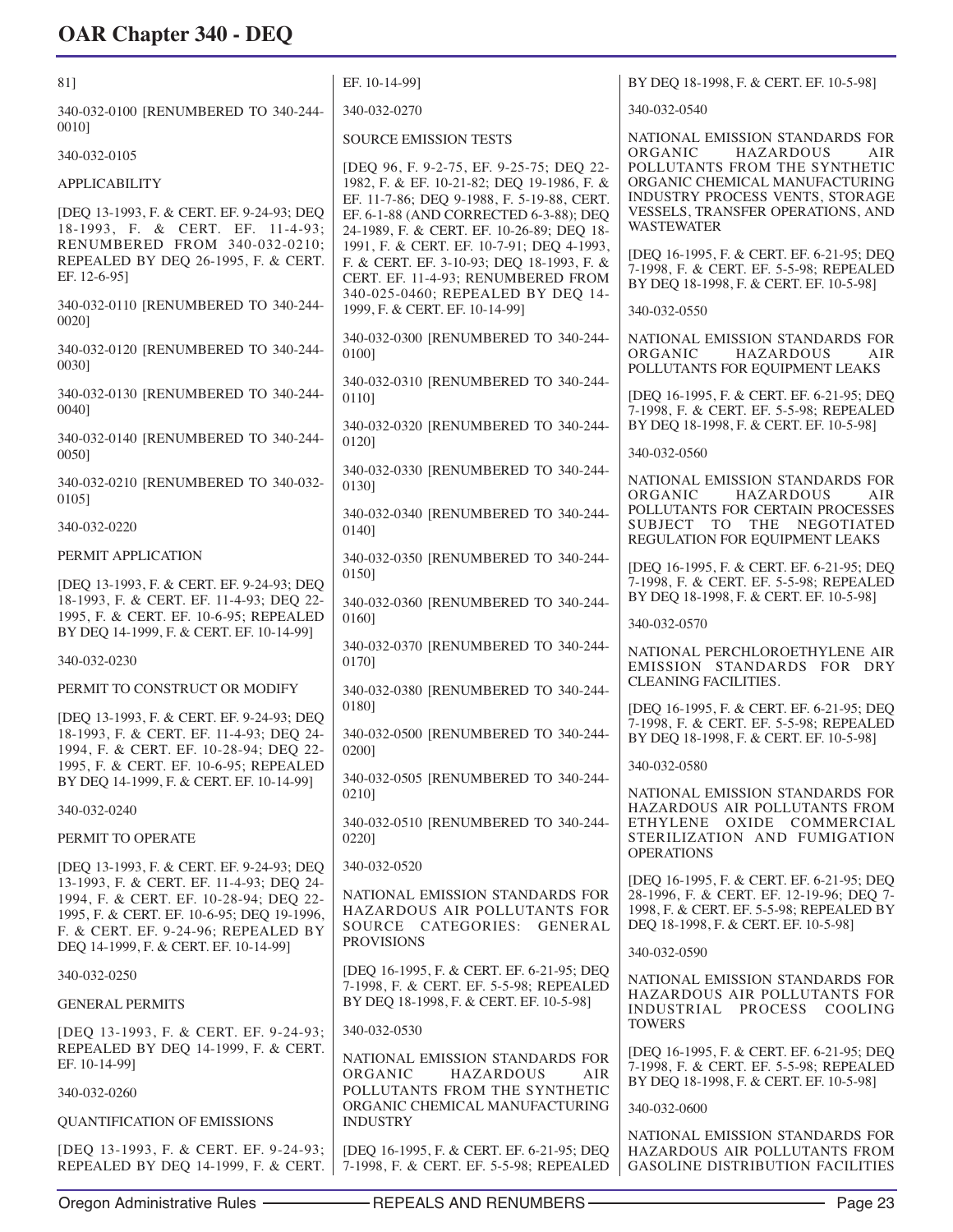| (BULK GASOLINE TERMINALS AND<br>PIPELINE BREAKOUT STATIONS)                                                                                                             | EF. 10-5-981                                                                                                                        | <b>PROVISIONS</b>                                                                                                                      |
|-------------------------------------------------------------------------------------------------------------------------------------------------------------------------|-------------------------------------------------------------------------------------------------------------------------------------|----------------------------------------------------------------------------------------------------------------------------------------|
|                                                                                                                                                                         | 340-032-0670                                                                                                                        | [DEQ 16-1995, F. & CERT. EF. 6-21-95; DEQ<br>7-1998, F. & CERT. EF. 5-5-98; REPEALED                                                   |
| [DEQ 16-1995, F. & CERT. EF. 6-21-95; DEQ<br>28-1996, F. & CERT. EF. 12-19-96; DEQ 7-                                                                                   | NATIONAL EMISSION STANDARDS FOR                                                                                                     | BY DEQ 18-1998, F. & CERT. EF. 10-5-98]                                                                                                |
| 1998, F. & CERT. EF. 5-5-98; REPEALED BY<br>DEQ 18-1998, F. & CERT. EF. 10-5-98]                                                                                        | HAZARDOUS AIR POLLUTANTS FROM<br>MARINE TANK VESSEL LOADING<br><b>OPERATIONS</b>                                                    | 340-032-2620                                                                                                                           |
| 340-032-0610                                                                                                                                                            | [DEQ 28-1996, F. & CERT. EF. 12-19-96;                                                                                              | NATIONAL EMISSION STANDARDS FOR                                                                                                        |
| NATIONAL EMISSION STANDARDS FOR<br>HAZARDOUS AIR POLLUTANTS FROM<br>HALOGENATED SOLVENT CLEANING                                                                        | DEQ 7-1998, F. & CERT. EF. 5-5-98;<br>REPEALED BY DEQ 18-1998, F. & CERT.<br>EF. 10-5-981                                           | HAZARDOUS<br>AIR<br>ORGANIC<br>POLLUTANTS FROM THE SYNTHETIC<br>ORGANIC CHEMICAL MANUFACTURING<br><b>INDUSTRY</b>                      |
| [DEQ 16-1995, F. & CERT. EF. 6-21-95; DEQ                                                                                                                               | 340-032-0680                                                                                                                        | [DEQ 16-1995, F. & CERT. EF. 6-21-95; DEQ                                                                                              |
| 28-1996, F. & CERT. EF. 12-19-96; DEQ 7-<br>1998, F. & CERT. EF. 5-5-98; REPEALED BY<br>DEQ 18-1998, F. & CERT. EF. 10-5-98]                                            | NATIONAL EMISSION STANDARDS FOR<br>HAZARDOUS AIR POLLUTANTS FROM<br>PETROLEUM REFINERIES                                            | 7-1998, F. & CERT. EF. 5-5-98; REPEALED<br>BY DEQ 18-1998, F. & CERT. EF. 10-5-98]                                                     |
| 340-032-0620                                                                                                                                                            | [DEQ 28-1996, F. & CERT. EF. 12-19-96;                                                                                              | 340-032-2630                                                                                                                           |
| NATIONAL EMISSION STANDARDS FOR<br>HAZARDOUS AIR POLLUTANTS: FROM<br>MAGNETIC TAPE MANUFACTURING                                                                        | DEQ 7-1998, F. & CERT. EF. 5-5-98;<br>REPEALED BY DEQ 18-1998, F. & CERT.<br>EF. 10-5-98]                                           | NATIONAL EMISSION STANDARDS FOR<br>ORGANIC<br>HAZARDOUS<br>AIR<br>POLLUTANTS FROM THE SYNTHETIC<br>ORGANIC CHEMICAL MANUFACTURING      |
| <b>OPERATIONS</b>                                                                                                                                                       | 340-032-0690                                                                                                                        | INDUSTRY PROCESS VENTS, STORAGE<br>VESSELS, TRANSFER OPERATIONS, AND                                                                   |
| IDEO 16-1995, F. & CERT. EF. 6-21-95; DEO<br>7-1998, F. & CERT. EF. 5-5-98; REPEALED<br>BY DEQ 18-1998, F. & CERT. EF. 10-5-98]                                         | NATIONAL EMISSION STANDARDS FOR<br>HAZARDOUS AIR POLLUTANTS FROM                                                                    | <b>WASTEWATER</b><br>[DEQ 16-1995, F. & CERT. EF. 6-21-95; DEQ                                                                         |
| 340-032-0630                                                                                                                                                            | AEROSPACE MANUFACTURING AND<br><b>REWORK FACILITIES</b>                                                                             | 7-1998, F. & CERT. EF. 5-5-98; REPEALED                                                                                                |
| NATIONAL EMISSION STANDARDS FOR                                                                                                                                         | [DEO 28-1996, F. & CERT. EF. 12-19-96;                                                                                              | BY DEQ 18-1998, F. & CERT. EF. 10-5-98]                                                                                                |
| HAZARDOUS AIR POLLUTANTS FROM                                                                                                                                           | DEQ 7-1998, F. & CERT. EF. 5-5-98;<br>REPEALED BY DEQ 18-1998, F. & CERT.                                                           | 340-032-2640                                                                                                                           |
| <b>COKE OVEN BATTERIES</b><br>[DEQ 28-1996, F. & CERT. EF. 12-19-96;                                                                                                    | EF. 10-5-981<br>340-032-0700                                                                                                        | NATIONAL EMISSION STANDARDS FOR<br>ORGANIC<br>HAZARDOUS<br>AIR<br>POLLUTANTS FOR EQUIPMENT LEAKS                                       |
| DEQ 7-1998, F. & CERT. EF. 5-5-98;<br>REPEALED BY DEQ 18-1998, F. & CERT.<br>EF. 10-5-981                                                                               | NATIONAL EMISSION STANDARDS FOR<br>HAZARDOUS AIR POLLUTANTS FROM<br>SHIPBUILDING AND SHIP REPAIR                                    | [DEQ 16-1995, F. & CERT. EF. 6-21-95; DEQ<br>7-1998, F. & CERT. EF. 5-5-98; REPEALED<br>BY DEQ 18-1998, F. & CERT. EF. 10-5-98]        |
| 340-032-0640                                                                                                                                                            | (SURFACE COATING)                                                                                                                   | 340-032-2650                                                                                                                           |
| NATIONAL EMISSION STANDARDS FOR<br>CHROMIUM EMISSIONS FROM HARD<br>AND<br><b>DECORATIVE</b><br><b>CHROMIUM</b><br>ELECTROPLATING AND CHROMIUM<br><b>ANODIZING TANKS</b> | IDEO 28-1996, F. & CERT, EF. 12-19-96;<br>DEQ 7-1998, F. & CERT. EF. 5-5-98;<br>REPEALED BY DEQ 18-1998, F. & CERT.<br>EF. 10-5-98] | NATIONAL EMISSION STANDARDS FOR<br>ORGANIC<br><b>HAZARDOUS</b><br>AIR<br>POLLUTANTS FOR CERTAIN PROCESSES<br>SUBJECT TO THE NEGOTIATED |
| [DEQ 28-1996, F. & CERT. EF. 12-19-96;                                                                                                                                  | 340-032-0710                                                                                                                        | REGULATION FOR EQUIPMENT LEAKS                                                                                                         |
| DEQ 7-1998, F. & CERT. EF. 5-5-98;<br>REPEALED BY DEQ 18-1998, F. & CERT.<br>EF. 10-5-98]                                                                               | NATIONAL EMISSION STANDARDS FOR<br>HAZARDOUS AIR POLLUTANTS FROM<br>WOOD FURNITURE MANUFACTURING                                    | [DEQ 16-1995, F. & CERT. EF. 6-21-95; DEQ<br>7-1998, F. & CERT. EF. 5-5-98; REPEALED<br>BY DEQ 18-1998, F. & CERT. EF. 10-5-98]        |
| 340-032-0650                                                                                                                                                            | [DEQ 28-1996, F. & CERT. EF. 12-19-<br>96; REPEALED BY DEQ 18-1998, F. &                                                            | 340-032-2660                                                                                                                           |
| NATIONAL EMISSION STANDARDS FOR                                                                                                                                         | CERT. EF. 10-5-98]                                                                                                                  | NATIONAL PERCHLOROETHYLENE AIR                                                                                                         |
| HAZARDOUS AIR POLLUTANT FOR<br>EPOXY RESINS PRODUCTION AND NON-<br>NYLON POLYAMIDES PRODUCTION                                                                          | 340-032-2500 [RENUMBERED TO 340-032-<br>05051                                                                                       | EMISSION STANDARDS FOR DRY<br><b>CLEANING FACILITIES</b>                                                                               |
| [DEQ 28-1996, F. & CERT. EF. 12-19-96;                                                                                                                                  | 340-032-2600                                                                                                                        | [DEQ 16-1995, F. & CERT. EF. 6-21-95; DEQ<br>7-1998, F. & CERT. EF. 5-5-98; REPEALED                                                   |
| DEQ 7-1998, F. & CERT. EF. 5-5-98;<br>REPEALED BY DEQ 18-1998, F. & CERT.                                                                                               | FEDERAL REGULATIONS ADOPTED BY<br><b>REFERENCE</b>                                                                                  | BY DEQ 18-1998, F. & CERT. EF. 10-5-98]                                                                                                |
| EF. 10-5-98]                                                                                                                                                            | [DEQ 16-1995, F. & CERT. EF. 6-21-95; DEQ                                                                                           | 340-032-2670                                                                                                                           |
| 340-032-0660                                                                                                                                                            | 28-1996, F. & CERT. EF. 12-10-96;<br>REPEALED BY DEQ 18-1998, F. & CERT.                                                            | NATIONAL EMISSION STANDARDS FOR<br>HAZARDOUS AIR POLLUTANTS FROM                                                                       |
| NATIONAL EMISSION STANDARDS FOR<br>HAZARDOUS AIR POLLUTANTS FROM<br><b>SECONDARY LEAD SMELTERS</b>                                                                      | EF. 10-5-981<br>340-032-2610                                                                                                        | ETHYLENE OXIDE COMMERCIAL<br>STERILIZATION AND FUMIGATION<br><b>OPERATIONS</b>                                                         |
| [DEQ 28-1996, F. & CERT. EF. 12-19-96;<br>DEQ 7-1998, F. & CERT. EF. 5-5-98;<br>REPEALED BY DEQ 18-1998, F. & CERT.                                                     | NATIONAL EMISSION STANDARDS FOR<br>HAZARDOUS AIR POLLUTANTS FOR<br>SOURCE CATEGORIES: GENERAL                                       | [DEQ 16-1995, F. & CERT. EF. 6-21-95; DEQ<br>28-1996, F. & CERT. EF. 12-19-96; DEQ 7-<br>1998, F. & CERT. EF. 5-5-98; REPEALED BY      |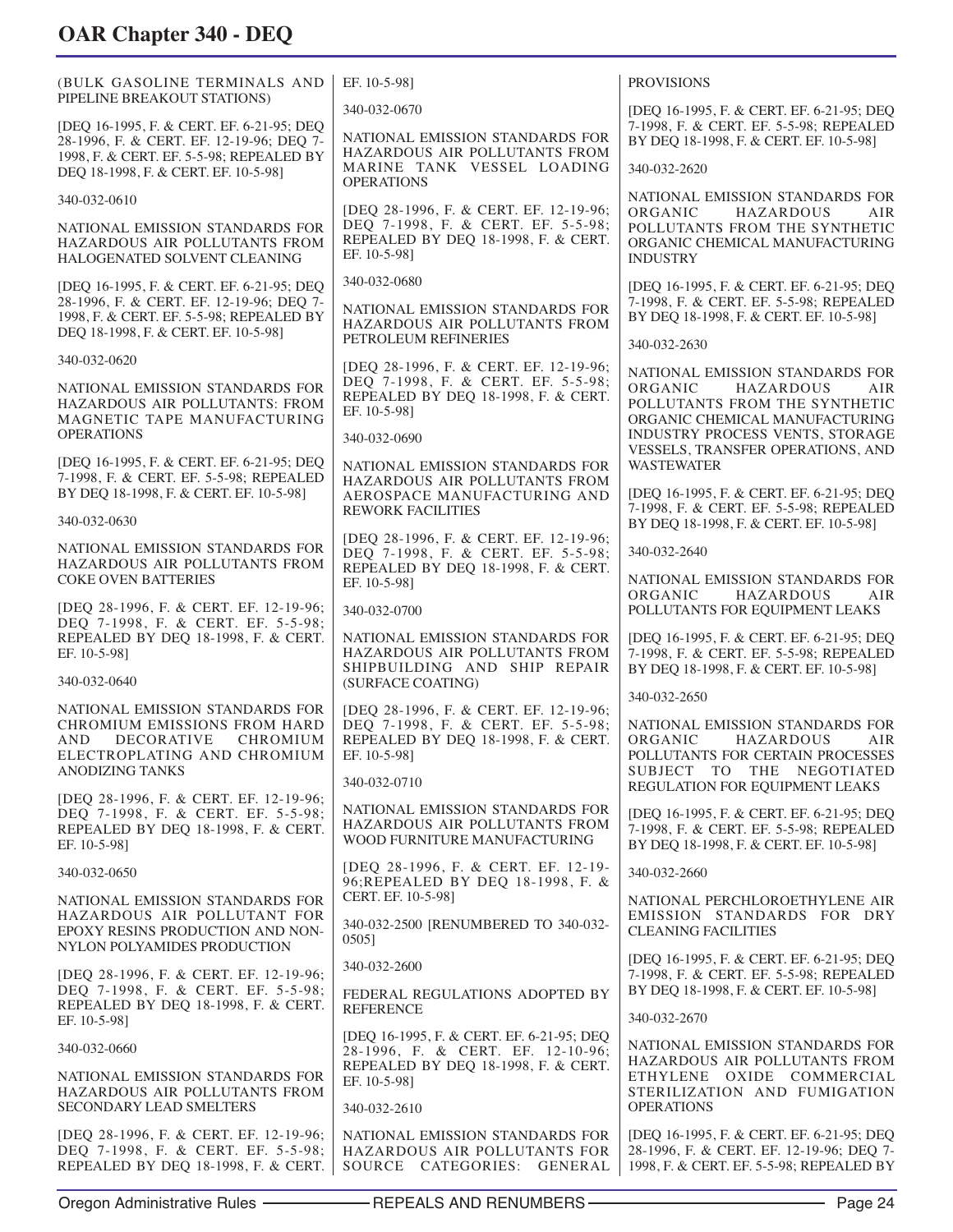| DEO 18-1998, F. & CERT. EF. 10-5-981                                                                                                        | MARINE TANK VESSEL LOADING                                                                                                          | EF. 10-5-981                                                                                                                                                                   |
|---------------------------------------------------------------------------------------------------------------------------------------------|-------------------------------------------------------------------------------------------------------------------------------------|--------------------------------------------------------------------------------------------------------------------------------------------------------------------------------|
| 340-032-2680                                                                                                                                | <b>OPERATIONS</b>                                                                                                                   | 340-032-4500                                                                                                                                                                   |
| NATIONAL EMISSION STANDARDS FOR<br>HAZARDOUS AIR POLLUTANTS FOR<br>INDUSTRIAL PROCESS COOLING                                               | [DEQ 28-1996, F. & CERT. EF. 12-19-96;<br>DEQ 7-1998, F. & CERT. EF. 5-5-98;<br>REPEALED BY DEQ 18-1998, F. & CERT.                 | REQUIREMENTS FOR MODIFICATIONS<br>OF EXISTING MAJOR SOURCES                                                                                                                    |
| <b>TOWERS</b><br>[DEQ 16-1995, F. & CERT. EF. 6-21-95; DEQ                                                                                  | EF. 10-5-98]<br>340-032-2750                                                                                                        | [DEQ 13-1993, F. & CERT. EF. 9-24-93; DEQ<br>22-1995, F. & CERT. EF. 10-6-95;<br>REPEALED BY DEQ 20-1997, F. & CERT.                                                           |
| 7-1998, F. & CERT. EF. 5-5-98; REPEALED<br>BY DEQ 18-1998, F. & CERT. EF. 10-5-98]<br>340-032-2690                                          | NATIONAL EMISSION STANDARDS FOR<br>HAZARDOUS AIR POLLUTANTS FROM<br>PETROLEUM REFINERIES                                            | EF. 9-25-97]<br>340-032-5000                                                                                                                                                   |
|                                                                                                                                             | [DEQ 28-1996, F. & CERT. EF. 12-19-96;                                                                                              | REQUIREMENTS FOR AREA SOURCES                                                                                                                                                  |
| NATIONAL EMISSION STANDARDS FOR<br>HAZARDOUS AIR POLLUTANTS FROM<br><b>GASOLINE DISTRIBUTION FACILITIES</b><br>(BULK GASOLINE TERMINALS AND | DEQ 7-1998, F. & CERT. EF. 5-5-98;<br>REPEALED BY DEQ 18-1998, F. & CERT.<br>EF. 10-5-981                                           | [DEQ 13-1993, F. & CERT. EF. 9-24-93; DEQ<br>22-1995, F. & CERT. EF. 10-6-95; DEQ 7-<br>1998, F. & CERT. EF. 5-5-98; REPEALED BY<br>DEQ 18-1998, F. & CERT. EF. 10-5-98]       |
| PIPELINE BREAKOUT STATIONS)                                                                                                                 | 340-032-2760                                                                                                                        | 340-032-5400 [RENUMBERED TO 340-244-                                                                                                                                           |
| [DEQ 16-1995, F. & CERT. EF. 6-21-95; DEQ<br>28-1996, F. & CERT. EF. 12-19-96; DEQ 7-                                                       | NATIONAL EMISSION STANDARDS FOR<br>HAZARDOUS AIR POLLUTANTS FROM                                                                    | 0230]                                                                                                                                                                          |
| 1998, F. & CERT. EF. 5-5-98; REPEALED BY<br>DEQ 18-1998, F. & CERT. EF. 10-5-98]                                                            | AEROSPACE MANUFACTURING AND                                                                                                         | 340-032-5500                                                                                                                                                                   |
| 340-032-2700                                                                                                                                | <b>REWORK FACILITIES</b>                                                                                                            | <b>APPLICABILITY</b>                                                                                                                                                           |
| NATIONAL EMISSION STANDARDS FOR<br>HAZARDOUS AIR POLLUTANTS FROM<br><b>COKE OVEN BATTERIES</b>                                              | [DEQ 28-1996, F. & CERT. EF. 12-19-96;<br>DEQ 7-1998, F. & CERT. EF. 5-5-98;<br>REPEALED BY DEQ 18-1998, F. & CERT.<br>EF. 10-5-981 | IDEO 96, F. 9-2-75, EF. 9-25-75; DEO 22-<br>1982, F. & EF. 10-21-82; DEQ 19-1986, F. &<br>EF. 11-7-86; DEQ 9-1988, F. 5-19-88, CERT.<br>EF. 6-1-88 (AND CORRECTED 6-3-88); DEQ |
| [DEQ 28-1996, F. & CERT. EF. 12-19-96;<br>DEQ 7-1998, F. & CERT. EF. 5-5-98;<br>REPEALED BY DEQ 18-1998, F. & CERT.                         | 340-032-2770<br>NATIONAL EMISSION STANDARDS FOR                                                                                     | 24-1989, F. & CERT. EF. 10-26-89; DEQ 18-<br>1991, F. & CERT. EF. 10-7-91; DEQ 4-1993,<br>F. & CERT. EF. 3-10-93; DEQ 18-1993, F. &                                            |
| EF. 10-5-98]<br>340-032-2710                                                                                                                | HAZARDOUS AIR POLLUTANTS FROM<br>SHIPBUILDING AND SHIP REPAIR<br>(SURFACE COATING)                                                  | CERT. EF. 11-4-93; RENUMBERED FROM<br>340-025-0460; REPEALED BY DEQ 14-<br>1999, F. & CERT. EF. 10-14-99]                                                                      |
| NATIONAL EMISSION STANDARDS FOR<br>CHROMIUM EMISSIONS FROM HARD                                                                             | [DEQ 13-1993, F. & CERT. EF. 9-24-93; DEQ                                                                                           | 340-032-5510                                                                                                                                                                   |
| <b>DECORATIVE</b><br><b>CHROMIUM</b><br>AND.<br>ELECTROPLATING AND CHROMIUM                                                                 | 22-1995, F. & CERT. EF. 10-6-95; DEQ 7-<br>1998, F. & CERT. EF. 5-5-98; REPEALED BY                                                 | <b>GENERAL REQUIREMENTS</b>                                                                                                                                                    |
| <b>ANODIZING TANKS</b>                                                                                                                      | DEQ 18-1998, F. & CERT. EF. 10-5-98]                                                                                                | [DEQ 96, F. 9-2-75, EF. 9-25-75; DEQ 22-<br>1982, F. & EF. 10-21-82; DEQ 19-1986, F. &                                                                                         |
| [DEQ 28-1996, F. & CERT. EF. 12-19-96; 340-032-2780<br>DEQ 7-1998, F. & CERT. EF. 5-5-98;                                                   |                                                                                                                                     | EF. 11-7-86; DEQ 9-1988, F. 5-19-88, CERT.<br>EF. 6-1-88 (AND CORRECTED 6-3-88); DEQ                                                                                           |
| REPEALED BY DEQ 18-1998, F. & CERT.<br>EF. 10-5-98]                                                                                         | NATIONAL EMISSION STANDARDS FOR<br>HAZARDOUS AIR POLLUTANTS FROM<br>WOOD FURNITURE MANUFACTURING                                    | 24-1989, F. & CERT. EF. 10-26-89; DEQ 18-<br>1991, F. & CERT. EF. 10-7-91; DEQ 4-1993,<br>F. & CERT. EF. 3-10-93; DEQ 18-1993, F. &                                            |
| 340-032-2720                                                                                                                                | [DEQ 28-1996, F. & CERT. EF. 12-19-96;                                                                                              | CERT. EF. 11-4-93; RENUMBERED FROM<br>340-025-0460; REPEALED BY DEQ 14-                                                                                                        |
| NATIONAL EMISSION STANDARDS FOR<br>HAZARDOUS AIR POLLUTANT FOR<br>EPOXY RESINS PRODUCTION AND NON-                                          | DEQ 7-1998, F. & CERT. EF. 5-5-98;<br>REPEALED BY DEQ 18-1998, F. & CERT.<br>EF. 10-5-981                                           | 1999, F. & CERT. EF. 10-14-99]<br>340-032-5520 [RENUMBERED TO 340-244-                                                                                                         |
| NYLON POLYAMIDES PRODUCTION                                                                                                                 | 340-032-3000                                                                                                                        | 0220]                                                                                                                                                                          |
| [DEQ 28-1996, F. & CERT. EF. 12-19-96;<br>DEQ 7-1998, F. & CERT. EF. 5-5-98;                                                                | NATIONAL EMISSION STANDARDS FOR                                                                                                     | 340-032-5530                                                                                                                                                                   |
| REPEALED BY DEQ 18-1998, F. & CERT.<br>EF. 10-5-98]                                                                                         | HAZARDOUS AIR POLLUTANTS FROM<br>HALOGENATED SOLVENT CLEANING                                                                       | <b>EMISSION STANDARDS FOR RADON</b><br>EMISSIONS FROM UNDERGROUND<br><b>URANIUM MINES</b>                                                                                      |
| 340-032-2730                                                                                                                                | [DEQ 28-1996, F. & CERT. EF. 12-19-96;                                                                                              | [DEQ 19-1986, F. & EF. 11-7-86; DEQ 4-                                                                                                                                         |
| NATIONAL EMISSION STANDARDS FOR<br>HAZARDOUS<br>AIR<br>POLLUTANTS:<br>SECONDARY LEAD SMELTERS                                               | DEQ 7-1998, F. & CERT. EF. 5-5-98;<br>REPEALED BY DEQ 18-1998, F. & CERT.<br>EF. 10-5-981                                           | 1993, F. & CERT. EF. 3-10-93; DEO 18-1993,<br>F. & CERT. EF. 11-4-93; RENUMBERED<br>FROM 340-025-0485; REPEALED BY DEQ                                                         |
| [DEQ 28-1996, F. & CERT. EF. 12-19-96;                                                                                                      | 340-032-3010                                                                                                                        | 14-1999, F. & CERT. EF. 10-14-99]                                                                                                                                              |
| DEQ 7-1998, F. & CERT. EF. 5-5-98;<br>REPEALED BY DEQ 18-1998, F. & CERT.<br>EF. 10-5-98]                                                   | NATIONAL EMISSION STANDARDS FOR<br>HAZARDOUS AIR POLLUTANTS: FROM<br>MAGNETIC TAPE MANUFACTURING                                    | 340-032-5540<br><b>EMISSION</b><br><b>STANDARDS</b><br><b>FOR</b><br><b>BERYLLIUM</b>                                                                                          |
| 340-032-2740                                                                                                                                | <b>OPERATIONS</b>                                                                                                                   | [DEQ 96, F. 9-2-75, EF. 9-25-75; DEQ 22-                                                                                                                                       |
| NATIONAL EMISSION STANDARDS FOR                                                                                                             | [DEQ 16-1995, F. & CERT. EF. 6-21-95;                                                                                               | 1982, F. & EF. 10-21-82; DEQ 19-1986, F. &                                                                                                                                     |

HAZARDOUS AIR POLLUTANTS FROM

REPEALED BY DEQ 18-1998, F. & CERT.

EF. 11-7-86; DEQ 9-1988, F. 5-19-88, CERT.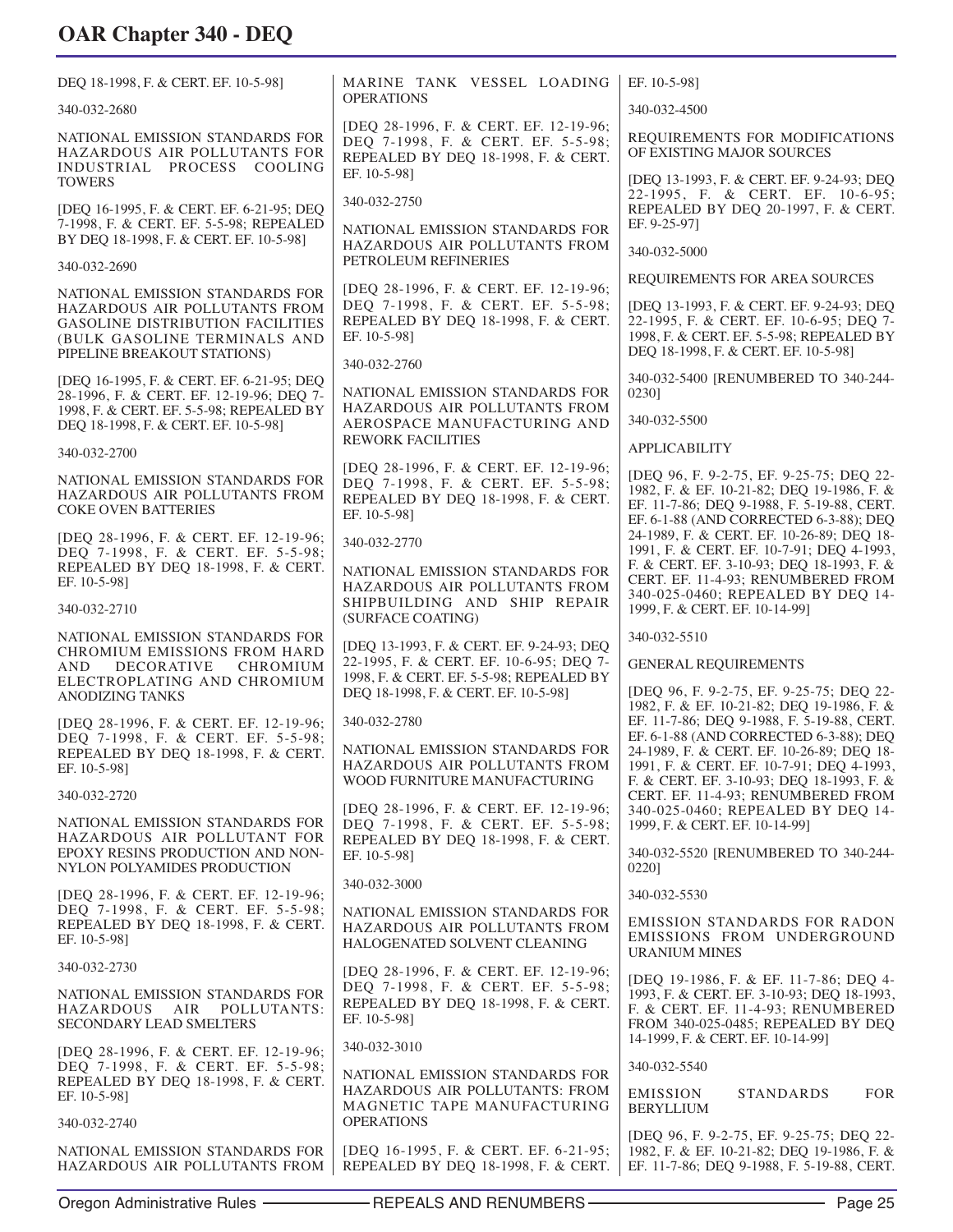EF. 6-1-88 (AND CORRECTED 6-3-88); DEQ 4-1990, F. & CERT. EF. 2-7-90 (AND COR-RECTED 5-21-90 & 7-8-91); DEQ 18-1991, F. & CERT. EF. 10-7-91; DEQ 4-1993, F. & CERT. EF. 3-10-93; DEQ 18-1993, F. & CERT. EF. 11-4-93; RENUMBERED FROM 340- 025-0455, 340-025-0470 & 340-025-0475; REPEALED BY DEQ 14-1999, F. & CERT. EF. 10-14-99] 340-032-5550 EMISSION STANDARD FOR MERCURY [DEQ 96, F. 9-2-75, EF. 9-25-75; DEQ 22- 1982, F. & EF. 10-21-82; DEQ 19-1986, F. & EF. 11-7-86; DEQ 24-1989, F. & CERT. EF. 10-26-89; DEQ 4-1993, F. & CERT. EF. 3-10- 93; DEQ 18-1993, F. & CERT. EF. 11-4-93; RENUMBERED FROM 340-025-0455 & 340- 025-0480; REPEALED BY DEQ 14-1999, F. & CERT. EF. 10-14-99] 340-032-5560 EMISSION STANDARD FOR VINYL CHLORIDE [DEQ 18-1993, F. & CERT. EF. 11-4-93; REPEALED BY DEQ 14-1999, F. & CERT. EF. 10-14-99] 340-032-5570 EMISSION STANDARDS FOR BENZENE [DEQ 18-1993, F. & CERT. EF. 11-4-93; REPEALED BY DEQ 14-1999, F. & CERT. EF. 10-14-99] 340-032-5580 EMISSION STANDARDS FOR ARSENIC [DEQ 18-1993, F. & CERT. EF. 11-4-93; REPEALED BY DEQ 14-1999, F. & CERT. EF. 10-14-99] 340-032-5585 EMISSION STANDARDS FOR AIRBORNE RADIONUCLIDE EMISSIONS FROM FACILITIES LICENSED BY THE NUCLEAR REGULATORY COMMISSION [DEQ 32-1994, F. & CERT. EF. 12-22-94; DEQ 22-1995, F. & CERT. EF. 10-6-95; DEQ 19-1996, F. & CERT. EF. 9-24-96; REPEALED BY DEQ 14-1999, F. & CERT. EF. 10-14-99] 340-032-5590 [RENUMBERED TO 340-248- 0010] 340-032-5600 [RENUMBERED TO 340-248- 0210] 340-032-5604 [RENUMBERED TO 340-248- 0220] 340-032-5605 [RENUMBERED TO 340-248- 0230] 340-032-5610 [RENUMBERED TO 340-248- 0240] 340-032-5620 [RENUMBERED TO 340-248- 0250] 340-032-5630 [RENUMBERED TO 340-248- 0260] 340-032-5640 [RENUMBERED TO 340-248- 0270] 340-032-5650 [RENUMBERED TO 340-248- 0280] DIVISION 33 340-033-0010 [RENUMBERED TO 340-248- 0100] 340-033-0020 [RENUMBERED TO 340-248- 0010] 340-033-0030 [RENUMBERED TO 340-248- 0110] 340-033-0040 [RENUMBERED TO 340-248- 0120] 340-033-0050 [RENUMBERED TO 340-248- 0130] 340-033-0060 [RENUMBERED TO 340-248- 0140] 340-033-0070 [RENUMBERED TO 340-248- 0150] 340-033-0080 [RENUMBERED TO 340-248- 0160] 340-033-0090 [RENUMBERED TO 340-248- 0170] 340-033-0100 [RENUMBERED TO 340-248- 0180] DIVISION 34 340-034-0000 LANE REGIONAL AIR POLLUTION AUTHORITY, TITLE 16, HOME WOOD HEATING CURTAILMENT PROGRAM ENFORCEMENT [DEQ 32-1992(TEMP), F. & CERT. EF. 12-22- 92] 340-034-0001 [RENUMBERED TO 340-262- 0010] 340-034-0005 [RENUMBERED TO 340-262- 0020] 340-034-0010 [RENUMBERED TO 340-262- 0030] 340-034-0015 [RENUMBERED TO 340-262- 0040] 340-034-0020 [RENUMBERED TO 340-262- 0050] 340-034-0045 [RENUMBERED TO 340-262- 0100] 340-034-0050 [RENUMBERED TO 340-262- 0110] 340-034-0055 EFFICIENCY TESTING CRITERIA AND PROCEDURES [DEQ 11-1984, F. & EF. 6-26-84; DEQ 5- 1990, F. 3-7-90, CERT. EF. 7-1-90; DEQ 25- 1991, F. & CERT. EF. 11-13-91; RENUMBERED FROM 340-021-0120; DEQ 4-1993, F. & CERT. EF. 3-10-93; REPEALED BY DEQ 1-1994, F. & CERT. EF. 1-3-94] 340-034-0060 [RENUMBERED TO 340-262- 0120] 340-034-0065 CHANGES IN WOODSTOVE DESIGN [DEQ 11-1984, F. & EF. 6-26-84; DEQ 5- 1990, F. 3-7-90, CERT. EF. 7-1-90; DEQ 25- 1991, F. & CERT. EF. 11-13-91; RENUMBERED FROM 340-021-0130; DEQ 4-1993, F. & CERT. EF. 3-10-93; REPEALED BY DEQ 1-1994, F. & CERT. EF. 1-3-94] 340-034-0070 [RENUMBERED TO 340-262- 0130] 340-034-0075 REMOVABLE LABEL [DEQ 11-1984, F. & EF. 6-26-84; DEQ 5- 1990, F. 3-7-90, CERT. EF. 7-1-90; DEQ 25- 1991, F. & CERT. EF. 11-13-91; RENUMBERED FROM 340-021-0150; DEQ 4-1993, F. & CERT. EF. 3-10-93; REPEALED BY DEQ 1-1994, F. & CERT. EF. 1-3-94] 340-034-0080 LABEL APPROVAL [DEQ 11-1984, F. & EF. 6-26-84; DEQ 5- 1990, F. 3-7-90, CERT. EF. 7-1-90; DEQ 25- 1991, F. & CERT. EF. 11-13-91; RENUMBERED FROM 340-021-0155; DEQ 4-1993, F. & CERT. EF. 3-10-93; REPEALED BY DEQ 1-1994, F. & CERT. EF. 1-3-94] 340-034-0085 LABORATORY ACCREDITATION REQUIREMENTS [DEQ 11-1984, F. & EF. 6-26-84; DEQ 25- 1991, F. & CERT. EF. 11-13-91; RENUMBERED FROM 340-021-0160; DEQ 4-1993, F. & CERT. EF. 3-10-93; REPEALED BY DEQ 1-1994, F. & CERT. EF. 1-3-94] 340-034-0090 ACCREDITATION CRITERIA [DEQ 11-1984, F. & EF. 6-26-84; DEQ 5- 1990, F. 3-7-90, CERT. EF. 7-1-90; DEQ 25- 1991, F. & CERT. EF. 11-13-91; RENUMBERED FROM 340-021-0165; DEQ 4-1993, F. & CERT. EF. 3-10-93; REPEALED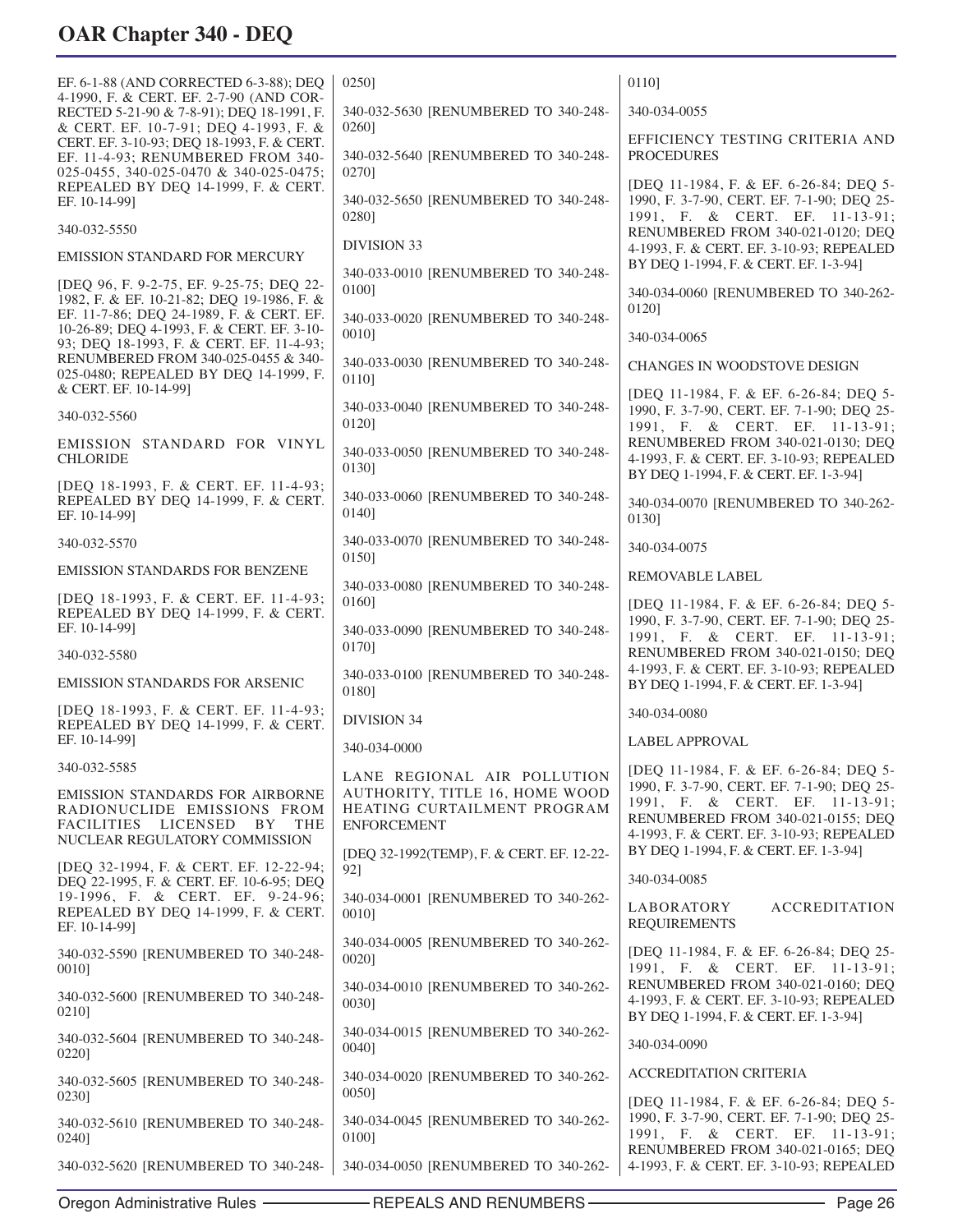| BY DEQ 1-1994, F. & CERT. EF. 1-3-94]                                                                                                                                                               | 0240]                                                                                                                                                                                                                                                                                  | 128, F. & EF. 1-21-77]                                                                                                                                                                                                          |
|-----------------------------------------------------------------------------------------------------------------------------------------------------------------------------------------------------|----------------------------------------------------------------------------------------------------------------------------------------------------------------------------------------------------------------------------------------------------------------------------------------|---------------------------------------------------------------------------------------------------------------------------------------------------------------------------------------------------------------------------------|
| 340-034-0095                                                                                                                                                                                        | 340-034-0175 [RENUMBERED TO 340-262-                                                                                                                                                                                                                                                   | 340-041-0023                                                                                                                                                                                                                    |
| APPLICATION FOR LABORATORY                                                                                                                                                                          | 0250]                                                                                                                                                                                                                                                                                  | <b>MIXING ZONES</b>                                                                                                                                                                                                             |
| <b>EFFICIENCY ACCREDITATION</b><br>[DEQ 11-1984, F. & EF. 6-26-84; DEQ 5-                                                                                                                           | 340-034-0200 [RENUMBERED TO 340-262-<br>03001                                                                                                                                                                                                                                          | [DEQ 55, F. 7-2-73, EF. 7-15-73; REPEALED<br>BY DEQ 128, F. & EF. 1-21-77]                                                                                                                                                      |
| 1990, F. 3-7-90, CERT. EF. 7-1-90; DEQ 25-<br>1991, F. & CERT. EF. 11-13-91;                                                                                                                        | 340-034-0205 [RENUMBERED TO 340-262-<br>0310]                                                                                                                                                                                                                                          | 340-041-0024                                                                                                                                                                                                                    |
| RENUMBERED FROM 340-021-0170; DEQ<br>4-1993, F. & CERT. EF. 3-10-93; REPEALED<br>BY DEQ 1-1994, F. & CERT. EF. 1-3-94]                                                                              | 340-034-0210 [RENUMBERED TO 340-262-<br>0320]                                                                                                                                                                                                                                          | <b>TESTING METHODS</b>                                                                                                                                                                                                          |
| 340-034-0100                                                                                                                                                                                        | 340-034-0215 [RENUMBERED TO 340-262-<br>03301                                                                                                                                                                                                                                          | [DEQ 55, F. 7-2-73, EF. 7-15-73; REPEALED<br>BY DEQ 128, F. & EF. 1-21-77]                                                                                                                                                      |
| ON-SITE LABORATORY INSPECTION<br>AND STOVE TESTING PROFICIENCY                                                                                                                                      | <b>DIVISION 41</b>                                                                                                                                                                                                                                                                     | 340-041-0025<br>GENERAL<br><b>WATER</b><br>QUALITY                                                                                                                                                                              |
| <b>DEMONSTRATION</b>                                                                                                                                                                                | 340-041-0005                                                                                                                                                                                                                                                                           | <b>STANDARDS</b>                                                                                                                                                                                                                |
| [DEQ 11-1984, F. & EF. 6-26-84; DEQ 5-<br>1990, F. 3-7-90, CERT. EF. 7-1-90; DEQ 25-<br>1991, F. & CERT. EF. 11-13-91;                                                                              | <b>DEFINITIONS</b><br>[SA 26, F. 6-1-67; REPEALED BY DEQ 128,                                                                                                                                                                                                                          | [SA 26, F. 6-1-67; DEQ 39, F. 4-5-72, EF. 4-<br>15-72; DEQ 55, F. 7-2-73, EF. 7-15-73;                                                                                                                                          |
| RENUMBERED FROM 340-021-0175; DEQ<br>4-1993, F. & CERT. EF. 3-10-93; REPEALED                                                                                                                       | F. & EF. 1-21-77]                                                                                                                                                                                                                                                                      | REPEALED BY DEQ 128, F. & EF. 1-21-77]                                                                                                                                                                                          |
| BY DEQ 1-1994, F. & CERT. EF. 1-3-94]                                                                                                                                                               | 340-041-0006                                                                                                                                                                                                                                                                           | 340-041-0026                                                                                                                                                                                                                    |
| 340-034-0105                                                                                                                                                                                        | <b>DEFINITIONS</b>                                                                                                                                                                                                                                                                     | <b>POLICIES</b><br><b>AND</b><br><b>GUIDELINES</b><br>GENERALLY APPLICABLE TO ALL                                                                                                                                               |
| <b>ACCREDITATION</b><br><b>APPLICATION</b><br>DEFICIENCY, NOTIFICATION AND<br><b>RESOLUTION</b>                                                                                                     | [DEQ 128, F. & EF. 1-21-77; DEQ 24-1981, F.<br>& EF. 9-8-81; DEQ 16-1988, F. & CERT. EF.<br>7-13-88; DEQ 16-1989, F. & CERT. EF. 7-31-                                                                                                                                                 | <b>BASINS</b><br>[DEQ 128, F. & EF. 1-21-77; DEQ 1-1980, F.                                                                                                                                                                     |
| [DEQ 11-1984, F. & EF. 6-26-84; DEQ 25-<br>1991, F. & CERT. EF. 11-13-91;<br>RENUMBERED FROM 340-021-0180; DEQ<br>4-1993, F. & CERT. EF. 3-10-93; REPEALED<br>BY DEQ 1-1994, F. & CERT. EF. 1-3-94] | 89 (AND CORRECTED 8-3-89); DEQ 30-<br>1989, F. & CERT. EF. 12-14-89; DEQ 22-<br>1990, F. & CERT. EF. 7-6-90; DEQ 14-1991,<br>F. & CERT. EF. 8-13-91; DEQ 17-1991, F. &<br>CERT. EF. 9-30-91; DEQ 5-1996, F. & CERT.<br>EF. 3-7-96; REPEALED BY DEQ 17-2003, F.<br>& CERT. EF. 12-9-03] | & EF. 1-9-80; DEQ 13-1989, F. & CERT. EF.<br>6-14-89; DEQ 22-1990, F. & CERT. EF. 7-6-<br>90; DEQ 17-1991, F. & CERT. EF. 9-30-91;<br>DEQ 5-1996, F. & CERT. EF. 3-7-96;<br>REPEALED BY DEQ 17-2003, F. & CERT.<br>EF. 12-9-03] |
| 340-034-0110                                                                                                                                                                                        | 340-041-0010                                                                                                                                                                                                                                                                           | 340-041-0027                                                                                                                                                                                                                    |
| FINAL DEPARTMENT ADMINISTRATIVE<br>REVIEW AND<br>CERTIFICATE OF                                                                                                                                     | HIGHEST AND BEST PRACTICABLE                                                                                                                                                                                                                                                           | <b>BIOLOGICAL CRITERIA</b>                                                                                                                                                                                                      |
| <b>ACCREDITATION</b><br>[DEQ 11-1984, F. & EF. 6-26-84; DEQ 5-                                                                                                                                      | TREATMENT AND CONTROL REQUIRED<br>[SA 26, F. 6-1-67; REPEALED BY DEQ 128,                                                                                                                                                                                                              | [DEQ 14-1991, F. & CERT. EF. 8-13-91;<br>RENUMBERED TO 340-041-0011 BY DEQ<br>17-2003, F. & CERT. EF. 12-9-03]                                                                                                                  |
| 1990, F. 3-7-90, CERT. EF. 7-1-90; DEQ 25-<br>1991, F. & CERT. EF. 11-13-91;                                                                                                                        | F. & EF. 1-21-77                                                                                                                                                                                                                                                                       | 340-041-0029 [RENUMBERED TO 340-040-                                                                                                                                                                                            |
| RENUMBERED FROM 340-021-0185; DEQ<br>4-1993, F. & CERT. EF. 3-10-93; REPEALED                                                                                                                       | 340-041-0015                                                                                                                                                                                                                                                                           | 0001, 0080]                                                                                                                                                                                                                     |
| BY DEQ 1-1994, F. & CERT. EF. 1-3-94]                                                                                                                                                               | RESTRICTION ON THE DISCHARGE OF<br>SEWAGE AND INDUSTRIAL WASTES                                                                                                                                                                                                                        | 340-041-0030                                                                                                                                                                                                                    |
| 340-034-0115                                                                                                                                                                                        | AND HUMAN ACTIVITIES WHICH<br>AFFECT WATER QUALITY IN THE<br><b>WATERS OF THE STATE</b>                                                                                                                                                                                                | BENEFICIAL USES OF WATERS TO BE<br>PROTECTED BY SPECIAL WATER                                                                                                                                                                   |
| REVOCATION AND APPEALS                                                                                                                                                                              | [SA 26, F. 6-1-67; REPEALED BY DEQ 128,                                                                                                                                                                                                                                                | <b>QUALITY STANDARDS</b><br>[SA 26, F. 6-1-67; REPEALED BY DEQ 128,                                                                                                                                                             |
| [DEQ 11-1984, F. & EF. 6-26-84; DEQ 25-<br>1991, F. & CERT. EF. 11-13-91;                                                                                                                           | F. & EF. 1-21-77]                                                                                                                                                                                                                                                                      | F. & EF. 1-21-771                                                                                                                                                                                                               |
| RENUMBERED FROM 340-021-0190; DEQ<br>4-1993, F. & CERT. EF. 3-10-93; REPEALED                                                                                                                       | 340-041-0020                                                                                                                                                                                                                                                                           | 340-041-0034                                                                                                                                                                                                                    |
| BY DEQ 1-1994, F. & CERT. EF. 1-3-94]<br>340-034-0150 [RENUMBERED TO 340-262-                                                                                                                       | MAINTENANCE OF STANDARDS OF<br><b>QUALITY</b>                                                                                                                                                                                                                                          | POLICY ON<br>SEWERAGE WORKS<br>PLANNING AND CONSTRUCTION                                                                                                                                                                        |
| 0200]                                                                                                                                                                                               | [SA 26, F. 6-1-67; DEQ 28, F. 5-24-71, EF. 6-<br>25-71; REPEALED BY DEQ 128, F. & EF. 1-                                                                                                                                                                                               | [DEQ 29-1981, F. & EF. 10-19-81;                                                                                                                                                                                                |
| 340-034-0155 [RENUMBERED TO 340-262-<br>0210]                                                                                                                                                       | $21 - 77$ ]                                                                                                                                                                                                                                                                            | REPEALED BY DEQ 17-2003, F. & CERT.<br>EF. 12-9-03]                                                                                                                                                                             |
| 340-034-0160 [RENUMBERED TO 340-262-                                                                                                                                                                | 340-041-0022                                                                                                                                                                                                                                                                           | 340-041-0035                                                                                                                                                                                                                    |
| 0220]<br>340-034-0165 [RENUMBERED TO 340-262-                                                                                                                                                       | IMPLEMENTATION OF TREATMENT<br>REQUIREMENTS AND WATER QUALITY<br><b>STANDARDS</b>                                                                                                                                                                                                      | SPECIAL WATER QUALITY STANDARDS<br>FOR PUBLIC WATERS OF GOOSE LAKE                                                                                                                                                              |
| 0230]<br>340-034-0170 [RENUMBERED TO 340-262-                                                                                                                                                       | [DEQ 28, F. 5-24-71, EF. 6-25-71; DEQ 46, F.<br>6-15-72, EF. 7-1-72; REPEALED BY DEQ                                                                                                                                                                                                   | IN LAKE COUNTY<br>[SA 26, F. 6-1-67; REPEALED BY DEQ 128,                                                                                                                                                                       |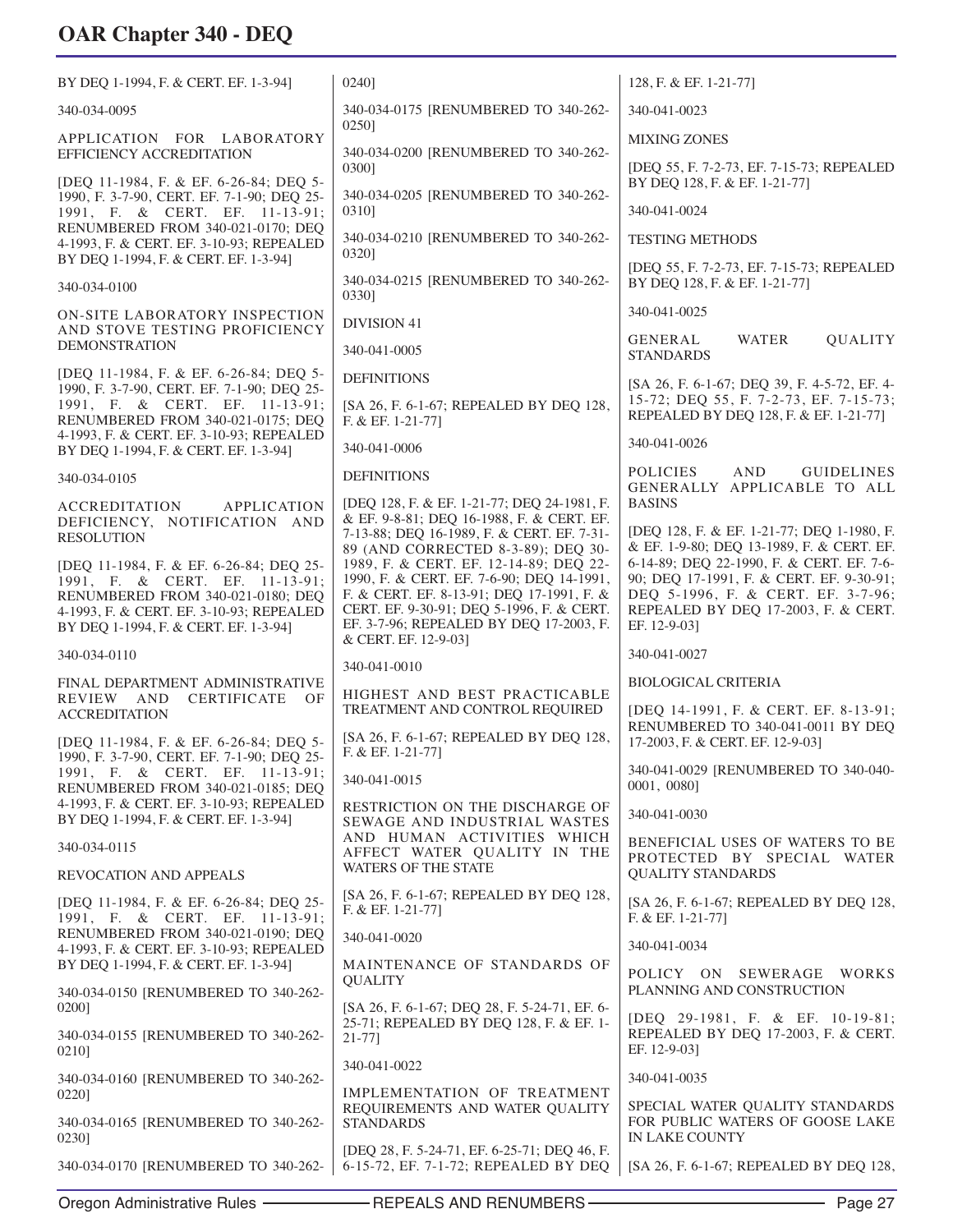| $F. & E. 1-21-77$                                                                                      | F. & EF. 1-21-77]                                                                                             | APPLICABLE TO ALL BASINS                                                                                                            |
|--------------------------------------------------------------------------------------------------------|---------------------------------------------------------------------------------------------------------------|-------------------------------------------------------------------------------------------------------------------------------------|
| 340-041-0040                                                                                           | 340-041-0075                                                                                                  | [DEQ 128, F. & EF. 1-21-77; DEQ 16-1992, F.<br>& CERT. EF. 8-7-92; DEQ 5-1996, F. &                                                 |
| SPECIAL WATER QUALITY STANDARDS<br>FOR PUBLIC WATERS OF THE MAIN<br><b>STEM KLAMATH RIVER</b>          | IMPLEMENTATION AND ENFORCEMENT<br><b>PLAN</b>                                                                 | CERT. EF. 3-7-96; DEQ 11-1997, F. & CERT.<br>EF. 6-11-97; REPEALED BY DEQ 17-2003,<br>F. & CERT. EF. 12-9-03]                       |
| [SA 26, F. 6-1-67; DEQ 55, F. 7-2-73, EF. 7-                                                           | [SA 27, F. 6-19-67; DEQ 38, F. 4-5-72, EF. 4-<br>15-72; REPEALED BY DEQ 128, F. & EF. 1-                      | 340-041-0150                                                                                                                        |
| 15-73; REPEALED BY DEQ 128, F. & EF. 1-<br>21-771                                                      | $21 - 77$ ]                                                                                                   | NUISANCE PHYTOPLANKTON GROWTH                                                                                                       |
| 340-041-0045                                                                                           | 340-041-0080<br>SPECIAL WATER QUALITY AND WASTE                                                               | [DEQ 7-1986, F. & EF. 3-26-86;<br>RENUMBERED TO 340-041-0019 BY DEO                                                                 |
| SPECIAL WATER QUALITY STANDARDS                                                                        | TREATMENT STANDARDS FOR THE<br><b>ROGUE RIVER BASIN</b>                                                       | 17-2003, F. & CERT. EF. 12-9-03]                                                                                                    |
| FOR THE PUBLIC WATERS OF<br>MULTNOMAH CHANNEL AND THE MAIN                                             | [SA 94, F. 10-29-69; DEQ 55, F. 7-2-73, EF. 7-                                                                | 340-041-0155                                                                                                                        |
| <b>STEM WILLAMETTE RIVER</b>                                                                           | 15-73; REPEALED BY DEQ 128, F. & EF. 1-<br>$21 - 77$ ]                                                        | TOTAL DISSOLVED GAS - COLUMBIA<br><b>RIVER</b>                                                                                      |
| [SA 26, F. 6-1-67; DEQ 55, F. 7-2-73, EF. 7-<br>15-73; REPEALED BY DEQ 128, F. & EF. 1-<br>$21 - 77$ ] | 340-041-0085                                                                                                  | [DEQ 11-1994(TEMP), F. & CERT. EF. 5-10-<br>94; DEQ 12-1994(TEMP), F. & CERT. EF. 5-                                                |
| 340-041-0050                                                                                           | SPECIAL WATER QUALITY AND WASTE<br>TREATMENT STANDARDS FOR THE<br><b>UMPOUA RIVER BASIN</b>                   | 16-94; DEQ 16-1994(TEMP), F. & CERT. EF.<br>7-21-94; DEQ 17-1994(TEMP), F. & CERT.<br>EF. 7-26-941                                  |
| SPECIAL WATER QUALITY STANDARDS<br>FOR THE PUBLIC WATERS OF THE MAIN                                   | [SA 50, F. 10-29-69; DEQ 55, F. 7-2-73, EF. 7-                                                                | 340-041-0202                                                                                                                        |
| STEM OF THE COLUMBIA RIVER FROM<br>THE EASTERN OREGON-WASHINGTON<br>BORDER WESTWARD TO THE PACIFIC     | 15-73; REPEALED BY DEQ 128, F. & EF. 1-<br>$21 - 77$ ]                                                        | BENEFICIAL WATER USES TO BE<br><b>PROTECTED</b>                                                                                     |
| <b>OCEAN</b>                                                                                           | 340-041-0090<br>SPECIAL WATER QUALITY AND WASTE                                                               | [DEQ 128, F. & EF. 1-21-77; DEQ 9-1985, F.<br>& EF. 8-6-85; REPEALED BY DEQ 17-2003,                                                |
| [SA 26, F. 6-1-67; DEQ 55, F. 7-2-73, EF. 7-<br>15-73; REPEALED BY DEQ 128, F. & EF. 1-<br>$21-77$ ]   | TREATMENT STANDARDS FOR THE<br>CLACKAMAS RIVER BASIN, MOLALLA<br>RIVER BASIN, AND SANDY RIVER                 | F. & CERT. EF. 12-9-03]<br>340-041-0205                                                                                             |
| 340-041-0055                                                                                           | <b>BASIN</b>                                                                                                  | WATER QUALITY STANDARDS NOT TO                                                                                                      |
| SPECIAL WATER QUALITY STANDARDS<br>FOR THE PUBLIC WATERS OF THE MAIN                                   | [SA 51, F. 10-29-69; DEQ 55, F. 7-2-73, EF. 7-<br>15-73; REPEALED BY DEQ 128, F. & EF. 1-<br>$21 - 77$ ]      | BE EXCEEDED (TO BE ADOPTED<br>PURSUANT TO ORS 468.735 AND<br>ENFORCEABLE PURSUANT TO ORS<br>468.720, 468.990 AND 468.992)           |
| STEM OF THE GRANDE RONDE RIVER                                                                         | 340-041-0095                                                                                                  | [DEQ 128, F. & EF. 1-21-77; DEQ 1-1980, F.                                                                                          |
| [SA 26, F. 6-1-67; DEQ 55, F. 7-2-73, EF. 7-<br>15-73; REPEALED BY DEQ 128, F. & EF. 1-<br>$21 - 77$ ] | SPECIAL WATER QUALITY AND WASTE<br>TREATMENT STANDARDS FOR THE<br><b>TUALATIN RIVER BASIN</b>                 | & EF. 1-9-80; DEQ 18-1987, F. & EF. 9-4-87;<br>DEQ 14-1991, F. & CERT. EF. 8-13-91; DEQ<br>17-1992, F. & CERT. EF. 8-7-92 (AND COR- |
| 340-041-0060                                                                                           | [DEQ 2, F. 3-3-70, EF. 3-25-70; DEQ 55, F. 7-                                                                 | RECTED 8-13-92); DEQ 6-1995, F. & CERT.<br>EF. 2-28-95; DEQ 21-1995(TEMP), F. &                                                     |
| WATER QUALITY STANDARDS FOR THE                                                                        | 2-73, EF. 7-15-73; REPEALED BY DEQ 128,<br>$F. & E. 1-21-77$                                                  | CERT. EF. 9-21-95; DEQ 5-1996, F. & CERT.<br>EF. 3-7-96; DEQ 22-1997, F. & CERT. EF. 10-                                            |
| PUBLIC WATERS OF THE MAIN STEM OF<br>THE WALLA WALLA RIVER                                             | 340-041-0100                                                                                                  | 24-97; REPEALED BY DEQ 17-2003, F. &<br>CERT. EF. 12-9-03]                                                                          |
| [SA 26, F. 6-1-67; DEQ 55, F. 7-2-73, EF. 7-                                                           | SPECIAL WATER QUALITY AND WASTE                                                                               | 340-041-0215                                                                                                                        |
| 15-73; REPEALED BY DEQ 128, F. & EF. 1-<br>21-77]                                                      | TREATMENT STANDARDS FOR THE<br>MCKENZIE RIVER BASIN AND THE                                                   | MINIMUM DESIGN CRITERIA FOR                                                                                                         |
| 340-041-0065                                                                                           | SANTIAM RIVER BASIN                                                                                           | TREATMENT AND CONTROL OF WASTES                                                                                                     |
| WATER QUALITY STANDARDS FOR THE<br>MAIN STEM OF THE SNAKE RIVER IN                                     | [DEQ 3, F. 3-3-70, EF. 3-25-70; DEQ 55, F. 7-<br>2-73, EF. 7-15-73; REPEALED BY DEQ 128,<br>F. & EF. 1-21-77] | [DEO 128, F. & EF. 1-21-77; REPEALED BY<br>DEQ 17-2003, F. & CERT. EF. 12-9-03]                                                     |
| AND ADJACENT TO OREGON                                                                                 | 340-041-0105                                                                                                  | 340-041-0242                                                                                                                        |
| [SA 26, F. 6-1-67; DEQ 55, F. 7-2-73, EF. 7-<br>15-73; REPEALED BY DEQ 128, F. & EF. 1-<br>$21 - 77$ ] | SPECIAL WATER QUALITY AND WASTE<br>TREATMENT STANDARDS FOR THE                                                | BENEFICIAL WATER USES TO BE<br><b>PROTECTED</b><br>[DEQ 128, F. & EF. 1-21-77; DEQ 9-1985, F.                                       |
| 340-041-0070                                                                                           | DESCHUTES RIVER BASIN<br>[DEQ 4, F. 3-3-70, EF. 3-25-70; DEQ 55, F. 7-                                        | & EF. 8-6-85; REPEALED BY DEQ 17-2003,<br>F. & CERT. EF. 12-9-03]                                                                   |
| WATER QUALITY STANDARDS FOR THE                                                                        | 2-73, EF. 7-15-73; REPEALED BY DEQ 128,                                                                       | 340-041-0245                                                                                                                        |
| MARINE AND ESTUARINE WATERS OF<br><b>OREGON</b>                                                        | F. & EF. 1-21-77]<br>340-041-0120                                                                             | WATER QUALITY STANDARDS NOT TO                                                                                                      |
| [SA 26, F. 6-1-67; REPEALED BY DEQ 128,                                                                | <b>IMPLEMENTATION</b><br>PROGRAM                                                                              | BE EXCEEDED (TO BE ADOPTED<br>PURSUANT TO ORS 468.735 AND                                                                           |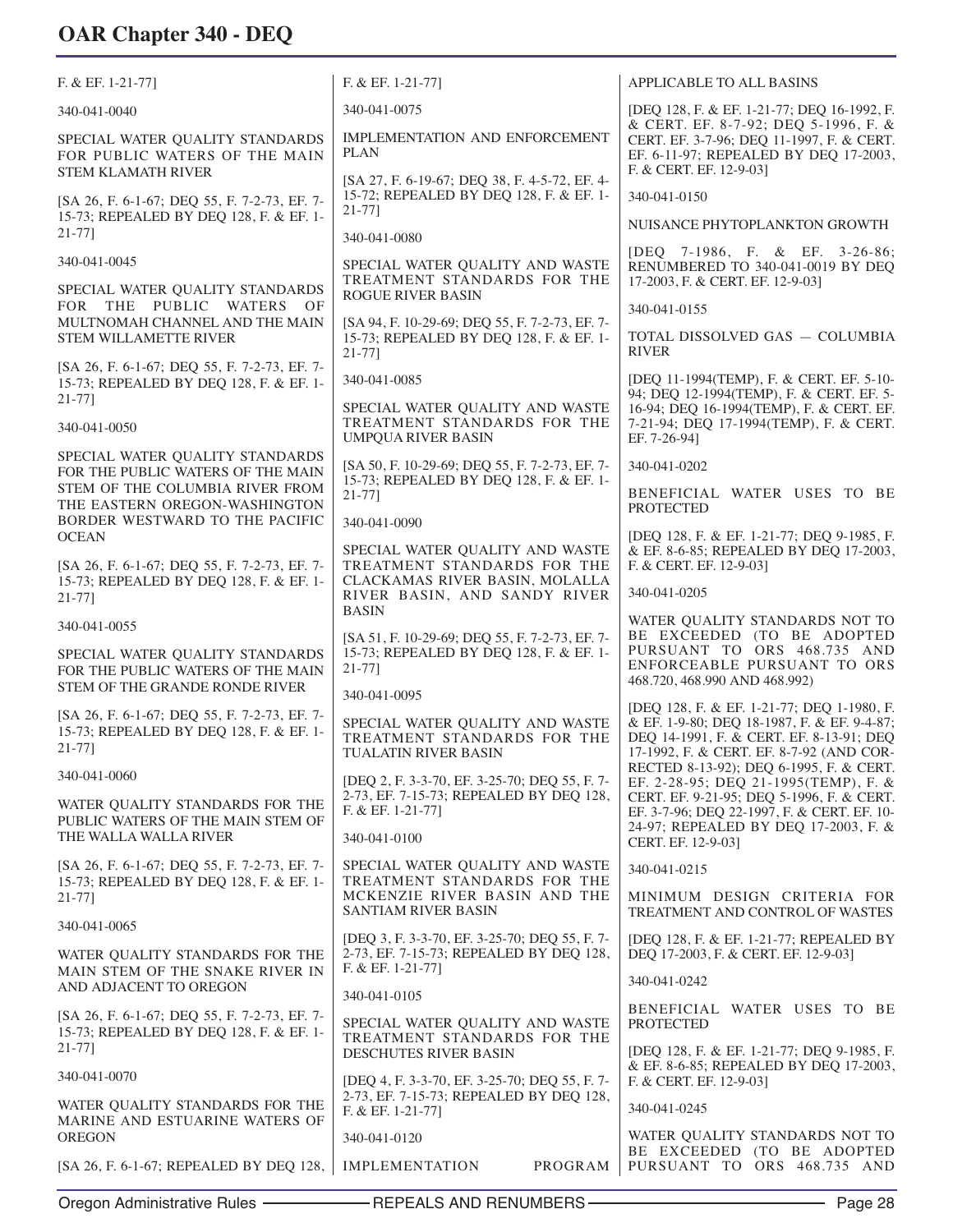ENFORCEABLE PURSUANT TO ORS 468.720, 468.990, AND 468.992)

[DEQ 128, F. & EF. 1-21-77; DEQ 1-1980, F. & EF. 1-9-80; DEQ 18-1987, F. & EF. 9-4-87; DEQ 14-1991, F. & CERT. EF. 8-13-91; DEQ 17-1992, F. & CERT. EF. 8-7-92 (AND COR-RECTED 8-13-92); DEQ 21-1995(TEMP), F. & CERT. EF. 9-21-95: DEQ 5-1996, F. & CERT. EF. 3-7-96; DEQ 22-1997, F. & CERT. EF. 10-24-97; REPEALED BY DEQ 17-2003, F. & CERT. EF. 12-9-03]

340-041-0255

MINIMUM DESIGN CRITERIA FOR TREATMENT AND CONTROL OF WASTES

[DEQ 128, F. & EF. 1-21-77; REPEALED BY DEQ 17-2003, F. & CERT. EF. 12-9-03]

340-041-0270

SPECIAL POLICIES AND GUIDELINES

[DEQ 3-1983, F. & EF. 4-18-83; DEQ 44- 1990, F. & CERT. EF. 12-19-90; DEQ 20- 1996(TEMP), F. & CERT. EF. 10-14-96; DEQ 4-1997, F. & CERT. EF. 3-7-97; REPEALED BY DEQ 17-2003, F. & CERT. EF. 12-9-03]

340-041-0282

BENEFICIAL WATER USES TO BE PROTECTED

[DEQ 128, F. & EF. 1-21-77; DEQ 9-1985, F. & EF. 8-6-85; REPEALED BY DEQ 17-2003, F. & CERT. EF. 12-9-03]

340-041-0285

WATER QUALITY STANDARDS NOT TO BE EXCEEDED (TO BE ADOPTED PURSUANT TO ORS 468.735 AND ENFORCEABLE PURSUANT TO ORS 468.720, 468.990, AND 468.992)

[DEQ 128, F. & EF. 1-21-77; DEQ 1-1980, F. & EF. 1-9-80; DEQ 18-1987, F. & EF. 9-4-87; DEQ 14-1991, F. & CERT. EF. 8-13-91; DEQ 17-1992, F. & CERT. EF. 8-7-92 (AND COR-RECTED 8-13-92); DEQ 21-1995(TEMP), F. & CERT. EF. 9-21-95; DEQ 5-1996, F. & CERT. EF. 3-7-96; DEQ 22-1997, F. & CERT. EF. 10-24-97; REPEALED BY DEQ 17-2003, F. & CERT. EF. 12-9-03]

340-041-0295

MINIMUM DESIGN CRITERIA FOR TREATMENT AND CONTROL OF WASTES

[DEQ 128, F. & EF. 1-21-77; REPEALED BY DEQ 17-2003, F. & CERT. EF. 12-9-03]

340-041-0322

BENEFICIAL WATER USES TO BE PROTECTED

[DEQ 128, F. & EF. 1-21-77; DEQ 9-1985, F. & EF. 8-6-85; REPEALED BY DEQ 17-2003, F. & CERT. EF. 12-9-03]

340-041-0325

WATER QUALITY STANDARDS NOT TO BE EXCEEDED (TO BE ADOPTED PURSUANT TO ORS 468.735 AND ENFORCEABLE PURSUANT TO ORS 468.720, 468.990, AND 468.992)

[DEQ 128, F. & EF. 1-21-77; DEQ 1-1980, F. & EF. 1-9-80; DEQ 18-1987, F. & EF. 9-4-87; DEQ 14-1991, F. & CERT. EF. 8-13-91; DEQ 17-1992, F. & CERT. EF. 8-7-92 (AND COR-RECTED 8-13-92); DEQ 21-1995(TEMP), F. & CERT. EF. 9-21-95; DEQ 5-1996, F. & CERT. EF. 3-7-96; DEQ 22-1997, F. & CERT. EF. 10-24-97; REPEALED BY DEQ 17-2003, F. & CERT. EF. 12-9-03]

340-041-0335

MINIMUM DESIGN CRITERIA FOR TREATMENT AND CONTROL OF WASTES

[DEQ 128, F. & EF. 1-21-77; REPEALED BY DEQ 17-2003, F. & CERT. EF. 12-9-03]

340-041-0362

BENEFICIAL WATER USES TO BE **PROTECTED** 

[DEQ 128, F. & EF. 1-21-77; DEQ 9-1985, F. & EF. 8-6-85; REPEALED BY DEQ 17-2003, F. & CERT. EF. 12-9-03]

340-041-0365

WATER QUALITY STANDARDS NOT TO BE EXCEEDED (TO BE ADOPTED PURSUANT TO ORS 468.735 AND ENFORCEABLE PURSUANT TO ORS 468.720, 468.990, AND 468.992)

[DEQ 128, F. & EF. 1-21-77; DEQ 1-1980, F. & EF. 1-9-80; DEQ 18-1987, F. & EF. 9-4-87; DEQ 14-1991, F. & CERT. EF. 8-13-91; DEQ 17-1992, F. & CERT. EF. 8-7-92 (AND COR-RECTED 8-13-92); DEQ 21-1995(TEMP), F. & CERT. EF. 9-21-95; DEQ 5-1996, F. & CERT. EF. 3-7-96; DEQ 22-1997, F. & CERT. EF. 10-24-97; REPEALED BY DEQ 17-2003, F. & CERT. EF. 12-9-03]

#### 340-041-0375

MINIMUM DESIGN CRITERIA FOR TREATMENT AND CONTROL OF WASTES

[DEQ 128, F. & EF. 1-21-77; REPEALED BY DEQ 17-2003, F. & CERT. EF. 12-9-03]

340-041-0385

SPECIAL POLICIES AND GUIDELINES

[DEQ 17-1989, F. & CERT. EF. 7-31-89; DEQ 40-1990, F. & CERT. EF. 11-15-90; REPEALED BY DEQ 17-2003, F. & CERT. EF. 12-9-03]

340-041-0442

BENEFICIAL WATER USES TO BE

PROTECTED

[DEQ 128, F. & EF. 1-21-77; REPEALED BY DEQ 17-2003, F. & CERT. EF. 12-9-03]

340-041-0445

WATER QUALITY STANDARDS NOT TO BE EXCEEDED (TO BE ADOPTED PURSUANT TO ORS 468.735 AND ENFORCEABLE PURSUANT TO ORS 468.720, 468.990, AND 468.992)

[DEQ 128, F. & EF. 1-21-77; DEQ 1-1980, F. & EF. 1-9-80; DEQ 18-1987, F. & EF. 9-4-87; DEQ 14-1991, F. & CERT. EF. 8-13-91; DEQ 17-1992, F. & CERT. EF. 8-7-92 (AND COR-RECTED 8-13-92); DEQ 6-1995, F. & CERT. EF. 2-28-95; DEQ 21-1995(TEMP), F. & CERT. EF. 9-21-95; DEQ 5-1996, F. & CERT. EF. 3-7-96; DEQ 22-1997, F. & CERT. EF. 10- 24-97; REPEALED BY DEQ 17-2003, F. & CERT. EF. 12-9-03]

340-041-0455

MINIMUM DESIGN CRITERIA FOR TREATMENT AND CONTROL OF WASTES

[DEQ 128, F. & EF. 1-21-77; DEQ 16-1989, F. & CERT. EF. 7-31-89 (AND CORRECTED 8- 3-89); DEQ 30-1989, F. & CERT. EF. 12-14- 89; REPEALED BY DEQ 17-2003, F. & CERT. EF. 12-9-03]

340-041-0470

SPECIAL POLICIES AND GUIDELINES

[DEQ 128, F. & EF. 1-21-77; DEQ 17-1988, F. & CERT. EF. 7-13-88; DEQ 25-1988, F. & CERT. EF. 9-16-88; DEQ 18-1989, F. & CERT. EF. 7-31-89 (AND CORRECTED 8-3-89); DEQ 3-1994, F. & CERT. EF. 2-2-94; DEQ 5- 1995, F. & CERT. EF. 2-28-95; DEQ 5-2001, F. & CERT. EF. 4-24-01; REPEALED BY DEQ 17-2003, F. & CERT. EF. 12-9-03]

340-041-0482

BENEFICIAL WATER USES TO BE PROTECTED

[DEQ 128, F. & EF. 1-21-77; DEQ 9-1985, F. & EF. 8-6-85; REPEALED BY DEQ 17-2003, F. & CERT. EF. 12-9-03]

340-041-0485

WATER QUALITY STANDARDS NOT TO BE EXCEEDED (TO BE ADOPTED PURSUANT TO ORS 468.735 AND ENFORCEABLE PURSUANT TO ORS 468.720, 468.990, AND 468.992)

[DEQ 128, F. & EF. 1-21-77; DEQ 1-1980, F. & EF. 1-9-80; DEQ 18-1987, F. & EF. 9-4-87; DEQ 14-1991, F. & CERT. EF. 8-13-91; DEQ 17-1992, F. & CERT. EF. 8-7-97 (AND COR-RECTED 8-13-92); DEQ 6-1995, F. & CERT. EF. 2-28-95; DEQ 21-1995(TEMP), F. & CERT. EF. 9-21-95; DEQ 5-1996, F. & CERT. EF. 3-7-96; DEQ 22-1997, F. & CERT. EF. 10- 24-97; REPEALED BY DEQ 17-2003, F. &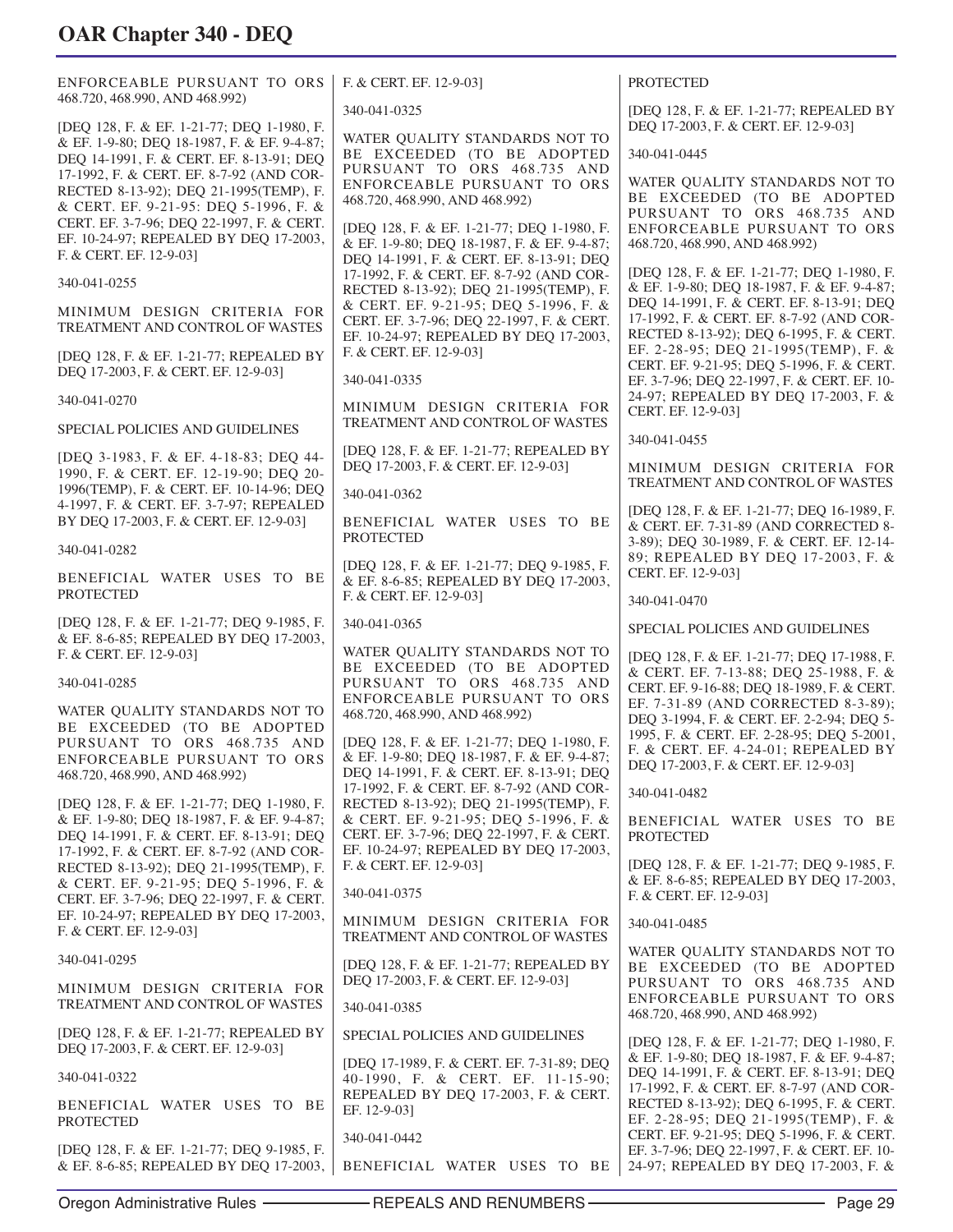| CERT. EF. 12-9-03]                                                                                                                                                                                                                                                                                                                                                                                                             | TREATMENT AND CONTROL OF WASTES                                                                                                                                                                                                                                                                                              | 24-971                                                                                                                                                                                                                                                                                                                                                                                 |
|--------------------------------------------------------------------------------------------------------------------------------------------------------------------------------------------------------------------------------------------------------------------------------------------------------------------------------------------------------------------------------------------------------------------------------|------------------------------------------------------------------------------------------------------------------------------------------------------------------------------------------------------------------------------------------------------------------------------------------------------------------------------|----------------------------------------------------------------------------------------------------------------------------------------------------------------------------------------------------------------------------------------------------------------------------------------------------------------------------------------------------------------------------------------|
| 340-041-0495                                                                                                                                                                                                                                                                                                                                                                                                                   | [DEQ 128, F. & EF. 1-21-77; REPEALED BY                                                                                                                                                                                                                                                                                      | 340-041-0655                                                                                                                                                                                                                                                                                                                                                                           |
| MINIMUM DESIGN CRITERIA FOR<br>TREATMENT AND CONTROL OF WASTES                                                                                                                                                                                                                                                                                                                                                                 | DEQ 17-2003, F. & CERT. EF. 12-9-03]<br>340-041-0580                                                                                                                                                                                                                                                                         | MINIMUM DESIGN CRITERIA FOR<br>TREATMENT AND CONTROL OF WASTES                                                                                                                                                                                                                                                                                                                         |
| [DEQ 128, F. & EF. 1-21-77; REPEALED BY<br>DEQ 17-2003, F. & CERT. EF. 12-9-03]                                                                                                                                                                                                                                                                                                                                                | SPECIAL POLICIES AND GUIDELINES                                                                                                                                                                                                                                                                                              | [DEQ 128, F. & EF. 1-21-77; REPEALED BY<br>DEQ 17-2003, F. & CERT. EF. 12-9-03]                                                                                                                                                                                                                                                                                                        |
| 340-041-0522                                                                                                                                                                                                                                                                                                                                                                                                                   | [DEQ 10-1983, F. & EF. 5-25-83; DEQ 13-<br>1985, F. & EF. 10-11-85; REPEALED BY                                                                                                                                                                                                                                              | 340-041-0682                                                                                                                                                                                                                                                                                                                                                                           |
| BENEFICIAL WATER USES TO BE<br><b>PROTECTED</b>                                                                                                                                                                                                                                                                                                                                                                                | DEQ 17-2003, F. & CERT. EF. 12-9-03]<br>340-041-0602                                                                                                                                                                                                                                                                         | BENEFICIAL WATER USES TO BE<br><b>PROTECTED</b>                                                                                                                                                                                                                                                                                                                                        |
| [DEQ 128, F. & EF. 1-21-77; DEQ 9-1985, F.<br>& EF. 8-6-85; REPEALED BY DEQ 17-2003,<br>F. & CERT. EF. 12-9-03]                                                                                                                                                                                                                                                                                                                | BENEFICIAL WATER USES TO BE<br><b>PROTECTED</b>                                                                                                                                                                                                                                                                              | [DEQ 128, F. & EF. 1-21-77; DEQ 9-1985, F.<br>& EF. 8-6-85; REPEALED BY DEQ 17-2003,<br>F. & CERT. EF. 12-9-03]                                                                                                                                                                                                                                                                        |
| 340-041-0525                                                                                                                                                                                                                                                                                                                                                                                                                   | [DEQ 128, F. & EF. 1-21-77; DEQ 9-1985, F.                                                                                                                                                                                                                                                                                   | 340-041-0685                                                                                                                                                                                                                                                                                                                                                                           |
| WATER QUALITY STANDARDS NOT TO<br>BE EXCEEDED (TO BE ADOPTED<br>PURSUANT TO ORS 468.735 AND<br>ENFORCEABLE PURSUANT TO ORS<br>468.720, 468.990, AND 468.992)                                                                                                                                                                                                                                                                   | & EF. 8-6-85; REPEALED BY DEQ 17-2003,<br>F. & CERT. EF. 12-9-03]<br>340-041-0605<br>WATER QUALITY STANDARDS NOT TO<br>BE EXCEEDED (TO BE ADOPTED                                                                                                                                                                            | WATER QUALITY STANDARDS NOT TO<br>BE EXCEEDED (TO BE ADOPTED<br>PURSUANT TO ORS 468.735 AND<br>ENFORCEABLE PURSUANT TO ORS<br>468.720, 468.990, AND 468.992)                                                                                                                                                                                                                           |
| IDEO 128, F. & EF. 1-21-77; DEO 1-1980, F.<br>& EF. 1-9-80; DEQ 18-1987, F. & EF. 9-4-87;<br>DEQ 14-1991, F. & CERT. EF. 8-13-91; DEQ<br>17-1992, F. & CERT. EF. 8-7-92 (AND COR-<br>RECTED 8-13-92); DEQ 6-1995, F. & CERT.<br>EF. 2-28-95; DEQ 21-1995(TEMP), F. &<br>CERT. EF. 9-21-95; DEQ 5-1996, F. & CERT.<br>EF. 3-7-96; DEQ 22-1997, F. & CERT. EF. 10-<br>24-97; REPEALED BY DEQ 17-2003, F. &<br>CERT. EF. 12-9-03] | PURSUANT TO ORS 468.735 AND<br>ENFORCEABLE PURSUANT TO ORS<br>468.720, 468.990, AND 468.992)<br>[DEQ 128, F. & EF. 1-21-77; DEQ 1-1980, F.<br>& EF. 1-9-80; DEQ 18-1987, F. & EF. 9-4-87;<br>DEQ 14-1991, F. & CERT. EF. 8-13-91; DEQ<br>17-1992, F. & CERT. EF. 8-7-92 (AND COR-<br>RECTED 8-13-92); DEQ 6-1995, F. & CERT. | [DEQ 128, F. & EF. 1-21-77; DEQ 1-1980, F.<br>& EF. 1-9-80; DEQ 18-1987, F. & EF. 9-4-87;<br>DEQ 14-1991, F. & CERT. EF. 8-13-91; DEQ<br>17-1992, F. & CERT, EF. 8-7-92 (AND COR-<br>RECTED 8-13-92); DEQ 21-1995(TEMP), F.<br>& CERT. EF. 9-21-95; DEQ 5-1996, F. &<br>CERT. EF. 3-7-96; DEQ 22-1997, F. & CERT.<br>EF. 10-24-97; REPEALED BY DEQ 17-2003,<br>F. & CERT. EF. 12-9-03] |
| 340-041-0535                                                                                                                                                                                                                                                                                                                                                                                                                   | EF. 2-28-95; DEQ 21-1995(TEMP), F. &<br>CERT. EF. 9-21-95; DEQ 5-1996, F. & CERT.                                                                                                                                                                                                                                            | 340-041-0695                                                                                                                                                                                                                                                                                                                                                                           |
| MINIMUM DESIGN CRITERIA FOR<br>TREATMENT AND CONTROL OF WASTES                                                                                                                                                                                                                                                                                                                                                                 | EF. 3-7-96; DEQ 22-1997, F. & CERT. EF. 10-<br>24-97; REPEALED BY DEQ 17-2003, F. &<br>CERT. EF. 12-9-03]                                                                                                                                                                                                                    | MINIMUM DESIGN CRITERIA FOR<br>TREATMENT AND CONTROL OF WASTES                                                                                                                                                                                                                                                                                                                         |
| [DEQ 128, F. & EF. 1-21-77; REPEALED BY<br>DEQ 17-2003, F. & CERT. EF. 12-9-03]                                                                                                                                                                                                                                                                                                                                                | 340-041-0615                                                                                                                                                                                                                                                                                                                 | [DEQ 128, F. & EF. 1-21-77; REPEALED BY<br>DEQ 17-2003, F. & CERT. EF. 12-9-03]                                                                                                                                                                                                                                                                                                        |
| 340-041-0562                                                                                                                                                                                                                                                                                                                                                                                                                   | MINIMUM DESIGN CRITERIA FOR                                                                                                                                                                                                                                                                                                  | 340-041-0722                                                                                                                                                                                                                                                                                                                                                                           |
| BENEFICIAL WATER USES TO BE<br><b>PROTECTED</b>                                                                                                                                                                                                                                                                                                                                                                                | TREATMENT AND CONTROL OF WASTES<br>[DEQ 128, F. & EF. 1-21-77; REPEALED BY                                                                                                                                                                                                                                                   | BENEFICIAL WATER USES TO BE<br><b>PROTECTED</b>                                                                                                                                                                                                                                                                                                                                        |
| [DEQ 128, F. & EF. 1-21-77; DEQ 9-1985, F.<br>& EF. 8-6-85; REPEALED BY DEQ 17-2003,                                                                                                                                                                                                                                                                                                                                           | DEQ 17-2003, F. & CERT. EF. 12-9-03]<br>340-041-0642                                                                                                                                                                                                                                                                         | [DEQ 128, F. & EF. 1-21-77; REPEALED BY<br>DEQ 17-2003, F. & CERT. EF. 12-9-03]                                                                                                                                                                                                                                                                                                        |
| F. & CERT. EF. 12-9-03]                                                                                                                                                                                                                                                                                                                                                                                                        | BENEFICIAL WATER USES TO BE                                                                                                                                                                                                                                                                                                  | 340-041-0725                                                                                                                                                                                                                                                                                                                                                                           |
| 340-041-0565                                                                                                                                                                                                                                                                                                                                                                                                                   | <b>PROTECTED</b>                                                                                                                                                                                                                                                                                                             | WATER OUALITY STANDARDS NOT TO<br>BE EXCEEDED (TO BE ADOPTED                                                                                                                                                                                                                                                                                                                           |
| WATER QUALITY STANDARDS NOT TO<br>BE EXCEEDED (TO BE ADOPTED<br>PURSUANT TO ORS 468.735 AND                                                                                                                                                                                                                                                                                                                                    | [DEQ 128, F. & EF. 1-21-77; REPEALED BY<br>DEQ 17-2003, F. & CERT. EF. 12-9-03]                                                                                                                                                                                                                                              | PURSUANT TO ORS 468.735 AND<br>ENFORCEABLE PURSUANT TO ORS<br>468.720, 468.990, AND 468.992)                                                                                                                                                                                                                                                                                           |
| ENFORCEABLE PURSUANT TO ORS                                                                                                                                                                                                                                                                                                                                                                                                    | 340-041-0645                                                                                                                                                                                                                                                                                                                 |                                                                                                                                                                                                                                                                                                                                                                                        |
| 468.720, 468.990, AND 468.992)<br>[DEQ 128, F. & EF. 1-21-77; DEQ 1-1980, F.<br>& EF. 1-9-80; DEQ 18-1987, F. & EF. 9-4-87;<br>DEQ 14-1991, F. & CERT. EF. 8-13-91; DEQ<br>17-1992, F. & CERT. EF. 8-7-92 (AND COR-<br>RECTED 8-13-92); DEQ 6-1995, F. & CERT.<br>EF. 2-28-95; DEQ 21-1995(TEMP), F. &<br>CERT. EF. 9-21-95; DEQ 5-1996, F. & CERT.                                                                            | WATER QUALITY STANDARDS NOT TO<br>BE EXCEEDED (TO BE ADOPTED<br>PURSUANT TO ORS 468.735 AND<br>ENFORCEABLE PURSUANT TO ORS<br>468.720, 468.990, AND 468.992)<br>[DEQ 128, F. & EF. 1-21-77; DEQ 1-1980, F.<br>& EF. 1-9-80; DEQ 18-1987, F. & EF. 9-4-87;                                                                    | [DEQ 128, F. & EF. 1-21-77; DEQ 1-1980, F.<br>& EF. 1-9-80; DEQ 18-1987, F. & EF. 9-4-87;<br>DEQ 14-1991, F. & CERT. EF. 8-13-91; DEQ<br>17-1992, F. & CERT. EF. 8-7-92 (AND COR-<br>RECTED 8-13-92); DEQ 21-1995(TEMP), F.<br>& CERT. EF. 9-21-95; DEQ 5-1996, F. &<br>CERT. EF. 3-7-96; DEQ 22-1997, F. & CERT.<br>EF. 10-24-97; REPEALED BY DEQ 17-2003,<br>F. & CERT. EF. 12-9-03] |
| EF. 3-7-96; DEQ 22-1997, F. & CERT. EF. 10-<br>24-97; REPEALED BY DEQ 17-2003, F. &                                                                                                                                                                                                                                                                                                                                            | DEQ 14-1991, F. & CERT. EF. 8-13-91; DEQ<br>17-1992, F. & CERT. EF. 8-7-92 (AND COR-                                                                                                                                                                                                                                         | 340-041-0735                                                                                                                                                                                                                                                                                                                                                                           |
| CERT. EF. 12-9-03]<br>340-041-0575                                                                                                                                                                                                                                                                                                                                                                                             | RECTED 8-13-92); DEQ 6-1995, F. & CERT.<br>EF. 2-28-95; DEQ 21-1995(TEMP), F. &<br>CERT. EF. 9-21-95; DEQ 5-1996, F. & CERT.                                                                                                                                                                                                 | MINIMUM DESIGN CRITERIA FOR<br>TREATMENT AND CONTROL OF WASTES                                                                                                                                                                                                                                                                                                                         |
| MINIMUM DESIGN CRITERIA FOR                                                                                                                                                                                                                                                                                                                                                                                                    | EF. 3-7-96; DEQ 22-1997, F. & CERT. EF. 10-                                                                                                                                                                                                                                                                                  | [DEQ 128, F. & EF. 1-21-77; REPEALED BY                                                                                                                                                                                                                                                                                                                                                |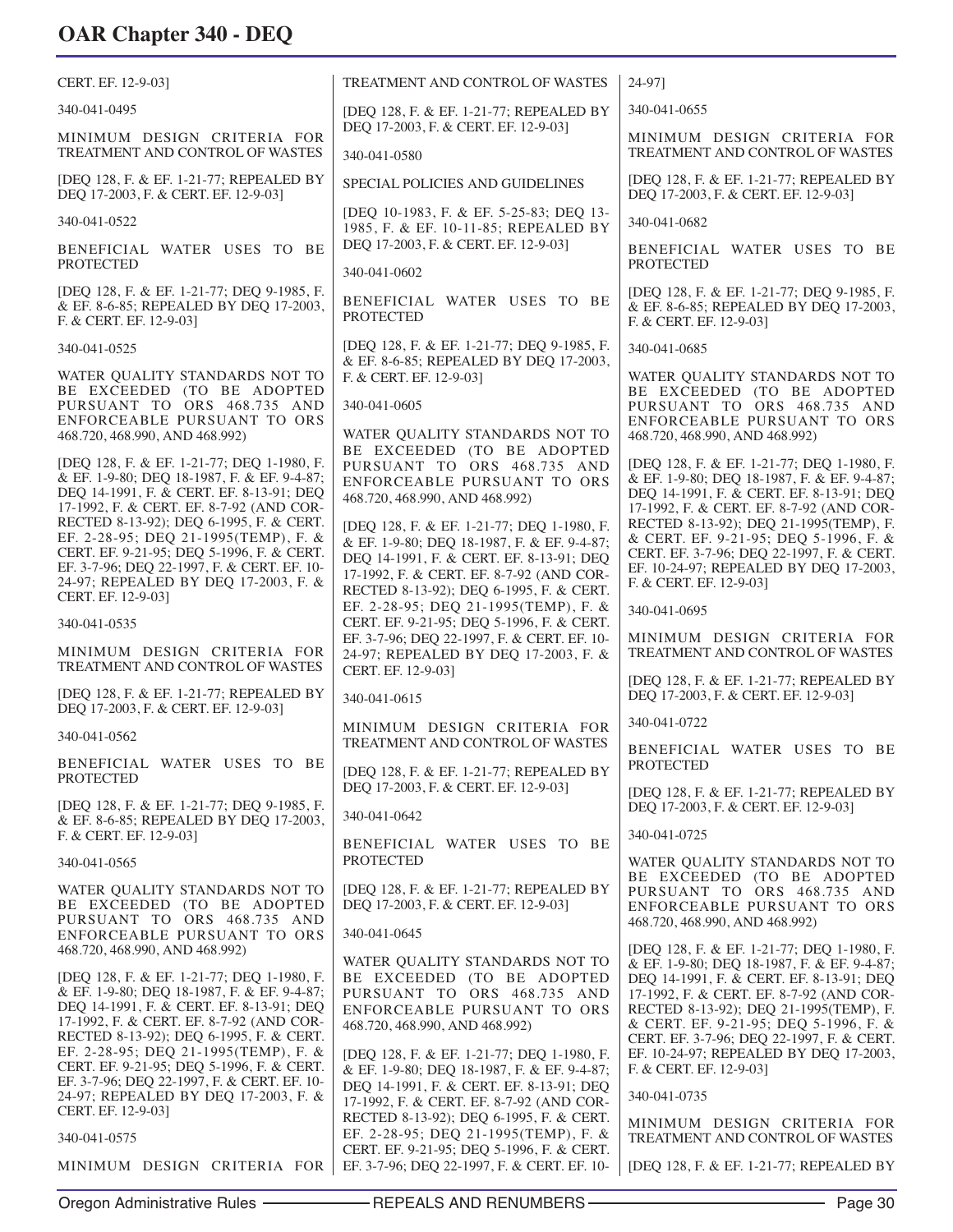| UAN UHAPIEI 340 - DEQ                                                                                                                                       |                                                                                                                                                                                                                             |                                                                                                                                                                                   |
|-------------------------------------------------------------------------------------------------------------------------------------------------------------|-----------------------------------------------------------------------------------------------------------------------------------------------------------------------------------------------------------------------------|-----------------------------------------------------------------------------------------------------------------------------------------------------------------------------------|
| DEQ 17-2003, F. & CERT. EF. 12-9-03]                                                                                                                        | DEQ 17-2003, F. & CERT. EF. 12-9-03]                                                                                                                                                                                        | <b>PROTECTED</b>                                                                                                                                                                  |
| 340-041-0745                                                                                                                                                | 340-041-0842                                                                                                                                                                                                                | [DEQ 128, F. & EF. 1-21-77; REPEALED BY                                                                                                                                           |
| SPECIAL POLICIES AND GUIDELINES                                                                                                                             | BENEFICIAL WATER USES TO BE<br><b>PROTECTED</b>                                                                                                                                                                             | DEQ 17-2003, F. & CERT. EF. 12-9-03]<br>340-041-0925                                                                                                                              |
| [DEQ 21-1997, F. & CERT. EF. 10-14-97;<br>REPEALED BY DEQ 17-2003, F. & CERT.<br>EF. 12-9-03]                                                               | [DEQ 128, F. & EF. 1-27-77; DEQ 9-1985, F.<br>& EF. 8-6-85; REPEALED BY DEQ 17-2003,                                                                                                                                        | WATER QUALITY STANDARDS NOT TO<br>BE EXCEEDED (TO BE ADOPTED                                                                                                                      |
| 340-041-0762                                                                                                                                                | F. & CERT. EF. 12-9-031                                                                                                                                                                                                     | PURSUANT TO ORS 468.735 AND<br>ENFORCEABLE PURSUANT TO ORS                                                                                                                        |
| BENEFICIAL WATER USES TO BE<br>PROTECTED                                                                                                                    | 340-041-0845<br>WATER QUALITY STANDARDS NOT TO                                                                                                                                                                              | 468.720, 468.990, AND 468.992)                                                                                                                                                    |
| [DEQ 128, F. & EF. 1-27-77; REPEALED BY<br>DEQ 17-2003, F. & CERT. EF. 12-9-03]                                                                             | BE EXCEEDED (TO BE ADOPTED<br>PURSUANT TO ORS 468.735 AND<br>ENFORCEABLE PURSUANT TO ORS                                                                                                                                    | [DEQ 128, F. & EF. 1-21-77; DEQ 1-1980, F.<br>& EF. 1-9-80; DEQ 18-1987, F. & EF. 9-4-87;<br>DEQ 14-1991, F. & CERT. EF. 8-13-91; DEQ<br>17-1992, F. & CERT. EF. 8-7-92 (AND COR- |
| 340-041-0765                                                                                                                                                | 468.720, 468.990, AND 468.992)                                                                                                                                                                                              | RECTED 8-13-92); DEQ 21-1995(TEMP), F.<br>& CERT. EF. 9-21-95; DEQ 5-1996, F. &                                                                                                   |
| WATER QUALITY STANDARDS NOT TO<br>BE EXCEEDED (TO BE ADOPTED<br>PURSUANT TO ORS 468.735 AND<br>ENFORCEABLE PURSUANT TO ORS<br>468.720, 468.990 AND 468.992) | [DEQ 128, F. & EF. 1-21-77; DEQ 1-1980, F.<br>& EF. 1-9-80; DEQ 18-1987, F. & EF. 9-4-87;<br>DEQ 14-1991, F. & CERT. EF. 8-13-91; DEQ<br>17-1992, F. & CERT. EF. 8-7-92 (AND COR-<br>RECTED 8-13-92); DEQ 21-1995(TEMP), F. | CERT. EF. 3-7-96; DEQ 22-1997, F. & CERT.<br>EF. 10-24-97; REPEALED BY DEQ 17-2003,<br>F. & CERT. EF. 12-9-03]<br>340-041-0935                                                    |
| [DEQ 128, F. & EF. 1-21-77; DEQ 1-1980, F.<br>& EF. 1-9-80; DEQ 18-1987, F. & EF. 9-4-87;<br>DEO 14-1991, F. & CERT. EF. 8-13-91; DEO                       | & CERT. EF. 9-21-95; DEQ 5-1996, F. &<br>CERT. EF. 3-7-96; DEQ 22-1997, F. & CERT.<br>EF. 10-24-97; REPEALED BY DEQ 17-2003,<br>F. & CERT. EF. 12-9-03]                                                                     | MINIMUM DESIGN CRITERIA FOR<br>TREATMENT AND CONTROL OF WASTES                                                                                                                    |
| 17-1992, F. & CERT. EF. 8-7-92 (AND COR-<br>RECTED 8-13-92); DEQ 21-1995(TEMP), F.                                                                          | 340-041-0855                                                                                                                                                                                                                | [DEQ 128, F. & EF. 1-21-77; REPEALED BY<br>DEQ 17-2003, F. & CERT. EF. 12-9-03]                                                                                                   |
| & CERT. EF. 9-21-95; DEQ 5-1996, F. &<br>CERT. EF. 3-7-96; DEQ 22-1997, F. & CERT.<br>EF. 10-24-97; REPEALED BY DEQ 17-2003,                                | MINIMUM DESIGN CRITERIA FOR<br>TREATMENT AND CONTROL OF WASTES                                                                                                                                                              | 350-041-0962                                                                                                                                                                      |
| F. & CERT. EF. 12-9-03]                                                                                                                                     | [DEQ 128, F. & EF. 1-21-77; REPEALED BY                                                                                                                                                                                     | BENEFICIAL WATER USES TO BE<br><b>PROTECTED</b>                                                                                                                                   |
| 340-041-0775                                                                                                                                                | DEQ 17-2003, F. & CERT. EF. 12-9-03]                                                                                                                                                                                        | [DEQ 128, F. & EF. 1-21-77; REPEALED BY                                                                                                                                           |
| MINIMUM DESIGN CRITERIA FOR<br>TREATMENT AND CONTROL OF WASTES                                                                                              | 340-041-0882                                                                                                                                                                                                                | DEQ 17-2003, F. & CERT. EF. 12-9-03]                                                                                                                                              |
| [DEQ 128, F. & EF. 1-21-77; REPEALED BY<br>DEQ 17-2003, F. & CERT. EF. 12-9-03]                                                                             | BENEFICIAL WATER USES TO BE<br><b>PROTECTED</b>                                                                                                                                                                             | 340-041-0965                                                                                                                                                                      |
| 340-041-0802                                                                                                                                                | [DEQ 128, F. & EF. 1-21-77; DEQ 9-1985, F.<br>& EF. 8-6-85; REPEALED BY DEQ 17-2003,<br>F. & CERT. EF. 12-9-03]                                                                                                             | WATER QUALITY STANDARDS NOT TO<br>BE EXCEEDED (TO BE ADOPTED<br>PURSUANT TO ORS 468.735 AND<br>ENFORCEABLE PURSUANT TO ORS                                                        |
| BENEFICIAL WATER USES TO BE<br>PROTECTED                                                                                                                    | 340-041-0885                                                                                                                                                                                                                | 468.720, 468.990, AND 468.992)                                                                                                                                                    |
| [DEO 128, F. & EF. 1-27-77; DEO 9-1985, F.<br>& EF. 8-6-85; REPEALED BY DEQ 17-2003,<br>F. & CERT. EF. 12-9-03]                                             | WATER QUALITY STANDARDS NOT TO<br>BE EXCEEDED (TO BE ADOPTED<br>PURSUANT TO ORS 468.735 AND                                                                                                                                 | [DEQ 128, F. & EF. 1-21-77; DEQ 1-1980, F.<br>& EF. 1-9-80; DEQ 18-1987, F. & EF. 9-4-87;<br>DEQ 14-1991, F. & CERT. EF. 8-13-91; DEQ<br>17-1992, F. & CERT. EF. 8-7-92 (AND COR- |
| 340-041-0805                                                                                                                                                | ENFORCEABLE PURSUANT TO ORS<br>468.720, 468.990 AND 468.992)                                                                                                                                                                | RECTED 8-13-92); DEQ 21-1995(TEMP), F.<br>& CERT. EF. 9-21-95; DEQ 5-1996, F. &                                                                                                   |
| WATER QUALITY STANDARDS NOT TO<br>BE EXCEEDED (TO BE ADOPTED<br>PURSUANT TO ORS 468.735 AND<br>ENFORCEABLE PURSUANT TO ORS                                  | [DEQ 128, F. & EF. 1-21-77; DEQ 1-1980, F.<br>& EF. 1-9-80; DEQ 18-1987, F. & EF. 9-4-87;<br>DEQ 14-1991, F. & CERT. EF. 8-13-91; DEQ                                                                                       | CERT. EF. 3-7-96; DEQ 22-1997, F. & CERT.<br>EF. 10-24-97; REPEALED BY DEQ 17-2003,<br>F. & CERT. EF. 12-9-03]                                                                    |
| 468.720, 468.990, AND 468.992)                                                                                                                              | 17-1992, F. & CERT. EF. 8-7-92 (AND COR-<br>RECTED 8-13-92); DEQ 21-1995(TEMP), F.                                                                                                                                          | 340-041-0975                                                                                                                                                                      |
| [DEQ 128, F. & EF. 1-21-77; DEQ 1-1980, F.<br>& EF. 1-9-80; DEQ 18-1987, F. & EF. 9-4-87;<br>DEQ 14-1991, F. & CERT. EF. 8-13-91; DEQ                       | & CERT. EF. 9-21-95; DEQ 5-1996, F. &<br>CERT. EF. 3-7-96; DEQ 22-1997, F. & CERT.<br>EF. 10-24-97; REPEALED BY DEQ 17-2003,                                                                                                | MINIMUM DESIGN CRITERIA FOR<br>TREATMENT AND CONTROL OF WASTE                                                                                                                     |
| 17-1992, F. & CERT. EF. 8-7-92 (AND COR-<br>RECTED 8-13-92); DEQ 21-1995(TEMP), F.<br>& CERT. EF. 9-21-95; DEQ 5-1996, F. &                                 | F. & CERT. EF. 12-9-03]<br>340-041-0895                                                                                                                                                                                     | [DEQ 128, F. & EF. 1-21-77; REPEALED BY<br>DEQ 17-2003, F. & CERT. EF. 12-9-03]                                                                                                   |
| CERT. EF. 3-7-96; DEQ 22-1997, F. & CERT.<br>EF. 10-24-97; REPEALED BY DEQ 17-2003,                                                                         | MINIMUM DESIGN CRITERIA FOR                                                                                                                                                                                                 | DIVISION 42                                                                                                                                                                       |
| F. & CERT. EF. 12-9-03]                                                                                                                                     | TREATMENT AND CONTROL OF WASTES                                                                                                                                                                                             | 340-042-0005                                                                                                                                                                      |
| 340-041-0815                                                                                                                                                | [DEQ 128, F. & EF. 1-21-77; REPEALED BY<br>DEQ 17-2003, F. & CERT. EF. 12-9-03]                                                                                                                                             | <b>OPERATION</b><br>SEWAGE<br>AND<br>OF<br><b>INDUSTRIAL WASTE</b>                                                                                                                |
| MINIMUM DESIGN CRITERIA FOR<br>TREATMENT CONTROL OF WASTES                                                                                                  | 340-041-0922                                                                                                                                                                                                                | <b>FACILITIES</b>                                                                                                                                                                 |
| [DEQ 128, F. & EF. 1-21-77; REPEALED BY                                                                                                                     | BENEFICIAL WATER USES TO BE                                                                                                                                                                                                 | [SA 7, F. 6-18-56; REPEALED BY DEQ 22-                                                                                                                                            |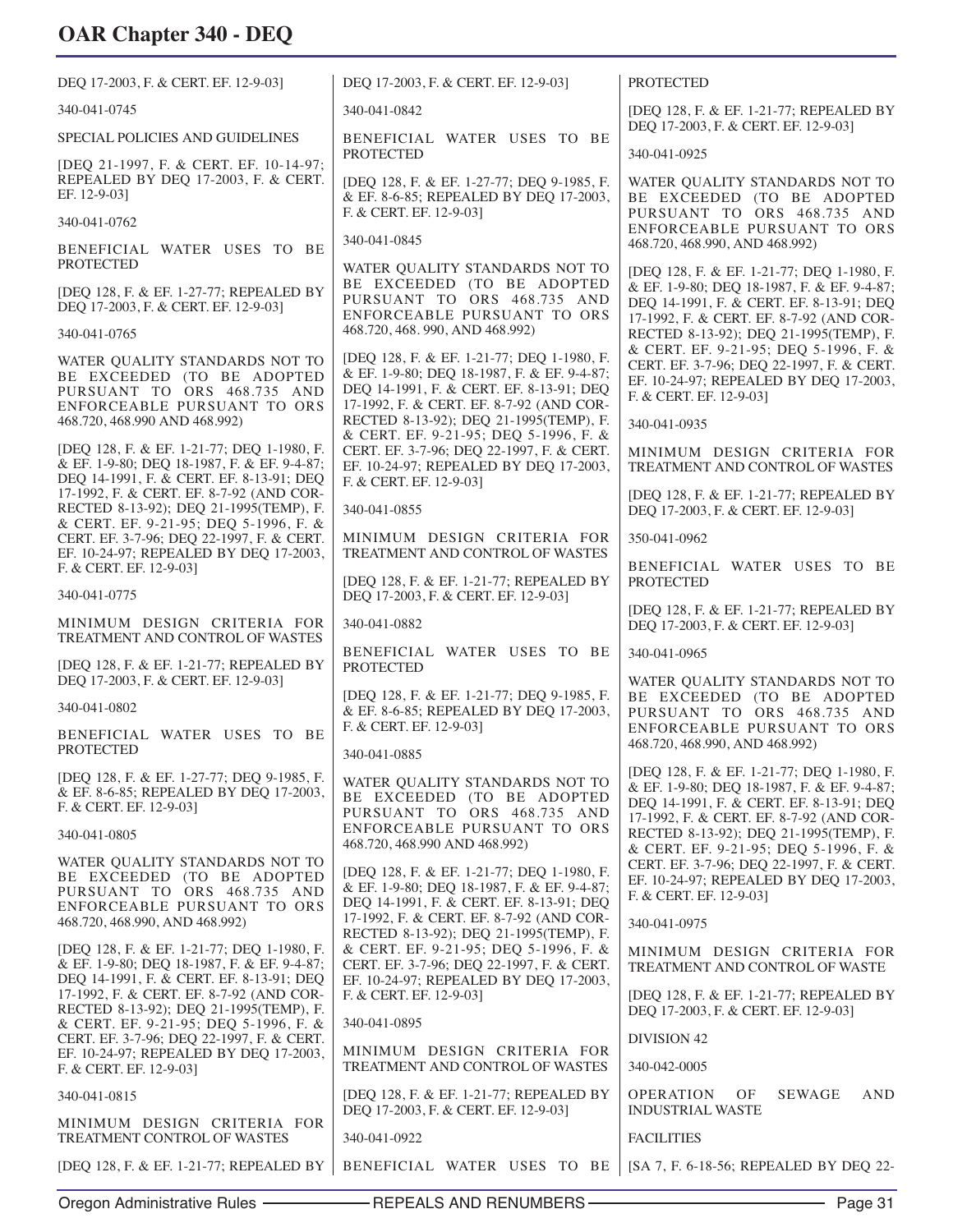| 1981, F. & EF. 9-2-81]                                                                  | <b>PERMITS</b>                                                                                                              | $1 - 31 - 03$ ]                                                                 |
|-----------------------------------------------------------------------------------------|-----------------------------------------------------------------------------------------------------------------------------|---------------------------------------------------------------------------------|
| 340-042-0010                                                                            | [DEQ 53(TEMP), F. & EF. 6-21-73 THRU 10-                                                                                    | 340-047-0040                                                                    |
| <b>OPERATIONS RECORDS</b>                                                               | 18-73; DEQ 58, F. 9-21-73, EF. 10-25-73;<br>DEQ 113, F. & EF. 5-10-76; DEQ 27-1994, F.                                      | TRANSFER REQUIREMENTS                                                           |
| [SA 7, F. 6-18-56; REPEALED BY DEQ 22-<br>1981, F. & EF. 9-2-81]                        | 11-15-94, CERT. EF. 4-1-95; REPEALED BY<br>DEQ 15-2000, F. & CERT. EF. 10-11-00]                                            | [DEQ 22-1992, F. & CERT. EF. 8-13-92;<br>REPEALED BY DEQ 2-2003, F. & CERT. EF. |
| 340-042-0015                                                                            | 340-045-0090                                                                                                                | $1 - 31 - 03$                                                                   |
| <b>DISINFECTION</b>                                                                     | <b>IMPLEMENTATION DATE</b>                                                                                                  | 340-047-0100                                                                    |
| [SA 7, F. 6-18-56; REPEALED BY DEQ 22-<br>1981, F. & EF. 9-2-81]                        | [DEO 27-1994, F. 11-15-94, CERT. EF. 4-1-9;<br>REPEALED BY DEQ 15-2000, F. & CERT.<br>EF. 10-11-00]                         | <b>PURPOSE</b><br>[DEQ 22-1992, F. & CERT. EF. 8-13-92;                         |
| 340-042-0020                                                                            | <b>DIVISION 47</b>                                                                                                          | REPEALED BY DEQ 2-2003, F. & CERT. EF.<br>$1 - 31 - 03$                         |
| BY-PASSING SEWAGE AND TREATMENT<br><b>PLANTS</b>                                        | 340-047-0005                                                                                                                | 340-047-0110                                                                    |
| [SA 7, F. 6-18-56; REPEALED BY DEQ 22-                                                  | <b>PURPOSE</b>                                                                                                              | <b>AUTHORITY</b>                                                                |
| 1981, F. & EF. 9-2-81]<br><b>DIVISION 44</b>                                            | [DEQ 45, F. 6-15-72, EF. 7-1-72; DEQ 22-<br>1992, F. & CERT. EF. 8-13-92; REPEALED                                          | [DEO 22-1992, F. & CERT. EF. 8-13-92;<br>REPEALED BY DEQ 2-2003, F. & CERT. EF. |
| 340-044-0019                                                                            | BY DEQ 2-2003, F. & CERT. EF. 1-31-03]                                                                                      | $1 - 31 - 03$ ]                                                                 |
| SCHEDULES FOR ELIMINATING WASTE                                                         | 340-047-0010                                                                                                                | 340-047-0120                                                                    |
| DISPOSAL<br>WELLS<br><b>INSIDE</b><br>INCORPORATED CITIES, SANITARY                     | <b>DEFINITIONS</b><br>[DEQ 45, F. 6-15-72, EF. 7-1-72; DEQ 30-                                                              | <b>APPLICABILITY</b>                                                            |
| DISTRICTS, AND COUNTY SERVICE<br><b>DISTRICTS</b>                                       | 1991, F. & CERT. EF. 12-20-91; DEQ 22-<br>1992, F. & CERT. EF. 8-13-92; DEQ 21-<br>1996(TEMP), F. & CERT. EF. 10-15-96; DEQ | [DEQ 22-1992, F. & CERT. EF. 8-13-92;<br>REPEALED BY DEQ 2-2003, F. & CERT. EF. |
| [DEQ 35-1979, F. & EF. 12-19-79;<br>REPEALED BY DEQ 15-1983, F. & EF. 8-26-             | 6-1997, F. & CERT. EF. 3-31-97; REPEALED<br>BY DEQ 2-2003, F. & CERT. EF. 1-31-03]                                          | $1 - 31 - 03$ ]<br>340-047-0130                                                 |
| 83]                                                                                     | 340-047-0015                                                                                                                | PLAN PREPARATION                                                                |
| 340-044-0025                                                                            | NOTICE, CONTROL AND CLEANUP OF                                                                                              | [DEQ 22-1992, F. & CERT. EF. 8-13-92;                                           |
| WASTE DISPOSAL WELL PERMIT AREAS                                                        | OIL SPILLS REQUIRED                                                                                                         | REPEALED BY DEQ 2-2003, F. & CERT. EF.                                          |
| [SA 41, F. 5-15-69; REPEALED BY DEQ 35-<br>1979, F. & EF. 12-19-791                     | [DEQ 45, F. 6-15-72, EF. 7-1-72; REPEALED<br>BY DEQ 2-2003, F. & CERT. EF. 1-31-03]                                         | $1 - 31 - 03$ ]<br>340-047-0140                                                 |
| 340-044-0030                                                                            | 340-047-0020                                                                                                                | PLAN FORMAT REQUIREMENTS                                                        |
| WASTE DISPOSAL WELLS PROHIBITED<br>WHERE BETTER TREATMENT OR<br>PROTECTION IS AVAILABLE | APPROVAL REQUIRED FOR USE OF<br><b>CHEMICALS</b>                                                                            | [DEQ 22-1992, F. & CERT. EF. 8-13-92;<br>REPEALED BY DEQ 2-2003, F. & CERT. EF. |
| [SA 41, F. 5-15-69; REPEALED BY DEQ 8-                                                  | [DEO 45, F. 6-15-72, EF. 7-1-72; REPEALED<br>BY DEQ 2-2003, F. & CERT. EF. 1-31-03]                                         | $1 - 31 - 031$<br>340-047-0150                                                  |
| 2001, F. 7-13-01, CERT. EF. 9-20-01]                                                    | 340-047-0025                                                                                                                |                                                                                 |
| 340-044-0045<br>CONSTRUCTION OR USE OF WASTE                                            | APPROVAL REQUIRED FOR DISPOSAL<br>OF SPILLED OILS                                                                           | PLAN CONTENT REQUIREMENTS<br>[DEQ 22-1992, F. & CERT. EF. 8-13-92;              |
| DISPOSAL WELLS PROHIBITED AFTER<br><b>JANUARY 1, 1980</b>                               | [DEQ 45, F. 6-15-72, EF. 7-1-72; REPEALED<br>BY DEQ 2-2003, F. & CERT. EF. 1-31-03]                                         | REPEALED BY DEQ 2-2003, F. & CERT. EF.<br>$1 - 31 - 031$                        |
| [SA 41, F. 5-15-69; REPEALED BY DEQ 35-<br>1979, F. & EF. 12-19-79]                     | 340-047-0030                                                                                                                | 340-047-0160                                                                    |
| 340-044-0050                                                                            | <b>VIOLATIONS</b>                                                                                                           | <b>PREVENTION</b><br><b>STRATEGIES</b><br><b>FOR</b><br><b>FACILITIES</b>       |
| WASTE DISPOSAL WELLS FOR SURFACE<br>DRAINAGE                                            | [DEQ 45, F. 6-15-72, EF. 7-1-72; REPEALED<br>BY DEQ 78, F. 9-6-74, EF. 9-25-74]                                             | [DEQ 22-1992, F. & CERT. EF. 8-13-92;<br>REPEALED BY DEQ 2-2003, F. & CERT. EF. |
| [DEQ 15-1983, F. & EF. 8-26-83; REPEALED                                                | 340-047-0035                                                                                                                | $1 - 31 - 03$ ]                                                                 |
| BY DEQ 8-2001, F. 7-13-01, CERT. EF. 9-20-<br>01]                                       | PROGRAM ADMINISTRATION AND<br><b>COMPLIANCE FEES</b>                                                                        | 340-047-0170                                                                    |
| <b>DIVISION 45</b>                                                                      | [DEQ 30-1991, F. & CERT. EF. 12-20-91;                                                                                      | <b>PREVENTION</b><br><b>STRATEGIES</b><br><b>FOR</b><br><b>VESSELS</b>          |
| 340-045-0025                                                                            | DEQ 21-1996(TEMP), F. & CERT. EF. 10-15-<br>96; DEQ 6-1997, F. & CERT. EF. 3-31-97;                                         | [DEQ 22-1992, F. & CERT. EF. 8-13-92;                                           |
| PROCEDURES FOR OBTAINING WPCF                                                           | REPEALED BY DEQ 2-2003, F. & CERT. EF.                                                                                      | REPEALED BY DEQ 2-2003, F. & CERT. EF.                                          |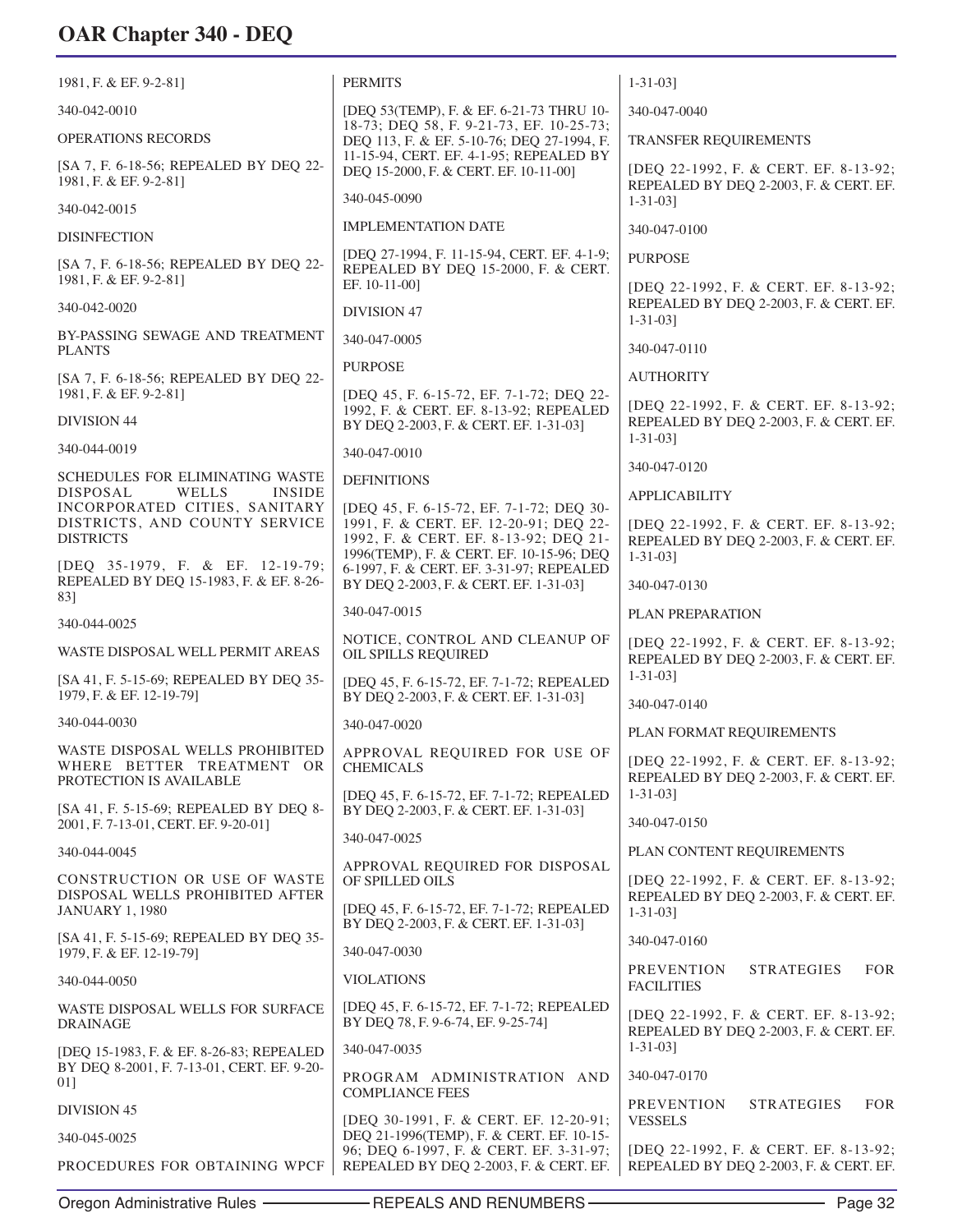| $1 - 31 - 03$ ]                                                                                                                | 00321                                                                                       | REPEALED BY DEQ 19-2000, F. & CERT.                                                                                                  |
|--------------------------------------------------------------------------------------------------------------------------------|---------------------------------------------------------------------------------------------|--------------------------------------------------------------------------------------------------------------------------------------|
| 340-047-0180                                                                                                                   | 340-048-0025 [RENUMBERED TO 340-048-                                                        | EF. 12-15-00]                                                                                                                        |
| PLAN SUBMITTAL                                                                                                                 | 0042, 340-048-0045]                                                                         | 340-048-0200 [RENUMBERED TO 340-048-<br>00551                                                                                        |
| [DEQ 22-1992, F. & CERT. EF. 8-13-92;<br>REPEALED BY DEQ 2-2003, F. & CERT. EF.                                                | 340-048-0030 [RENUMBERED TO 340-048-<br>0045]                                               | <b>DIVISION 50</b>                                                                                                                   |
| $1 - 31 - 03$ ]                                                                                                                | 340-048-0035                                                                                | 340-050-0075                                                                                                                         |
| 340-047-0190                                                                                                                   | <b>DENIAL OF CERTIFICATION</b>                                                              | MONITORING AND REPORTING                                                                                                             |
| <b>PLAN REVIEW</b>                                                                                                             | [DEQ 18-1985, F. & EF. 12-3-85; REPEALED<br>BY DEQ 2-2004, F. & CERT. EF. 4-15-04]          | [DEQ 15-1984, F. & EF. 8-21-84; REPEALED<br>BY DEQ 18-1995, F. & CERT. EF. 7-20-95]                                                  |
| [DEQ 22-1992, F. & CERT. EF. 8-13-92;<br>REPEALED BY DEQ 2-2003, F. & CERT. EF.<br>$1 - 31 - 03$ ]                             | 340-048-0040 [RENUMBERED TO 340-048-<br>00501                                               | DIVISION 53                                                                                                                          |
| 340-047-0200                                                                                                                   | 340-048-0100                                                                                | 340-053-0005                                                                                                                         |
| DRILLS AND INSPECTIONS                                                                                                         | <b>CERTIFICATION OF GRAZING ACTIVITY</b><br>- BACKGROUND AND PURPOSE                        | <b>PURPOSE</b>                                                                                                                       |
| [DEQ 22-1992, F. & CERT. EF. 8-13-92;<br>REPEALED BY DEQ 2-2003, F. & CERT. EF.<br>$1 - 31 - 03$ ]                             | [DEQ 1-1998, F. & CERT. EF. 3-3-98;<br>REPEALED BY DEQ 19-2000, F. & CERT.<br>EF. 12-15-00] | [DEQ 24-1980, F. 9-29-80, EF. 10-1-80;<br>REPEALED BY DEO 10-2003, F. &<br>CERT.EF. 5-27-03]                                         |
| 341-047-0210                                                                                                                   | 340-048-0110                                                                                | 340-053-0010                                                                                                                         |
| PLAN MAINTENANCE AND USE                                                                                                       | <b>CERTIFICATION OF GRAZING ACTIVITY</b>                                                    | <b>DEFINITIONS</b>                                                                                                                   |
| [DEQ 22-1992, F. & CERT. EF. 8-13-92;<br>REPEALED BY DEQ 2-2003, F. & CERT. EF.                                                | - POLICY AND OPTIONS<br>[DEQ 1-1998, F. & CERT. EF. 3-3-98;                                 | [DEO 24-1980, F. 9-29-80, EF. 10-1-80; DEO<br>15-1982, F. & EF. 7-27-82; REPEALED BY                                                 |
| $1 - 31 - 03$ ]                                                                                                                | REPEALED BY DEQ 19-2000, F. & CERT.<br>EF. 12-15-00]                                        | DEQ 10-2003, F. & CERT.EF. 5-27-03]                                                                                                  |
| 340-047-0220                                                                                                                   | 340-048-0120                                                                                | 340-053-0015                                                                                                                         |
| PLAN UPDATE TIMELINE                                                                                                           | APPLICATION REQUIREMENTS AND                                                                | PRIORITY LIST DEVELOPMENT                                                                                                            |
| [DEQ 22-1992, F. & CERT. EF. 8-13-92;<br>REPEALED BY DEQ 2-2003, F. & CERT. EF.<br>$1 - 31 - 03$ ]                             | REVIEW FOR GRAZING CERTIFICATIONS<br>[DEQ 1-1998, F. & CERT. EF. 3-3-98;                    | [DEQ 24-1980, F. 9-29-80, EF. 10-1-80; DEQ<br>28-1981(TEMP), F. & EF. 10-19-81; DEQ 15-<br>1982, F. & EF. 7-27-82; DEQ 14-1983, F. & |
| 340-047-0230                                                                                                                   | REPEALED BY DEQ 19-2000, F. & CERT.<br>EF. 12-15-00]                                        | EF. 8-26-83; DEQ 10-1989, F. & CERT. EF. 6-<br>9-89; REPEALED BY DEQ 10-2003, F. &<br>CERT.EF. 5-27-03]                              |
| <b>WITH</b><br>NONCOMPLIANCE<br><b>PLAN</b><br><b>REQUIREMENTS</b>                                                             | 340-048-0130                                                                                | 340-053-0020                                                                                                                         |
| [DEQ 22-1992, F. & CERT. EF. 8-13-92;<br>REPEALED BY DEQ 2-2003, F. & CERT. EF.                                                | CONTENTS OF CERTIFICATION OF<br><b>GRAZING ACTIVITY</b>                                     | ELIGIBLE COSTS AND LIMITATIONS                                                                                                       |
| $1 - 31 - 03$<br>340-047-0240                                                                                                  | [DEQ 1-1998, F. & CERT. EF. 3-3-98;<br>REPEALED BY DEQ 19-2000, F. & CERT.<br>EF. 12-15-00] | [DEQ 24-1980, F. 9-29-80, EF. 10-1-80; DEQ<br>15-1982, F. & EF. 7-27-82; DEQ 10-1989, F. &<br>CERT. EF. 6-9-89; REPEALED BY DEQ 10-  |
| EQUIPMENT MUTUAL AID                                                                                                           | 340-048-0140                                                                                | 2003, F. & CERT.EF. 5-27-03]                                                                                                         |
| [DEQ 21-1996(TEMP), F. & CERT. EF. 10-15-<br>96; DEQ 6-1997, F. & CERT. EF. 3-31-97;<br>REPEALED BY DEQ 2-2003, F. & CERT. EF. | <b>GRAZING CERTIFICATION EVALUATION</b><br><b>CRITERIA</b>                                  | 340-053-0025<br><b>SPECIAL</b><br><b>ESTABLISHMENT</b><br>OF                                                                         |
| $1 - 31 - 03$                                                                                                                  | [DEQ 1-1998, F. & CERT. EF. 3-3-98;<br>REPEALED BY DEQ 19-2000, F. & CERT.                  | <b>RESERVES</b><br>[DEQ 24-1980, F. 9-29-80, EF. 10-1-80; DEQ                                                                        |
| DIVISION 48                                                                                                                    | EF. 12-15-00]                                                                               | 15-1982, F. & EF. 7-27-82; DEQ 14-1983, F.                                                                                           |
| 340-048-0022                                                                                                                   | 340-048-0150                                                                                | & EF. 8-26-83; DEQ 3-1987, F. & EF. 2-20-87;<br>DEQ 16-1987, F. & EF. 8-12-87; DEQ 10-                                               |
| <b>DIVISION</b><br>OF<br>STATE LANDS<br>$\overline{\phantom{m}}$<br><b>COORDINATED RESPONSE</b>                                | COMPLIANCE<br>MONITORING<br><b>FOR</b><br><b>GRAZING CERTIFICATIONS</b>                     | 1989, F. & CERT. EF. 6-9-89; DEQ 19-1990,<br>F. & CERT. EF. 6-7-90; REPEALED BY DEQ                                                  |
| [DEQ 5-1997(TEMP), F. & CERT. EF. 3-3-97]                                                                                      | [DEQ 1-1998, F. & CERT. EF. 3-3-98;<br>REPEALED BY DEQ 19-2000, F. & CERT.                  | 10-2003, F. & CERT.EF. 5-27-03]                                                                                                      |
| 340-048-0023                                                                                                                   | EF. 12-15-00]                                                                               | 340-053-0027                                                                                                                         |
| <b>CERTIFICATION OF FEDERAL GRAZING</b><br><b>LEASES</b>                                                                       | 340-048-0160                                                                                | USE OF DISCRETIONARY AUTHORITY<br>[DEQ 20-1984, F. & EF. 11-8-84; DEQ 16-                                                            |
| [DEQ 5-1997(TEMP), F. & CERT. EF. 3-3-97]                                                                                      | <b>FOR</b><br>GRAZING<br><b>ENFORCEMENT</b><br><b>CERTIFICATIONS</b>                        | 1987, F. & EF. 8-12-87; DEQ 24-1988, F. &<br>CERT. EF. 9-15-88; DEQ 10-1989, F. & CERT.                                              |
| 340-048-0024 [RENUMBERED TO 340-048-                                                                                           | [DEQ 1-1998, F. & CERT. EF. 3-3-98;                                                         | EF. 6-9-89; REPEALED BY DEQ 10-2003, F.                                                                                              |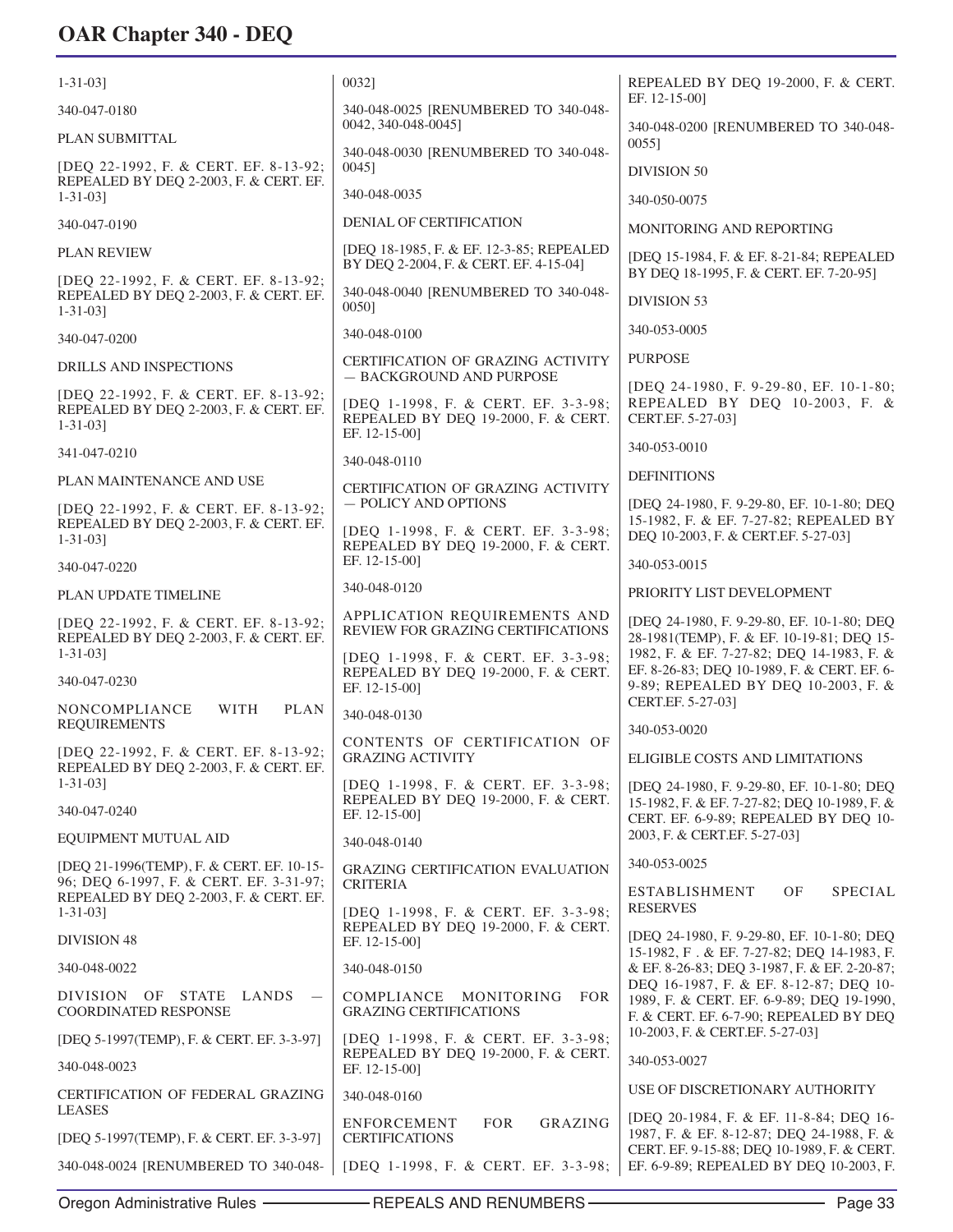| & CERT.EF. 5-27-03]                                                                                                                                                                                   | 1-1993, F. & CERT. EF. 1-22-93; DEQ 3-1995,                                                                                                                                                    | DEQ 3-1995, F. & CERT. EF. 1-23-95]                                                                                                   |
|-------------------------------------------------------------------------------------------------------------------------------------------------------------------------------------------------------|------------------------------------------------------------------------------------------------------------------------------------------------------------------------------------------------|---------------------------------------------------------------------------------------------------------------------------------------|
| 340-053-0030                                                                                                                                                                                          | F. & CERT. EF. 1-23-95; ADMINISTRATIVE<br>CORRECTION 10-29-98; DEQ 10-2003, F. &                                                                                                               | 340-054-0080                                                                                                                          |
| PRIORITY LIST MANAGEMENT                                                                                                                                                                              | CERT. EF. 5-27-03; DEQ 2-2008, F. & CERT.<br>EF. 2-27-08; DEQ 1-2009(TEMP), F. 4-27-09,                                                                                                        | SRF PROCEDURES MANUAL                                                                                                                 |
| [DEQ 24-1980, F. 9-29-80, EF. 10-1-80; DEQ<br>15-1982, F. & EF. 7-27-82; DEQ 10-1989, F. &<br>CERT. EF. 6-9-89; REPEALED BY DEQ 10-<br>2003, F. & CERT.EF. 5-27-03]                                   | CERT. EF. 5-1-09 THRU 10-27-09; DEQ 7-<br>2009, F. & CERT. EF. 10-28-09; REPEALED<br>BY DEQ 11-2012, F. & CERT. EF. 12-14-12]                                                                  | [DEQ 3-1995, F. & CERT. EF. 1-23-95;<br>REPEALED BY DEQ 10-2003, F. &<br>CERT.EF. 5-27-03]                                            |
| 340-053-0035                                                                                                                                                                                          | 340-054-0040                                                                                                                                                                                   | 340-054-0085                                                                                                                          |
| PRIORITY LIST MODIFICATION AND<br><b>BYPASS PROCEDURE</b>                                                                                                                                             | FINAL APPLICATION PROCESS FOR SRF<br><b>FINANCING</b><br><b>FOR</b><br><b>DESIGN</b><br>OR.                                                                                                    | WASTEWATER HARDSHIP GRANT<br>PROGRAM                                                                                                  |
| [DEQ 24-1980, F. 9-29-80, EF. 10-1-80; DEQ<br>15-1982, F. & EF. 7-27-82; DEQ 14-1983, F. &<br>EF. 8-26-83; DEQ 10-1989, F. & CERT. EF. 6-<br>9-89; REPEALED BY DEQ 10-2003, F. &<br>CERT.EF. 5-27-03] | CONSTRUCTION OF WATER POLLUTION<br><b>CONTROL FACILITIES</b><br>[DEQ 2-1989, F. & CERT. EF. 3-10-89; DEQ<br>30-1990, F. & CERT. EF. 8-1-90; DEQ 1-1993,<br>F. & CERT. EF. 1-22-93; REPEALED BY | [DEQ 19-1997, F. & CERT. EF. 9-22-97; DEQ<br>10-2003, F. & CERT. EF. 5-27-03;<br>REPEALED BY DEQ 11-2012, F. & CERT.<br>EF. 12-14-121 |
| <b>DIVISION 54</b>                                                                                                                                                                                    | DEQ 3-1995, F. & CERT. EF. 1-23-95]                                                                                                                                                            | 340-054-0087                                                                                                                          |
| 340-054-0020                                                                                                                                                                                          | 340-054-0045                                                                                                                                                                                   | <b>DEFINITIONS</b>                                                                                                                    |
| <b>USES OF THE FUND</b>                                                                                                                                                                               | FINAL APPLICATION PROCESS FOR SRF                                                                                                                                                              | [DEQ 19-1997, F. & CERT. EF. 9-22-97; DEQ<br>10-2003, F. & CERT. EF. 5-27-03;                                                         |
| [DEQ 2-1989, F. & CERT. EF. 3-10-89; DEQ                                                                                                                                                              | FINANCING FOR CONSTRUCTION OF<br>WATER<br><b>POLLUTION</b><br>CONTROL                                                                                                                          | REPEALED BY DEQ 11-2012, F. & CERT.<br>EF. 12-14-12]                                                                                  |
| 30-1990, F. & CERT. EF. 8-1-90; DEQ 3-1995,<br>F. & CERT. EF. 1-23-95; DEQ 10-2003, F. &                                                                                                              | <b>FACILITIES</b>                                                                                                                                                                              | 340-054-0090                                                                                                                          |
| CERT. EF. 5-27-03; REPEALED BY DEQ 11-<br>2012, F. & CERT. EF. 12-14-12]                                                                                                                              | [DEQ 2-1989, F. & CERT. EF. 3-10-89;<br>REPEALED BY DEQ 1-1993, F. & CERT. EF.                                                                                                                 | APPLICANT ELIGIBILITY                                                                                                                 |
| 340-054-0021                                                                                                                                                                                          | $1 - 22 - 93$                                                                                                                                                                                  | [DEQ 19-1997, F. & CERT. EF. 9-22-97; DEQ<br>10-2003, F. & CERT. EF. 5-27-03;                                                         |
| <b>EXPEDITED LOANS</b>                                                                                                                                                                                | 340-054-0050                                                                                                                                                                                   | REPEALED BY DEQ 11-2012, F. & CERT.<br>EF. 12-14-12]                                                                                  |
| [DEQ 10-2003, F. & CERT. EF. 5-27-03;<br>REPEALED BY DEQ 11-2012, F. & CERT.                                                                                                                          | ENVIRONMENTAL REVIEW                                                                                                                                                                           | 340-054-0093                                                                                                                          |
| EF. 12-14-12]                                                                                                                                                                                         | [DEQ 2-1989, F. & CERT. EF. 3-10-89; DEQ<br>30-1990, F. & CERT. EF. 8-1-90; DEQ 1-1993,                                                                                                        | <b>USES OF GRANT FUNDS</b>                                                                                                            |
| 340-054-0023                                                                                                                                                                                          | F. & CERT. EF. 1-22-93;                                                                                                                                                                        | [DEQ 19-1997, F. & CERT. EF. 9-22-97; DEQ                                                                                             |
| PLANNING LOANS<br>[DEQ 10-2003, F. & CERT. EF. 5-27-03;                                                                                                                                               | REPEALED BY DEQ 1-1993, F. & CERT.<br>EF. 1-22-93]                                                                                                                                             | 10-2003, F. & CERT. EF. 5-27-03;<br>REPEALED BY DEQ 11-2012, F. & CERT.                                                               |
| REPEALED BY DEQ 11-2012, F. & CERT.<br>EF. 12-14-121                                                                                                                                                  | 340-054-0055                                                                                                                                                                                   | EF. 12-14-12]<br>340-054-0095                                                                                                         |
| 340-054-0024                                                                                                                                                                                          | LOAN APPROVAL AND REVIEW                                                                                                                                                                       | <b>SELECTION OF GRANTEES</b>                                                                                                          |
| DESIGN LOANS AND CONSTRUCTION                                                                                                                                                                         | <b>CRITERIA</b>                                                                                                                                                                                | [DEQ 19-1997, F. & CERT. EF. 9-22-97; DEQ                                                                                             |
| <b>LOANS</b><br>[DEQ 10-2003, F. & CERT. EF. 5-27-03; DEQ<br>1-2009(TEMP), F. 4-27-09, CERT. EF. 5-1-09                                                                                               | [DEQ 2-1989, F. & CERT. EF. 3-10-89; DEQ<br>31-1989(TEMP), F. & CERT. EF. 12-14-89;<br>DEQ 30-1990, F. & CERT. EF. 8-1-90; DEQ 1-<br>1993, F. & CERT. EF. 1-22-93; DEQ 10-2003,                | 10-2003, F. & CERT. EF. 5-27-03;<br>REPEALED BY DEQ 11-2012, F. & CERT.<br>EF. 12-14-12]                                              |
| THRU 10-27-09; DEQ 7-2009, F. & CERT.<br>EF. 10-28-09; REPEALED BY DEQ 11-2012,                                                                                                                       | F. & CERT. EF. 5-27-03; REPEALED BY                                                                                                                                                            | 340-054-0097                                                                                                                          |
| F. & CERT. EF. 12-14-12]                                                                                                                                                                              | DEQ 11-2012, F. & CERT. EF. 12-14-12]                                                                                                                                                          | COORDINATION WITH CLEAN WATER<br><b>STATE REVOLVING FUND LOANS</b>                                                                    |
| 340-054-0030                                                                                                                                                                                          | 340-054-0070                                                                                                                                                                                   | [DEQ 19-1997, F. & CERT. EF. 9-22-97; DEQ                                                                                             |
| PRELIMINARY APPLICATION PROCESS<br>AND PREPARATION OF THE INTENDED<br>USE PROJECT LIST                                                                                                                | <b>SPECIAL RESERVES</b><br>[DEQ 2-1989, F. & CERT. EF. 3-10-89; DEQ                                                                                                                            | 10-2003, F. & CERT. EF. 5-27-03;<br>REPEALED BY DEQ 11-2012, F. & CERT.                                                               |
| [DEQ 2-1989, F. & CERT. EF. 3-10-89;<br>REPEALED BY DEQ 30-1990, F. & CERT.                                                                                                                           | 30-1990, F. & CERT. EF. 8-1-90; DEQ 1-1993,<br>F. & CERT. EF. 1-22-93; REPEALED BY                                                                                                             | EF. 12-14-12]<br>340-054-0098                                                                                                         |
| EF. 8-1-90]                                                                                                                                                                                           | DEQ 3-1995, F. & CERT. EF. 1-23-95]                                                                                                                                                            | <b>DEFINITIONS</b>                                                                                                                    |
| 340-054-0035                                                                                                                                                                                          | 340-054-0075                                                                                                                                                                                   | [DEQ 1-2009(TEMP), F. 4-27-09, CERT. EF.                                                                                              |
| FINAL STAGE OF APPLICATION<br>PROCESS FOR DESIGN LOANS OR                                                                                                                                             | <b>LOAN LIMITATIONS</b><br>[DEQ 2-1989, F. & CERT. EF. 3-10-89; DEQ                                                                                                                            | 5-1-09 THRU 10-27-09; DEQ 7-2009, F. &<br>CERT. EF. 10-28-09; REPEALED BY DEQ<br>11-2012, F. & CERT. EF. 12-14-12]                    |
| <b>CONSTRUCTION LOANS</b><br>[DEQ 2-1989, F. & CERT. EF. 3-10-89; DEQ                                                                                                                                 | 30-1990, F. & CERT. EF. 8-1-90; DEQ 1-1993,<br>F. & CERT. EF. 1-22-93; REPEALED BY                                                                                                             | FUNDING UNDER THE 2009 AMERICAN                                                                                                       |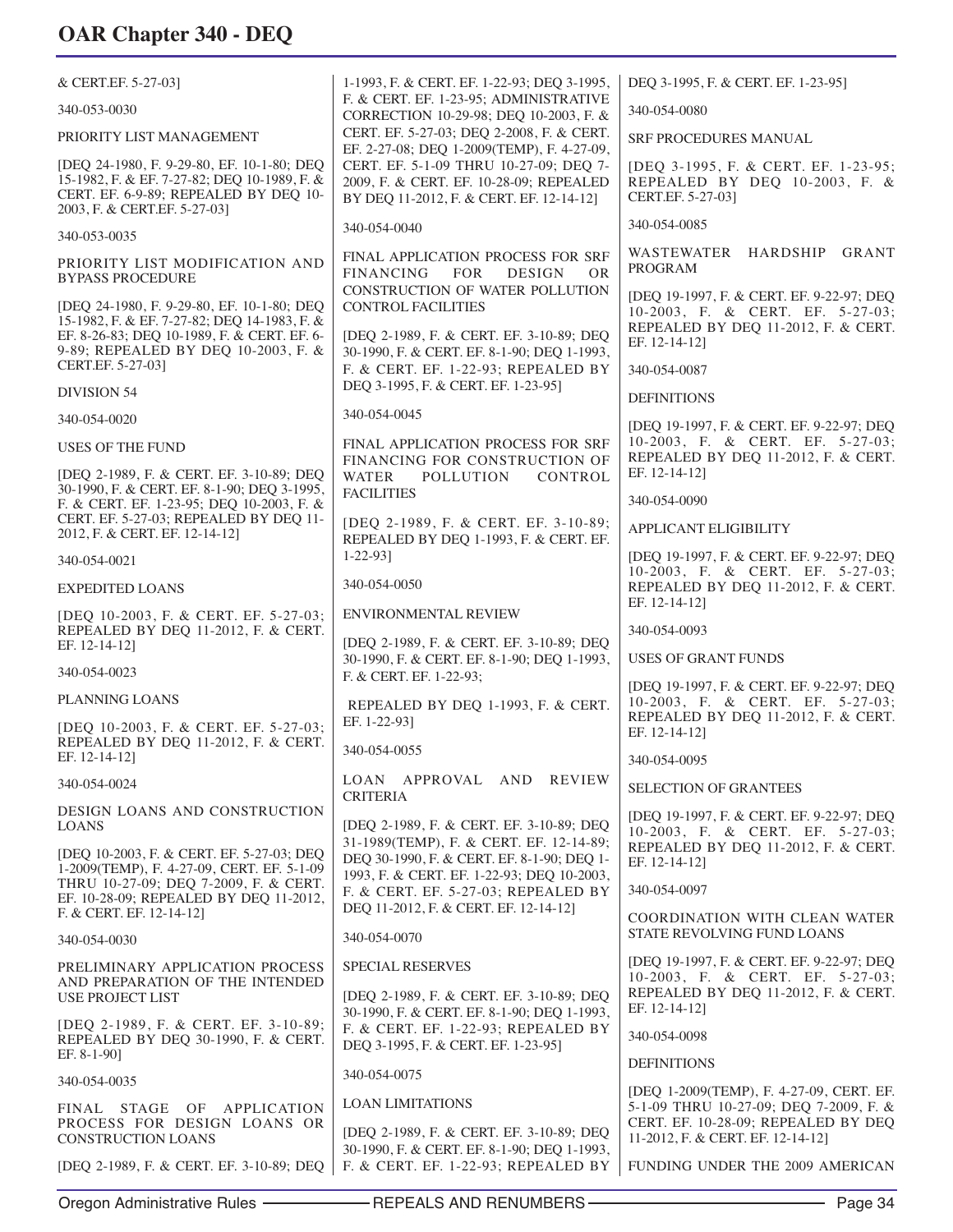| <b>RECOVERY</b>                                                                                                             | 4-09 THRU 2-28-10]                                                                                                             | EF. 12-18-92 (AND CORRECTED 1-5-93)]                                                                                 |
|-----------------------------------------------------------------------------------------------------------------------------|--------------------------------------------------------------------------------------------------------------------------------|----------------------------------------------------------------------------------------------------------------------|
| AND REINVESTMENT ACT (ACT)                                                                                                  | 340-054-0116                                                                                                                   | 340-060-0065 [RENUMBERED TO 340-093-<br>0160]                                                                        |
| 340-054-0100                                                                                                                | <b>FINANCIAL TERMS</b>                                                                                                         | 340-060-0070                                                                                                         |
| IMPLEMENTATION WITHIN THE CWSRF<br><b>PROGRAM</b>                                                                           | [DEQ 5-2009(TEMP), F. 9-3-09 CERT. EF. 9-<br>4-09 THRU 2-28-10]                                                                | <b>SMALL RURAL SITES</b>                                                                                             |
| [DEQ 1-2009(TEMP), F. 4-27-09, CERT. EF.                                                                                    | 340-054-0118                                                                                                                   | [DEO 26-1984, F. & EF. 12-26-84;                                                                                     |
| 5-1-09 THRU 10-27-09; DEQ 7-2009, F. &<br>CERT. EF. 10-28-09; DEQ 11-2012, F. &                                             | <b>INTENDED USE PLAN</b>                                                                                                       | REPEALED BY DEQ 31-1992, F. & CERT.<br>EF. 12-18-92 (AND CORRECTED 1-5-93)]                                          |
| CERT. EF. 12-14-12; REPEALED BY DEQ 9-<br>2015, F. & CERT. EF. 10-16-15]                                                    | [DEQ 5-2009(TEMP), F. 9-3-09 CERT. EF. 9-<br>4-09 THRU 2-28-10]                                                                | 340-060-0075 [RENUMBERED TO 340-090-<br>0090]                                                                        |
| 340-054-0102                                                                                                                | <b>DIVISION 55</b>                                                                                                             | 340-060-0080 [RENUMBERED TO 340-090-                                                                                 |
| PROJECT ELIGIBILITY UNDER THE ACT                                                                                           | 340-055-0015 [RENUMBERED TO 340-005-                                                                                           | 00901                                                                                                                |
| [DEQ 1-2009(TEMP), F. 4-27-09, CERT. EF.<br>5-1-09 THRU 10-27-09; DEQ 7-2009, F. &                                          | 0012, 340-005-0016, 340-005-0017, 340-005-<br>0022]                                                                            | 340-060-0085 [RENUMBERED TO 340-090-<br>0150]                                                                        |
| CERT. EF. 10-28-09; DEQ 11-2012, F. &<br>CERT. EF. 12-14-12; REPEALED BY DEQ 9-                                             | DIVISION 60                                                                                                                    | 340-060-0090 [RENUMBERED TO 340-091-<br>0010]                                                                        |
| 2015, F. & CERT. EF. 10-16-15]                                                                                              | 340-060-0005 [RENUMBERED TO 340-090-<br>$0005$ ]                                                                               | 340-060-0091 [RENUMBERED TO 340-091-                                                                                 |
| 340-054-0104                                                                                                                | 340-060-0010 [RENUMBERED TO 340-090-                                                                                           | 0020]                                                                                                                |
| USE OF FUNDS AND INTENDED USE<br>PLAN UNDER THE ACT                                                                         | 0010]                                                                                                                          | 340-060-0092 [RENUMBERED TO 340-091-<br>0070]                                                                        |
| [DEQ 1-2009(TEMP), F. 4-27-09, CERT. EF.                                                                                    | 340-060-0015                                                                                                                   | 340-060-0093 [RENUMBERED TO 340-091-                                                                                 |
| 5-1-09 THRU 10-27-09; DEQ 7-2009, F. &<br>CERT. EF. 10-28-09; DEQ 11-2012, F. &                                             | POLICY STATEMENT                                                                                                               | 0070 AND 0080]                                                                                                       |
| CERT. EF. 12-14-12; REPEALED BY DEQ 9-<br>2015, F. & CERT. EF. 10-16-15]                                                    | [DEQ 26-1984, F. & EF. 12-26-84; DEQ 27-<br>1988, F. & CERT. EF. 9-16-88; REPEALED<br>BY DEQ 31-1992, F. & CERT. EF. 12-18-92  | 340-060-0095 [RENUMBERED TO 340-091-<br>0030]                                                                        |
| 340-054-0106                                                                                                                | (AND CORRECTED 1-5-93)]                                                                                                        | 340-060-0100 [RENUMBERED TO 340-091-                                                                                 |
| <b>ALLOCATION OF ACT FUNDS</b>                                                                                              | 340-060-0020 [RENUMBERED TO 340-090-<br>0020 AND 340-090-0030]                                                                 | 0040]<br>340-060-0105 [RENUMBERED TO 340-091-                                                                        |
| [DEQ 1-2009(TEMP), F. 4-27-09, CERT. EF.<br>5-1-09 THRU 10-27-09; DEQ 7-2009, F. &<br>CERT. EF. 10-28-09; DEQ 11-2012, F. & | 340-060-0025 [RENUMBERED TO 340-090-<br>0050]                                                                                  | 0050]<br>340-060-0110 [RENUMBERED TO 340-091-                                                                        |
| CERT. EF. 12-14-12; REPEALED BY DEQ 9-<br>2015, F. & CERT. EF. 10-16-15]                                                    | 340-060-0030 [RENUMBERED TO 340-090-<br>00701                                                                                  | 0060 AND 0090]<br>340-060-0115                                                                                       |
| 340-054-0108                                                                                                                | 340-060-0035 [RENUMBERED TO 340-090-                                                                                           |                                                                                                                      |
| <b>FINANCIAL TERMS</b>                                                                                                      | 00801                                                                                                                          | LOCAL GOVERNMENT RESPONSIBILITY                                                                                      |
| [DEQ 1-2009(TEMP), F. 4-27-09, CERT. EF.                                                                                    | 340-060-0040 [RENUMBERED TO 340-090-<br>00301                                                                                  | [DEQ 27-1988, F. & CERT. EF. 9-16-88;<br>REPEALED BY DEQ 31-1992, F. & CERT.<br>EF. 12-18-92 (AND CORRECTED 1-5-93)] |
| 5-1-09 THRU 10-27-09; DEQ 7-2009, F. &<br>CERT. EF. 10-28-09; DEQ 11-2012, F. &                                             | 340-060-0045                                                                                                                   | 340-060-0120                                                                                                         |
| CERT. EF. 12-14-12; REPEALED BY DEQ 9-<br>2015, F. & CERT. EF. 10-16-15]                                                    | STANDARDS FOR RECYCLING REPORT                                                                                                 | YARD DEBRIS RECYCLING PLANS                                                                                          |
| 340-054-0110                                                                                                                | [DEQ 26-1984, F. & EF. 12-26-84; DEQ 7-                                                                                        | [DEQ 27-1988, F. & CERT. EF. 9-16-88;                                                                                |
| PURPOSE AND APPLICABILITY                                                                                                   | 1987, F. & EF. 3-18-87; DEQ 1-1989, F. &<br>CERT. EF. 1-27-89; DEQ 9-1991, F. & CERT.<br>EF. 6-20-91; REPEALED BY DEQ 31-1992, | REPEALED BY DEQ 31-1992, F. & CERT.<br>EF. 12-18-92 (AND CORRECTED 1-5-93)]                                          |
| [DEQ 5-2009(TEMP), F. 9-3-09 CERT. EF. 9-<br>4-09 THRU 2-28-101                                                             | F. & CERT. EF. 12-18-92 (AND CORRECT-<br>$ED$ 1-5-93)]                                                                         | 340-060-0125 [RENUMBERED TO 340-090-<br>0080]                                                                        |
| 340-054-0112                                                                                                                | 340-060-0050 [RENUMBERED TO 340-090-                                                                                           | 340-060-0130 [RENUMBERED TO 340-090-                                                                                 |
| USE OF THE SPECIAL RESERVE                                                                                                  | 0130]                                                                                                                          | 01901                                                                                                                |
| [DEQ 5-2009(TEMP), F. 9-3-09 CERT. EF. 9-<br>4-09 THRU 2-28-101                                                             | 340-060-0055 [RENUMBERED TO 340-090-<br>0140]                                                                                  | <b>DIVISION 61</b><br>340-061-0005 [RENUMBERED TO 340-093-                                                           |
| 340-054-0114                                                                                                                | 340-060-0060                                                                                                                   | 0005]                                                                                                                |
| <b>ALLOCATION OF FUNDS</b>                                                                                                  | MORE CONVENIENT LOCATION                                                                                                       | 340-061-0010 [RENUMBERED TO 340-093-<br>0030]                                                                        |
| [DEQ 5-2009(TEMP), F. 9-3-09 CERT. EF. 9-                                                                                   | [DEQ 26-1984, F. & EF. 12-26-84;<br>REPEALED BY DEQ 31-1992, F. & CERT.                                                        | 340-061-0015 [RENUMBERED TO 340-093-                                                                                 |
|                                                                                                                             |                                                                                                                                |                                                                                                                      |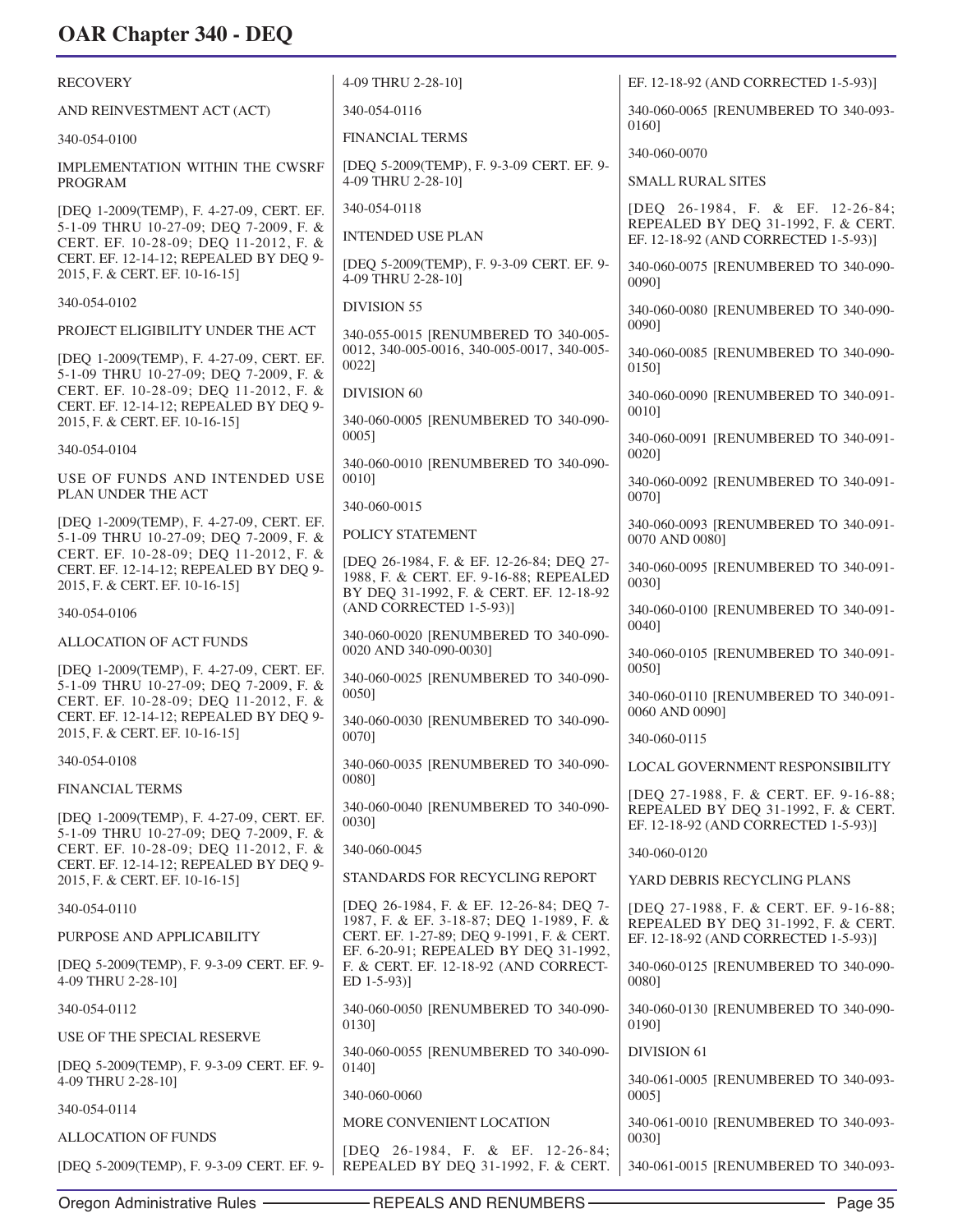| 0010]                                                                                                                                           | 0040, 0170 AND 01901                                                                                                   | 7-1984, F. & EF. 4-26-84]                                                                                                                                                    |
|-------------------------------------------------------------------------------------------------------------------------------------------------|------------------------------------------------------------------------------------------------------------------------|------------------------------------------------------------------------------------------------------------------------------------------------------------------------------|
| 340-061-0017 [RENUMBERED TO 340-093-<br>00201                                                                                                   | 340-061-0062 [RENUMBERED TO 340-090-                                                                                   | 340-062-0025                                                                                                                                                                 |
| 340-061-0020 [RENUMBERED TO 340-093-<br>0050, 0100 AND 340-095-0050]                                                                            | 0180]<br>340-061-0065 [RENUMBERED TO 340-096-<br>00401                                                                 | APPLICATION FOR A HAZARDOUS<br><b>WASTE DISPOSAL SITE LICENSE</b>                                                                                                            |
| 340-061-0021 [RENUMBERED TO 340-093-<br>0250]                                                                                                   | 340-061-0070 [RENUMBERED TO 340-093-<br>0210]                                                                          | [DEO 40, F. 4-5-72, EF. 4-15-72; DEO 13-<br>1978, F. & EF. 9-25-78; REPEALED BY DEQ<br>7-1984, F. & EF. 4-26-84]                                                             |
| 340-061-0022 [RENUMBERED TO 340-093-<br>0250]                                                                                                   | 340-061-0075 [RENUMBERED TO 340-093-                                                                                   | 340-062-0030                                                                                                                                                                 |
| 340-061-0023 [RENUMBERED TO 340-093-<br>0250]                                                                                                   | 0220]<br>340-061-0080 [RENUMBERED TO 340-093-                                                                          | ENGINEERING PLANS REQUIRED FOR A<br>HAZARDOUS WASTE DISPOSAL SITE                                                                                                            |
| 340-061-0024 [RENUMBERED TO 340-093-<br>01001                                                                                                   | 00801<br>340-061-0085 [RENUMBERED TO 340-093-                                                                          | [DEQ 40, F. 4-5-72, EF. 4-15-72; REPEALED<br>BY DEQ 7-1984, F. & EF. 4-26-84]                                                                                                |
| 340-061-0025 [RENUMBERED TO 340-093-                                                                                                            | 0120]                                                                                                                  | 340-062-0035                                                                                                                                                                 |
| 00701                                                                                                                                           | 340-061-0100<br><b>PURPOSE</b>                                                                                         | HEARINGS AND ISSUANCE OR DENIAL<br>OF A HAZARDOUS WASTE DISPOSAL                                                                                                             |
| 340-061-0026 [RENUMBERED TO 340-093-<br>01101                                                                                                   | [DEQ 25-1980, F. & EF. 10-2-80; DEQ 30-                                                                                | <b>SITE LICENSE</b>                                                                                                                                                          |
| 340-061-0027 [RENUMBERED TO 340-093-<br>0060]                                                                                                   | 1980, F. & EF. 11-10-80; REPEALED BY<br>DEQ 23-1990, F. & CERT. EF. 7-6-90]                                            | [DEQ 40, F. 4-5-72, EF. 4-15-72; DEQ 13-<br>1978, F. & EF. 9-25-78; REPEALED BY DEQ<br>7-1984, F. & EF. 4-26-84]                                                             |
| 340-061-0028 [RENUMBERED TO 340-094-<br>0100 AND 340-095-0050]                                                                                  | 340-061-0110                                                                                                           | 340-062-0040                                                                                                                                                                 |
| 340-061-0029 [RENUMBERED TO 340-094-                                                                                                            | <b>SUBMITTAL</b>                                                                                                       | RENEWAL,<br>MODIFICATION,<br>TERMINATION, OR EXPIRATION OF A                                                                                                                 |
| 0150]<br>340-061-0030 [RENUMBERED TO 340-093-                                                                                                   | [DEQ 25-1980, F. & EF. 10-2-80; DEQ 30-<br>1980, F. & EF. 11-10-80; REPEALED BY<br>DEQ 23-1990, F. & CERT. EF. 7-6-90] | HAZARDOUS WASTE DISPOSAL SITE<br><b>LICENSE</b>                                                                                                                              |
| 0130]                                                                                                                                           | 340-061-0115 [RENUMBERED TO 340-097-                                                                                   | [DEQ 40, F. 4-5-72, EF. 4-15-72; DEQ 13-                                                                                                                                     |
| 340-061-0031 [RENUMBERED TO 340-093-<br>00901                                                                                                   | 0110]                                                                                                                  | 1978, F. & EF. 9-25-78; REPEALED BY DEQ<br>7-1984, F. & EF. 4-26-84]                                                                                                         |
| 340-061-0033 [RENUMBERED TO 340-094-                                                                                                            | 340-061-0120 [RENUMBERED TO 340-097-<br>0120]                                                                          | 340-062-0045                                                                                                                                                                 |
| 0110 AND 340-095-0060]                                                                                                                          | <b>DIVISION 62</b>                                                                                                     | SUSPENSION OR REVOCATION OF A<br>HAZARDOUS WASTE DISPOSAL SITE                                                                                                               |
| 340-061-0034 [RENUMBERED TO 340-094-<br>0140 AND 340-095-0090]                                                                                  | 340-062-0005                                                                                                           | <b>LICENSE</b>                                                                                                                                                               |
| 340-061-0035 [RENUMBERED TO 340-093-<br>0140]                                                                                                   | <b>PURPOSE</b>                                                                                                         | [DEQ 40, F. 4-5-72, EF. 4-15-72; DEQ 13-<br>1978, F. & EF. 9-25-78; REPEALED BY DEQ<br>7-1984, F. & EF. 4-26-84]                                                             |
| 340-061-0036 [RENUMBERED TO 340-093-<br>01501                                                                                                   | [DEQ 40, F. 4-5-72, EF. 4-15-72; DEQ 13-<br>1978, F. & EF. 9-25-78; REPEALED BY DEQ<br>7-1984, F. & EF. 4-26-84]       | 340-062-0060                                                                                                                                                                 |
| 340-061-0038                                                                                                                                    | 340-062-0010                                                                                                           | LICENSE REQUIRED FOR A HAZARDOUS<br>WASTE COLLECTION OR TREATMENT                                                                                                            |
| [DEQ 26-1981, F. & EF. 9-8-81; REPEALED                                                                                                         | <b>DEFINITIONS</b>                                                                                                     | <b>SITE</b>                                                                                                                                                                  |
| BY DEQ 5-1993, F. & CERT. EF. 3-10-93]<br>340-061-0040 [RENUMBERED TO 340-094-<br>0030, 0040, 0060, 0080, 0010, 340-095-0020,<br>0030 AND 0040] | [DEO 40, F. 4-5-72, EF. 4-15-72; DEO 13-<br>1978, F. & EF. 9-25-78; REPEALED BY DEQ<br>7-1984, F. & EF. 4-26-84]       | [DEQ 13-1978, F. & EF. 9-25-78; DEQ 10-<br>1979, F. & EF. 6-5-79; DEQ 13-1980, F. & EF.<br>5-2-80; DEQ 32-1980, F. & EF. 11-10-80;<br>REPEALED BY DEQ 7-1984, F. & EF. 4-26- |
| 340-061-0042 [RENUMBERED TO 340-094-<br>0120 AND 340-095-0070]                                                                                  | 340-062-0015                                                                                                           | 84]<br>340-062-0065                                                                                                                                                          |
| 340-061-0043 [RENUMBERED TO 340-094-                                                                                                            | LICENSE REQUIRED FOR A HAZARDOUS<br><b>WASTE DISPOSAL SITE</b>                                                         | APPLICATION FOR A HAZARDOUS                                                                                                                                                  |
| 0130 AND 340-095-0080]                                                                                                                          | [DEQ 40, F. 4-5-72, EF. 4-15-72; DEQ 13-<br>1978, F. & EF. 9-25-78; REPEALED BY DEQ                                    | WASTE COLLECTION OR TREATMENT<br><b>SITE LICENSE</b>                                                                                                                         |
| 340-061-0045 [RENUMBERED TO 340-096-<br>0010]                                                                                                   | 7-1984, F. & EF. 4-26-84]                                                                                              | [DEQ 13-1978, F. & EF. 9-25-78; DEQ 13-<br>1980, F. & EF. 5-2-80; DEQ 32-1980, F. & EF.                                                                                      |
| 340-061-0050 [RENUMBERED TO 340-096-<br>0020]                                                                                                   | 340-062-0020                                                                                                           | 11-10-80; REPEALED BY DEQ 7-1984, F. &<br>EF. 4-26-84]                                                                                                                       |
| 340-061-0055 [RENUMBERED TO 340-096-<br>0030]                                                                                                   | NECESSITY FOR A HAZARDOUS WASTE<br>DISPOSAL SITE                                                                       | 340-062-0070                                                                                                                                                                 |
| 340-061-0060 [RENUMBERED TO 340-093-                                                                                                            | [DEQ 40, F. 4-5-72, EF. 4-15-72; DEQ 13-<br>1978, F. & EF. 9-25-78; REPEALED BY DEQ                                    | PLANS REQUIRED FOR A HAZARDOUS<br>WASTE COLLECTION OR TREATMENT                                                                                                              |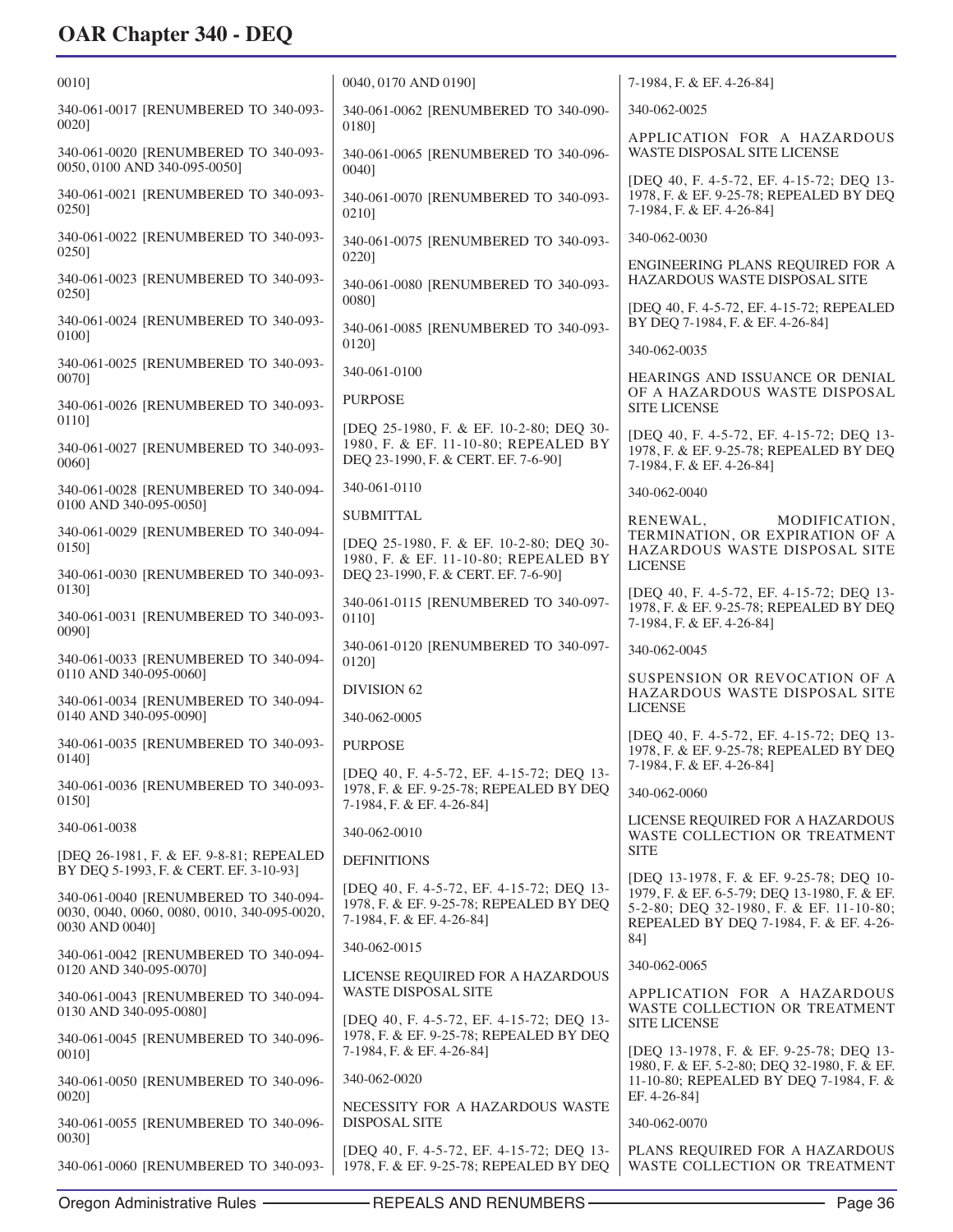| <b>SITE</b>                                                                                            | DEQ 11-1979, F. 6-5-79, EF. 8-23-79]                                                     | 13, 1980, F. & EF. 5-2-80; DEQ 32-1980, F. &<br>EF. 11-10-80; REPEALED BY DEQ 7-1984,                                             |
|--------------------------------------------------------------------------------------------------------|------------------------------------------------------------------------------------------|-----------------------------------------------------------------------------------------------------------------------------------|
| [DEQ 13-1978, F. & EF. 9-25-78; DEQ 13-                                                                | 340-063-0011                                                                             | F. & EF. 4-26-84]                                                                                                                 |
| 1980, F. & EF. 5-2-80; DEQ 32-1980, F. & EF.<br>11-10-80; REPEALED BY DEQ 7-1984, F. &                 | <b>DEFINITIONS</b>                                                                       | 340-063-0115                                                                                                                      |
| EF. 4-26-84]                                                                                           | [DEQ 11-1979, F. 6-5-79, EF. 8-23-79; DEQ<br>13-1980, F. & EF. 5-2-80; DEQ 32-1980, F. & | <b>CORROSIVE WASTE</b>                                                                                                            |
| 340-062-0075                                                                                           | EF. 11-10-80; DEQ 33-1981, F. & EF. 12-14-<br>81; REPEALED BY DEQ 7-1984, F. & EF. 4-    | [DEQ 11-1979, F. 6-5-79, EF. 8-23-79;<br>REPEALED BY DEQ 7-1984, F. & EF. 4-26-                                                   |
| HEARINGS AND ISSUANCE OR DENIAL<br>OF A HAZARDOUS WASTE COLLECTION                                     | 26-841                                                                                   | 841                                                                                                                               |
| OR TREATMENT SITE LICENSE.                                                                             | 340-063-0015                                                                             | 340-063-0120                                                                                                                      |
| [DEQ 13-1978, F. & EF. 9-25-78; DEQ 13-                                                                | REQUIREMENTS<br>GENERAL<br>FOR<br>AND<br><b>DISPOSAL</b><br>OF<br>STORAGE                | <b>REACTIVE WASTE</b>                                                                                                             |
| 1980, F. & EF. 5-2-80; DEQ 32-1980, F. & EF.<br>11-10-80; REPEALED BY DEQ 7-1984, F. &<br>EF. 4-26-84] | ENVIRONMENTALLY HAZARDOUS<br><b>WASTES</b>                                               | [DEQ 11-1979, F. 6-5-79, EF. 8-23-79; DEQ<br>13-1980, F. & EF. 5-2-80; DEQ 32-1980, F. &<br>EF. 11-10-80; REPEALED BY DEQ 7-1984, |
| 340-062-0080                                                                                           | [DEQ 112, F. & EF. 5-10-76; REPEALED BY<br>DEQ 11-1979, F. 6-5-79, EF. 8-23-79]          | F. & EF. 4-26-84]                                                                                                                 |
| RENEWAL,<br>MODIFICATION,                                                                              | 340-063-0020                                                                             | 340-063-0125                                                                                                                      |
| TERMINATION, OR EXPIRATION OF A<br>HAZARDOUS WASTE COLLECTION OR                                       | LIABILITY FOR IMPROPER DISPOSITION                                                       | <b>TOXIC WASTE</b>                                                                                                                |
| <b>TREATMENT SITE LICENSE</b>                                                                          | <b>OF EHW</b>                                                                            | [DEQ 11-1979, F. 6-5-79, EF. 8-23-79; DEQ<br>13-1980, F. & EF. 5-2-80; DEQ 32-1980, F. &                                          |
| [DEQ 13-1978, F. & EF. 9-25-78; DEQ 13-<br>1980, F. & EF. 5-2-80; DEQ 32-1980, F. & EF.                | [DEQ 112, F. & EF. 5-10-76; REPEALED BY<br>DEQ 11-1979, F. 6-5-79, EF. 8-23-79]          | EF. 11-10-80; DEQ 33-1981, F. & EF. 12-14-<br>81; DEQ 7-1982, F. & EF. 4-20-82;                                                   |
| 11-10-80; REPEALED BY DEQ 7-1984, F. &                                                                 | 340-063-0025                                                                             | REPEALED BY DEQ 7-1984, F. & EF. 4-26-<br>84]                                                                                     |
| EF. 4-26-84]                                                                                           | <b>ENFORCEMENT</b>                                                                       | 340-063-0130                                                                                                                      |
| 340-062-0085                                                                                           | [DEQ 112, F. & EF. 5-10-76; REPEALED BY<br>DEQ 11-1979, F. 6-5-79, EF. 8-23-79]          | <b>EMPTY CONTAINERS</b>                                                                                                           |
| SUSPENSION OR REVOCATION OF A<br>HAZARDOUS WASTE COLLECTION OR                                         | 340-063-0030                                                                             | [DEQ 11-1979, F. 6-5-79, EF. 8-23-79; DEQ                                                                                         |
| TREATMENT SITE LICENSE                                                                                 | <b>VIOLATIONS</b>                                                                        | 33-1981, F. & EF. 12-14-81; REPEALED BY<br>DEQ 7-1984, F. & EF. 4-26-84]                                                          |
| [DEQ 13-1978, F. & EF. 9-25-78; DEQ 13-<br>1980, F. & EF. 5-2-80; DEQ 32-1980, F. & EF.                | [DEO 112, F. & EF. 5-10-76; REPEALED BY                                                  | 340-063-0135                                                                                                                      |
| 11-10-80; REPEALED BY DEQ 7-1984, F. &                                                                 | DEQ 11-1979, F. 6-5-79, EF. 8-23-79]                                                     | SMALL QUANTITY MANAGEMENT                                                                                                         |
| EF. 4-26-84]                                                                                           | 340-063-0035                                                                             | [DEQ 11-1979, F. 6-5-79, EF. 8-23-79; DEQ                                                                                         |
| 340-062-0100                                                                                           | <b>PESTICIDE WASTES</b>                                                                  | 33-1981, F. & EF. 12-14-81; REPEALED BY<br>DEQ 7-1984, F. & EF. 4-26-84]                                                          |
| DISPOSAL OF A SPECIFIED HAZARDOUS<br>WASTE AT A SPECIFIED SOLID WASTE                                  | [DEQ 112, F. & EF. 5-10-76; REPEALED BY<br>DEO 11-1979, F. 6-5-79, EF. 8-23-791          | 340-063-0200                                                                                                                      |
| <b>DISPOSAL SITE</b>                                                                                   | 340-063-0040                                                                             | <b>AUTHORITY</b>                                                                                                                  |
| [DEQ 13-1978, F. & EF. 9-25-78; REPEALED<br>BY DEQ 7-1984, F. & EF. 4-26-84]                           | <b>RADIOACTIVE WASTES</b>                                                                | [DEQ 11-1979, F. 6-5-79, EF. 8-23-79;<br>REPEALED BY DEQ 7-1984, F. & EF. 4-26-                                                   |
| <b>DIVISION 63</b>                                                                                     | [DEO 112, F. & EF. 5-10-76; REPEALED BY<br>DEQ 11-1979, F. 6-5-79, EF. 8-23-79]          | 84]                                                                                                                               |
| 340-063-0005                                                                                           | 340-063-0100                                                                             | 340-063-0205                                                                                                                      |
| <b>PURPOSE</b>                                                                                         | <b>AUTHORITY</b>                                                                         | <b>APPLICABILITY</b>                                                                                                              |
| [DEQ 112, F. & EF. 5-10-76; REPEALED BY                                                                | [DEQ 11-1979, F. 6-5-79, EF. 8-23-79;                                                    | [DEQ 11-1979, F. 6-5-79, EF. 8-23-79;<br>REPEALED BY DEQ 7-1984, F. & EF. 4-26-                                                   |
| DEQ 11-1979, F. 6-5-79, EF. 8-23-79]                                                                   | REPEALED BY DEQ 7-1984, F. & EF. 4-26-<br>84]                                            | 84]                                                                                                                               |
| 340-063-0006                                                                                           | 340-063-0105                                                                             | 340-063-0210                                                                                                                      |
| <b>SCOPE AND PURPOSE</b>                                                                               | <b>APPLICABILITY</b>                                                                     | <b>GENERATOR IDENTIFICATION</b>                                                                                                   |
| [DEQ 11-1979, F. 6-5-79, EF. 8-23-79;<br>REPEALED BY DEQ 7-1984, F. & EF. 4-26-<br>84]                 | [DEQ 11-1979, F. 6-5-79, EF. 8-23-79;<br>REPEALED BY DEQ 7-1984, F. & EF. 4-26-          | [DEQ 11-1979, F. 6-5-79, EF. 8-23-79;<br>REPEALED BY DEQ 7-1984, F. & EF. 4-26-<br>84]                                            |
| 340-063-0010                                                                                           | 84]                                                                                      | 340-063-0215                                                                                                                      |
|                                                                                                        | 340-063-0110                                                                             | <b>WASTE MANAGEMENT</b>                                                                                                           |
| <b>DEFINITIONS</b>                                                                                     | <b>IGNITABLE WASTE</b>                                                                   | [DEQ 11-1979, F. 6-5-79, EF. 8-23-79; DEQ 9-                                                                                      |
| [DEQ 112, F. & EF. 5-10-76; REPEALED BY   [DEQ 11-1979, F. 6-5-79, EF. 8-23-79; DEQ                    |                                                                                          | 1983, F. & EF. 5-25-83; DEQ 13-1983, F. &                                                                                         |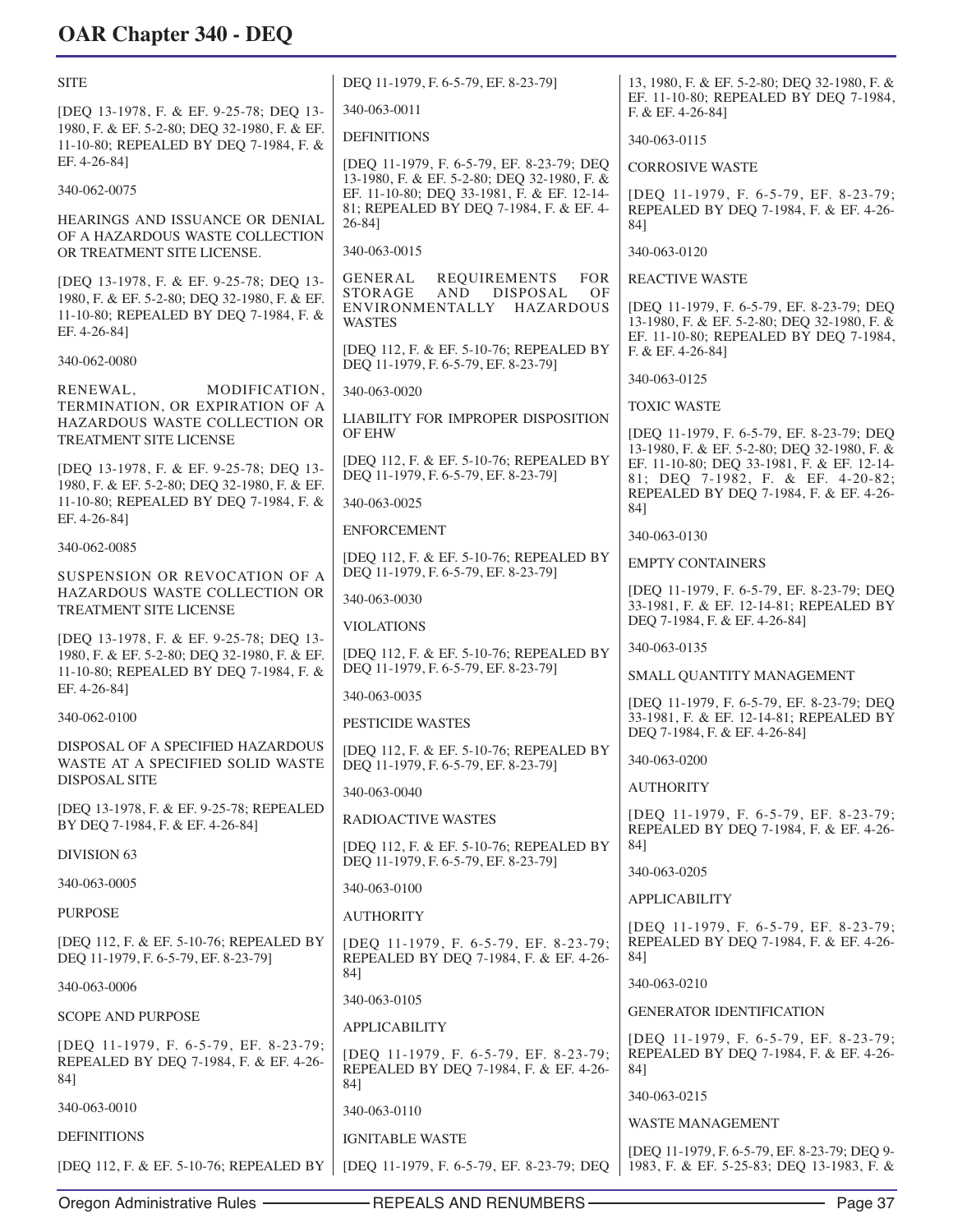| EF. 6-13-83; REPEALED BY DEO 7-1984, F.                                                                         | F. & EF. 4-26-84]                                                                                                                       | BY DEQ 10-1981, F. & EF. 3-20-81]                                                                                                           |
|-----------------------------------------------------------------------------------------------------------------|-----------------------------------------------------------------------------------------------------------------------------------------|---------------------------------------------------------------------------------------------------------------------------------------------|
| & EF. 4-26-84]                                                                                                  | 340-063-0420                                                                                                                            | 340-071-0012                                                                                                                                |
| 340-063-0220                                                                                                    | <b>WASTE MANAGEMENT</b>                                                                                                                 | <b>GENERAL</b>                                                                                                                              |
| PACKAGING WASTE FOR SHIPMENT<br>[DEQ 11-1979, F. 6-5-79, EF. 8-23-79;<br>REPEALED BY DEQ 7-1984, F. & EF. 4-26- | [DEQ 11-1979, F. 6-5-79, EF. 8-23-79;<br>REPEALED BY DEQ 7-1984, F. & EF. 4-26-<br>84]                                                  | [DEQ 98, F. 9-2-75, EF. 9-25-75; DEQ 124, F.<br>10-29-76, EF. 11-1-76; REPEALED BY DEQ<br>10-1981, F. & EF. 3-20-81]                        |
| 84]                                                                                                             | 340-063-0425                                                                                                                            | 340-071-0013                                                                                                                                |
| 340-063-0225                                                                                                    | <b>COMPLIANCE WITH MANIFEST</b>                                                                                                         | PERMIT<br><b>FOR</b><br>REQUIRED                                                                                                            |
| <b>CONTAINERS</b><br>IDENTIFYING<br><b>FOR</b><br><b>SHIPMENT</b>                                               | [DEQ 11-1979, F. 6-5-79, EF. 8-23-79;                                                                                                   | <b>CONSTRUCTION</b>                                                                                                                         |
| [DEQ 11-1979, F. 6-5-79, EF. 8-23-79;<br>REPEALED BY DEO 7-1984, F. & EF. 4-26-                                 | REPEALED BY DEO 7-1984, F. & EF. 4-26-<br>84]                                                                                           | [DEQ 98, F. 9-2-75, EF. 9-25-75; DEQ 124, F.<br>10-29-76, EF. 11-1-76; REPEALED BY DEQ<br>10-1981, F. & EF. 3-20-81]                        |
| 84]                                                                                                             | 340-063-0430                                                                                                                            | 340-071-0015                                                                                                                                |
| 340-063-0230                                                                                                    | <b>REPORTING</b>                                                                                                                        | PROCEDURES FOR ISSUANCE OR                                                                                                                  |
| COMPLIANCE WITH MANIFEST                                                                                        | [DEQ 11-1979, F. 6-5-79, EF. 8-23-79;<br>REPEALED BY DEQ 7-1984, F. & EF. 4-26-                                                         | <b>DENIAL OF PERMITS</b>                                                                                                                    |
| [DEQ 11-1979, F. 6-5-79, EF. 8-23-79;<br>REPEALED BY DEQ 7-1984, F. & EF. 4-26-<br>84]                          | 84]<br>340-063-0435                                                                                                                     | [DEQ 65(TEMP), F. & EF. 2-1-74; DEQ 68, F.<br>3-28-74, EF. 4-26-74; DEQ 73(TEMP), F. &<br>EF. 6-26-74; DEQ 80, F. 10-30-74, EF. 11-25-      |
| 340-063-0235                                                                                                    | <b>RECORDKEEPING</b>                                                                                                                    | 74; DEQ 90(TEMP), F. & EF. 5-30-75; DEQ<br>94(TEMP), F. & EF. 7-14-75; DEQ 98, F. 9-2-                                                      |
| REPORTING                                                                                                       | [DEQ 11-1979, F. 6-5-79, EF. 8-23-79;                                                                                                   | 75, EF. 9-25-75; DEQ 124, F. 10-29-76, EF.<br>11-1-76; DEQ 6-1979, F. 4-13-79, EF. 4-16-79;                                                 |
| [DEQ 11-1979, F. 6-5-79, EF. 8-23-79;<br>REPEALED BY DEQ 7-1984, F. & EF. 4-26-                                 | REPEALED BY DEQ 7-1984, F. & EF. 4-26-<br>84]                                                                                           | REPEALED BY DEQ 10-1981, F. & EF. 3-20-<br>81]                                                                                              |
| 84]                                                                                                             | <b>DIVISION 64</b>                                                                                                                      | 340-071-0016                                                                                                                                |
| 340-063-0240                                                                                                    | 340-064-0053                                                                                                                            | CONNECTION OR RE-CONNECTION TO                                                                                                              |
| <b>RECORDKEEPING</b>                                                                                            | ECONOMIC FEASIBILITY OF REUSE OR<br>RECYCLING WASTE TIRES                                                                               | AN APPROVED, EXISTING, OR PRE-<br>EXISTING SYSTEM CERTIFICATE OF<br><b>ADEQUACY</b>                                                         |
| [DEQ 11-1979, F. 6-5-79, EF. 8-23-79;<br>REPEALED BY DEQ 7-1984, F. & EF. 4-26-<br>84]                          | [DEQ 7-1989, F. & CERT. EF. 4-24-89; DEQ<br>3-1990, F. & CERT. EF. 1-24-90; REPEALED<br>BY DEQ 26-1991, F. & CERT. EF. 11-14-91]        | [DEQ 98, F. 9-2-75, EF. 9-25-75; DEQ 124, F.<br>10-29-76, EF. 11-1-76; DEQ 1-1978, F. & EF.<br>3-1-78; DEQ 6-1979, F. 4-13-79, EF. 4-16-79; |
| 340-063-0400                                                                                                    | <b>DIVISION 71</b>                                                                                                                      | REPEALED BY DEQ 10-1981, F. & EF. 3-20-<br>81]                                                                                              |
| <b>AUTHORITY</b>                                                                                                |                                                                                                                                         | 340-071-0017                                                                                                                                |
| [DEQ 11-1979, F. 6-5-79, EF. 8-23-79;<br>REPEALED BY DEQ 7-1984, F. & EF. 4-26-                                 | 340-071-0005                                                                                                                            | <b>INSPECTION</b><br>OF<br>COMPLETED                                                                                                        |
| 84]                                                                                                             | STATEMENT OF PURPOSE                                                                                                                    | CONSTRUCTION; CERTIFICATE OF                                                                                                                |
| 340-063-0405                                                                                                    | [DEQ 65(TEMP), F. & EF. 2-1-74; DEQ 68, F.<br>3-28-74, EF. 4-26-74; DEQ 98, F. 9-2-75, EF.                                              | SATISFACTORY COMPLETION; APPEAL<br>FROM DENIAL OF CERTIFICATE                                                                               |
| <b>APPLICABILITY</b>                                                                                            | 9-25-75; DEQ 1-1978, F. & EF. 3-1-78;<br>REPEALED BY DEQ 10-1981, F. & EF. 3-20-                                                        | [DEQ 98, F. 9-2-75, EF. 9-25-75; DEQ 6-1979,                                                                                                |
| [DEQ 11-1979, F. 6-5-79, EF. 8-23-79; DEQ                                                                       | 81]                                                                                                                                     | F. 4-13-79, EF. 4-16-79; DEQ 9-1980(TEMP),<br>F. & EF. 3-21-80; DEQ 14-1980(TEMP), F. &                                                     |
| 13-1980, F. & EF. 5-2-80; DEQ 32-1980, F. &<br>EF. 11-10-80; DEQ 9-1983, F. & EF. 5-25-83;                      | 340-071-0010                                                                                                                            | EF. 5-21-80; REPEALED BY DEQ 10-1981,<br>F. & EF. 3-20-81]                                                                                  |
| DEQ 13-1983, F. & EF. 6-13-83; REPEALED<br>BY DEQ 7-1984, F. & EF. 4-26-84]                                     | <b>DEFINITIONS</b>                                                                                                                      | 340-071-0018                                                                                                                                |
| 340-063-0410                                                                                                    | [DEQ 57(TEMP), F. & EF. 10-5-73; DEQ                                                                                                    | ABANDONMENT OF SYSTEMS                                                                                                                      |
| <b>FACILITY IDENTIFICATION</b>                                                                                  | 59(TEMP), F. & EF. 11-23-73; DEQ 68, F. 2-1-<br>74, EF. 4-26-74; DEQ 91(TEMP), F. 6-30-75,                                              | [DEQ 98, F. 9-2-75, EF. 9-25-75; DEQ 6-1979,                                                                                                |
| [DEQ 11-1979, F. 6-5-79, EF. 8-23-79;<br>REPEALED BY DEQ 7-1984, F. & EF. 4-26-                                 | EF. 7-1-75; DEQ 98, F. 9-2-75, EF. 9-25-75;<br>DEQ 124, F. 10-29-76, EF. 11-1-76; DEQ 1-<br>1978, F. & EF. 3-1-78; DEQ 6-1979, F. 4-13- | F. 4-13-79, EF. 4-16-79; REPEALED BY DEQ<br>10-1981, F. & EF. 3-20-81]                                                                      |
| 84]                                                                                                             | 79, EF. 4-16-79; REPEALED BY DEQ 10-                                                                                                    | 340-071-0020                                                                                                                                |
| 340-063-0415                                                                                                    | 1981, F. & EF. 3-20-81]                                                                                                                 | <b>SUBSURFACE</b><br>SEWAGE<br>DISPOSAL                                                                                                     |
| LICENSE REQUIRED                                                                                                | 340-071-0011                                                                                                                            | <b>SYSTEMS</b>                                                                                                                              |
| [DEQ 11-1979, F. 6-5-79, EF. 8-23-79; DEQ<br>13-1980, F. & EF. 5-2-80; DEQ 32-1980, F. &                        | <b>DISPOSAL</b><br><b>SYSTEMS</b><br><b>SEWAGE</b><br>APPROVED BY THE DEPARTMENT                                                        | [DEQ 57(TEMP), F. & EF. 10-5-73; DEQ<br>64(TEMP), F. & EF. 1-3-74; DEQ 65(TEMP),<br>F. & EF. 2-1-74; DEQ 67(TEMP), F. & EF. 3-              |
| EF. 11-10-80; REPEALED BY DEQ 7-1984,                                                                           | [DEQ 98, F. 9-2-75, EF. 9-25-75; REPEALED                                                                                               | 4-74; DEQ 68, F. 3-28-74, EF. 4-26-74; DEQ                                                                                                  |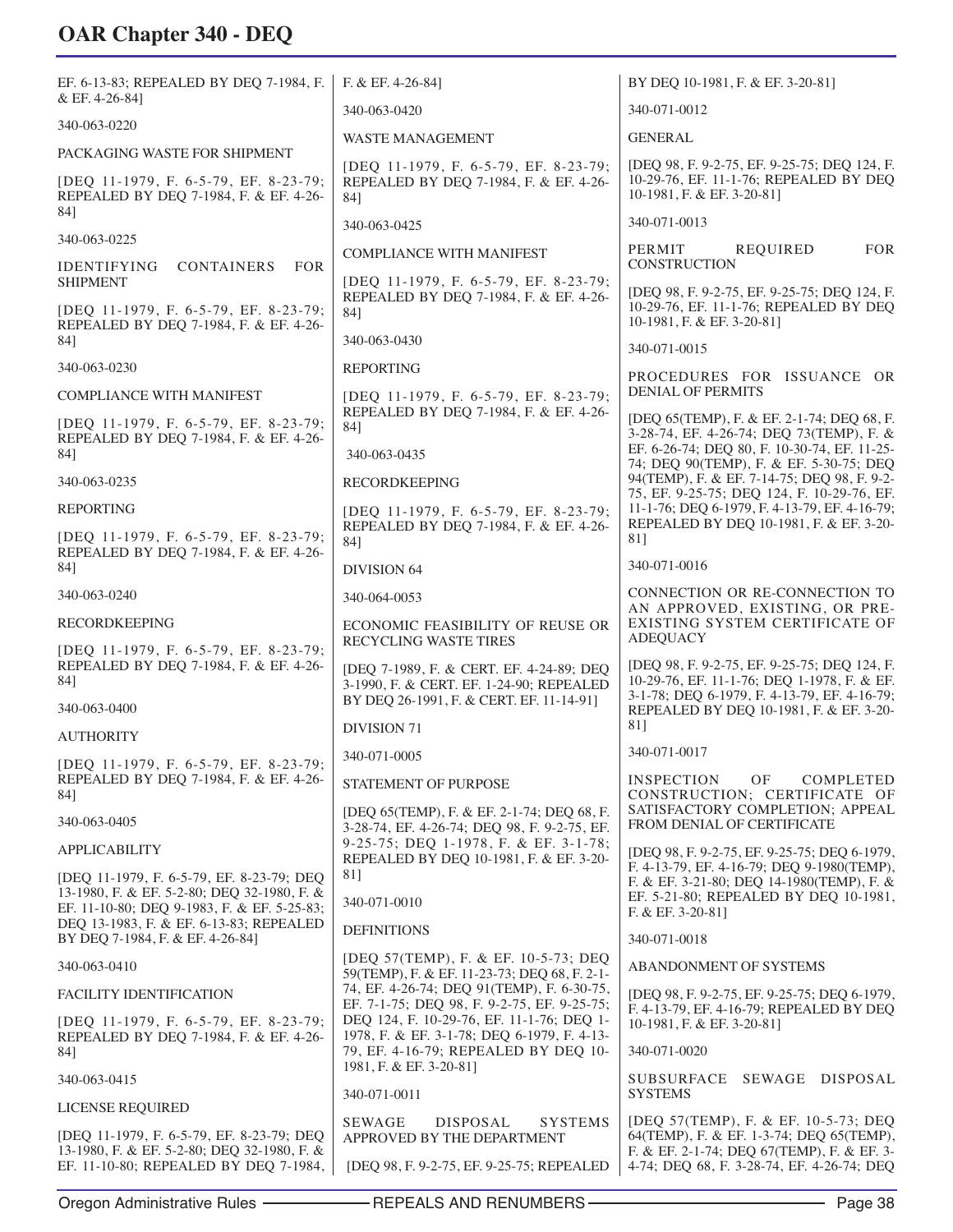79(TEMP), F. 9-26-74, EF. 9-27-74; DEQ 90(TEMP), F. & EF. 5-30-75; DEQ 92(TEMP), F. & EF. 7-10-75; DEQ 94(TEMP), F. & EF. 7- 14-75; DEQ 98, F. 9-2-75, EF. 9-25-75; DEQ 103, F. & EF. 12-18-75; DEQ 124, F. 10-29-76, EF. 11-1-76; DEQ 131, F. & EF. 4-4-77; DEQ 144, F. & EF. 10-27-77; DEQ 145, F. & EF. 11- 1-77; DEQ 1-1978, F. & EF. 3-1-78; DEQ 5- 1978(TEMP), F. & EF. 4-14-78; DEQ 7-1978, F. & EF. 5-3-78; DEQ 10-1978, F. & EF. 7-13- 78; DEQ 12(TEMP), F. & EF. 7-13-78; DEQ 16-1978(TEMP), F. & EF. 10-27-78; DEQ 17- 1978, F. & EF. 11-22-78; DEQ 1-1979, F. 1-30- 79, EF. 2-1-79; DEQ 5-1979, F. & EF. 2-27-79; DEQ 6-1979, F. 4-13-79, EF. 4-16-79; DEQ 8- 1979, F. & EF. 5-1-79; DEQ 27-1979, F. 7-31- 79, EF. 8-1-79; DEQ 11-1980(TEMP), F. & EF. 4-18-80; REPEALED BY DEQ 10-1981, F. & EF. 3-20-81]

340-071-0025

SEPTIC TANKS

[DEQ 57(TEMP), F. & EF. 10-5-73; DEQ 65(TEMP), F. & EF. 2-1-74; DEQ 68, F. 3-28- 74, EF. 4-26-74; DEQ 98, F. 9-2-75, EF. 9-25- 75; DEQ 124, F. 10-29-76, EF. 11-1-76; DEQ 1-1978, F. & EF. 3-1-78; REPEALED BY DEQ 10-1981, F. & EF. 3-20-81]

340-071-0027

AEROBIC SEWAGE TREATMENT (MECHANICAL OXIDATION) FACILITIES

[DEQ 98, F. 9-2-75, EF. 9-25-75; DEQ 124, F. 10-29-76, EF. 11-1-76; REPEALED BY DEQ 10-1981, F. & EF. 3-20-81]

340-071-0030

DISPOSAL AREAS

[DEQ 57(TEMP), F. & EF. 10-5-73; DEQ 68, F. 28-74, EF. 4-26-74; DEQ 94(TEMP), F. & EF. 7-14-75; DEQ 98, F. 9-2-75, EF. 9-25-75; DEQ 124, F. 10-29-76, EF. 11-1-76; DEQ 127(TEMP), F. 12-30-76, EF. 12-31-76 THRU 4-29-77; DEQ 134, F. & EF. 5-2-77; DEQ 1- 1978, F. & EF. 3-1-78; DEQ 2-1979(TEMP), F. 1-30-79, EF. 2-1-79; DEQ 6-1979, F. 4-13-79, EF. 4-16-79; DEQ 11-1980(TEMP), F. & EF. 4-18-80; DEQ 19-1980, F. & EF. 6-25-80; DEQ 26-1980, F. & EF. 10-17-80; DEQ 34- 1980, F. & EF. 12-22-80; REPEALED BY DEQ 10-1981, F. & EF. 3-20-81]

340-071-0035

DISTRIBUTION TECHNIQUES

[DEQ 57(TEMP), F. & EF. 10-5-73; DEQ 65(TEMP), F. & EF. 2-1-74; DEQ 68, F. 3-28- 74, EF. 4-26-74; DEQ 98, F 9-2-75, EF. 9-25- 75; DEQ 1-1978, F. & EF. 3-1-78; REPEALED BY DEQ 10-1981, F. & EF. 3-20- 81]

340-071-0037

ALTERNATIVE SEWAGE DISPOSAL SYSTEMS

[DEQ 98, F. 9-2-75, EF. 9-25-75; DEQ 124, F. 10-29-76, EF. 11-1-76; DEQ 1-1978, F. & EF.

SAND FILTERS AS AN ALTERNATIVE SEWAGE DISPOSAL SYSTEM [DEQ 34-1979, F. 12-19-79, EF. 1-1-80; REPEALED BY DEQ 10-1981, F. & EF. 3-20- 81] 340-071-0039 CAPPING FILLS [DEQ 19-1980, F. & EF. 6-25-80; DEQ 21- 1980(TEMP), F. & EF. 9-25-80; REPEALED BY DEQ 10-1981, F. & EF. 3-20-81] 340-071-0040 NONWATER-CARRIED WASTE DISPOSAL FACILITIES [DEQ 57(TEMP), F. & EF. 10-5-73; DEQ 65(TEMP), F. & EF. 2-1-74; DEQ 68, F. 3-28- 74, EF. 4-26-74; DEQ 98, F. 9-2-75, EF. 9-25- 75; DEQ 124, F. 10-29-76, EF. 11-1-76; DEQ 1-1978, F. & EF. 3-1-78; REPEALED BY DEQ 10-1981, F. & EF. 3-20-81] 340-071-0045 SEWAGE DISPOSAL SERVICE [DEQ 65(TEMP), F. & EF. 2-1-74; DEQ 68, F. 3-28-74, EF. 4-26-74; DEQ 98, F. 9-2-75, EF. 9-25-75; DEQ 124, F. 10-29-76, EF. 11-1-76; DEQ 1-1978, F. & EF. 3-1-78; REPEALED BY DEQ 10-1981, F. & EF. 3-20-81] 340-071-0105 GLOSSARY OF TERMS [DEQ 10-1981, F. & EF. 3-20-81; DEQ 5- 1982, F. & EF. 3-9-82; DEQ 8-1983, F. & EF. 5-25-83; DEQ 9-1984, F. & EF. 5-29-84; REPEALED BY DEQ 15-1986, F. & EF. 8-6- 86] 340-071-0116 [RENUMBERED TO 340-071- 0135] 340-071-0117 [RENUMBERED TO 340-071- 0135] 340-071-0131 TIME OF TRANSFER EVALUATION [DEQ 11-2004, F. 12-22-04, CERT. EF. 3-1-05; REPEALED BY DEQ 14-2013, F. 12-20-13, CERT. EF. 1-2-14] 340-071-0195 UPGRADING DISPOSAL SYSTEM [DEQ 10-1981, F. & EF. 3-20-81; REPEALED BY DEQ 11-2004, F. 12-22-04, CERT. EF. 3-1- 05] 340-071-0270 EVAPOTRANSPIRATION-ABSORPTION 2004, F. 12-22-04, CERT. EF. 3-1-05; REPEALED BY DEQ 14-2013, F. 12-20-13, CERT. EF. 1-2-14] 340-071-0300 OTHER SAND FILTER DESIGNS [DEQ 10-1981, F. & EF. 3-20-81; DEQ 15- 1986, F. & EF. 8-6-86; DEQ 27-1994, F. 11-15- 94, CERT. EF. 4-1-95; REPEALED BY DEQ 11-2004, F. 12-22-04, CERT. EF. 3-1-05] 340-071-0305 [RENUMBERED TO 340-071- 0290] 340-071-0350 LOW-FLUSH TOILETS [DEQ 10-1981, F. & EF. 3-20-81; REPEALED BY DEQ 27-1994, F. 11-15-94, CERT. EF. 4-1- 95] 340-071-0355 GRAVEL-LESS DISPOSAL TRENCH SYSTEMS [DEQ 9-1982, F. & EF. 6-16-82; REPEALED BY DEQ 27-1994, F. 11-15-94, CERT. EF. 4-1- 95] 340-071-0605 IMPLEMENTATION DATE OF RULE MODIFICATIONS [DEQ 27-1994, F. 11-15-94, CERT. EF. 4-1-95; REPEALED DEQ 12-1997, F. & CERT. EF. 6- 19-97 340-071-0401 MID-MULTNOMAH COUNTY, CESSPOOL AND SEEPAGE PIT USE [DEQ 16-1986, F. & EF. 9-16-86; DEQ 27- 1994, F. 11-15-94, CERT. EF. 4-1-95; REPEALED BY DEQ 11-2004, F. 12-22-04, CERT. EF. 3-1-05] 340-071-0450 EXPERIMENTAL SYSTEMS [DEQ 10-1981, F. & EF. 3-20-81; DEQ 27- 1994, F. 11-15-94, CERT. EF. 4-1-95; REPEALED BY DEQ 11-2004, F. 12-22-04, CERT. EF. 3-1-05] DIVISION 72 340-072-0005 DEFINITIONS [DEQ 70(TEMP), F. & EF. 4-2-74; DEQ 74, F. 6-26-74, EF. 7-25-74; DEQ 26-1979(TEMP), F. 7-24-79, EF. 7-25-79; DEQ 32-1979, F. 11- 20-79, EF. 11-21-79; REPEALED BY DEQ

(ETA) SYSTEMS

[DEQ 10-1981, F. & EF. 3-20-81; DEQ 27- 1994, F. 11-15-94, CERT. EF. 4-1-95; DEQ 11-

3-1-78; REPEALED BY DEQ 10-1981, F. &

EF. 3-20-81] 340-071-0038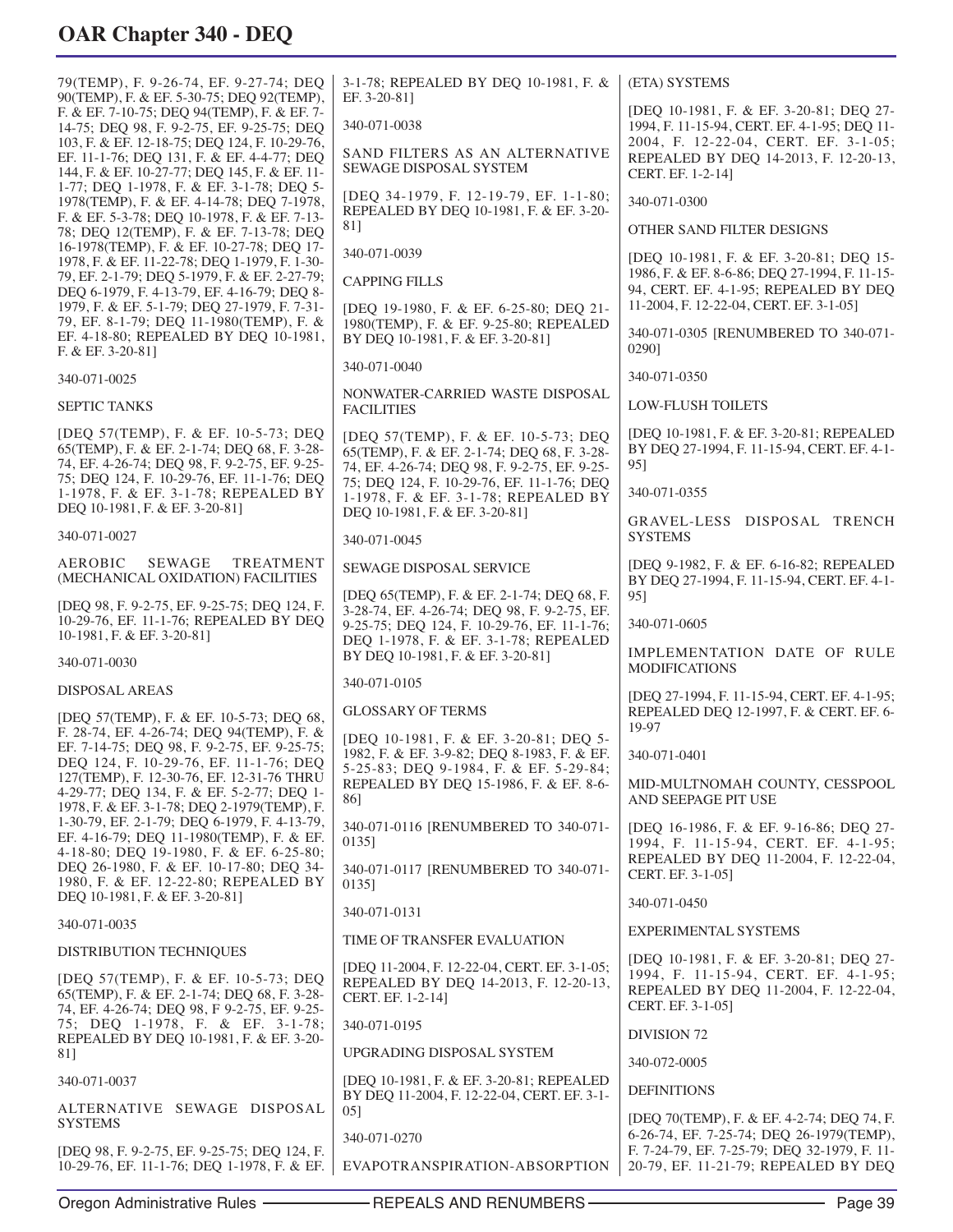| 10-1981, F. & EF. 3-20-81]                                                                                                                | BY DEQ 15-1986, F. & EF. 8-6-86]                                                         | BY DEQ 1-1978, F. & EF. 3-1-78]                                              |
|-------------------------------------------------------------------------------------------------------------------------------------------|------------------------------------------------------------------------------------------|------------------------------------------------------------------------------|
| 340-072-0010                                                                                                                              | 340-072-0070                                                                             | 340-074-0010                                                                 |
| FEES FOR PERMITS, LICENSES AND                                                                                                            | MULTNOMAH COUNTY FEE SCHEDULE                                                            | <b>DEFINITIONS</b>                                                           |
| <b>SERVICES</b><br>[DEQ 70(TEMP), F. & EF. 4-2-74; DEQ 74, F.                                                                             | [DEQ 19-1981, F. 7-23-81, EF. 7-27-81; DEQ<br>5-1982, F. & EF. 3-9-82; DEQ 17-1982, F. & | [DEQ 1-1978, F. & EF. 3-1-78; REPEALED<br>BY DEQ 10-1981, F. & EF. 3-20-81]  |
| 6-26-74, EF. 7-25-74; DEQ 91(TEMP), F. 6-<br>30-75, EF. 7-1-75; DEQ 98, F. 9-2-75, EF. 9-                                                 | EF. 8-31-82; REPEALED BY DEQ 18-1994,                                                    | 340-074-0011                                                                 |
| 25-75; DEQ 108, F. & EF. 3-2-76; DEQ<br>111(TEMP), F. & EF. 5-5-76; DEQ                                                                   | F. 7-28-94, CERT. EF. 8-1-94]<br>340-072-0080                                            | MINIMUM CRITERIA FOR SELECTING<br><b>EXPERIMENTAL SITES</b>                  |
| 117(TEMP), F. & EF. 8-5-76; DEQ 120, F. &<br>EF. 9-3-76; DEQ 142, F. 9-30-77, EF. 10-1-77;                                                | JACKSON COUNTY FEE SCHEDULE                                                              | [DEQ 1-1978, F. & EF. 3-1-78; REPEALED<br>BY DEQ 10-1981, F. & EF. 3-20-81]  |
| DEQ 1-1978, F. & EF. 3-1-78; DEQ 11-1978,<br>F. & EF. 8-7-78; DEQ 1-1979, F. 1-30-79, EF.<br>2-1-79; DEQ 6-1979, F. 4-13-79, EF. 4-16-79; | [DEQ 17-1982, F. & EF. 8-31-82; REPEALED<br>BY DEQ 18-1994, F. 7-28-94, CERT. EF. 8-1-   | 340-074-0012                                                                 |
| DEQ 26-1979(TEMP), F. 7-24-79, EF. 7-25-<br>79; DEQ 32-1979, F. 11-20-79, EF. 11-21-79;                                                   | 94]                                                                                      | PRELIMINARY EXPERIMENTAL SYSTEM                                              |
| REPEALED BY DEQ 10-1981, F. & EF. 3-20-                                                                                                   | 340-072-0090                                                                             | <b>PROPOSALS</b>                                                             |
| 81]                                                                                                                                       | <b>LINN COUNTY</b>                                                                       | [DEQ 1-1978, F. & EF. 3-1-78; REPEALED<br>BY DEQ 10-1981, F. & EF. 3-20-81]  |
| 340-072-0015                                                                                                                              | [DEQ 13-1986, F. & EF. 6-18-86; REPEALED<br>BY DEQ 18-1994, F. 7-28-94, CERT. EF. 8-1-   | 340-074-0013                                                                 |
| <b>APPLICATION</b><br><b>FOR</b><br><b>EVALUATION</b><br><b>REPORT</b>                                                                    | 941                                                                                      | PERMIT<br><b>REQUIRED</b><br><b>FOR</b><br><b>CONSTRUCTION</b>               |
| [DEQ 70(TEMP), F. & EF. 4-2-74; DEQ 74, F.<br>6-26-74, EF. 7-25-74; DEQ 98, F. 9-2-75, EF.                                                | <b>DIVISION 73</b><br>340-073-0005                                                       | [DEQ 1-1978, F. & EF. 3-1-78; REPEALED<br>BY DEQ 10-1981, F. & EF. 3-20-81]  |
| 9-25-75; DEO 124, F. 10-29-76, EF. 11-1-76;<br>REPEALED BY DEQ 10-1981, F. & EF. 3-20-                                                    | REQUEST BY COUNTY                                                                        | 340-074-0015                                                                 |
| 81]                                                                                                                                       | [DEQ 70(TEMP), F. & EF. 4-2-74; DEQ 74, F.                                               | PERMIT<br><b>APPLICATION</b><br><b>AND</b>                                   |
| 340-072-0020                                                                                                                              | 6-26-74, EF. 7-25-74; REPEALED BY DEQ                                                    | <b>REQUIREMENTS</b>                                                          |
| FEES FOR EVALUATION REPORTS                                                                                                               | 124, F. 10-29-76, EF. 11-1-76]                                                           | [DEQ 98, F. 9-2-75, EF. 9-25-75; REPEALED<br>BY DEQ 1-1978, F. & EF. 3-1-78] |
| [DEQ 70(TEMP), F. & EF. 4-2-74; DEQ 7, F.<br>6-26-74, EF. 7-25-74; DEQ 91(TEMP), F. 6-                                                    | 340-073-0010                                                                             | 340-074-0016                                                                 |
| 30-75, EF. 7-1-75; DEQ 98, F. 9-2-75, EF. 9-<br>25-75; DEQ 26-1979(TEMP), F. 7-24-79, EF.<br>7-25-79; DEQ 32-1979, F. 11-20-79, EF. 11-   | <b>BOARD MEMBERS</b><br>[DEQ 70(TEMP), F. & EF. 4-2-74; DEQ 74, F.                       | PROCEDURES FOR ISSUANCE OR<br><b>DENIAL OF PERMITS</b>                       |
| 21-79; REPEALED BY DEQ 10-1981, F. &<br>EF. 3-20-81]                                                                                      | 6-26-74, EF. 7-25-74; REPEALED BY DEQ<br>124, F. 10-29-76, EF. 11-1-76]                  | [DEQ 1-1978, F. & EF. 3-1-78; REPEALED<br>BY DEQ 10-1981, F. & EF. 3-20-81]  |
| 340-072-0025                                                                                                                              | 340-074-0015                                                                             | 340-074-0017                                                                 |
| <b>EVALUATION</b><br><b>REPORTS</b><br><b>FOR</b>                                                                                         | <b>REVIEW PROCEDURES</b>                                                                 | <b>INSPECTION</b><br>OF<br>COMPLETED                                         |
| PARTITIONING OF THREE LOTS OR LESS<br>[DEQ 70(TEMP), F. & EF. 4-2-74; DEQ 74, F.                                                          | [DEQ 70(TEMP), F. & EF. 4-2-74; DEQ 74, F.<br>6-26-74, EF. 7-25-74; REPEALED BY DEQ      | CONSTRUCTION: CERTIFICATE OF<br>SATISFACTORY COMPLETION                      |
| 6-26-74, EF. 7-25-74; REPEALED BY DEQ<br>1-1978, F. & EF. 3-1-78]                                                                         | 124, F. 10-29-76, EF. 11-1-76]                                                           | [DEO 1-1978, F. & EF. 3-1-78; REPEALED<br>BY DEQ 10-1981, F. & EF. 3-20-81]  |
| 340-072-0030                                                                                                                              | 340-073-0090                                                                             | 340-074-0020                                                                 |
| CONTRACT COUNTY FEE SCHEDULES                                                                                                             | <b>IMPLEMENTATION DATE</b>                                                               | REPAIR OR REPLACEMENT OF FACILITY                                            |
| [DEQ 27-1980, F. 10-17-80, EF. 10-20-80;<br>DEQ 2-1981, F. & EF. 2-5-81; REPEALED                                                         | [DEQ 27-1994, F. 11-15-94, CERT. EF. 4-1-95;<br>DEQ 12-1997, F. & CERT. EF. 6-19-97]     | [DEO 98, F. 9-2-75, EF. 9-25-75; REPEALED<br>BY DEQ 1-1978, F. & EF. 3-1-78] |
| BY DEQ 10-1981, F. & EF. 3-20-81]                                                                                                         | <b>DIVISION 74</b>                                                                       | 340-074-0025                                                                 |
| 340-072-0050                                                                                                                              | 340-074-0004                                                                             | REPAIR OR REPLACEMENT OF FACILITY                                            |
| LANE COUNTY FEE SCHEDULE                                                                                                                  | <b>STATEMENT OF POLICY</b>                                                               | [DEQ 1-1978, F. & EF. 3-1-78; REPEALED                                       |
| [DEQ 10-1981, F. & EF. 3-20-81; REPEALED<br>BY DEO 15-1986, F. & EF. 8-6-861                                                              | [DEQ 1-1978, F. & EF. 3-1-78; REPEALED<br>BY DEQ 10-1981, F. & EF. 3-20-81]              | BY DEQ 10-1981, F. & EF. 3-20-81]<br>DIVISION 75                             |
| 340-072-0060                                                                                                                              | 340-074-0005                                                                             | 340-075-0010                                                                 |
| CLACKAMAS COUNTY FEE SCHEDULE                                                                                                             | <b>STATEMENT OF PURPOSE</b>                                                              | <b>DEFINITIONS</b>                                                           |
| [DEQ 10-1981, F. & EF. 3-20-81; REPEALED                                                                                                  | [DEQ 98, F. 9-2-75, EF. 9-25-75; REPEALED                                                | [DEQ 94(TEMP), F. & EF. 7-14-75; DEQ 98,                                     |
|                                                                                                                                           |                                                                                          |                                                                              |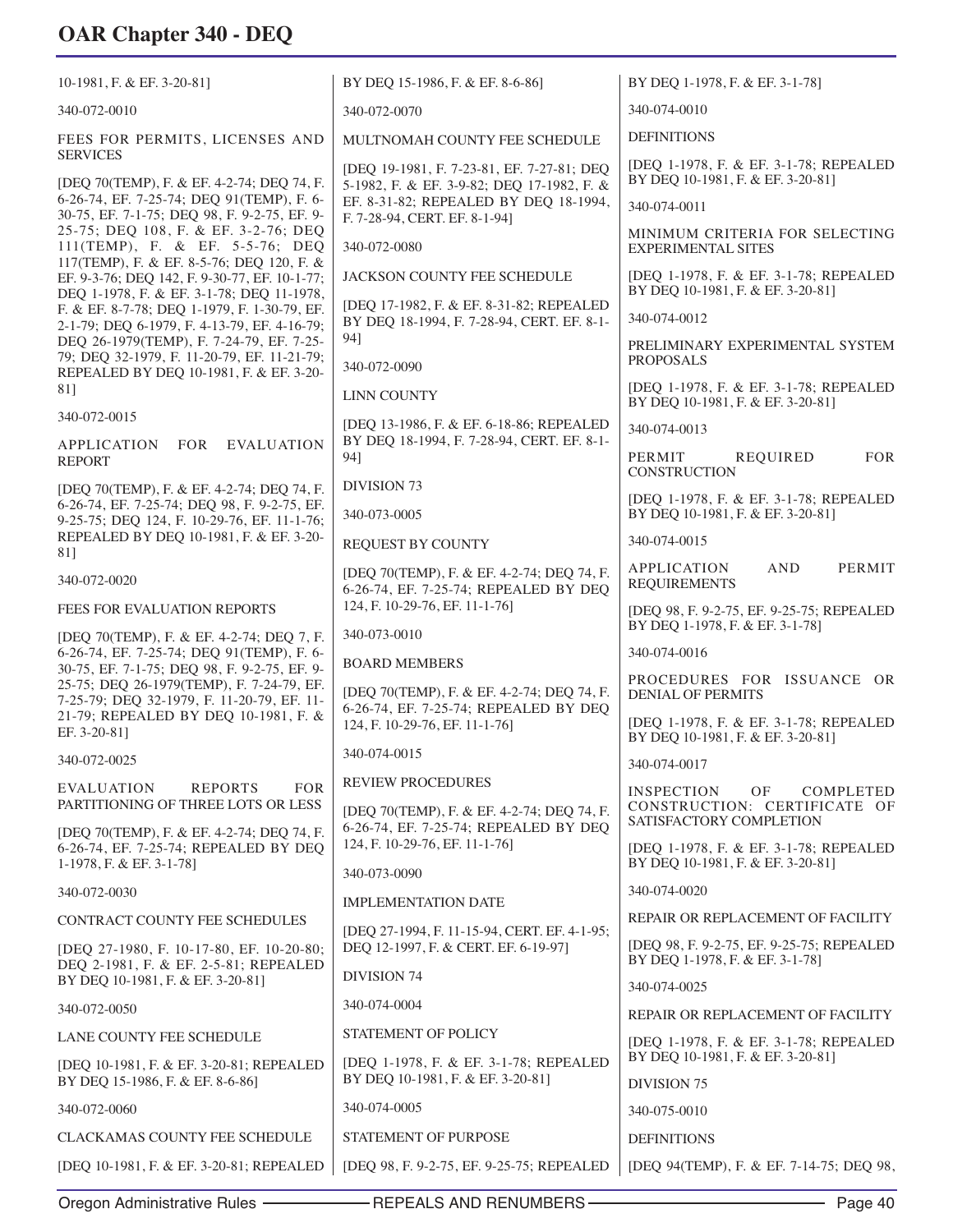F. 9-2-75, EF. 9-25-75; REPEALED BY DEQ 10-1981, F. & EF. 3-20-81] 340-075-0015 VARIANCES AUTHORIZED [DEQ 94(TEMP), F. & EF. 7-14-75; DEQ 98, F. 9-2-75, EF. 9-25-75; DEQ 124, F. 10-29-76, EF. 11-1-76; DEQ 1-1978, F. & EF. 3-1-78; REPEALED BY DEQ 10-1981, F. & EF. 3-20- 81] 340-075-0020 VARIANCES PROHIBITED [DEQ 94(TEMP), F. & EF. 7-14-75; DEQ 98, F. 9-2-75, EF. 9-25-75; REPEALED BY DEQ 10-1981, F. & EF. 3-20-81] 340-075-0025 VARIANCE CRITERIA [DEQ 94(TEMP), F. & EF. 7-14-75; DEQ 98, F. 9-2-75, EF. 9-25-75; REPEALED BY DEQ 10-1981, F. & EF. 3-20-81] 340-075-0030 VARIANCE OFFICERS [DEQ 94(TEMP), F. & EF. 7-14-75; DEQ 98, F. 9-2-75, EF. 9-25-75; REPEALED BY DEQ 10-1981, F. & EF. 3-20-81] 340-075-0035 APPLICATIONS [DEQ 94(TEMP), F. & EF. 7-14-75; DEQ 98, F. 9-2-75, EF. 9-25-75; REPEALED BY DEQ 10-1981, F. & EF. 3-20-81] 340-075-0040 FEES [DEQ 94(TEMP), F. & EF. 7-14-75; DEQ 98, F. 9-2-75, EF. 9-25-75; DEQ 124, F. 10-29-76, EF. 11-1-76; DEQ 26-1979(TEMP), F. 7-24- 79, EF. 7-25-79; DEQ 32-1979, F. 11-20-79, EF. 11-21-79; REPEALED BY DEQ 10-1981, F. & EF. 3-20-81] 340-075-0045 HEARINGS [DEQ 94(TEMP), F. & EF. 7-14-75; DEQ 98, F. 9-2-75, EF. 9-25-75; REPEALED BY DEQ 10-1981, F. & EF. 3-20-81] 340-075-0050 APPEALS [DEQ 94(TEMP), F. & EF. 7-14-75; DEQ 98, F. 9-2-75, EF. 9-25-75; DEQ 1-1978, F. & EF. 3-1-78; REPEALED BY DEQ 10-1981, F. & EF. 3-20-81] 340-075-0055 INSPECTION OF INSTALLED SYSTEMS [DEQ 94(TEMP), F. & EF. 7-14-75; DEQ 98, F. 9-2-75, EF. 9-25-75; REPEALED BY DEQ 10-1981, F. & EF. 3-20-81] 340-075-0060 ADMINISTRATIVE REVIEW [DEQ 94(TEMP), F. & EF. 7-14-75; DEQ 98, F. 9-2-75, EF. 9-25-75; REPEALED BY DEQ 10-1981, F. & EF. 3-20-81] DIVISION 81 340-081-0025 APPLICATION DOCUMENTS [DEQ 25, F. & EF. 2-11-71; DEQ 30-1981, F. & EF. 10-19-81; REPEALED BY DEQ 2- 1983, F. & EF. 3-11-83] 340-081-0030 APPLICATION REVIEW [DEQ 25, F. & EF. 2-11-71; DEQ 30-1981, F. & EF. 10-19-81; REPEALED BY DEQ 2- 1983, F. & EF. 3-11-83] 340-081-0035 LOAN OR BOND PURCHASE AGREEMENT [DEQ 25, F. & EF. 2-11-71; DEQ 30-1981, F. & EF. 10-19-81; DEQ 23-1982(TEMP), F. & EF. 10-29-82; REPEALED BY DEQ 2-1983, F. & EF. 3-11-83] 340-081-0040 CONSTRUCTION BID DOCUMENTS REQUIRED [DEQ 25, F. & EF. 2-11-71; DEQ 30-1981, F. & EF. 10-19-81; REPEALED BY DEQ 2-1983, F. & EF. 3-11- 83] 340-081-0045 ADVANCEMENT OF LOAN FUNDS [DEQ 25, F. & EF. 2-11-71; DEQ 30-1981, F. & EF. 10-19-81; REPEALED BY DEQ 2- 1983, F. & EF. 3-11-83] 340-081-0050 ADVANCEMENT OF STATE GRANT FUNDS [DEQ 25, F. & EF. 2-11-71; DEQ 30-1981, F. & EF. 10-19-81; REPEALED BY DEQ 2- 1983, F. & EF. 3-11-83] DIVISION 83 340-083-0060 GRANT LIMITATIONS [DEQ 6-1991, F. & CERT. EF. 5-2-91; REPEALED BY DEQ 7-2000, F. & CERT. EF. 6-2-00] DIVISION 90 340-090-0045 WASTESHED PROGRAMS FOR TWO PERCENT RECOVERY RATE CREDIT [DEQ 27-1998, F. & CERT. EF. 11-13-98; DEQ 8-2005, F. & CERT. EF. 7-14-05; REPEALED BY DEQ 3-2017, F. & CERT. EF. 1-19-17] DIVISION 91 340-091-0090 EQUIVALENTS FOR OUT-OF-STATE JURISDICTIONS — WASTE REDUCTION PROGRAMS [DEQ 1-1989, F. & CERT. EF. 1-27-89; DEQ 31-1992, F. & CERT. EF. 12-18-92 (AND CORRECTED 1-5-93); RENUMBERED FROM 340-060-0110; REPEALED BY DEQ 9-1996, F. & CERT. EF. 7-10-96] DIVISION 94 340-094-0150 FINANCIAL ASSURANCE CRITERIA: REGIONAL LANDFILLS [DEQ 18-1988, F. & CERT. EF. 7-13-88 (AND CORRECTED 2-3-89); DEQ 32-1989(TEMP), F. & CERT. EF. 12-14-89; DEQ 16-1990, F. & CERT. EF. 4-26-90 (AND CORRECTED 5-21- 90); DEQ 5-1993, F. & CERT. EF. 3-10-93, RENUMBERED FROM 340-061-0029; DEQ 14-1993(TEMP), F. & CERT. EF. 11-2-93; REPEALED BY DEQ 2-1995, F. & CERT. EF. 1-10-95] DIVISION 96 340-096-0020 SPECIAL RULES PERTAINING TO COMPOSTING: APPLICABILITY [DEQ 41, F. 4-5-72, EF. 4-15-72; DEQ 5-1993, F. & CERT. EF. 3-10-93, RENUM BERED FROM 340-061-0050; DEQ 10-1994, F. & CERT. EF. 5-4-94; DEQ 9-1996, F. & CERT. EF. 7-10-96; DEQ 27-1998, F. & CERT. EF. 11-13-98; REPEALED BY DEQ 6-2009, F. & CERT. EF. 9-14-09] 340-096-0024 SPECIAL RULES PERTAINING TO COMPOSTING: TYPES OF COMPOSTING FACILITIES [DEQ 17-1997, F. & CERT. EF. 8-14-97; DEQ 27-1998, F. & CERT. EF. 11-13-98; DEQ 15- 2000, F. & CERT. EF. 10-11-00; REPEALED BY DEQ 6-2009, F. & CERT. EF. 9-14-09] 340-096-0028 SPECIAL RULES PERTAINING TO COMPOSTING: CONDITIONS [DEQ 17-1997, F. & CERT. EF. 8-14-97; DEQ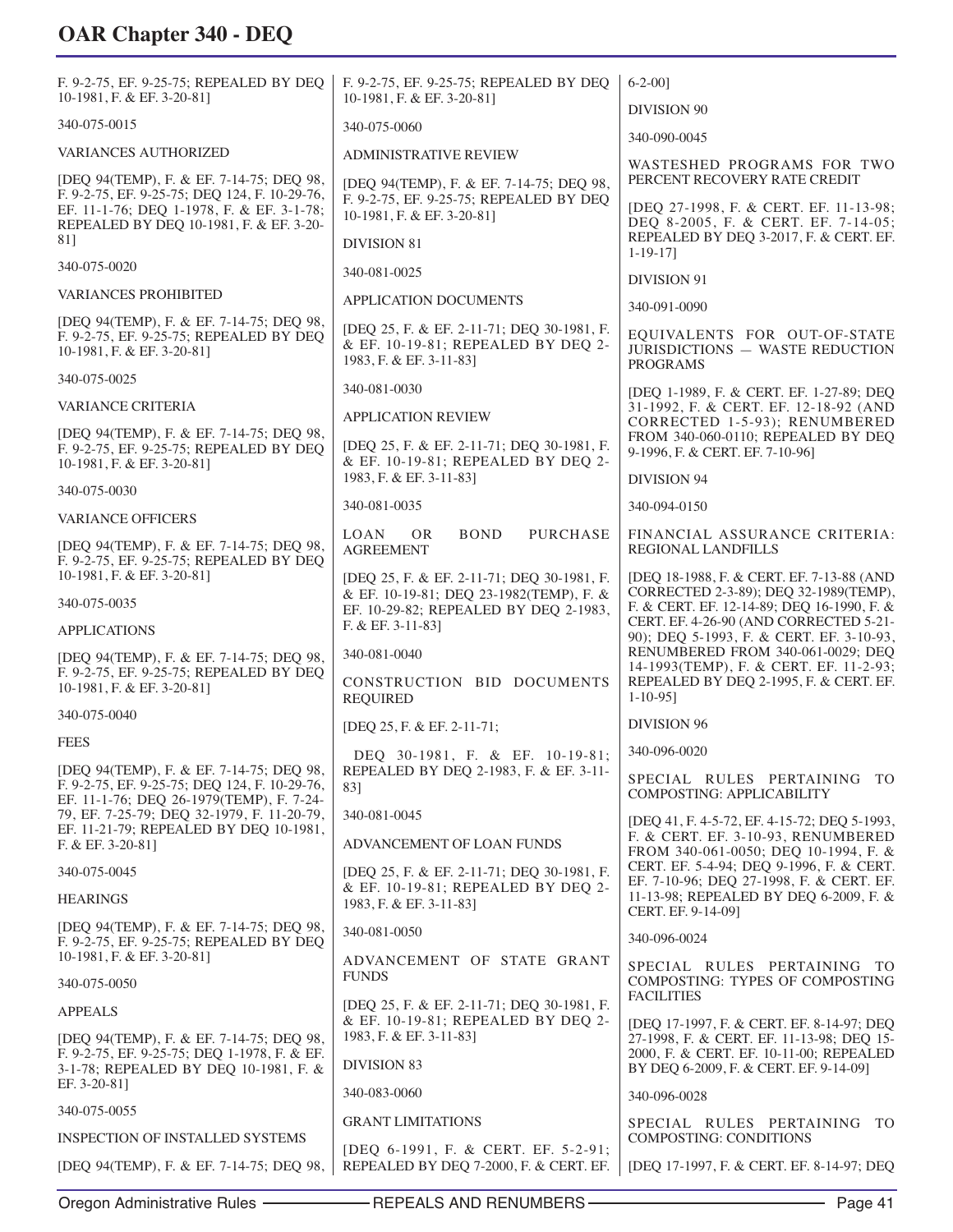| 27-1998, F. & CERT. EF. 11-13-98;<br>REPEALED BY DEQ 6-2009, F. & CERT. EF.                                                    | 1995, F. & CERT. EF. 5-19-95]                                                            | DEO 3-2003, F. & CERT. EF. 1-31-03]                                                                                      |
|--------------------------------------------------------------------------------------------------------------------------------|------------------------------------------------------------------------------------------|--------------------------------------------------------------------------------------------------------------------------|
| $9-14-09$ ]                                                                                                                    | 340-102-0045                                                                             | 340-108-0010                                                                                                             |
| <b>DIVISION 100</b>                                                                                                            | PERIODIC SURVEY                                                                          | REPORTABLE QUANTITIES                                                                                                    |
| 340-100-0011                                                                                                                   | [DEQ 19-1988, F. & CERT. EF. 7-13-88;                                                    | [DEQ 7-1984, F. & EF. 4-26-84; DEQ 8-1985,                                                                               |
| <b>REFERENCES</b>                                                                                                              | REPEALED BY DEO 13-1991, F. & CERT.<br>EF. 8-5-91]                                       | F. & EF. 7-25-85; DEQ 17-1986, F. & EF. 9-<br>18-86; DEQ 2-1987(TEMP), F. & EF. 1-30-87;                                 |
| [DEQ 8-1985, F. & EF. 7-25-85; DEQ 4-1991,<br>F. & CERT. EF. 3-15-91 (AND CORRECTED<br>6-20-91); REPEALED BY DEQ 11-1995, F. & | 340-102-0060                                                                             | DEQ 15-1987, F. & EF. 7-28-87: DEQ 3-2001,<br>F. & CERT. EF. 3-27-01; REPEALED BY<br>DEQ 3-2003, F. & CERT. EF. 1-31-03] |
| CERT. EF. 5-19-95]                                                                                                             | INSTRUCTIONS FOR THE UNIFORM<br>HAZARDOUS WASTE MANIFEST                                 | 340-108-0020                                                                                                             |
| <b>DIVISION 101</b>                                                                                                            | [DEQ 8-1985, F. & EF. 7-25-85; REPEAELD                                                  | <b>EMERGENCY ACTION, REPORTING</b>                                                                                       |
| 340-101-0005                                                                                                                   | BY DEQ 2-2009, F. & CERT. EF. 6-25-09]                                                   | [DEQ 7-1984, F. & EF. 4-26-84; DEQ 8-1985,                                                                               |
| <b>REQUIREMENTS</b><br>SPECIAL<br><b>FOR</b><br>HAZARDOUS WASTE PRODUCED BY                                                    | <b>DIVISION 104</b>                                                                      | F. & EF. 7-25-85; DEQ 17-1986, F. & EF. 9-<br>18-86; DEQ 15-1987, F. & EF. 7-28-87;                                      |
| SMALL QUANTITY GENERATORS                                                                                                      | 340-104-0191                                                                             | REPEALED BY DEQ 3-2003, F. & CERT. EF.                                                                                   |
| [DEQ 8-1985, F. & EF. 7-25-85; REPEALED<br>BY DEQ 10-1987, F. & EF. 6-11-87]                                                   | <b>DESIGN OF TANKS</b>                                                                   | $1 - 31 - 03$ ]<br>340-108-0030                                                                                          |
| 340-101-0006                                                                                                                   | [DEQ 8-1985, F. & EF. 7-25-85; REPEALED                                                  | <b>CLEANUP STANDARDS</b>                                                                                                 |
| USED OIL USED IN A MANNER                                                                                                      | BY DEQ 23-1987, F. & EF. 12-16-87]                                                       |                                                                                                                          |
| <b>CONSTITUTING DISPOSAL</b>                                                                                                   | 340-104-0314                                                                             | [DEQ 17-1986, F. & EF. 9-18-86; REPEALED<br>BY DEQ 3-2003, F. & CERT. EF. 1-31-03]                                       |
| [DEQ 33-1990, F. & CERT. EF. 8-15-90;<br>REPEALED BY DEQ 6-1994, F. & CERT. EF.                                                | PROHIBITION ON LAND DISPOSAL OF<br><b>IGNITABLE WASTES</b>                               | 340-108-0040                                                                                                             |
| $3-22-94$ ]                                                                                                                    | [DEQ 8-1985, F. & EF. 7-25-85; REPEALED                                                  | <b>CLEANUP REPORT</b>                                                                                                    |
| 340-101-0024<br>TOXICITY CHARACTERISTIC                                                                                        | BY DEQ 12-1989, F. & CERT. EF. 6-12-89]                                                  | [DEQ 7-1984, F. & EF. 4-26-84; DEQ 8-1985,<br>F. & EF. 7-25-85; DEQ 17-1986, F. & EF. 9-                                 |
|                                                                                                                                | DIVISION 105                                                                             | 18-86; RENUMBERED FROM 340-108-0021;                                                                                     |
| [DEQ 39-1990(TEMP), F. & CERT. EF. 9-28-<br>90; REPEALED BY DEQ 4-1991, F. & CERT.                                             | 340-105-0042                                                                             | REPEALED BY DEQ 3-2003, F. & CERT. EF.<br>$1 - 31 - 03$ ]                                                                |
| EF. 3-15-91 (AND CORRECTED 6-20-91]                                                                                            | MINOR MODIFICATIONS OF PERMITS                                                           | 340-108-0050                                                                                                             |
| 340-101-0032<br>HAZARDOUS WASTE FROM SPECIFIC                                                                                  | [DEQ 8-1985, F. & EF. 7-25-85; REPEALED<br>BY DEQ 12-1989, F. & CERT. EF. 6-12-89]       | SAMPLING/TESTING PROCEDURES                                                                                              |
| <b>SOURCES</b>                                                                                                                 | 340-105-0100                                                                             | [DEQ 17-1986, F. & EF. 9-18-86; REPEALED<br>BY DEQ 3-2003, F. & CERT. EF. 1-31-03]                                       |
| [DEQ 8-1985, F. & EF. 7-25-85; REPEALED<br>BY DEQ 12-1989, F. & CERT. EF. 6-12-89]                                             | LETTER OF AUTHORIZATION FOR                                                              | 340-108-0060                                                                                                             |
| 340-101-0034                                                                                                                   | SMALL-QUANTITY MANAGEMENT<br><b>FACILITIES</b>                                           | <b>REFERENCES</b>                                                                                                        |
| BASIS FOR LISTING HAZARDOUS<br><b>WASTE</b>                                                                                    | [DEQ 8-1985, F. & EF. 7-25-85; REPEALED<br>BY DEO 10-1987, F. & EF. 6-11-871             | [DEQ 17-1986, F. & EF. 9-18-86; REPEALED<br>BY DEQ 3-2003, F. & CERT. EF. 1-31-03]                                       |
| [DEQ 8-1985, F. & EF. 7-25-85; REPEALED<br>BY DEQ 12-1989, F. & CERT. EF. 6-12-89]                                             | <b>DIVISION 108</b>                                                                      | 340-108-0070                                                                                                             |
| DIVISION 102                                                                                                                   | 340-108-0001                                                                             | <b>LIABILITY</b>                                                                                                         |
| 340-102-0042                                                                                                                   | PURPOSE AND APPLICABILITY                                                                | [DEQ 17-1986, F. & EF. 9-18-86; REPEALED                                                                                 |
| <b>EXCEPTION REPORTING</b>                                                                                                     | [DEQ 7-1984, F. & EF. 4-26-84; DEQ 8-1985,                                               | BY DEO 3-2003, F. & CERT. EF. 1-31-03]                                                                                   |
| [DEQ 4-1991, F. & CERT. EF. 3-15-91 (AND                                                                                       | F. & EF. 7-25-85; DEQ 17-1986, F. & EF. 9-<br>18-86; REPEALED BY DEQ 3-2003, F. &        | 340-108-0080                                                                                                             |
| CORRECTED 6-20-91); REPEALED BY<br>DEQ 11-1995, F. & CERT. EF. 5-19-95]                                                        | CERT. EF. 1-31-03]                                                                       | INFORMATION REQUESTS/INSPECTIONS<br>[DEQ 17-1986, F. & EF. 9-18-86; REPEALED                                             |
| 340-102-0044                                                                                                                   | 340-108-0002                                                                             | BY DEQ 3-2003, F. & CERT. EF. 1-31-03]                                                                                   |
| SPECIAL<br><b>FOR</b><br><b>REQUIREMENTS</b>                                                                                   | <b>DEFINITIONS</b>                                                                       | <b>DIVISION 110</b>                                                                                                      |
| <b>GENERATORS OF BETWEEN 100 AND</b><br>1,000 KG/MO                                                                            | [DEQ 7-1984, F. & EF. 4-26-84; DEQ 8-1985,<br>F. & EF. 7-25-85; DEQ 17-1986, F. & EF. 9- | 340-110-0045                                                                                                             |
| [DEQ 10-1987, F. & EF. 6-11-87; DEQ 4-                                                                                         | 18-86; DEQ 2-1987(TEMP), F. & EF. 1-30-87;<br>DEQ 15-1987, F. & EF. 7-28-87:DEQ 3-2001,  | <b>MARKING FORMATS</b>                                                                                                   |
| 1991, F. & CERT. EF. 3-15-91 (AND COR-<br>RECTED 6-20-91); REPEALED BY DEQ 11-                                                 | F. & CERT. EF. 3-27-01; REPEALED BY                                                      | [DEQ 7-1984, F. & EF. 4-26-84; REPEALED                                                                                  |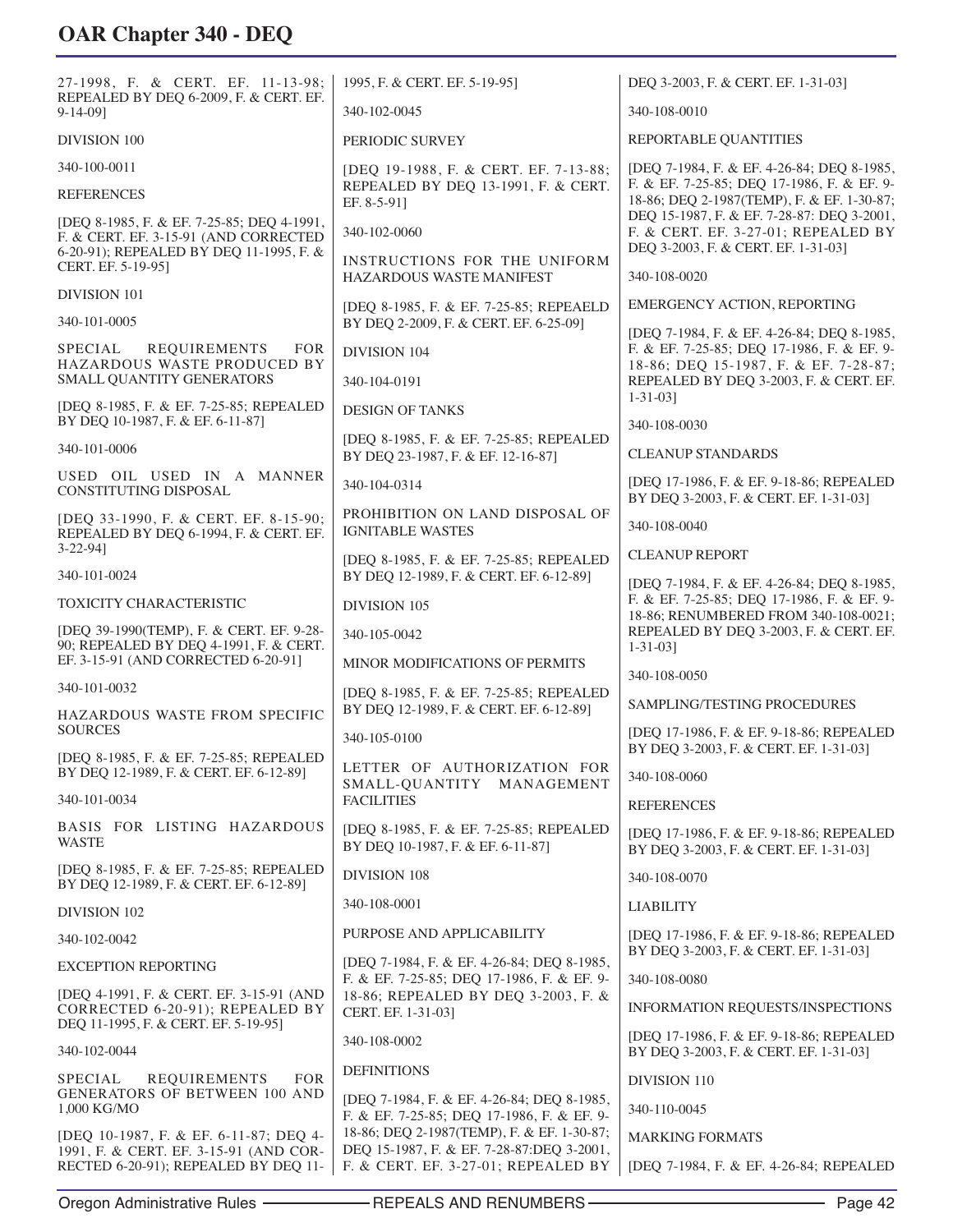| BY DEQ 12-1986, F. & EF. 5-20-86]                                                                                                 | EF. 11-2-98]                                                                                                           | 0076]                                                                                                                                            |
|-----------------------------------------------------------------------------------------------------------------------------------|------------------------------------------------------------------------------------------------------------------------|--------------------------------------------------------------------------------------------------------------------------------------------------|
| 340-110-0079                                                                                                                      | 340-122-0305                                                                                                           | 340-122-0460 [RENUMBERED TO 340-122-<br>00771                                                                                                    |
| <b>DECONTAMINATION</b>                                                                                                            | <b>PURPOSE</b>                                                                                                         |                                                                                                                                                  |
| [DEQ 7-1984, F. & EF. 4-26-84; REPEALED<br>BY DEO 12-1986, F. & EF. 5-20-86]                                                      | [DEQ 15-1989, F. & CERT. EF. 7-28-89 (AND<br>CORRECTED 8-3-89); REPEALED BY DEQ                                        | 340-122-0465 [RENUMBERED TO 340-122-<br>0078]                                                                                                    |
| DIVISION 120                                                                                                                      | 23-1998, F. & CERT. EF. 11-2-98]                                                                                       | 340-122-0470 [RENUMBERED TO 340-122-<br>00791                                                                                                    |
| 340-120-0030                                                                                                                      | 340-122-0310<br><b>DEFINITIONS</b>                                                                                     | <b>DIVISION 135</b>                                                                                                                              |
| PERMIT APPLICATION FEE                                                                                                            | [DEQ 15-1989, F. & CERT. EF. 7-28-89 (AND                                                                              | 340-135-0042                                                                                                                                     |
| [DEQ 12-1986, F. & EF. 5-20-86; REPEALED<br>BY DEQ 14-1987, F. & EF. 7-28-87]                                                     | CORRECTED 8-3-89); DEQ 46-1990, F. 12-<br>26-90, CERT. EF. 3-1-91; REPEALED BY<br>DEQ 23-1998, F. & CERT. EF. 11-2-98] | TOXIC SUBSTANCE AND HAZARDOUS<br><b>WASTE EXEMPTIONS</b>                                                                                         |
| DIVISION 122                                                                                                                      | 340-122-0315                                                                                                           | [DEQ 13-1998, F. 6-30-98, CERT. EF. 7-1-98;                                                                                                      |
| 340-122-0020                                                                                                                      | <b>SCOPE AND APPLICABILITY</b>                                                                                         | REPEALED BY DEQ 9-2006, F. & CERT. EF.<br>$8-15-06$ ]                                                                                            |
| <b>DEFINITIONS</b>                                                                                                                | [DEQ 15-1989, F. & CERT. EF. 7-28-89 (AND                                                                              | 340-135-0044                                                                                                                                     |
| [DEQ 26-1988, F. & CERT. EF. 9-16-89; DEQ<br>29-1990, F. & CERT. EF. 7-13-90; DEQ 12-<br>1992, F. & CERT. EF. 6-9-92; REPEALED BY | CORRECTED 8-3-89); DEQ 46-1990, F. 12-<br>26-90, CERT. EF. 3-1-91; REPEALED BY<br>DEQ 23-1998, F. & CERT. EF. 11-2-98] | ENVIRONMENTAL<br>MANAGEMENT<br><b>SYSTEM EXEMPTION</b>                                                                                           |
| DEQ 2-1997, F. & CERT. EF. 2-7-97]                                                                                                | 340-122-0350                                                                                                           | [DEQ 13-1998, F. 6-30-98, CERT. EF. 7-1-98;<br>REPEALED BY DEQ 9-2006, F. & CERT. EF.                                                            |
| 340-122-0045                                                                                                                      | REQUIRED ANALYTICAL METHODS                                                                                            | $8-15-06$ ]                                                                                                                                      |
| NUMERICAL SOIL CLEANUP LEVELS                                                                                                     | [DEQ 15-1989, F. & CERT. EF. 7-28-89 (AND                                                                              | 340-135-0046                                                                                                                                     |
| [DEQ 12-1992, F. & CERT. EF. 6-9-92; DEQ<br>2-1997, F. & CERT. EF. 2-7-97; REPEALED                                               | CORRECTED 8-3-89); DEQ 46-1990, F. 12-<br>26-90, CERT. EF. 3-1-91]                                                     | CONSUMER EDUCATION PROGRAM<br><b>EXEMPTION</b>                                                                                                   |
| BY DEQ 3-2006, F. & CERT. EF. 3-17-06]                                                                                            | 340-122-0410                                                                                                           | [DEQ 13-1998, F. 6-30-98, CERT. EF. 7-1-98;                                                                                                      |
| 340-122-0046                                                                                                                      | <b>PURPOSE</b>                                                                                                         | REPEALED BY DEQ 9-2006, F. & CERT. EF.<br>$8-15-06$ ]                                                                                            |
| DEFINITIONS FOR OAR 340-122-0045<br>AND THE SOIL CLEANUP TABLE                                                                    | [DEQ 29-1990, F. & CERT. EF. 7-13-90;<br>REPEALED BY DEQ 2-1997, F. & CERT. EF.<br>$2 - 7 - 97$                        | 340-135-0060                                                                                                                                     |
| [DEQ 12-1992, F. & CERT. EF. 6-9-92;<br>REPEALED BY DEQ 2-1997, F. & CERT. EF.                                                    | 340-122-0415                                                                                                           | PERFORMANCE GOALS                                                                                                                                |
| $2 - 7 - 97$ ]                                                                                                                    | <b>SCOPE AND APPLICABILITY</b>                                                                                         | [DEQ 35-1990, F. & CERT. EF. 8-21-90;<br>REPEALED BY DEQ 13-1998, F. 6-30-98,                                                                    |
| 340-122-0060 [RENUMBERED TO 340-122-                                                                                              | [DEQ 29-1990, F. & CERT. EF. 7-13-90;                                                                                  | CERT. EF. 7-1-98]                                                                                                                                |
| 0426]                                                                                                                             | REPEALED BY DEQ 2-1997, F. & CERT. EF.<br>$2 - 7 - 97$                                                                 | 340-135-0070                                                                                                                                     |
| 340-122-0242<br>GROUNDWATER INVESTIGATION AND                                                                                     | 340-122-0420                                                                                                           | <b>REPORT</b><br>ANNUAL<br>PROGRESS                                                                                                              |
| <b>CLEANUP</b>                                                                                                                    | <b>DEFINITIONS</b>                                                                                                     | <b>REQUIREMENTS</b>                                                                                                                              |
| [DEQ 13-1992, F. 6-9-92, CERT. EF. 10-1-92;<br>REPEALED BY DEQ 23-1998, F. & CERT.<br>EF. 11-2-981                                | [DEQ 29-1990, F. & CERT. EF. 7-13-90;<br>REPEALED BY DEQ 2-1997, F. & CERT. EF.<br>$2 - 7 - 97$ ]                      | [DEQ 35-1990, F. & CERT. EF. 8-21-90; DEQ<br>13-1998, F. 6-30-98, CERT. EF. 7-1-98;<br>REPEALED BY DEQ 13-1998, F. 6-30-98,<br>CERT. EF. 7-1-98] |
| 340-122-0245                                                                                                                      | 340-122-0425 [RENUMBERED TO 340-122-                                                                                   | 340-135-0080                                                                                                                                     |
| NUMERIC SOIL CLEANUP LEVELS FOR                                                                                                   | 0071]                                                                                                                  | OPTIONAL REPORTING REQUIREMENTS                                                                                                                  |
| MOTOR FUEL AND HEATING OIL<br>[DEQ 29-1988, F. & CERT. EF. 11-9-88;                                                               | 340-122-0426 [RENUMBERED TO 340-122-<br>0072]                                                                          | [DEQ 35-1990, F. & CERT. EF. 8-21-90; DEQ<br>13-1998, F. 6-30-98, CERT. EF. 7-1-98;                                                              |
| REPEALED BY DEQ 15-1989, F. & CERT.<br>EF. 7-28-89 (AND CORRECTED 8-3-89)]                                                        | 340-122-0427 [RENUMBERED TO 340-122-<br>00731                                                                          | REPEALED BY DEQ 13-1998, F. 6-30-98,<br>CERT. EF. 7-1-98]                                                                                        |
| 340-122-0255                                                                                                                      | 340-122-0430 [RENUMBERED TO 340-122-                                                                                   | 340-135-0100                                                                                                                                     |
| ADDITIONAL REPORTING                                                                                                              | 0074]<br>340-122-0440 [RENUMBERED TO 340-122-                                                                          | DESIGNATION OF TRADE SECRET<br><b>INFORMATION</b>                                                                                                |
| [DEQ 29-1988, F. & CERT. EF. 11-9-88; DEQ<br>13-1992, F. 6-9-92, CERT. EF. 10-1-92;                                               | $0075$ ]                                                                                                               | [DEQ 35-1990, F. & CERT. EF. 8-21-90;                                                                                                            |
| REPEALED BY DEQ 23-1998, F. & CERT.                                                                                               | 340-122-0450 [RENUMBERED TO 340-122-                                                                                   | REPEALED BY DEQ 13-1998, F. 6-30-98,                                                                                                             |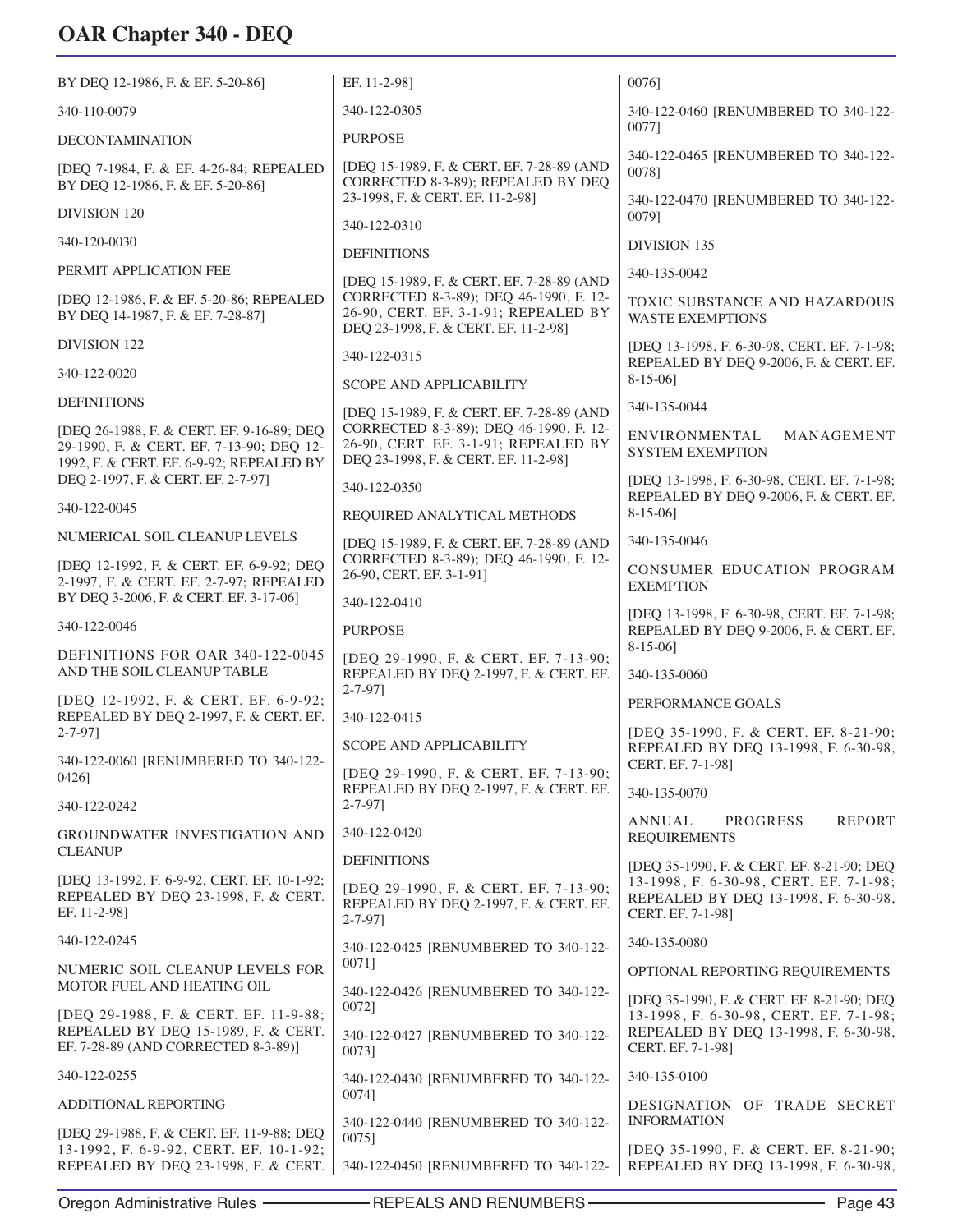| CERT. EF. 7-1-98]                                                                                                                                   | $2 - 14 - 03$                                                                                                                                                       | 06001                                                                                                                          |
|-----------------------------------------------------------------------------------------------------------------------------------------------------|---------------------------------------------------------------------------------------------------------------------------------------------------------------------|--------------------------------------------------------------------------------------------------------------------------------|
| DIVISION 150                                                                                                                                        | 340-150-0040                                                                                                                                                        | 340-150-0120                                                                                                                   |
| 340-150-0002                                                                                                                                        | UNDERGROUND STORAGE TANK<br><b>GENERAL PERMIT REGISTRATION FORM</b>                                                                                                 | UNDERGROUND STORAGE TANK<br><b>INTERIM INSTALLATION STANDARDS</b>                                                              |
| ADOPTION OF<br><b>UNITED</b><br><b>STATES</b><br><b>ENVIRONMENTAL</b><br><b>PROTECTION</b><br>AGENCY UNDERGROUND STORAGE<br><b>TANK REGULATIONS</b> | [DEQ 2-1988, F. 1-27-88, CERT. EF. 2-1-88;<br>DEQ 24-1998, F. & CERT. EF. 11-2-98;<br>REPEALED BY DEQ 6-2003, F. & CERT. EF.<br>$2 - 14 - 03$ ]                     | [DEQ 2-1988, F. 1-27-88, CERT. EF. 2-1-88;<br>REPEALED BY DEQ 20-1990, F. & CERT.<br>EF. 6-7-90]                               |
| [DEQ 20-1990, F. & CERT. EF. 6-7-90; DEQ<br>26-1990, F. & CERT. EF. 7-6-90; DEO 15-                                                                 | 340-150-0050                                                                                                                                                        | 340-150-0125 [RENUMBERED TO 340-150-<br>06201                                                                                  |
| 1991, F. & CERT. EF. 8-14-91; DEQ 24-1998,<br>F. & CERT. EF. 11-2-98; REPEALED BY<br>DEQ 6-2003, F. & CERT. EF. 2-14-03]                            | INFORMATION REQUIRED ON THE<br>GENERAL PERMIT REGISTRATION FORM                                                                                                     | 340-150-0130                                                                                                                   |
| 340-150-0003                                                                                                                                        | [DEQ 2-1988, F. 1-27-88, CERT. EF. 2-1-88;<br>DEQ 20-1990, F. & CERT. EF. 6-7-90; DEQ                                                                               | PERMANENT DECOMMISSIONING OF<br>AN UNDERGROUND STORAGE TANK                                                                    |
| FEDERAL UNDERGROUND STORAGE<br>TANK TECHNICAL STANDARDS                                                                                             | 24-1998, F. & CERT. EF. 11-2-98;<br>REPEALED BY DEO 6-2003, F. & CERT. EF.<br>$2 - 14 - 03$                                                                         | [DEQ 2-1988, F. 1-27-88, CERT. EF. 2-1-88;<br>DEQ 15-1989, F. & CERT. EF. 7-28-89 (AND<br>CORRECTED 8-3-89); DEQ 20-1990, F. & |
| [DEQ 20-1990, F. & CERT. EF. 6-7-90; DEQ<br>26-1990, F. & CERT. EF. 7-6-90; DEQ 15-                                                                 | 340-150-0060                                                                                                                                                        | CERT. EF. 6-7-90; REPEALED BY DEQ 6-<br>2003, F. & CERT. EF. 2-14-03]                                                          |
| 1991, F. & CERT. EF. 8-14-91; DEQ 24-1998,<br>F. & CERT. EF. 11-2-98; REPEALED BY<br>DEQ 6-2003, F. & CERT. EF. 2-14-03]                            | AUTHORIZED SIGNATURES, GENERAL<br>PERMIT REGISTRATION FORM                                                                                                          | DIVISION 160                                                                                                                   |
| 340-150-0004                                                                                                                                        | [DEQ 2-1988, F. 1-27-88, CERT. EF. 2-1-88;                                                                                                                          | 340-160-0015                                                                                                                   |
| FEDERAL UNDERGROUND STORAGE                                                                                                                         | DEQ 24-1998, F. & CERT. EF. 11-2-98;<br>REPEALED BY DEQ 6-2003, F. & CERT. EF.                                                                                      | <b>EXEMPTED TANKS</b>                                                                                                          |
| TANK FINANCIAL RESPONSIBILITY<br><b>REGULATIONS</b>                                                                                                 | $2 - 14 - 03$ ]<br>340-150-0070                                                                                                                                     | [DEQ 3-1989, F. & CERT. EF. 3-10-89;<br>REPEALED BY DEQ 11, 1990, F. & CERT.                                                   |
| [DEQ 26-1990, F. & CERT. EF. 7-6-90; DEQ                                                                                                            | UNDERGROUND STORAGE TANK                                                                                                                                            | EF. 3-13-90]                                                                                                                   |
| 15-1991, F. & CERT. EF. 8-14-91;<br>REPEALED BY DEQ 24-1998, F. & CERT.<br>EF. 11-2-98]                                                             | <b>GENERAL PERMIT REGISTRATION FORM</b><br><b>FEE</b>                                                                                                               | DIVISION 162<br>340-162-0005                                                                                                   |
| 340-150-0015                                                                                                                                        | [DEQ 2-1988, F. 1-27-88, CERT. EF. 2-1-88;                                                                                                                          | AUTHORITY, PURPOSE, AND SCOPE                                                                                                  |
| <b>EXEMPTED TANKS</b>                                                                                                                               | DEQ 24-1998, F. & CERT. EF. 11-2-98;<br>REPEALED BY DEQ 6-2003, F. & CERT. EF.                                                                                      | [DEQ 27-1990, F. & CERT. EF. 7-6-90; DEQ                                                                                       |
| [DEO 10-1990, F. & CERT. EF. 3-13-90; DEO<br>20-1990, F. & CERT. EF. 6-7-90; DEQ 24-<br>1998, F. & CERT. EF. 11-2-98; REPEALED                      | $2 - 14 - 03$ ]<br>340-150-0090                                                                                                                                     | 3-2008, F. 2-29-08, CERT. EF. 3-10-08;<br>REPEALED BY DEQ 16-2011, F. & CERT.<br>EF. 9-12-11]                                  |
| BY DEQ 6-2003, F. & CERT. EF. 2-14-03]                                                                                                              | REVOCATION OF UNDERGROUND<br>STORAGE TANK GENERAL PERMIT                                                                                                            | 340-162-0010                                                                                                                   |
| 340-150-0016                                                                                                                                        | REGISTRATION CERTIFICATE                                                                                                                                            | <b>DEFINITIONS</b>                                                                                                             |
| OR.<br>MULTI-<br>MULTI-CHAMBER<br>COMPARTMENT TANKS, CONDITIONS<br><b>AND REQUIREMENTS</b>                                                          | [DEQ 2-1988, F. 1-27-88, CERT. EF. 2-1-88;<br>DEQ 20-1990, F. & CERT. EF. 6-7-90; DEQ<br>24-1998, F. & CERT. EF. 11-2-98;<br>REPEALED BY DEQ 6-2003, F. & CERT. EF. | [DEQ 27-1990, F. & CERT. EF. 7-6-90; DEQ<br>3-2008, F. 2-29-08, CERT. EF. 3-10-08;<br>REPEALED BY DEQ 16-2011, F. & CERT.      |
| [DEQ 24-1998, F. & CERT. EF. 11-2-98;<br>REPEALED BY DEQ 6-2003, F. & CERT. EF.<br>$2 - 14 - 03$ ]                                                  | $2 - 14 - 03$<br>340-150-0100                                                                                                                                       | EF. 9-12-11]<br>340-162-0020                                                                                                   |
| 340-150-0019                                                                                                                                        | PROCEDURES FOR DENIAL AND                                                                                                                                           | <b>GENERAL PROVISIONS</b>                                                                                                      |
| COMPLIANCE WITH UNDERGROUND<br>STORAGE TANK GENERAL PERMIT                                                                                          | REVOCATION OF GENERAL PERMIT<br>REGISTRATION CERTIFICATES                                                                                                           | [DEQ 27-1990, F. & CERT. EF. 7-6-90; DEQ<br>15-1991, F. & CERT. EF. 8-14-91; DEQ 3-                                            |
| <b>REQUIRED</b>                                                                                                                                     | [DEQ 2-1988, F. 1-27-88, CERT. EF. 2-1-88;<br>DEQ 24-1998, F. & CERT. EF. 11-2-98;                                                                                  | 2008, F. 2-29-08, CERT. EF. 3-10-08;<br>REPEALED BY DEQ 16-2011, F. & CERT.                                                    |
| [DEQ 24-1998, F. & CERT. EF. 11-2-98;<br>REPEALED BY DEQ 6-2003, F. & CERT. EF.                                                                     | REPEALED BY DEQ 6-2003, F. & CERT. EF.<br>$2 - 14 - 03$ ]                                                                                                           | EF. 9-12-11]                                                                                                                   |
| $2 - 14 - 03$ ]                                                                                                                                     | 340-150-0112                                                                                                                                                        | 340-162-0025                                                                                                                   |
| 340-150-0030                                                                                                                                        | <b>UST FEE WAIVER</b>                                                                                                                                               | <b>TYPES OF LICENSES</b>                                                                                                       |
| STORAGE<br>UNDERGROUND<br>TANK<br>PERMIT APPLICATION REQUIRED                                                                                       | [DEQ 15-1991, F. & CERT. EF. 8-14-91; DEQ<br>24-1998, F. & CERT. EF. 11-2-98;                                                                                       | [DEQ 27-1990, F. & CERT. EF. 7-6-90;<br>REPEALED BY DEQ 16-2011, F. & CERT.<br>EF. 9-12-11]                                    |
| [DEO 2-1988, F. 1-27-88, CERT. EF. 2-1-88;<br>DEQ 15-1991, F. & CERT. EF. 8-14-91; DEQ<br>24-1998, F. & CERT. EF. 11-2-98;                          | REPEALED BY DEQ 6-2003, F. & CERT. EF.<br>$2 - 14 - 03$ ]                                                                                                           | 340-162-0030                                                                                                                   |
| REPEALED BY DEQ 6-2003, F. & CERT. EF.                                                                                                              | 340-150-0115 [RENUMBERED TO 340-150-                                                                                                                                | LICENSING<br>OF<br>TANK<br><b>SERVICES</b>                                                                                     |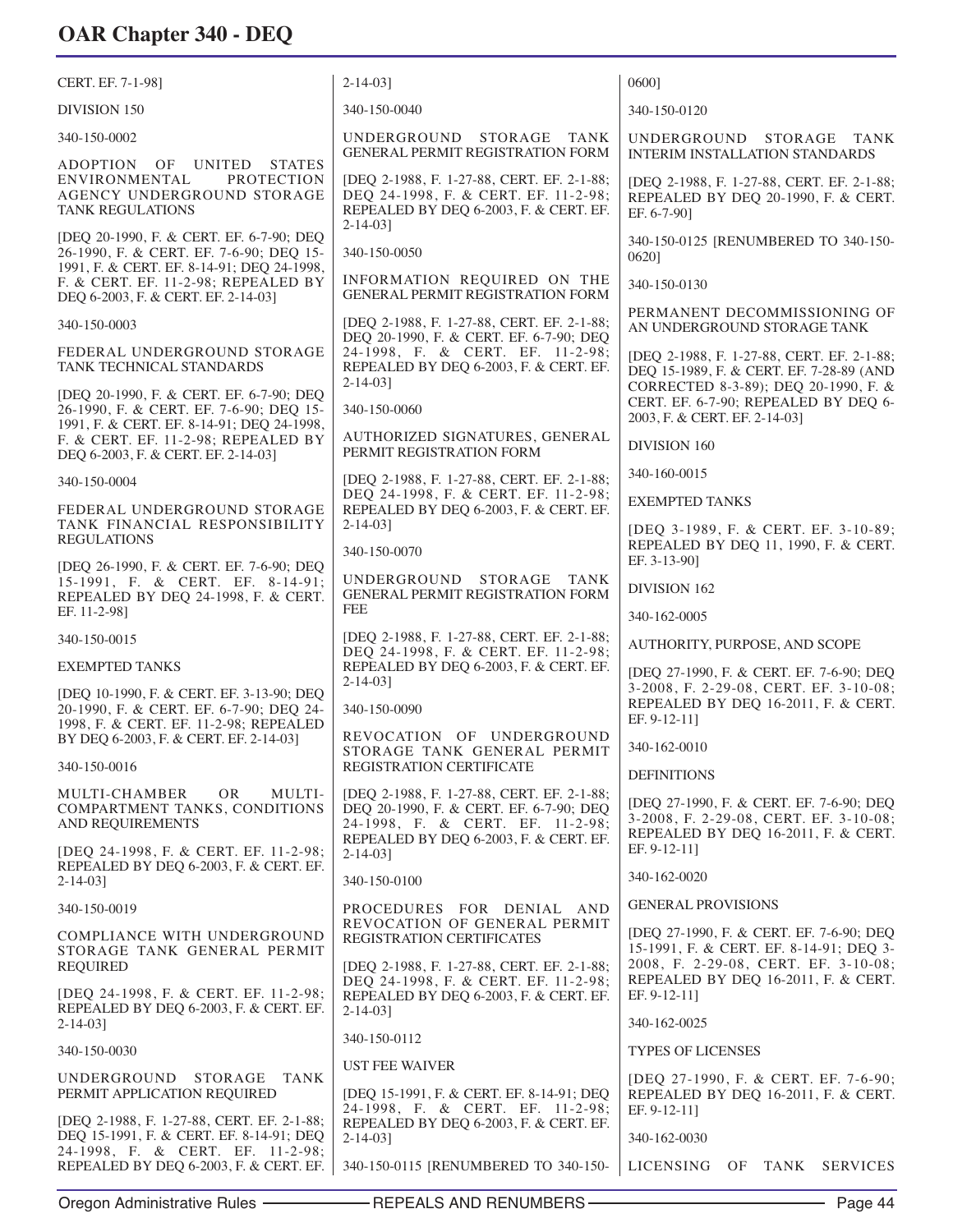PROVIDERS [DEQ 27-1990, F. & CERT. EF. 7-6-90; REPEALED BY DEQ 16-2011, F. & CERT. EF. 9-12-11] 340-162-0035 SUPERVISOR EXAMINATION AND LICENSING [DEQ 27-1990, F. & CERT. EF. 7-6-90; DEQ 15-1991, F. & CERT. EF. 8-14-91; REPEALED BY DEQ 16-2011, F. & CERT. EF. 9-12-11] 340-162-0040 EXAMINATION SCHEDULE [DEQ 27-1990, F. & CERT. EF. 7-6-90; DEQ 3-2008, F. 2-29-08, CERT. EF. 3-10-08; REPEALED BY DEQ 16-2011, F. & CERT. EF. 9-12-11] 340-162-0054 RECIPROCITY WITH OTHER *IURISDICTIONS* [DEQ 15-1991, F. & CERT. EF. 8-14-91; REPEALED BY DEQ 3-2008, F. 2-29-08, CERT. EF. 3-10-08] 340-162-0150 **FEES** [DEQ 27-1990, F. & CERT. EF. 7-6-90; DEQ 15-1991, F. & CERT. EF. 8-14-91; DEQ 8- 2005, F. & CERT. EF. 7-14-05; DEQ 3-2008, F. 2-29-08, CERT. EF. 3-10-08; REPEALED BY DEQ 16-2011, F. & CERT. EF. 9-12-11] DIVISION 163 340-163-0025 TYPES OF LICENSES [DEQ 28-1990, F. & CERT. EF. 7-6-90; REPEALED BY DEQ 3-2000, F. & CERT. EF. 2-17-00] 340-163-0040 EXAMINATION SCHEDULE [DEQ 28-1990, F. & CERT. EF. 7-6-90; REPEALED BY DEQ 3-2000, F. & CERT. EF. 2-17-00] DIVISION 172 340-172-0145 UST REGULATORY FEE [DEQ 6-1993(TEMP), F. & CERT. EF. 3-26- 93] DIVISION 177 340-177-0050 DECOMMISSIONING GRANTS, GENERAL CONDITIONS [DEQ 29-1998, F. & CERT. EF. 12-22-98; REPEALED BY DEQ 3-2000, F. & CERT. EF. 2-17-00] 340-177-0060 DECOMMISSIONING GRANTS, GRANT AMOUNTS [DEQ 29-1998, F. & CERT. EF. 12-22-98; REPEALED BY DEQ 3-2000, F. & CERT. EF. 2-17-00] 340-177-0070 DECOMMISSIONING GRANTS, ELIGIBILITY REQUIREMENTS AND CONDITIONS [DEQ 29-1998, F. & CERT. EF. 12-22-98; REPEALED BY DEQ 3-2000, F. & CERT. EF. 2-17-00] 340-177-0080 DECOMMISSIONING GRANT REPORTS, CONDITIONS AND REQUIREMENTS [DEQ 29-1998, F. & CERT. EF. 12-22-98; REPEALED BY DEQ 3-2000, F. & CERT. EF. 2-17-00] 340-177-0110 [RENUMBERED TO 340-177- 0055] 340-177-0120 [RENUMBERED TO 340-177- 0065] DIVISION 202 340-202-0120 CALCIUM OXIDE (LIME DUST) [DEQ 37, F. 2-15-72, EF. 3-1-72; DEQ 8-1988, F. & CERT. EF. 5-19-88 (CORRECTED 9-30- 88); DEQ 14-1999, F. & CERT. EF. 10-14-99, RENUMBERED FROM 340-031-0050; REPEALED BY DEQ 6-2001, F. 6-18-01, CERT. EF. 7-1-01] DIVISION 208 340-208-0100 APPLICABILITY [DEQ 10-1995, F. & CERT. EF. 5-1-95; DEQ 14-1999, F. & CERT. EF. 10-14-99, RENUMBERED FROM 340-021-0012; REPEALED BY DEQ 7-2015, F. & CERT. EF. 4-16-15] 340-208-0200 APPLICABILITY [DEQ 37, F. 2-15-72, EF. 3-1-72; DEQ 4-1993, F. & CERT. EF. 3-10-93; DEQ 14-1999, F. & CERT. EF. 10-14-99, RENUMBERED FROM 340-021-0055; DEQ 2-2001, F. & CERT. EF 2- 5-01; REPEALED BY DEQ 7-2015, F. & CERT. EF. 4-16-15] 340-208-0520 INCINERATORS AND REFUSE BURNING **EQUIPMENT** [DEQ 61, F. 12-5-73, EF. 12-25-73; DEQ 4- 1993, F. & CERT. EF. 3-10-93; RENUMBERED FROM 340-028-0025; DEQ 14-1999, F. & CERT. EF. 10-14-99, RENUMBERED FROM 340-030-0420; REPEALED BY DEQ 5-2001, F. & CERT. EF. 2-5-01] 340-208-0530 CONCEALMENT AND MASKING OF EMISSIONS [DEQ 61, F. 12-5-73, EF. 12-25-73; DEQ 4- 1993, F. & CERT. EF. 3-10-93; RENUMBERED FROM 340-028-0030; DEQ 14-1999, F. & CERT. EF. 10-14-99, RENUMBERED FROM 340-030-0430; REPEALED BY DEQ 5-2001, F. & CERT. EF. 2-5-01] 340-208-0540 EFFECTIVE CAPTURE OF AIR CONTAMINANT EMISSIONS [DEQ 61, F. 12-5-73, EF. 12-25-73; DEQ 4- 1993, F. & CERT. EF. 3-10-93; RENUMBERED FROM 340-028-0040; DEQ 14-1999, F. & CERT. EF. 10-14-99, RENUMBERED FROM 340-030-0440; REPEALED BY DEQ 5-2001, F. & CERT. EF. 2-5-01] 340-208-0560 STORAGE AND HANDLING OF PETROLEUM PRODUCTS [DEQ 61, F. 12-5-73, EF. 12-25-73; DEQ 4- 1993, F. & CERT. EF. 3-10-93, RENUMBERED FROM 340-028-0050; DEQ 14-1999, F. & CERT. EF. 10-14-99, RENUMBERED FROM 340-030-0460; DEQ 2-2001, F. & CERT. EF. 2-5-01; REPEALED BY DEQ 8-2007, F. & CERT. EF. 11-8-07] 340-208-0580 UPSET CONDITION [DEQ 61, F. 12-5-73, EF. 12-25-73; DEQ 4- 1993, F. & CERT. EF. 3-10-93; RENUMBERED FROM 340-028-0060; DEQ 4-1995, F. & CERT. EF. 2-17-95; DEQ 14- 1999, F. & CERT. EF. 10-14-99, RENUMBERED FROM 340-030-0480; REPEALED BY DEQ 5-2001, F. & CERT. EF. 2-5-01] 340-208-0600 VISIBLE AIR CONTAMINANT STANDARDS [DEQ 61, F. 12-5-73, EF. 12-25-73; DEQ 4- 1993, F. & CERT. EF. 3-10-93, RENUMBERED FROM 340-028-0070; DEQ 3-1996, F. & CERT. EF. 1-29-96; DEQ 14- 1999, F. & CERT. EF. 10-14-99,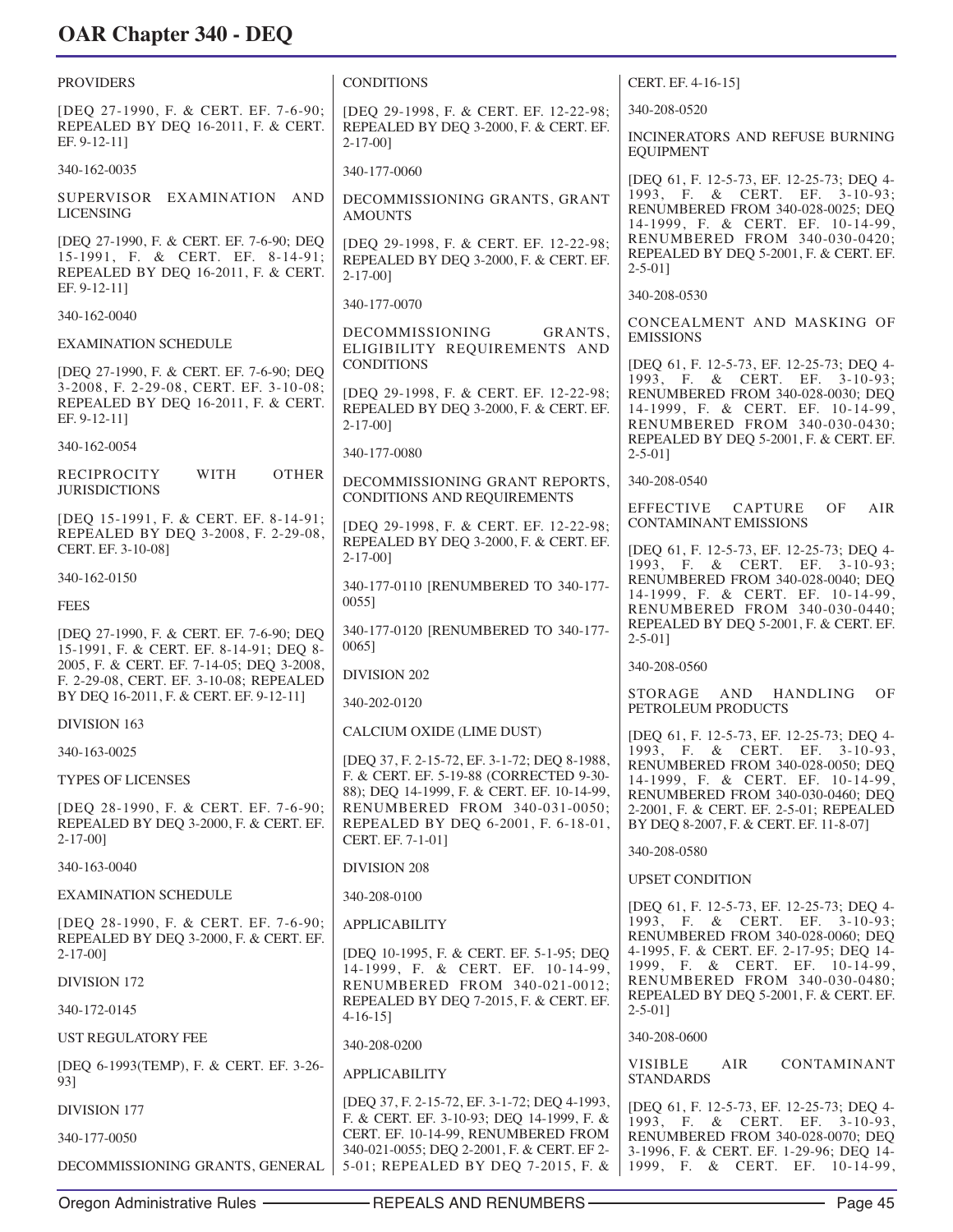| RENUMBERED FROM 340-030-0500; DEQ<br>2-2001, F. & CERT. EF. 2-5-01; REPEALED<br>BY DEQ 7-2015, F. & CERT. EF. 4-16-15]                                                                                                                       | $0225$ ]<br>DIVISION 212                                                                                                                                                                                                                                                                          | 12-1993, F. & CERT. EF. 9-24-93;<br>RENUMBERED FROM 340-020-0185; DEQ<br>22-1995, F. & CERT. EF. 10-6-95; DEQ 14-                                                                                                                                   |
|----------------------------------------------------------------------------------------------------------------------------------------------------------------------------------------------------------------------------------------------|---------------------------------------------------------------------------------------------------------------------------------------------------------------------------------------------------------------------------------------------------------------------------------------------------|-----------------------------------------------------------------------------------------------------------------------------------------------------------------------------------------------------------------------------------------------------|
| 340-208-0620 [RENUMBERED TO 340-208-<br>0450]                                                                                                                                                                                                | 340-212-0160 [RENUMBERED TO 340-214-<br>01141                                                                                                                                                                                                                                                     | 1999, F. & CERT. EF. 10-14-99,<br>RENUMBERED FROM 340-028-1790;                                                                                                                                                                                     |
| 340-208-0630                                                                                                                                                                                                                                 | DIVISION 214                                                                                                                                                                                                                                                                                      | REPEALED BY DEQ 6-2001, F. 6-18-01,<br>CERT. EF. 7-1-01]                                                                                                                                                                                            |
| SULFUR DIOXIDE EMISSION STANDARD                                                                                                                                                                                                             | 340-214-0400                                                                                                                                                                                                                                                                                      | DIVISION 218                                                                                                                                                                                                                                        |
| [DEQ 61, F. 12-5-73, EF. 12-25-73; DEQ 4-                                                                                                                                                                                                    | <b>PURPOSE</b>                                                                                                                                                                                                                                                                                    | 340-218-0250                                                                                                                                                                                                                                        |
| 1993, F. & CERT. EF. 3-10-93,<br>RENUMBERED FROM 340-028-0085; DEQ<br>3-1996, F. & CERT. EF. 1-29-96; DEQ 14-<br>1999, F. & CERT. EF. 10-14-99,                                                                                              | [DEQ 19-2003, F. & CERT. EF. 12-12-03;<br>REPEALED BY DEQ 7-2015, F. & CERT. EF.<br>$4-16-15$ ]                                                                                                                                                                                                   | PERMIT PROGRAM FOR REGIONAL AIR<br>POLLUTION AUTHORITY                                                                                                                                                                                              |
| RENUMBERED FROM 340-030-0530; DEQ<br>2-2001, F. & CERT. EF. 2-5-01; REPEALED                                                                                                                                                                 | 340-214-0410                                                                                                                                                                                                                                                                                      | [DEQ 47, F. 8-31-72, EF. 9-15-72; DEQ 63, F.<br>12-20-73, EF. 1-11-74; DEQ 107, F. & EF. 1-6-                                                                                                                                                       |
| BY DEQ 8-2007, F. & CERT. EF. 11-8-07]                                                                                                                                                                                                       | <b>APPLICABILITY</b>                                                                                                                                                                                                                                                                              | 76; RENUMBERED FROM 340-020-0033,                                                                                                                                                                                                                   |
| 340-208-0640<br><b>ODORS</b>                                                                                                                                                                                                                 | [DEO 19-2003, F. & CERT. EF. 12-12-03;<br>REPEALED BY DEQ 7-2015, F. & CERT. EF.<br>$4-16-15$ ]                                                                                                                                                                                                   | DEQ 4-1993, F. & CERT. EF. 3-10-93; DEQ<br>12-1993, F. & CERT. EF. 9-24-93,<br>RENUMBERED FROM 340-020-0185; DEQ                                                                                                                                    |
| [DEQ 61, F. 12-5-73, EF. 12-25-73; DEQ 4-<br>1993, F. & CERT. EF. 3-10-93;                                                                                                                                                                   | 340-214-0420                                                                                                                                                                                                                                                                                      | 22-1995, F. & CERT. EF. 10-6-95; DEQ 14-<br>1999, F. & CERT. EF. 10-14-99,                                                                                                                                                                          |
| RENUMBERED FROM 340-028-0090; DEQ<br>14-1999, F. & CERT. EF. 10-14-99,<br>RENUMBERED FROM 340-030-0540;                                                                                                                                      | ANNUAL SULFUR DIOXIDE EMISSION<br><b>REPORT</b>                                                                                                                                                                                                                                                   | RENUMBERED FROM 340-028-1790; DEQ<br>6-2001, F. 6-18-01, CERT. EF. 7-1-01; DEQ 8-<br>2007, F. & CERT. EF. 11-8-07; REPEALED                                                                                                                         |
| REPEALED BY DEQ 5-2001, F. & CERT. EF.<br>$2 - 5 - 01$ ]                                                                                                                                                                                     | [DEQ 19-2003, F. & CERT. EF. 12-12-03;<br>REPEALED BY DEQ 7-2015, F. & CERT. EF.                                                                                                                                                                                                                  | BY DEQ 7-2015, F. & CERT. EF. 4-16-15]                                                                                                                                                                                                              |
| 340-208-0650                                                                                                                                                                                                                                 | $4-16-15$                                                                                                                                                                                                                                                                                         | <b>DIVISION 222</b>                                                                                                                                                                                                                                 |
| <b>APPLICATION</b>                                                                                                                                                                                                                           | 340-214-0430                                                                                                                                                                                                                                                                                      | 340-222-0043 [RENUMBERED TO 340-222-<br>$0035$ ]                                                                                                                                                                                                    |
| [DEQ 109, F. 3-15-76, EF. 3-25-76; DEQ 11-<br>1982, F. & EF. 6-18-82; DEO 4-1993, F. &                                                                                                                                                       | <b>CHANGES IN EMISSION MEASUREMENT</b><br><b>TECHNIQUES</b>                                                                                                                                                                                                                                       | 340-222-0045 [RENUMBERED TO 340-222-<br>00551                                                                                                                                                                                                       |
| CERT. EF. 3-10-93; RENUMBERED FROM<br>340-029-0001; DEQ 14-1999, F. & CERT. EF.<br>10-14-99, RENUMBERED FROM 340-030-                                                                                                                        | [DEQ 19-2003, F. & CERT. EF. 12-12-03;<br>REPEALED BY DEQ 7-2015, F. & CERT. EF.<br>$4-16-15$ ]                                                                                                                                                                                                   | 340-222-0050                                                                                                                                                                                                                                        |
| 0600; REPEALED BY DEQ 5-2001, F. &<br>CERT. EF. 2-5-01]                                                                                                                                                                                      | DIVISION 215                                                                                                                                                                                                                                                                                      | <b>PSD</b><br>TEMPORARY<br><b>INCREMENT</b><br><b>ALLOCATION</b>                                                                                                                                                                                    |
| 340-208-0660                                                                                                                                                                                                                                 | 340-215-0050                                                                                                                                                                                                                                                                                      | [DEQ 25-1981, F. & EF. 9-8-81; DEQ 4-1993,                                                                                                                                                                                                          |
| <b>ODORS</b>                                                                                                                                                                                                                                 | <b>GREENHOUSE GAS REPORTING FEES</b>                                                                                                                                                                                                                                                              | F. & CERT. EF. 3-10-93; DEQ 12-1993, F. &<br>CERT. EF. 9-24-93; RENUMBERED FROM                                                                                                                                                                     |
| [DEQ 11-1982, F. & EF. 6-18-82; DEQ 4-<br>1993, F. & CERT. EF. 3-10-93;<br>RENUMBERED FROM 340-029-0011; DEQ                                                                                                                                 | [DEQ 9-2009(TEMP), F. 12-24-09, CERT. EF.<br>1-1-10 THRU 6-30-10]                                                                                                                                                                                                                                 | 340-020-0320; DEQ 14-1999, F. & CERT. EF.<br>10-14-99, RENUMBERED FROM 340-028-                                                                                                                                                                     |
| 14-1999, F. & CERT. EF. 10-14-99,                                                                                                                                                                                                            | DIVISION 216                                                                                                                                                                                                                                                                                      | 1040; REPEALED BY DEQ 6-2001, F. 6-18-<br>01, CERT. EF. 7-1-011                                                                                                                                                                                     |
| RENUMBERED FROM 340-030-0610;<br>REPEALED BY DEQ 5-2001, F. & CERT. EF.<br>$2 - 5 - 01$                                                                                                                                                      | 340-216-0050 [RENUMBERED TO 340-209-<br>0040]                                                                                                                                                                                                                                                     | 340-222-0070                                                                                                                                                                                                                                        |
| 340-208-0670                                                                                                                                                                                                                                 | 340-216-0080                                                                                                                                                                                                                                                                                      | PLANT SITE EMISSION LIMITS FOR<br><b>INSIGNIFICANT ACTIVITIES</b>                                                                                                                                                                                   |
| PARTICULATE MATTER SIZE STANDARD                                                                                                                                                                                                             | <b>SYNTHETIC MINOR SOURCES</b>                                                                                                                                                                                                                                                                    | [DEQ 12-1993, F. & CERT. EF. 9-24-93; DEQ                                                                                                                                                                                                           |
| [DEQ 11-1982, F. & EF. 6-18-82; DEQ 4-<br>1993, F. & CERT. EF. 3-10-93;<br>RENUMBERED FROM 340-029-0030; DEQ<br>14-1999, F. & CERT. EF. 10-14-99,<br>RENUMBERED FROM 340-030-0620;<br>REPEALED BY DEQ 5-2001, F. & CERT. EF.<br>$2 - 5 - 01$ | [DEQ 12-1993, F. & CERT. EF. 9-24-93; DEQ<br>19-1993, F. & CERT. EF. 11-4-93; DEQ 22-<br>1995, F. & CERT. EF. 10-6-95; DEQ 14-1998,<br>F. & CERT. EF. 9-14-98; DEQ 14-1999, F. &<br>CERT. EF. 10-14-99, RENUMBERED FROM<br>340-028-1740; REPEALED BY DEQ 6-2001,<br>F. 6-18-01, CERT. EF. 7-1-01] | 19-1993, F. & CERT. EF. 11-4-93; DEQ 2-<br>1996, F. & CERT. EF. 1-29-96; DEQ 14-1999,<br>F. & CERT. EF. 10-14-99, RENUMBERED<br>FROM 340-028-1060; DEQ 6-2001, F. 6-18-<br>01, CERT. EF. 7-1-01; REPEALED BY DEQ<br>7-2015, F. & CERT. EF. 4-16-15] |
| DIVISION 210                                                                                                                                                                                                                                 | 340-216-0100                                                                                                                                                                                                                                                                                      | DIVISION 224                                                                                                                                                                                                                                        |
| 340-210-0200 [RENUMBERED TO 340-210-<br>0215]                                                                                                                                                                                                | PERMIT PROGRAM FOR REGIONAL AIR<br>POLLUTION AUTHORITY                                                                                                                                                                                                                                            | 340-224-0080 [RENUMBERED TO 340-224-<br>00341                                                                                                                                                                                                       |
| 340-210-0210 [RENUMBERED TO 340-210-<br>0205]                                                                                                                                                                                                | [DEQ 47, F. 8-31-72, EF. 9-15-72; DEQ 63, F.<br>12-20-73, EF. 1-11-74; DEQ 107, F. & EF. 1-6-<br>76; RENUMBERED FROM 340-020-0033;                                                                                                                                                                | 340-224-0090 [RENUMBERED TO 340-225-<br>0090]                                                                                                                                                                                                       |
| 340-210-0220 [RENUMBERED TO 340-210-                                                                                                                                                                                                         | DEQ 4-1993, F. & CERT. EF. 3-10-93; DEQ                                                                                                                                                                                                                                                           | 340-224-0110 [RENUMBERED TO 340-225-                                                                                                                                                                                                                |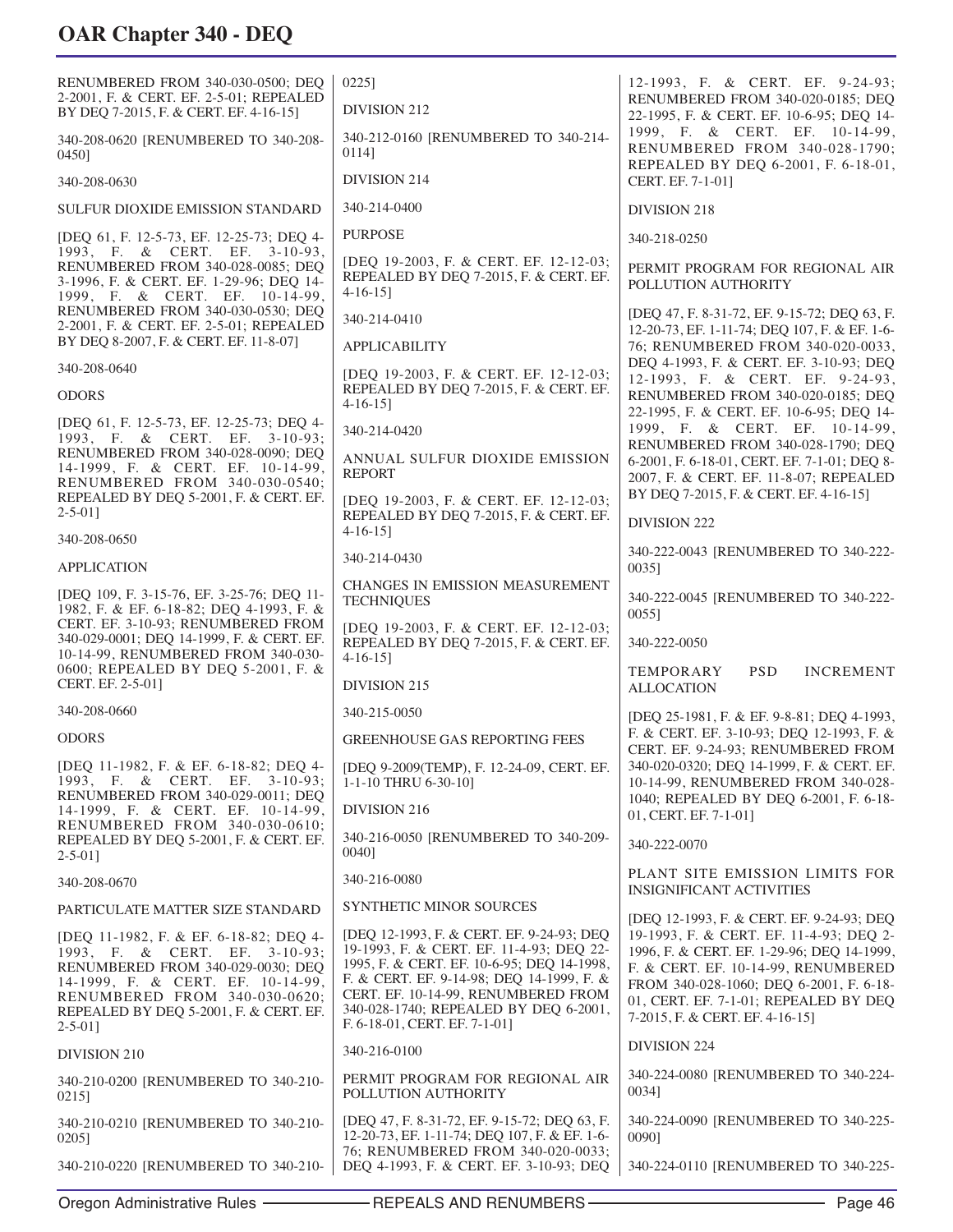| 0070]                                                                                                                                                                 | $4-16-15$ ]                                                                                             | $4-16-15$ ]                                                                                     |
|-----------------------------------------------------------------------------------------------------------------------------------------------------------------------|---------------------------------------------------------------------------------------------------------|-------------------------------------------------------------------------------------------------|
| <b>DIVISION 225</b>                                                                                                                                                   | 340-228-0430                                                                                            | 340-228-0520                                                                                    |
| 340-225-0090                                                                                                                                                          | PROGRAM<br>WEB<br>TRADING<br><b>APPLICABILITY</b>                                                       | SPECIAL PENALTY PROVISIONS FOR<br>2018 MILESTONE                                                |
| REQUIREMENTS FOR DEMONSTRATING<br>A NET AIR QUALITY BENEFIT<br>[DEQ 25-1981, F. & EF. 9-8-81; DEQ 5-1983,                                                             | [DEQ 19-2003, F. & CERT. EF. 12-12-03;<br>REPEALED BY DEQ 7-2015, F. & CERT. EF.<br>$4-16-15$ ]         | [DEQ 19-2003, F. & CERT. EF. 12-12-03;<br>REPEALED BY DEQ 7-2015, F. & CERT. EF.<br>$4-16-15$   |
| F. & EF. 4-18-83; DEQ 8-1988, F. & CERT.<br>EF. 5-19-88 (AND CORRECTED 5-31-88);                                                                                      | 340-228-0440                                                                                            | 340-228-0530                                                                                    |
| DEQ 22-1989, F. & CERT. EF. 9-26-89; DEQ<br>27-1992, F. & CERT. EF. 11-12-92; DEQ 4-                                                                                  | ACCOUNT REPRESENTATIVE FOR WEB                                                                          | <b>INTEGRATION INTO PERMITS</b>                                                                 |
| 1993, F. & CERT. EF. 3-10-93; DEQ 12-1993,<br>F. & CERT. EF. 9-24-93, RENUMBERED<br>FROM 340-020-0260; DEQ 19-1993, F. &<br>CERT. EF. 11-4-93; DEQ 4-1995, F. & CERT. | <b>SOURCES</b><br>[DEQ 19-2003, F. & CERT. EF. 12-12-03;<br>REPEALED BY DEQ 7-2015, F. & CERT. EF.      | [DEQ 19-2003, F. & CERT. EF. 12-12-03;<br>REPEALED BY DEQ 7-2015, F. & CERT. EF.<br>$4-16-15$ ] |
| EF. 2-17-95; DEQ 26-1996, F. & CERT. EF.<br>11-26-96; DEQ 14-1999, F. & CERT. EF. 10-                                                                                 | $4-16-15$ ]                                                                                             | 340-228-0604                                                                                    |
| 14-99, RENUMBERED FROM 340-028-1970;<br>DEQ 14-1999, F. & CERT. EF. 10-14-99,                                                                                         | 340-228-0450                                                                                            | APPLICABILITY                                                                                   |
| RENUMBERED FROM 340-030-0111; DEQ<br>6-2001, F. 6-18-01, CERT. EF. 7-1-01,<br>RENUMBERED FROM 340-224-0090 & 340-                                                     | <b>REGISTRATION</b><br>[DEQ 19-2003, F. & CERT. EF. 12-12-03;<br>REPEALED BY DEQ 7-2015, F. & CERT. EF. | [DEQ 13-2006, F. & CERT. EF. 12-22-06;<br>REPEALED BY DEQ 15-2008, F. & CERT.<br>EF 12-31-08]   |
| 240-0260; DEQ 11-2002, F. & CERT. EF. 10-<br>8-02; DEQ 12-2002(TEMP), F. & CERT. EF.                                                                                  | $4-16-15$ ]                                                                                             | 340-228-0605                                                                                    |
| 10-8-02 THRU 4-6-03; ADMINISTRATIVE<br>CORRECTION 11-10-03; DEQ 1-2004, F. &                                                                                          | 340-228-0460                                                                                            | RETIRED UNIT EXEMPTION                                                                          |
| CERT. EF. 4-14-04; DEQ 1-2005, F. & CERT.<br>EF. 1-4-05; DEQ 3-2007, F. & CERT. EF. 4-<br>12-07; DEQ 10-2010(TEMP), F. 8-31-10,                                       | ALLOWANCE ALLOCATIONS<br>[DEQ 19-2003, F. & CERT. EF. 12-12-03;                                         | [DEQ 13-2006, F. & CERT. EF. 12-22-06;<br>REPEALED BY DEQ 15-2008, F. & CERT.<br>EF 12-31-08]   |
| CERT. EF. 9-1-10 THRU 2-28-11;<br>ADMINISTRATIVE CORRECTION, 3-29-11;                                                                                                 | REPEALED BY DEQ 7-2015, F. & CERT. EF.<br>$4-16-15$ ]                                                   | 340-228-0608                                                                                    |
| DEQ 5-2011, F. 4-29-11, CERT. EF. 5-1-11;<br>DEQ 10-2012, F. & CERT. EF. 12-11-12;                                                                                    | 340-228-0470                                                                                            | <b>COMPUTATION OF TIME</b>                                                                      |
| REPEALED BY DEQ 7-2015, F. & CERT. EF.<br>$4-16-15$ ]                                                                                                                 | ESTABLISHMENT OF ACCOUNTS                                                                               | [DEQ 13-2006, F. & CERT. EF. 12-22-06;                                                          |
| DIVISION 226                                                                                                                                                          | [DEQ 19-2003, F. & CERT. EF. 12-12-03;<br>REPEALED BY DEQ 7-2015, F. & CERT. EF.                        | REPEALED BY DEQ 15-2008, F. & CERT.<br>EF 12-31-08]                                             |
| 340-226-0200                                                                                                                                                          | $4-16-15$                                                                                               | 340-228-0610                                                                                    |
| <b>APPLICABILITY</b>                                                                                                                                                  | 340-228-0480                                                                                            | APPEAL PROCEDURES                                                                               |
| [DEQ 10-1995, F. & CERT. EF. 5-1-95; DEQ<br>14-1999, F. & CERT. EF. 10-14-99,<br>RENUMBERED FROM 340-021-0012;                                                        | MONITORING, RECORDKEEPING AND<br><b>REPORTING</b>                                                       | [DEQ 13-2006, F. & CERT. EF. 12-22-06;<br>REPEALED BY DEQ 15-2008, F. & CERT.<br>EF 12-31-08]   |
| REPEALED BY DEQ 7-2015, F. & CERT. EF.<br>$4-16-15$ ]                                                                                                                 | [DEQ 19-2003, F. & CERT. EF. 12-12-03;<br>REPEALED BY DEQ 7-2015, F. & CERT. EF.<br>$4-16-15$           | 340-228-0611                                                                                    |
| <b>DIVISION 228</b>                                                                                                                                                   | 340-228-0490                                                                                            | ADDITIONAL REQUIREMENTS<br>TO<br>PROVIDE HEAT INPUT DATA                                        |
| 340-228-0400                                                                                                                                                          | [DEO 19-2003, F. & CERT. EF. 12-12-03;                                                                  | [DEQ 15-2008, F. & CERT. EF 12-31-08;                                                           |
| <b>PURPOSE</b>                                                                                                                                                        | REPEALED BY DEQ 7-2015, F. & CERT. EF.<br>$4-16-15$ ]                                                   | REPEALED BY DEQ 4-2013, F. & CERT. EF.<br>$3 - 27 - 13$ ]                                       |
| [DEQ 19-2003, F. & CERT. EF. 12-12-03;<br>REPEALED BY DEQ 7-2015, F. & CERT. EF.<br>$4-16-15$ ]                                                                       | 340-228-0500                                                                                            | 340-228-0612                                                                                    |
| 340-228-0410                                                                                                                                                          | USE OF ALLOWANCES FROM A<br>PREVIOUS YEAR                                                               | <b>AUTHORIZATION</b><br>AND<br>RESPONSIBILITIES OF HG DESIGNATED                                |
| <b>DEFINITIONS</b>                                                                                                                                                    | <b>ALLOWANCE TRANSFERS</b>                                                                              | <b>REPRESENTATIVE</b>                                                                           |
| [DEQ 19-2003, F. & CERT. EF. 12-12-03;<br>REPEALED BY DEQ 7-2015, F. & CERT. EF.<br>$4-16-15$ ]                                                                       | [DEQ 19-2003, F. & CERT. EF. 12-12-03;<br>REPEALED BY DEQ 7-2015, F. & CERT. EF.<br>$4-16-15$ ]         | [DEQ 13-2006, F. & CERT. EF. 12-22-06;<br>REPEALED BY DEQ 15-2008, F. & CERT.<br>EF 12-31-08]   |
| 340-228-0420                                                                                                                                                          | 340-228-0510                                                                                            | 340-228-0613                                                                                    |
| WEB TRADING PROGRAM TRIGGER                                                                                                                                           | COMPLIANCE                                                                                              | MONITORING OF HG MASS EMISSIONS<br>AND HEAT INPUT AT THE UNIT LEVEL                             |
| [DEQ 19-2003, F. & CERT. EF. 12-12-03;<br>REPEALED BY DEQ 7-2015, F. & CERT. EF.                                                                                      | [DEQ 19-2003, F. & CERT. EF. 12-12-03;<br>REPEALED BY DEQ 7-2015, F. & CERT. EF.                        | [DEQ 15-2008, F. & CERT. EF 12-31-08;<br>REPEALED BY DEQ 4-2013, F. & CERT. EF.                 |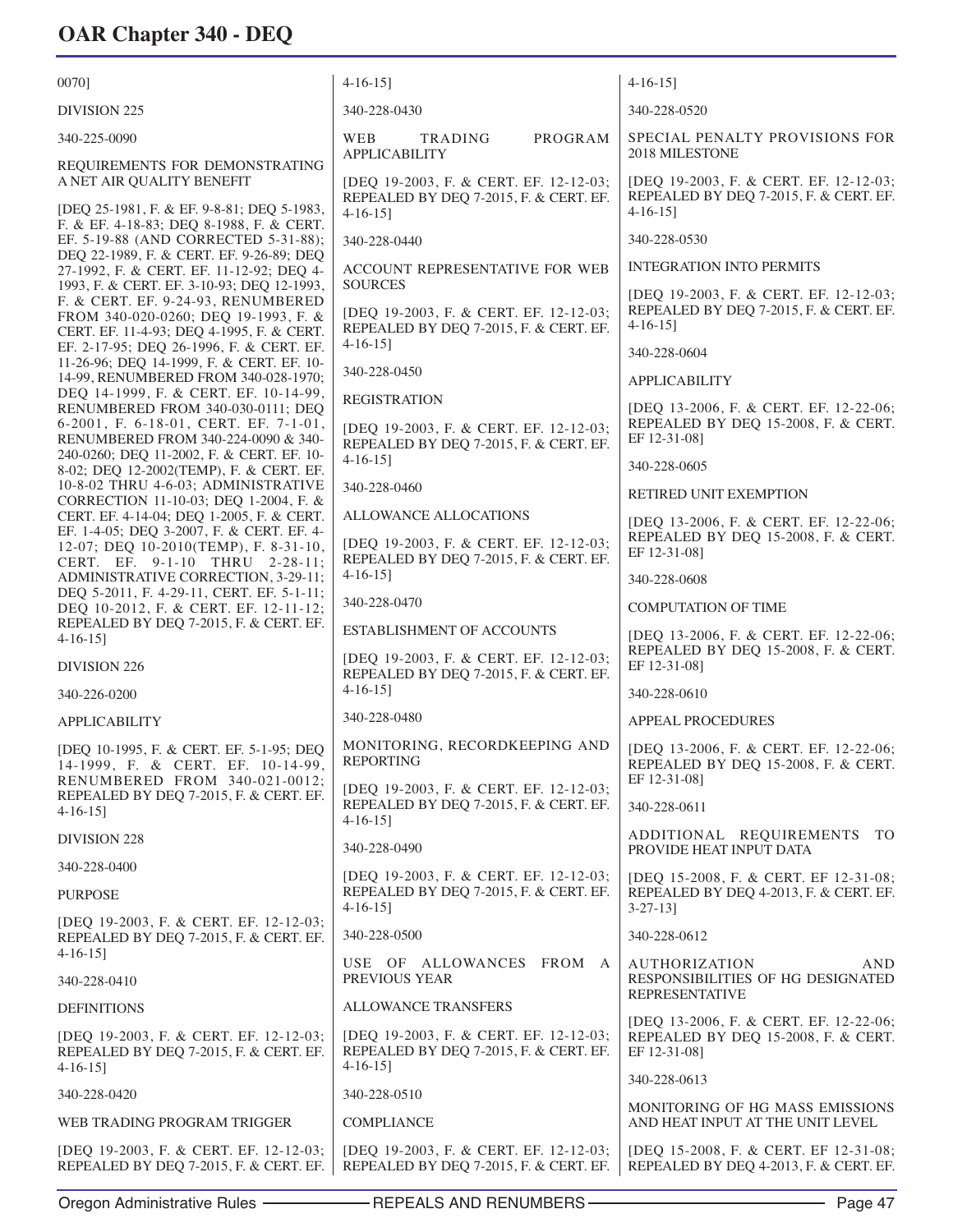| $3-27-13$ ]                                                                                                            | $3 - 27 - 13$                                                                                                           | $3 - 27 - 13$                                                                                      |
|------------------------------------------------------------------------------------------------------------------------|-------------------------------------------------------------------------------------------------------------------------|----------------------------------------------------------------------------------------------------|
| 340-228-0614                                                                                                           | 340-228-0622                                                                                                            | 340-228-0630                                                                                       |
| HG<br><b>DESIGNATED</b><br><b>ALTERNATE</b><br><b>REPRESENTATIVE</b>                                                   | GENERAL HG BUDGET TRADING<br>PROGRAM PERMIT REQUIREMENTS                                                                | HG BUDGET PERMIT REVISIONS                                                                         |
| [DEQ 13-2006, F. & CERT. EF. 12-22-06;<br>REPEALED BY DEQ 15-2008, F. & CERT.<br>EF 12-31-08]                          | [DEQ 13-2006, F. & CERT. EF. 12-22-06;<br>REPEALED BY DEQ 15-2008, F. & CERT.<br>EF 12-31-08]                           | [DEQ 13-2006, F. & CERT. EF. 12-22-06;<br>REPEALED BY DEQ 15-2008, F. & CERT.<br>EF 12-31-08]      |
| 340-228-0615                                                                                                           | 340-228-0623                                                                                                            | 340-228-0631                                                                                       |
| MONITORING OF HG MASS EMISSIONS<br>AND HEAT INPUT AT COMMON AND                                                        | QUALITY ASSURANCE AND QUALITY<br><b>CONTROL REQUIREMENTS</b>                                                            | <b>DATA</b><br><b>STANDARD</b><br><b>MISSING</b><br>PROCEDURES FOR HG CEMS                         |
| MULTIPLE STACKS<br>[DEQ 15-2008, F. & CERT. EF 12-31-08;<br>REPEALED BY DEQ 4-2013, F. & CERT. EF.                     | [DEQ 15-2008, F. & CERT. EF 12-31-08;<br>DEQ 8-2009, F. & CERT. EF. 12-16-09;<br>REPEALED BY DEQ 4-2013, F. & CERT. EF. | [DEQ 15-2008, F. & CERT. EF 12-31-08;<br>REPEALED BY DEQ 4-2013, F. & CERT. EF.<br>$3 - 27 - 13$ ] |
| $3 - 27 - 13$ ]                                                                                                        | $3 - 27 - 13$ ]                                                                                                         | 340-228-0632                                                                                       |
| 340-228-0616                                                                                                           | 340-228-0624                                                                                                            | STATE TRADING BUDGET                                                                               |
| HG.<br><b>CHANGING</b><br><b>DESIGNATED</b><br>REPRESENTATIVE AND ALTERNATE HG<br><b>DESIGNATED</b><br>REPRESENTATIVE: | SUBMISSION OF HG BUDGET PERMIT<br><b>APPLICATIONS</b>                                                                   | [DEQ 13-2006, F. & CERT. EF. 12-22-06;<br>REPEALED BY DEQ 15-2008, F. & CERT.<br>EF 12-31-08]      |
| CHANGES IN OWNERS AND OPERATORS                                                                                        | [DEQ 13-2006, F. & CERT. EF. 12-22-06;<br>REPEALED BY DEQ 15-2008, F. & CERT.<br>EF 12-31-08]                           | 340-228-0633                                                                                       |
| [DEQ 13-2006, F. & CERT. EF. 12-22-06;<br>REPEALED BY DEQ 15-2008, F. & CERT.<br>EF 12-31-08]                          | 340-228-0625                                                                                                            | MISSING DATA PROCEDURES FOR<br>SORBENT TRAP MONITORING SYSTEMS                                     |
| 340-228-0617                                                                                                           | <b>SPECIFICATIONS</b><br><b>AND</b><br><b>TEST</b><br>PROCEDURES FOR TOTAL VAPOR PHASE                                  | [DEQ 15-2008, F. & CERT. EF 12-31-08;<br>REPEALED BY DEQ 4-2013, F. & CERT. EF.                    |
| SPECIAL PROVISIONS FOR MEASURING<br>HG MASS EMISSIONS USING THE                                                        | <b>MERCURY CEMS</b>                                                                                                     | $3-27-13$ ]                                                                                        |
| SORBENT<br>TRAP<br>MONITORING<br>METHODOLOGY                                                                           | [DEQ 15-2008, F. & CERT. EF 12-31-08;<br>DEQ 8-2009, F. & CERT. EF. 12-16-09;                                           | 340-228-0634                                                                                       |
| [DEQ 15-2008, F. & CERT. EF 12-31-08;                                                                                  | REPEALED BY DEQ 4-2013, F. & CERT. EF.<br>$3 - 27 - 13$ ]                                                               | TIMING REQUIREMENTS FOR HG<br>ALLOWANCE ALLOCATIONS                                                |
| REPEALED BY DEQ 4-2013, F. & CERT. EF.<br>$3 - 27 - 13$ ]                                                              | 340-228-0626                                                                                                            | [DEQ 13-2006, F. & CERT. EF. 12-22-06;<br>REPEALED BY DEQ 15-2008, F. & CERT.                      |
| 340-228-0618                                                                                                           | INFORMATION REQUIREMENTS FOR HG<br><b>BUDGET PERMIT APPLICATIONS</b>                                                    | EF 12-31-08]                                                                                       |
| CERTIFICATE OF REPRESENTATION                                                                                          | [DEQ 13-2006, F. & CERT. EF. 12-22-06;                                                                                  | 340-228-0636                                                                                       |
| [DEO 13-2006, F. & CERT, EF. 12-22-06;                                                                                 | REPEALED BY DEQ 15-2008, F. & CERT.<br>EF 12-31-08]                                                                     | HG ALLOWANCE ALLOCATIONS                                                                           |
| REPEALED BY DEQ 15-2008, F. & CERT.<br>EF 12-31-08]                                                                    | 340-228-0627                                                                                                            | [DEQ 13-2006, F. & CERT. EF. 12-22-06;<br>REPEALED BY DEQ 15-2008, F. & CERT.<br>EF 12-31-08]      |
| 340-228-0619                                                                                                           | QUALITY ASSURANCE AND OPERATING<br>PROCEDURES FOR SORBENT TRAP                                                          | 340-228-0638                                                                                       |
| PROCEDURES FOR HG MASS EMISSIONS                                                                                       | MONITORING SYSTEMS                                                                                                      | <b>ESTABLISHMENT OF ACCOUNTS</b>                                                                   |
| [DEQ 15-2008, F. & CERT. EF 12-31-08;<br>REPEALED BY DEQ 4-2013, F. & CERT. EF.<br>$3 - 27 - 13$ ]                     | [DEQ 15-2008, F. & CERT. EF 12-31-08;<br>DEQ 8-2009, F. & CERT. EF. 12-16-09;                                           | [DEO 13-2006, F. & CERT. EF. 12-22-06;<br>REPEALED BY DEQ 15-2008, F. & CERT.                      |
| 340-228-0620                                                                                                           | REPEALED BY DEQ 4-2013, F. & CERT. EF.<br>$3 - 27 - 13$ ]                                                               | EF 12-31-08]                                                                                       |
| <b>OBJECTIONS</b><br>HG<br>CONCERNING                                                                                  | 340-228-0628                                                                                                            | 340-228-0640                                                                                       |
| <b>DESIGNATED REPRESENTATIVE</b>                                                                                       | HG BUDGET PERMIT CONTENTS AND<br><b>TERM</b>                                                                            | RESPONSIBILITIES OF HG AUTHORIZED<br><b>ACCOUNT REPRESENTATIVE</b>                                 |
| [DEQ 13-2006, F. & CERT. EF. 12-22-06;<br>REPEALED BY DEQ 15-2008, F. & CERT.<br>EF 12-31-08]                          | [DEQ 13-2006, F. & CERT. EF. 12-22-06;<br>REPEALED BY DEQ 15-2008, F. & CERT.                                           | [DEQ 13-2006, F. & CERT. EF. 12-22-06;<br>REPEALED BY DEQ 15-2008, F. & CERT.                      |
| 340-228-0621                                                                                                           | EF 12-31-08]                                                                                                            | EF 12-31-08]                                                                                       |
| <b>INITIAL</b><br><b>CERTIFICATION</b><br>AND<br>RECERTIFICATION PROCEDURES                                            | 340-228-0629                                                                                                            | 340-228-0642                                                                                       |
| [DEQ 15-2008, F. & CERT. EF 12-31-08;                                                                                  | OUT OF CONTROL PERIODS AND<br>ADJUSTMENT FOR SYSTEM BIAS                                                                | RECORDATION OF HG ALLOWANCE<br><b>ALLOCATIONS</b>                                                  |
| DEQ 8-2009, F. & CERT. EF. 12-16-09;<br>REPEALED BY DEQ 4-2013, F. & CERT. EF.                                         | [DEQ 15-2008, F. & CERT. EF 12-31-08;<br>REPEALED BY DEQ 4-2013, F. & CERT. EF.                                         | [DEQ 13-2006, F. & CERT. EF. 12-22-06;<br>REPEALED BY DEQ 15-2008, F. & CERT.                      |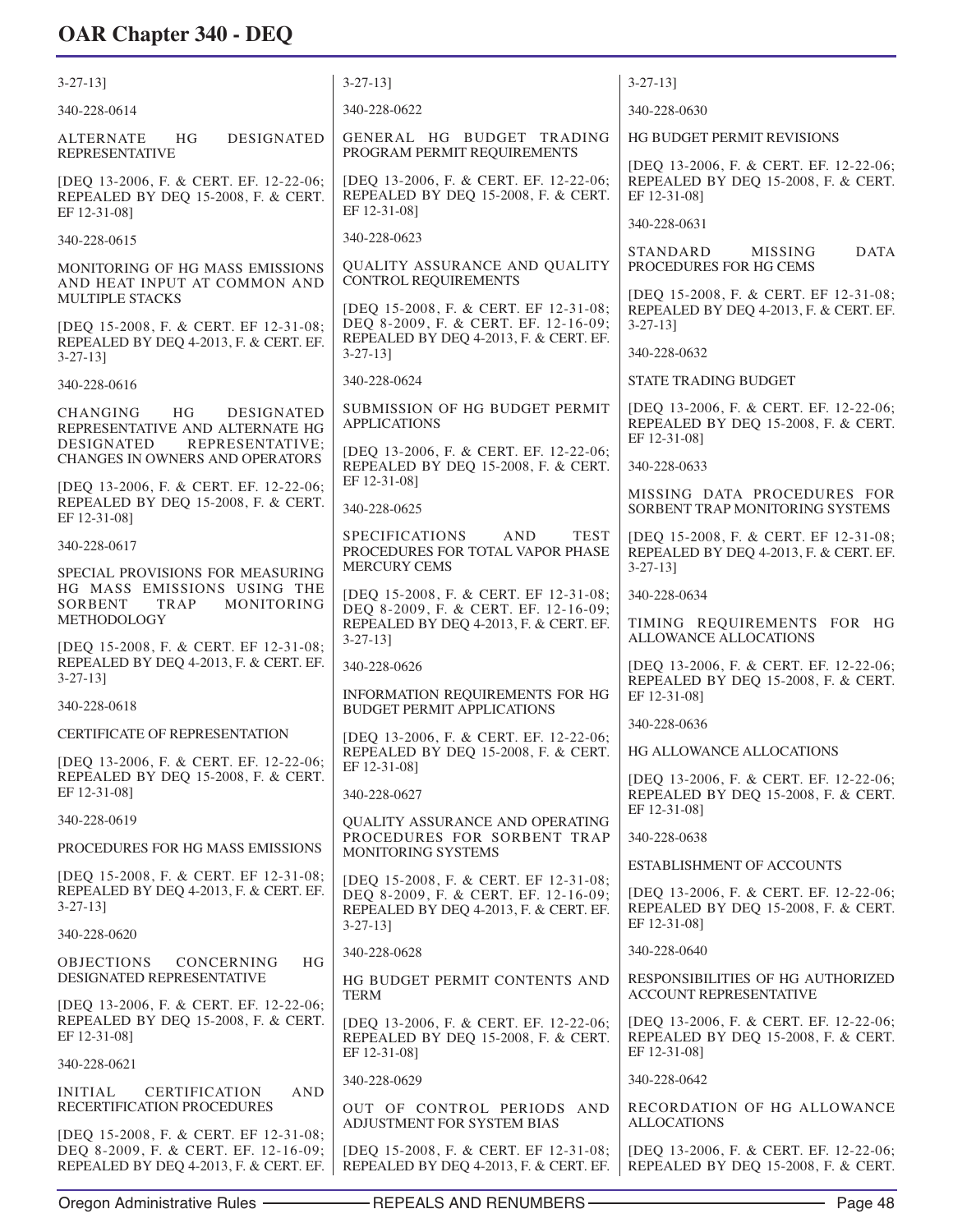| EF 12-31-08]                                                                                                                 | EF 12-31-08]                                                                                                                         | EF 12-31-08]                                                                                                                                                                 |
|------------------------------------------------------------------------------------------------------------------------------|--------------------------------------------------------------------------------------------------------------------------------------|------------------------------------------------------------------------------------------------------------------------------------------------------------------------------|
| 340-228-0644                                                                                                                 | 340-228-0662                                                                                                                         | 340-228-0676                                                                                                                                                                 |
| COMPLIANCE WITH HG BUDGET                                                                                                    | OUT OF CONTROL PERIODS                                                                                                               | <b>COAL SAMPLING AND ANALYSIS</b>                                                                                                                                            |
| <b>EMISSIONS LIMITATION</b><br>[DEQ 13-2006, F. & CERT. EF. 12-22-06;<br>REPEALED BY DEQ 15-2008, F. & CERT.<br>EF 12-31-08] | [DEQ 13-2006, F. & CERT. EF. 12-22-06;<br>REPEALED BY DEQ 15-2008, F. & CERT.<br>EF 12-31-08]                                        | [DEQ 13-2006, F. & CERT. EF. 12-22-06;<br>DEQ 8-2007, F. & CERT. EF. 11-8-07;<br>REPEALED BY DEQ 15-2008, F. & CERT.<br>EF 12-31-08]                                         |
| 340-228-0646                                                                                                                 | 340-228-0664                                                                                                                         | 340-228-0678                                                                                                                                                                 |
| <b>BANKING</b>                                                                                                               | <b>NOTIFICATIONS</b>                                                                                                                 | HG MASS EMISSIONS MEASUREMENT                                                                                                                                                |
| [DEQ 13-2006, F. & CERT. EF. 12-22-06;<br>REPEALED BY DEQ 15-2008, F. & CERT.                                                | [DEQ 13-2006, F. & CERT. EF. 12-22-06;<br>REPEALED BY DEQ 15-2008, F. & CERT.<br>EF 12-31-08]                                        | PRIOR TO ANY CONTROL DEVICE(S)<br>[DEQ 13-2006, F. & CERT. EF. 12-22-06;                                                                                                     |
| EF 12-31-08]                                                                                                                 | 340-228-0666                                                                                                                         | DEQ 8-2007, F. & CERT. EF. 11-8-07;<br>REPEALED BY DEQ 15-2008, F. & CERT.                                                                                                   |
| 340-228-0648                                                                                                                 | RECORDKEEPING AND REPORTING                                                                                                          | EF 12-31-08]                                                                                                                                                                 |
| <b>ACCOUNT ERROR</b>                                                                                                         | [DEQ 13-2006, F. & CERT. EF. 12-22-06;                                                                                               | DIVISION 230                                                                                                                                                                 |
| [DEQ 13-2006, F. & CERT. EF. 12-22-06;<br>REPEALED BY DEQ 15-2008, F. & CERT.                                                | REPEALED BY DEQ 15-2008, F. & CERT.<br>EF 12-31-08]                                                                                  | 340-230-0360                                                                                                                                                                 |
| EF 12-31-08]                                                                                                                 | 340-228-0668                                                                                                                         | COMPLIANCE SCHEDULE<br>[DEQ 27-1996, F. & CERT. EF. 12-11-96;                                                                                                                |
| 340-228-0650                                                                                                                 | <b>PETITIONS</b>                                                                                                                     | DEQ 14-1999, F. & CERT. EF. 10-14-99,                                                                                                                                        |
| <b>CLOSING OF GENERAL ACCOUNTS</b>                                                                                           | [DEQ 13-2006, F. & CERT. EF. 12-22-06;                                                                                               | RENUMBERED FROM 340-025-1010;<br>REPEALED BY DEQ 4-2003, F. & CERT. EF                                                                                                       |
| [DEQ 13-2006, F. & CERT. EF. 12-22-06;<br>REPEALED BY DEQ 15-2008, F. & CERT.                                                | REPEALED BY DEQ 15-2008, F. & CERT.<br>EF 12-31-08]                                                                                  | $2 - 6 - 03$<br>340-230-0400                                                                                                                                                 |
| EF 12-31-08]                                                                                                                 | 340-228-0670                                                                                                                         | APPLICABILITY AND EXEMPTIONS                                                                                                                                                 |
| 340-228-0652                                                                                                                 | ADDITIONAL REQUIREMENTS TO<br>PROVIDE HEAT INPUT DATA                                                                                | [DEQ 22-1998, F. & CERT. EF. 10-21-98;                                                                                                                                       |
| SUBMISSION OF HG ALLOWANCE<br><b>TRANSFERS</b><br>[DEQ 13-2006, F. & CERT. EF. 12-22-06;                                     | [DEQ 13-2006, F. & CERT. EF. 12-22-06;<br>REPEALED BY DEQ 15-2008, F. & CERT.<br>EF 12-31-08]                                        | DEQ 14-1999, F. & CERT. EF. 10-14-99,<br>RENUMBERED FROM 340-025-0750;<br>REPEALED BY DEQ 1-2011, F. & CERT. EF.<br>$2 - 24 - 11$ ]                                          |
| REPEALED BY DEQ 15-2008, F. & CERT.<br>EF 12-31-08]                                                                          | 340-228-0671                                                                                                                         | 340-230-0410                                                                                                                                                                 |
| 340-228-0654                                                                                                                 | <b>EMISSION STANDARDS</b>                                                                                                            | <b>EMISSION LIMITATIONS AND CITATIONS</b>                                                                                                                                    |
| <b>EPA RECORDATION</b>                                                                                                       | [DEQ 13-2006, F. & CERT. EF. 12-22-06;                                                                                               | [DEO 22-1998, F. & CERT. EF. 10-21-98;                                                                                                                                       |
| [DEQ 13-2006, F. & CERT. EF. 12-22-06;<br>REPEALED BY DEQ 15-2008, F. & CERT.                                                | REPEALED BY DEQ 15-2008, F. & CERT.<br>EF 12-31-08]                                                                                  | DEQ 14-1999, F. & CERT. EF. 10-14-99,<br>RENUMBERED FROM 340-025-0750; DEQ<br>2-2005, F. & CERT. EF. 2-10-05; REPEALED                                                       |
| EF 12-31-08]                                                                                                                 | 340-228-0672                                                                                                                         | BY DEQ 1-2011, F. & CERT. EF. 2-24-11]                                                                                                                                       |
| 340-228-0656                                                                                                                 | <b>EMISSION CAPS</b>                                                                                                                 | DIVISION 232                                                                                                                                                                 |
| <b>NOTIFICATION</b>                                                                                                          | [DEQ 13-2006, F. & CERT. EF. 12-22-06;<br>DEQ 8-2007, F. & CERT. EF. 11-8-07;                                                        | 340-232-0070                                                                                                                                                                 |
| [DEQ 13-2006, F. & CERT. EF. 12-22-06;<br>REPEALED BY DEQ 15-2008, F. & CERT.                                                | REPEALED BY DEQ 15-2008, F. & CERT.<br>EF 12-31-08]                                                                                  | <b>GASOLINE DISPENSING FACILITIES</b><br>[DEQ 21-1978, F. & EF. 12-28-78; DEQ 17-                                                                                            |
| EF 12-31-08]                                                                                                                 | 340-228-0673                                                                                                                         | 1979, F. & EF. 6-22-79; DEQ 23-1980, F. &                                                                                                                                    |
| 340-228-0658                                                                                                                 | MONITORING REQUIREMENTS FOR THE                                                                                                      | EF. 9-26-80; DEQ 12-1981(TEMP), F. & EF.<br>4-29-81; DEQ 16-1983, F. & EF. 10-19-83;                                                                                         |
| <b>GENERAL REQUIREMENTS</b>                                                                                                  | HG EMISSION STANDARDS                                                                                                                | DEQ 3-1986, F. & EF. 2-12-86; DEQ 8-1991,<br>F. & CERT. EF. 5-16-91; DEQ 4-1993, F. &                                                                                        |
| [DEQ 13-2006, F. & CERT. EF. 12-22-06;<br>REPEALED BY DEQ 15-2008, F. & CERT.<br>EF 12-31-08]                                | [DEQ 13-2006, F. & CERT. EF. 12-22-06;<br>DEQ 8-2007, F. & CERT. EF. 11-8-07;<br>REPEALED BY DEQ 15-2008, F. & CERT.<br>EF 12-31-08] | CERT. EF. 3-10-93; DEQ 25-1994, F. & CERT.<br>EF. 11-22-94; DEQ 20-1998, F. & CERT. EF.<br>10-12-98; DEQ 14-1999, F. & CERT. EF. 10-<br>14-99, RENUMBERED FROM 340-022-0110; |
| 340-228-0660                                                                                                                 | 340-228-0674                                                                                                                         | REPEALED BY DEQ 15-2008, F. & CERT.<br>EF 12-31-08]                                                                                                                          |
| <b>INITIAL</b><br><b>CERTIFICATION</b><br><b>AND</b><br>RECERTIFICATION PROCEDURES                                           | HEAT INPUT DETERMINATION                                                                                                             | 340-232-0240                                                                                                                                                                 |
| [DEQ 13-2006, F. & CERT. EF. 12-22-06;                                                                                       | [DEQ 13-2006, F. & CERT. EF. 12-22-06;<br>DEQ 8-2007, F. & CERT. EF. 11-8-07;                                                        | PERCHLOROETHYLENE DRY CLEANING                                                                                                                                               |
| REPEALED BY DEQ 15-2008, F. & CERT.                                                                                          | REPEALED BY DEQ 15-2008, F. & CERT.                                                                                                  | [DEQ 23-1980, F. & EF. 9-26-80; DEQ 3-                                                                                                                                       |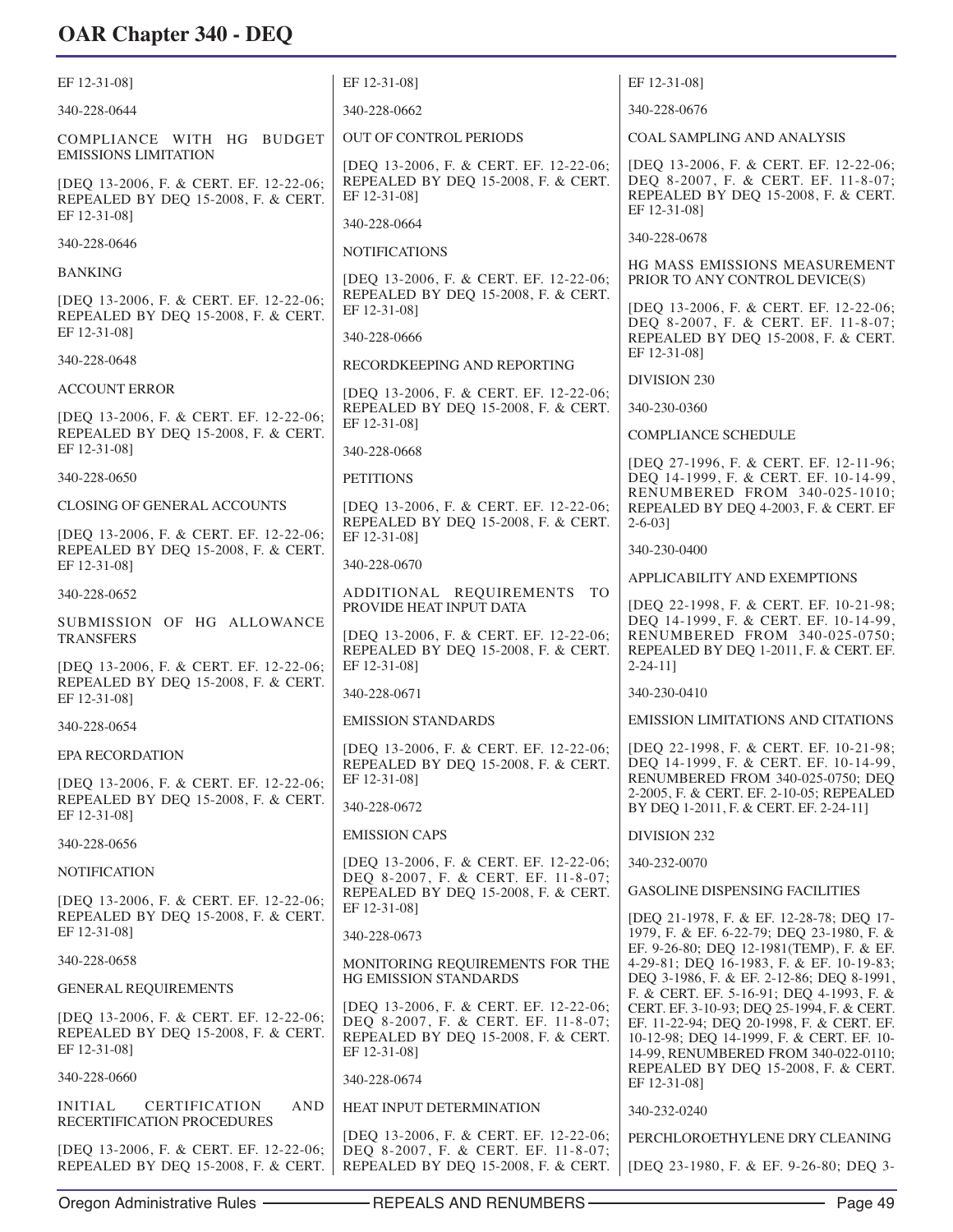| 1986, F. & EF. 2-12-86; DEQ 8-1991, F. &<br>CERT. EF. 5-16-91; DEQ 4-1993, F. & CERT.                                                                                        | $4-16-15$ ]                                                                                                                                            | 025-0355; REPEALED BY DEQ 7-2015, F. &<br>CERT. EF. 4-16-15]                                                                              |
|------------------------------------------------------------------------------------------------------------------------------------------------------------------------------|--------------------------------------------------------------------------------------------------------------------------------------------------------|-------------------------------------------------------------------------------------------------------------------------------------------|
| EF. 3-10-93; DEQ 14-1999, F. & CERT. EF.                                                                                                                                     | 340-234-0310                                                                                                                                           | 340-234-0410                                                                                                                              |
| 10-14-99, RENUMBERED FROM 340-022-<br>0220; REPEALED BY DEQ 15-2001, F. &                                                                                                    | <b>EMISSION LIMITATIONS</b>                                                                                                                            | MINIMUM EMISSION STANDARDS                                                                                                                |
| CERT. EF. 12-26-01]                                                                                                                                                          | [DEQ 2-1990, F. & CERT. EF. 1-24-90; DEQ<br>4-1993, F. & CERT. EF. 3-10-93; DEQ 22-                                                                    |                                                                                                                                           |
| <b>DIVISION 234</b>                                                                                                                                                          | 1995, F. & CERT. EF. 10-6-95; DEQ 14-1999,<br>F. & CERT. EF. 10-14-99, RENUMBERED                                                                      | [DEQ 32, F. 11-23-71, EF. 12-15-71; DEQ 15-<br>1980, F. & EF. 5-23-80; DEQ 4-1993, F. &                                                   |
| 340-234-0110                                                                                                                                                                 | FROM 340-025-0224; REPEALED BY DEQ<br>7-2015, F. & CERT. EF. 4-16-15]                                                                                  | CERT. EF. 3-10-93; DEQ 14-1999, F. & CERT.<br>EF. 10-14-99, RENUMBERED FROM 340-                                                          |
| AUTHORIZATION TO OPERATE A<br>WIGWAM BURNER                                                                                                                                  | 340-234-0320                                                                                                                                           | 025-0360; REPEALED BY DEQ 7-2015, F. &<br>CERT. EF. 4-16-15]                                                                              |
| [DEQ 37, F. 2-15-72, EF. 3-1-72; DEQ 4-1993,                                                                                                                                 | MORE RESTRICTIVE EMISSION LIMITS                                                                                                                       | 340-234-0420                                                                                                                              |
| F. & CERT. EF. 3-10-93; DEQ 14-1999, F. &<br>CERT. EF. 10-14-99, RENUMBERED FROM                                                                                             | [DEQ 2-1990, F. & CERT. EF. 1-24-90; DEQ<br>4-1993, F. & CERT. EF. 3-10-93; DEQ 14-                                                                    | MONITORING AND REPORTING                                                                                                                  |
| 340-025-0015; REPEALED BY DEQ 8-2007,<br>F. & CERT. EF. 11-8-07]                                                                                                             | 1999, F. & CERT. EF. 10-14-99,<br>RENUMBERED FROM 340-025-0226;<br>REPEALED BY DEQ 7-2015, F. & CERT. EF.                                              | [DEQ 32, F. 11-23-71, EF. 12-15-71; DEQ 15-<br>1980, F. & EF. 5-23-80; DEQ 4-1993, F. &                                                   |
| 340-234-0120                                                                                                                                                                 | $4-16-15$                                                                                                                                              | CERT. EF. 3-10-93; DEQ 14-1999, F. & CERT.<br>EF. 10-14-99, RENUMBERED FROM 340-                                                          |
| <b>EMISSION</b><br><b>AND</b><br><b>OPERATION</b><br>STANDARDS FOR WIGWAM WASTE                                                                                              | 340-234-0330                                                                                                                                           | 025-0370; REPEALED BY DEQ 7-2015, F. &<br>CERT. EF. 4-16-15]                                                                              |
| <b>BURNERS</b>                                                                                                                                                               | PLANS AND SPECIFICATIONS                                                                                                                               | 340-234-0430                                                                                                                              |
| [DEQ 37, F. 2-15-72, EF. 3-1-72; DEQ 4-1993,                                                                                                                                 | [DEQ 2-1990, F. & CERT. EF. 1-24-90; DEQ<br>4-1993, F. & CERT. EF. 3-10-93; DEQ 14-                                                                    | <b>EXCEPTIONS</b>                                                                                                                         |
| F. & CERT. EF. 3-10-93; DEQ 14-1999, F. &<br>CERT. EF. 10-14-99, RENUMBERED FROM                                                                                             | 1999, F. & CERT. EF. 10-14-99,<br>RENUMBERED FROM 340-025-0228;                                                                                        | [DEQ 32, F. 11-23-71, EF. 12-15-71; DEQ 15-                                                                                               |
| 340-025-0020; REPEALED BY DEQ 8-2007,<br>F. & CERT. EF. 11-8-071                                                                                                             | REPEALED BY DEQ 7-2015, F. & CERT. EF.<br>$4-16-15$                                                                                                    | 1980, F. & EF. 5-23-80; DEQ 4-1993, F. &                                                                                                  |
| 340-234-0130                                                                                                                                                                 | 340-234-0340                                                                                                                                           | CERT. EF. 3-10-93; DEQ 14-1999, F. & CERT.<br>EF. 10-14-99, RENUMBERED FROM 340-                                                          |
| MONITORING AND REPORTING                                                                                                                                                     | <b>MONITORING</b>                                                                                                                                      | 025-0380; REPEALED BY DEQ 7-2015, F. &<br>CERT. EF. 4-16-15]                                                                              |
| [DEQ 37, F. 2-15-72, EF. 3-1-72; DEQ 4-1993,                                                                                                                                 | [DEQ 2-1990, F. & CERT. EF. 1-24-90; DEQ                                                                                                               | DIVISION 236                                                                                                                              |
| F. & CERT. EF. 3-10-93; DEQ 14-1999, F. &<br>CERT. EF. 10-14-99, RENUMBERED FROM                                                                                             | 4-1993, F. & CERT. EF. 3-10-93; DEQ 22-<br>1995, F. & CERT. EF. 10-6-95; DEQ 14-1999,                                                                  | 340-236-0100                                                                                                                              |
| 340-025-0025; REPEALED BY DEQ 8-2007,<br>F. & CERT. EF. 11-8-07]                                                                                                             | F. & CERT. EF. 10-14-99, RENUMBERED<br>FROM 340-025-0230; REPEALED BY DEQ<br>7-2015, F. & CERT. EF. 4-16-15]                                           | <b>STATEMENT OF PURPOSE</b>                                                                                                               |
| 340-234-0230                                                                                                                                                                 | 340-234-0350                                                                                                                                           | [DEQ 60, F. 12-5-73, EF. 12-25-73; DEQ 10-<br>1982, F. & EF. 6-18-82; DEQ 4-1993, F. &                                                    |
| PLANS AND SPECIFICATIONS                                                                                                                                                     | <b>REPORTING</b>                                                                                                                                       | CERT. EF. 3-10-93; DEQ 22-1995, F. & CERT.                                                                                                |
| [DEQ 50, F. 2-9-73, EF. 3-1-73; DEQ 137, F.<br>& EF. 6-10-77; DEO 4-1993, F. & CERT. EF.<br>3-10-93; DEQ 14-1999, F. & CERT. EF. 10-14-<br>99, RENUMBERED FROM 340-025-0175; | [DEQ 2-1990, F. & CERT. EF. 1-24-90; DEQ<br>4-1993, F. & CERT. EF. 3-10-93; DEQ 14-<br>1999, F. & CERT. EF. 10-14-99,<br>RENUMBERED FROM 340-025-0232; | EF. 10-6-95; DEQ 14-1999, F. & CERT. EF.<br>10-14-99, RENUMBERED FROM 340-025-<br>0255; REPEALED BY DEQ 7-2015, F. &<br>CERT. EF. 4-16-15 |
| REPEALED BY DEQ 8-2007, F. & CERT. EF.<br>$11 - 8 - 07$ ]                                                                                                                    | REPEALED BY DEQ 7-2015, F. & CERT. EF.<br>$4-16-15$ ]                                                                                                  | 340-236-0110                                                                                                                              |
| 340-234-0260                                                                                                                                                                 | 340-234-0360                                                                                                                                           | <b>APPLICABILITY</b>                                                                                                                      |
| <b>UPSET CONDITIONS</b>                                                                                                                                                      | <b>UPSET CONDITIONS</b>                                                                                                                                | [DEQ 14-1999, F. & CERT. EF. 10-14-99;<br>REPEALED BY DEQ 7-2015, F. & CERT. EF.                                                          |
|                                                                                                                                                                              | [DEQ 2-1990, F. & CERT. EF. 1-24-90; DEQ                                                                                                               | $4 - 16 - 15$                                                                                                                             |
| [DEQ 50, F. 2-9-73, EF. 3-1-73; DEQ 137, F.<br>& EF. 6-10-77; DEQ 2-1990, F. & CERT. EF.                                                                                     | 4-1993, F. & CERT. EF. 3-10-93; DEQ 14-<br>1999, F. & CERT. EF. 10-14-99,                                                                              | 340-236-0120                                                                                                                              |
| 1-24-90; DEQ 4-1993, F. & CERT. EF. 3-10-<br>93; DEQ 14-1999, F. & CERT. EF. 10-14-99,                                                                                       | RENUMBERED FROM 340-025-0234;<br>REPEALED BY DEQ 7-2015, F. & CERT. EF.                                                                                | <b>EMISSION STANDARDS</b>                                                                                                                 |
| RENUMBERED FROM 340-025-0190;<br>REPEALED BY DEQ 8-2007, F. & CERT. EF.                                                                                                      | $4-16-15$ ]<br>340-234-0400                                                                                                                            | [DEQ 60, F. 12-5-73, EF. 12-25-73; DEQ 4-<br>1980, F. & EF. 1-28-80; DEQ 10-1982, F. &                                                    |
| $11 - 8 - 07$ ]                                                                                                                                                              | STATEMENT<br>ΟF<br>POLICY<br><b>AND</b>                                                                                                                | EF. 6-18-82; DEQ 4-1993, F. & CERT. EF. 3-                                                                                                |
| 340-234-0300                                                                                                                                                                 | <b>APPLICABILITY</b>                                                                                                                                   | 10-93; DEQ 26-1995, F. & CERT. EF. 12-06-<br>96; DEQ 22-1995, F. & CERT. EF. 10-6-95;                                                     |
| <b>APPLICABILITY</b>                                                                                                                                                         | [DEQ 32, F. 11-23-71, EF. 12-15-71; DEQ 15-                                                                                                            | DEQ 26-1995, F. & CERT. EF. 12-6-95; DEQ<br>2-1999, F. & CERT. EF. 2-5-99; DEQ 14-1999,                                                   |
| [DEQ 14-1999, F. & CERT. EF. 10-14-99;                                                                                                                                       | 1980, F. & EF. 5-23-80; DEQ 4-1993, F. &<br>CERT. EF. 3-10-93; DEQ 14-1999, F. & CERT.                                                                 | F. & CERT. EF. 10-14-99, RENUMBERED                                                                                                       |

REPEALED BY DEQ 7-2015, F. & CERT. EF.

EF. 10-14-99, RENUMBERED FROM 340-

FROM 340-025-0265; REPEALED BY DEQ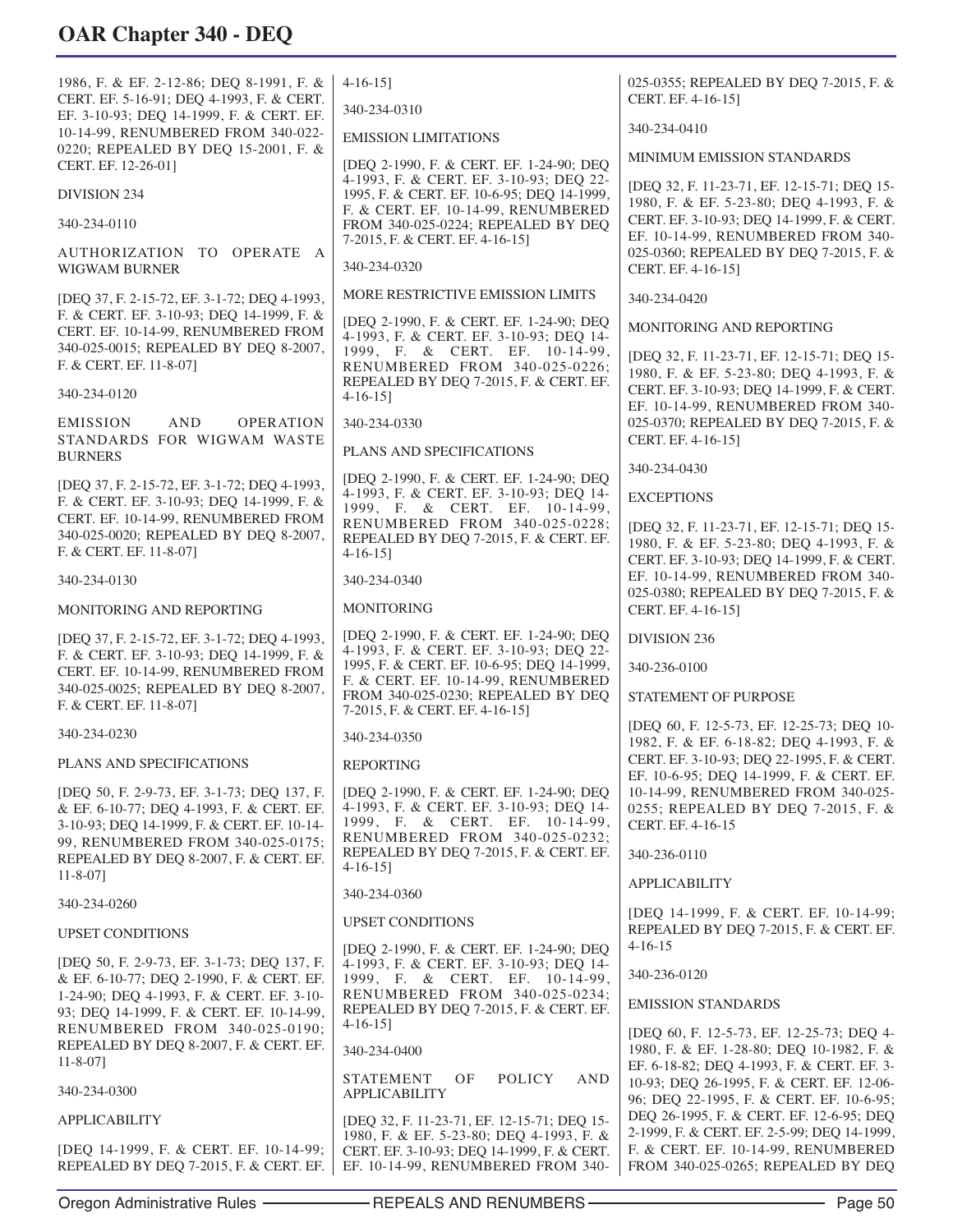7-2015, F. & CERT. EF. 4-16-15

340-236-0130

SPECIAL PROBLEM AREAS

[DEQ 60, F. 12-5-73, EF. 12-25-73; DEQ 4- 1993, F. & CERT. EF. 3-10-93; DEQ 14-1999, F. & CERT. EF. 10-14-99, RENUMBERED FROM 340-025-0270; REPEALED BY DEQ 7-2015, F. & CERT. EF. 4-16-15

340-236-0140

MONITORING

[DEQ 60, F. 12-5-73, EF. 12-25-73; DEQ 10- 1982, F. & EF. 6-18-82; DEQ 4-1993, F. & CERT. EF. 3-10-93; DEQ 26-1995, F. & CERT. EF. 12-06-95; DEQ 18-1998, F. & CERT. EF. 10-5-98; DEQ 14-1999, F. & CERT. EF. 10-14- 99, RENUMBERED FROM 340-025-0280; REPEALED BY DEQ 7-2015, F. & CERT. EF. 4-16-15]

340-236-0150

#### REPORTING

[DEQ 60, F. 12-5-73, EF. 12-25-73; DEQ 10- 1982, F. & EF. 6-18-82; DEQ 4-1993, F. & CERT. EF. 3-10-93; DEQ 18-1998, F. & CERT. EF. 10-5-98; DEQ 14-1999, F. & CERT. EF. 10-14-99, RENUMBERED FROM 340-025- 0285;REPEALED BY DEQ 7-2015, F. & CERT. EF. 4-16-15]

340-236-0200

STATEMENT OF PURPOSE

[DEQ 37, F. 2-15-72, EF. 3-1-72; DEQ 4-1993, F. & CERT. EF. 3-10-93; DEQ 22-1995, F. & CERT. EF. 10-6-95; DEQ 14-1999, F. & CERT. EF. 10-14-99, RENUMBERED FROM 340- 025-0405; REPEALED BY DEQ 7-2015, F. & CERT. EF. 4-16-15]

340-236-0210

#### APPLICABILITY

[DEQ 14-1999, F. & CERT. EF. 10-14-99; REPEALED BY DEQ 7-2015, F. & CERT. EF. 4-16-15]

340-236-0220

EMISSION STANDARDS

[DEQ 37, F. 2-15-72, EF. 3-1-72; DEQ 4-1993, F. & CERT. EF. 3-10-93; DEQ 14-1999, F. & CERT. EF. 10-14-99, RENUMBERED FROM 340-025-0415; REPEALED BY DEQ 7-2015, F. & CERT. EF. 4-16-15]

340-236-0230

MONITORING AND REPORTING

[DEQ 37, F. 2-15-72, EF. 3-1-72; DEQ 4-1993, F. & CERT. EF. 3-10-93; DEQ 14-1999, F. & CERT. EF. 10-14-99, RENUMBERED FROM 340-025-0430; REPEALED BY DEQ 7-2015, F. & CERT. EF. 4-16-15]

340-236-0430

PORTABLE HOT MIX ASPHALT PLANTS

[DEQ 49, F. 2-9-73, EF. 3-1-73; DEQ 5-1983, F. & EF. 4-18-83; DEQ 4-1993, F. & CERT. EF. 3-10-93; DEQ 14-1999, F. & CERT. EF. 10-14-99, RENUMBERED FROM 340-025- 0120; REPEALED BY DEQ 7-2015, F. & CERT. EF. 4-16-15]

DIVISION 238

340-238-0050

GENERAL PROVISIONS

[DEQ 97, F. 9-2-75, EF. 9-25-75; DEQ 16- 1981, F. & EF. 5-6-81; DEQ 22-1982, F. & EF. 10-21-82; DEQ 17-1983, F. & EF. 10-19-83; DEQ 16-1984, F. & EF. 8-21-84; DEQ 15- 1985, F. & EF. 10-21-85; DEQ 19-1986, F. & EF. 11-7-86; DEQ 17-1987, F. & EF. 8-24-87; DEQ 24-1989, F. & CERT. EF. 10-26-89; DEQ 17-1993, F. & CERT. EF. 11-4-93; DEQ 27- 1996, F. & CERT. EF. 12-11-96; DEQ 8-1997, F. & CERT. EF. 5-6-97; DEQ 22-1998, F. & CERT. EF. 10-21-98; DEQ 14-1999, F. & CERT. EF. 10-14-99, RENUMBERED FROM 340-025-0530; DEQ 22-2000, F. & CERT. EF. 12-18-00; DEQ 4-2003, F. & CERT. EF. 2-06- 03; DEQ 2-2006, F. & CERT. EF. 3-14-06; REPEALED BY DEQ 15-2008, F. & CERT. EF 12-31-08]

DIVISION 240

340-240-0170

CHARCOAL PRODUCING PLANTS

[DEQ 4-1978, F. & EF. 4-7-78; DEQ 14-1986, F. & EF. 6-20-86; DEQ 22-1989, F. & CERT. EF. 9-26-89; DEQ 4-1993, F. & CERT. EF. 3- 10-93; DEQ 14-1999, F. & CERT. EF. 10-14- 99, RENUMBERED FROM 340-030-0040; DEQ 6-2001, F. 6-18-01, CERT. EF. 7-1-01; REPEALED BY DEQ 7-2015, F. & CERT. EF. 4-16-15]

340-240-0200

EMISSION-LIMITS COMPLIANCE SCHEDULES

[DEQ 22-1989, F. & CERT. EF. 9-26-89; DEQ 23-1991, F. & CERT. EF. 11-13-91; DEQ 4- 1993, F. & CERT. EF. 3-10-93; DEQ 14-1999, F. & CERT. EF. 10-14-99, RENUMBERED FROM 340-030-0046; DEQ 6-2001, F. 6-18- 01, CERT. EF. 7-1-01; REPEALED BY DEQ 1-2005, F. & CERT. EF. 1-4-05]

340-240-0230

#### NEW SOURCES

[DEQ 4-1978, F. & EF. 4-7-78; DEQ 22-1988, F. & CERT. EF. 9-26-89; DEQ 4-1993, F. & CERT. EF. 3-10-93; DEQ 14-1999, F. & CERT. EF. 10-14-99, RENUMBERED FROM 340- 030-0065; DEQ 6-2001, F. 6-18-01, CERT. EF. 7-1-01; DEQ 1-2005, F. & CERT. EF. 1-4-05; REPEALED BY DEQ 7-2015, F. & CERT. EF. 4-16-15]

340-240-0240

REBUILT BOILERS

[DEQ 22-1988, F. & CERT. EF. 9-26-89; DEQ 23-1991, F. & CERT. EF. 11-13-91; DEQ 4- 1993, F. & CERT. EF. 3-10-93; DEQ 14-1999, F. & CERT. EF. 10-14-99, RENUMBERED FROM 340-030-0067; DEQ 6-2001, F. 6-18- 01, CERT. EF. 7-1-01; REPEALED BY DEQ 1-2005, F. & CERT. EF. 1-4-05]

340-240-0260 [RENUMBERED TO 340-225- 0090]

340-240-0270

DUAL-FUELING FEASIBILITY STUDY FOR WOOD-WASTE BOILERS

[DEQ 23-1991, F. & CERT. EF. 11-13-91; DEQ 4-1993, F. & CERT. EF. 3-10-93; DEQ 14-1999, F. & CERT. EF. 10-14-99, RENUMBERED FROM 340-030-0115; DEQ 6-2001, F. 6-18-01, CERT. EF. 7-1-01; REPEALED BY DEQ 1-2005, F. & CERT. EF. 1-4-05]

340-240-0310

COMPLIANCE SCHEDULE FOR EXISTING **SOURCES** 

[DEQ 14-1999, F. & CERT. EF. 10-14-99, RENUMBERED FROM 340-030-0205; DEQ 6-2001, F. 6-18-01, CERT. EF. 7-1-01; REPEALED BY DEQ 7-2015, F. & CERT. EF. 4-16-15]

DIVISION 242

340-242-0100

SPECIAL REQUIREMENTS FOR EMPLOYERS INTENDING TO COMPLY WITHOUT AN APPROVED PLAN

[DEQ 17-1996, F. & CERT. EF. 8-14-96; DEQ 14-1999, F. & CERT. EF. 10-14-99, RENUMBERED FROM 340-030-0890; REPELAED BY DEQ 3-2007, F. & CERT. EF. 4-12-07]

340-242-0130

WHAT IS THE SCHEDULE EMPLOYERS MUST FOLLOW TO IMPLEMENT ECO?

[DEQ 17-1996, F. & CERT. EF. 8-14-96; DEQ 14-1999, F. & CERT. EF. 10-14-99, RENUMBERED FROM 340-030-0920; REPELAED BY DEQ 3-2007, F. & CERT. EF. 4-12-07]

340-242-0700

APPLICABILITY

[DEQ 13-1995, F. & CERT. EF. 5-25-95; DEQ 14-1999, F. & CERT. EF. 10-14-99, RENUMBERED FROM 340-022-0900; REPEALED BY DEQ 7-2015, F. & CERT. EF.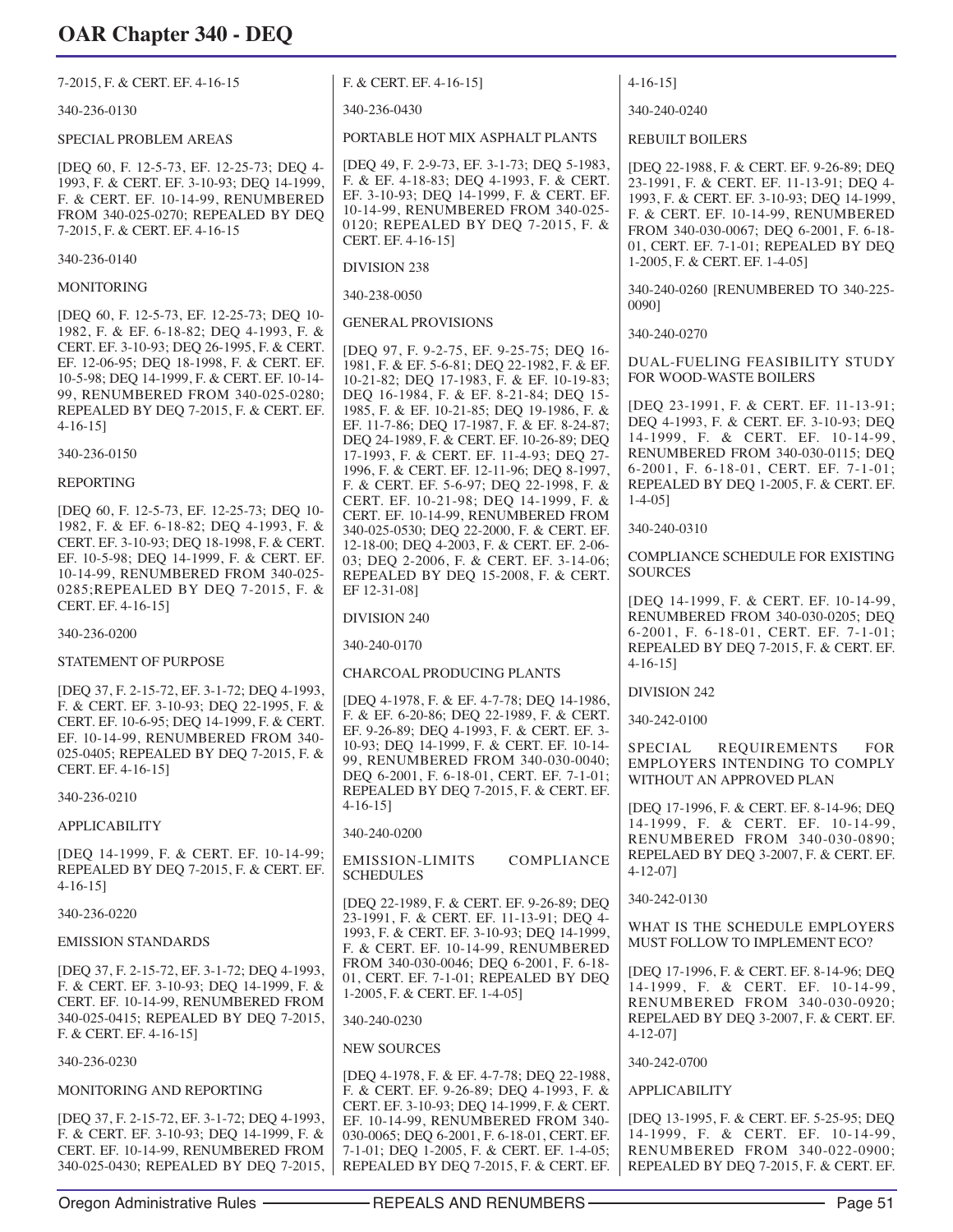| $4-16-15$ ]                                                                                                                                                                                                     | $4-16-15$ ]                                                                                                                                                                            | EF 12-31-08]                                                                                                                                                           |
|-----------------------------------------------------------------------------------------------------------------------------------------------------------------------------------------------------------------|----------------------------------------------------------------------------------------------------------------------------------------------------------------------------------------|------------------------------------------------------------------------------------------------------------------------------------------------------------------------|
| 340-242-0710                                                                                                                                                                                                    | 340-242-0780                                                                                                                                                                           | 340-244-0150                                                                                                                                                           |
| <b>DEFINITIONS</b>                                                                                                                                                                                              | EXEMPTION FROM DISCLOSURE TO                                                                                                                                                           | <b>REVIEW OF BASE YEAR EMISSIONS</b>                                                                                                                                   |
| [DEQ 13-1995, F. & CERT. EF. 5-25-95; DEQ<br>16-1996, F. & CERT. EF. 8-14-96; DEQ 14-<br>1999, F. & CERT. EF. 10-14-99,<br>RENUMBERED FROM 340-022-0910;<br>REPEALED BY DEQ 7-2015, F. & CERT. EF.<br>$4-16-15$ | THE PUBLIC<br>[DEQ 13-1995, F. & CERT. EF. 5-25-95; DEQ<br>14-1999, F. & CERT. EF. 10-14-99,<br>RENUMBERED FROM 340-022-1120;<br>REPEALED BY DEQ 7-2015, F. & CERT. EF.<br>$4-16-15$ ] | [DEQ 13-1993, F. & CERT. EF. 9-24-93; DEQ<br>14-1999, F. & CERT. EF. 10-14-99,<br>RENUMBERED FROM 340-032-0350;<br>REPEALED BY DEQ 15-2008, F. & CERT.<br>EF 12-31-08] |
| 340-242-0720                                                                                                                                                                                                    |                                                                                                                                                                                        | 340-244-0160                                                                                                                                                           |
| SPRAY PAINT<br>STANDARDS AND<br><b>EXEMPTIONS</b>                                                                                                                                                               | 340-242-0790<br><b>FUTURE REVIEW</b>                                                                                                                                                   | EARLY REDUCTION DEMONSTRATION<br><b>EVALUATION</b>                                                                                                                     |
| [DEQ 13-1995, F. & CERT. EF. 5-25-95; DEQ<br>14-1999, F. & CERT. EF. 10-14-99,<br>RENUMBERED FROM 340-022-0920;<br>REPEALED BY DEQ 7-2015, F. & CERT. EF.<br>$4-16-15$                                          | [DEQ 13-1995, F. & CERT. EF. 5-25-95; DEQ<br>14-1999, F. & CERT. EF. 10-14-99,<br>RENUMBERED FROM 340-022-1130;<br>REPEALED BY DEQ 7-2015, F. & CERT. EF.<br>$4-16-15$ ]               | [DEQ 13-1993, F. & CERT. EF. 9-24-93; DEQ<br>14-1999, F. & CERT. EF. 10-14-99,<br>RENUMBERED FROM 340-032-0360;<br>REPEALED BY DEQ 15-2008, F. & CERT.<br>EF 12-31-08] |
| 340-242-0730                                                                                                                                                                                                    | <b>DIVISION 244</b>                                                                                                                                                                    | 340-244-0170                                                                                                                                                           |
| REQUIREMENTS FOR MANUFACTURE,                                                                                                                                                                                   | 340-244-0110                                                                                                                                                                           | APPROVAL OF APPLICATIONS<br>[DEQ 13-1993, F. & CERT. EF. 9-24-93; DEQ                                                                                                  |
| SALE AND USE OF SPRAY PAINT<br>[DEQ 13-1995, F. & CERT. EF. 5-25-95; DEQ<br>22-1996, F. & CERT. EF. 10-22-96; DEQ 14-<br>1999, F. & CERT. EF. 10-14-99,                                                         | PERMIT APPLICATION PROCEDURES<br><b>FOR EARLY REDUCTIONS</b>                                                                                                                           | 14-1999, F. & CERT. EF. 10-14-99,<br>RENUMBERED FROM 340-032-0370;<br>REPEALED BY DEQ 15-2008, F. & CERT.<br>EF 12-31-08]                                              |
| RENUMBERED FROM 340-022-0930;<br>REPEALED BY DEQ 7-2015, F. & CERT. EF.                                                                                                                                         | [DEQ 13-1993, F. & CERT. EF. 9-24-93; DEQ<br>24-1994, F. & CERT. EF. 10-28-94; DEQ 14-<br>1999, F. & CERT. EF. 10-14-99,                                                               | 340-244-0180                                                                                                                                                           |
| $4-16-15$ ]                                                                                                                                                                                                     | RENUMBERED FROM 340-032-0310; DEQ                                                                                                                                                      | <b>RULES FOR SPECIAL SITUATIONS</b>                                                                                                                                    |
| 340-242-0740                                                                                                                                                                                                    | 15-2008, F. & CERT. EF 12-31-08;<br>REPEALED BY DEQ 15-2008, F. & CERT.                                                                                                                | [DEQ 13-1993, F. & CERT. EF. 9-24-93; DEQ<br>14-1999, F. & CERT. EF. 10-14-99,                                                                                         |
| RECORDKEEPING AND REPORTING<br><b>REQUIREMENTS</b>                                                                                                                                                              | EF 12-31-08]<br>340-244-0120                                                                                                                                                           | RENUMBERED FROM 340-032-0380;<br>REPEALED BY DEQ 15-2008, F. & CERT.                                                                                                   |
| [DEQ 13-1995, F. & CERT. EF. 5-25-95; DEQ<br>14-1999, F. & CERT. EF. 10-14-99,<br>RENUMBERED FROM 340-022-0940;<br>REPEALED BY DEQ 7-2015, F. & CERT. EF.<br>$4-16-15$                                          | <b>PROVISIONS</b><br><b>FOR</b><br>GENERAL<br><b>COMPLIANCE EXTENSIONS</b><br>[DEQ 13-1993, F. & CERT. EF. 9-24-93; DEQ                                                                | EF 12-31-08]<br>340-244-0230<br>ACCIDENTAL RELEASE PREVENTION                                                                                                          |
| 340-242-0750                                                                                                                                                                                                    | 24-1994, F. & CERT. EF. 10-28-94; DEQ 14-<br>1999, F. & CERT. EF. 10-14-99,                                                                                                            | [DEQ 13-1993, F. & CERT. EF. 9-24-93; DEQ<br>18-1993, F. & CERT. EF. 11-4-93; DEQ 24-                                                                                  |
| <b>TESTING</b><br><b>INSPECTION</b><br><b>AND</b><br><b>REQUIREMENTS</b>                                                                                                                                        | RENUMBERED FROM 340-032-0320; DEQ<br>2-2005, F. & CERT. EF. 2-10-05; REPEALED<br>BY DEQ 15-2008, F. & CERT. EF 12-31-08]                                                               | 1994, F. & CERT. EF. 10-28-94; DEQ 18-<br>1998, F. & CERT. EF. 10-5-98; DEO 14-1999,<br>F. & CERT. EF. 10-14-99, RENUMBERED                                            |
| [DEQ 13-1995, F. & CERT. EF. 5-25-95; DEQ<br>14-1999, F. & CERT. EF. 10-14-99,<br>RENUMBERED FROM 340-022-0950;                                                                                                 | 340-244-0130                                                                                                                                                                           | FROM 340-032-5400; DEQ 11-2000, F. &<br>CERT. EF. 7-27-00; DEQ 15-2001, F. & CERT.<br>EF. 12-26-01; DEQ 4-2003, F. & CERT. EF. 2-                                      |
| REPEALED BY DEQ 7-2015, F. & CERT. EF.<br>$4-16-15$                                                                                                                                                             | OF<br>EARLY<br><b>DETERMINATION</b><br>REDUCTIONS UNIT                                                                                                                                 | 06-03; DEQ 2-2005, F. & CERT. EF. 2-10-05;<br>REPEALED BY DEQ 4-2013, F. & CERT. EF.<br>$3 - 27 - 13$                                                                  |
| 340-242-0760                                                                                                                                                                                                    | [DEQ 13-1993, F. & CERT. EF. 9-24-93; DEQ<br>24-1994, F. & CERT. EF. 10-28-94; DEQ 14-                                                                                                 | DIVISION 248                                                                                                                                                           |
| <b>APPLICABILITY</b>                                                                                                                                                                                            | 1999, F. & CERT. EF. 10-14-99,                                                                                                                                                         | 340-248-0200                                                                                                                                                           |
| [DEQ 13-1995, F. & CERT. EF. 5-25-95; DEQ<br>14-1999, F. & CERT. EF. 10-14-99,                                                                                                                                  | RENUMBERED FROM 340-032-0330;<br>REPEALED BY DEQ 15-2008, F. & CERT.<br>EF 12-31-08]                                                                                                   | <b>APPLICABILITY</b>                                                                                                                                                   |
| RENUMBERED FROM 340-022-1100;<br>REPEALED BY DEQ 7-2015, F. & CERT. EF.<br>$4-16-15$ ]                                                                                                                          | 340-244-0140                                                                                                                                                                           | [DEQ 14-1999, F. & CERT. EF. 10-14-99;<br>REPEALED BY DEQ 1-2002, F. & CERT. EF.<br>$2 - 4 - 02$ ]                                                                     |
| 340-242-0770                                                                                                                                                                                                    | DEMONSTRATION<br>OF<br>EARLY<br><b>REDUCTION</b>                                                                                                                                       | DIVISION 252                                                                                                                                                           |
| <b>COMPLIANCE EXTENSIONS</b>                                                                                                                                                                                    | [DEQ 13-1993, F. & CERT. EF. 9-24-93; DEQ                                                                                                                                              | 340-252-0020                                                                                                                                                           |
| [DEQ 13-1995, F. & CERT. EF. 5-25-95; DEQ<br>14-1999, F. & CERT. EF. 10-14-99,                                                                                                                                  | 24-1994, F. & CERT. EF. 10-28-94; DEQ 14-<br>1999, F. & CERT. EF. 10-14-99,                                                                                                            | <b>APPLICABILITY</b>                                                                                                                                                   |
| RENUMBERED FROM 340-022-1110;<br>REPEALED BY DEQ 7-2015, F. & CERT. EF.                                                                                                                                         | RENUMBERED FROM 340-032-0340;<br>REPEALED BY DEQ 15-2008, F. & CERT.                                                                                                                   | [DEQ 7-1995, F. & CERT. EF. 3-29-95; DEQ<br>17-1998, F. & CERT. EF. 9-23-98; DEQ 14-                                                                                   |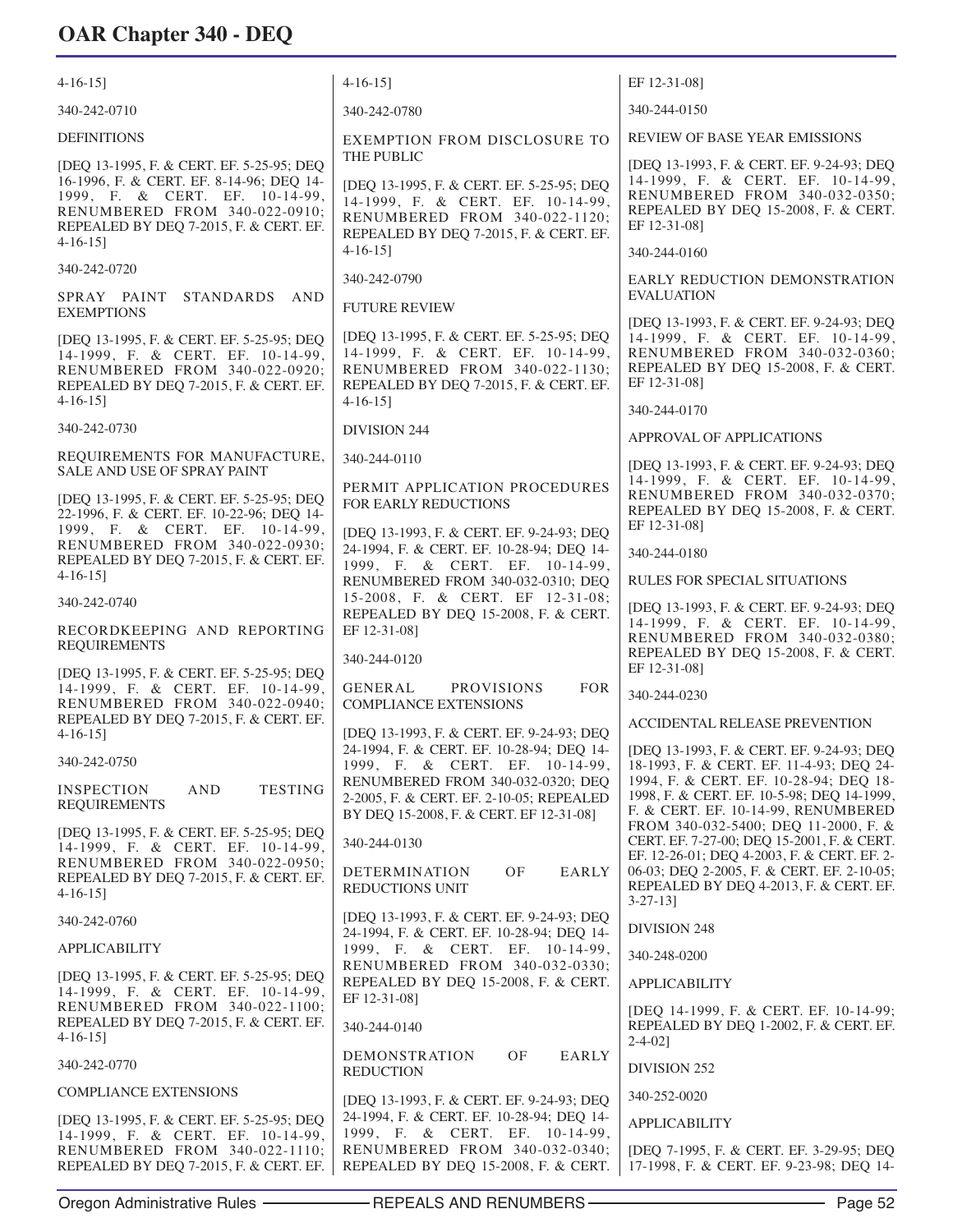| 1999, F. & CERT. EF. 10-14-99,<br>RENUMBERED FROM 340-020-0730;<br>REPEALED BY DEQ 2-2010, F. & CERT. EF.                                                                                                           | $3 - 5 - 10$                                                                                                                                                                                                      | $3 - 5 - 10$                                                                                                                                                                                                              |
|---------------------------------------------------------------------------------------------------------------------------------------------------------------------------------------------------------------------|-------------------------------------------------------------------------------------------------------------------------------------------------------------------------------------------------------------------|---------------------------------------------------------------------------------------------------------------------------------------------------------------------------------------------------------------------------|
|                                                                                                                                                                                                                     | 340-252-0120                                                                                                                                                                                                      | 340-252-0180                                                                                                                                                                                                              |
| $3 - 5 - 10$<br>340-252-0040                                                                                                                                                                                        | CRITERIA AND PROCEDURES: LATEST<br><b>EMISSIONS MODEL</b>                                                                                                                                                         | AND<br>PROCEDURES:<br>CRITERIA<br>COMPLIANCE WITH PM10 CONTROL<br><b>MEASURES</b>                                                                                                                                         |
| <b>PRIORITY</b>                                                                                                                                                                                                     | [DEQ 7-1995, F. & CERT. EF. 3-29-95; DEQ                                                                                                                                                                          | [DEQ 7-1995, F. & CERT. EF. 3-29-95; DEQ                                                                                                                                                                                  |
| [DEQ 7-1995, F. & CERT. EF. 3-29-95; DEQ<br>14-1999, F. & CERT. EF. 10-14-99,<br>RENUMBERED FROM 340-020-0740;<br>REPEALED BY DEQ 2-2010, F. & CERT. EF.<br>$3 - 5 - 10$ ]                                          | 17-1998, F. & CERT. EF. 9-23-98; DEQ 14-<br>1999, F. & CERT. EF. 10-14-99,<br>RENUMBERED FROM 340-020-0820;<br>REPEALED BY DEQ 2-2010, F. & CERT. EF.<br>$3 - 5 - 10$                                             | 17-1998, F. & CERT. EF. 9-23-98; DEQ 14-<br>1999, F. & CERT. EF. 10-14-99,<br>RENUMBERED FROM 340-020-0880;<br>REPEALED BY DEQ 2-2010, F. & CERT. EF.<br>$3 - 5 - 10$                                                     |
| 340-252-0050                                                                                                                                                                                                        | 340-252-0130                                                                                                                                                                                                      | 340-252-0190                                                                                                                                                                                                              |
| FREQUENCY<br>OF<br>CONFORMITY<br><b>DETERMINATIONS</b>                                                                                                                                                              | CRITERIA<br>PROCEDURES:<br>AND<br><b>CONSULTATION</b>                                                                                                                                                             | CRITERIA AND PROCEDURES: MOTOR<br><b>VEHICLE EMISSIONS BUDGET</b>                                                                                                                                                         |
| [DEQ 7-1995, F. & CERT. EF. 3-29-95; DEQ<br>17-1998, F. & CERT. EF. 9-23-98; DEQ 14-<br>1999, F. & CERT. EF. 10-14-99,<br>RENUMBERED FROM 340-020-0750;<br>REPEALED BY DEQ 2-2010, F. & CERT. EF.<br>$3 - 5 - 10$   | [DEQ 7-1995, F. & CERT. EF. 3-29-95; DEQ<br>17-1998, F. & CERT. EF. 9-23-98; DEQ 14-<br>1999, F. & CERT. EF. 10-14-99,<br>RENUMBERED FROM 340-020-0830;<br>REPEALED BY DEQ 2-2010, F. & CERT. EF.<br>$3 - 5 - 10$ | [DEQ 7-1995, F. & CERT. EF. 3-29-95; DEQ<br>17-1998, F. & CERT. EF. 9-23-98; DEQ 14-<br>1999, F. & CERT. EF. 10-14-99,<br>RENUMBERED FROM 340-020-0890;<br>REPEALED BY DEQ 2-2010, F. & CERT. EF.<br>$3 - 5 - 10$         |
| 340-252-0080                                                                                                                                                                                                        | 340-252-0140                                                                                                                                                                                                      | 340-252-0200                                                                                                                                                                                                              |
| RELATIONSHIP OF TRANSPORTATION<br>PLAN AND TIP CONFORMITY WITH THE<br><b>NEPA PROCESS</b>                                                                                                                           | <b>CRITERIA AND PROCEDURES: TIMELY</b><br><b>IMPLEMENTATION OF TCMS</b>                                                                                                                                           | CRITERIA AND PROCEDURES: EMISSION<br>REDUCTIONS IN AREAS WITHOUT<br>MOTOR VEHICLE EMISSIONS BUDGETS                                                                                                                       |
| [DEQ 7-1995, F. & CERT. EF. 3-29-95; DEQ<br>17-1998, F. & CERT. EF. 9-23-98; DEQ 14-<br>1999, F. & CERT. EF. 10-14-99,<br>RENUMBERED FROM 340-020-0780;<br>REPEALED BY DEQ 2-2010, F. & CERT. EF.<br>$3 - 5 - 10$ ] | [DEQ 7-1995, F. & CERT. EF. 3-29-95; DEQ<br>17-1998, F. & CERT. EF. 9-23-98; DEQ 14-<br>1999, F. & CERT. EF. 10-14-99,<br>RENUMBERED FROM 340-020-0840;<br>REPEALED BY DEQ 2-2010, F. & CERT. EF.<br>$3 - 5 - 10$ | [DEQ 7-1995, F. & CERT. EF. 3-29-95; DEQ<br>17-1998, F. & CERT. EF. 9-23-98; DEQ 14-<br>1999, F. & CERT. EF. 10-14-99,<br>RENUMBERED FROM 340-020-0900;<br>REPEALED BY DEQ 2-2010, F. & CERT. EF.<br>$3 - 5 - 10$         |
| 340-252-0090                                                                                                                                                                                                        | 340-252-0150                                                                                                                                                                                                      | 340-252-0210                                                                                                                                                                                                              |
| <b>FISCAL</b><br><b>CONSTRAINTS</b><br><b>FOR</b><br>TRANSPORTATION PLANS AND TIPS                                                                                                                                  | CRITERIA<br>AND<br>PROCEDURES:<br><b>CURRENTLY</b><br>CONFORMING<br><b>TRANSPORTATION PLAN AND TIP</b>                                                                                                            | CONSEQUENCES OF<br>CONTROL<br>STRATEGY IMPLEMENTATION PLAN<br><b>FAILURES</b>                                                                                                                                             |
| [DEQ 7-1995, F. & CERT. EF. 3-29-95; DEQ<br>17-1998, F. & CERT. EF. 9-23-98; DEQ 14-<br>1999, F. & CERT. EF. 10-14-99.<br>RENUMBERED FROM 340-020-0790;<br>REPEALED BY DEQ 2-2010, F. & CERT. EF.<br>$3 - 5 - 10$   | [DEQ 7-1995, F. & CERT. EF. 3-29-95; DEQ<br>17-1998, F. & CERT. EF. 9-23-98; DEQ 14-<br>1999, F. & CERT. EF. 10-14-99,<br>RENUMBERED FROM 340-020-0850;<br>REPEALED BY DEQ 2-2010, F. & CERT. EF.<br>$3 - 5 - 10$ | [DEQ 7-1995, F. & CERT. EF. 3-29-95; DEQ<br>17-1998, F. & CERT. EF. 9-23-98; DEQ 14-<br>1999, F. & CERT. EF. 10-14-99,<br>RENUMBERED FROM 340-020-0910;<br>REPEALED BY DEQ 2-2010, F. & CERT. EF.<br>$3 - 5 - 10$         |
| 340-252-0100                                                                                                                                                                                                        | 340-252-0160                                                                                                                                                                                                      | 340-252-0220                                                                                                                                                                                                              |
| CRITERIA AND PROCEDURES FOR<br>DETERMINING CONFORMITY OF<br>TRANSPORTATION PLANS, PROGRAMS,<br>AND PROJECTS: GENERAL                                                                                                | CRITERIA AND PROCEDURES: PROJECTS<br>FROM A PLAN AND TIP<br>[DEQ 7-1995, F. & CERT. EF. 3-29-95; DEQ                                                                                                              | REQUIREMENTS FOR ADOPTION OR<br>APPROVAL OF PROJECTS BY OTHER<br>RECIPIENTS OF FUNDS DESIGNATED<br>UNDER TITLE 23 U.S.C. OR THE                                                                                           |
| [DEQ 7-1995, F. & CERT. EF. 3-29-95; DEQ<br>17-1998, F. & CERT. EF. 9-23-98; DEQ 14-<br>1999, F. & CERT. EF. 10-14-99,<br>RENUMBERED FROM 340-020-0800;<br>REPEALED BY DEQ 2-2010, F. & CERT. EF.<br>$3 - 5 - 10$   | 17-1998, F. & CERT. EF. 9-23-98; DEQ 14-<br>1999, F. & CERT. EF. 10-14-99,<br>RENUMBERED FROM 340-020-0860;<br>REPEALED BY DEQ 2-2010, F. & CERT. EF.<br>$3 - 5 - 10$<br>340-252-0170                             | FEDERAL TRANSIT LAWS<br>[DEO 7-1995, F. & CERT. EF. 3-29-95; DEO<br>17-1998, F. & CERT. EF. 9-23-98; DEQ 14-<br>1999, F. & CERT. EF. 10-14-99,<br>RENUMBERED FROM 340-020-1000;<br>REPEALED BY DEQ 2-2010, F. & CERT. EF. |
| 340-252-0110                                                                                                                                                                                                        | CRITERIA<br>AND<br>PROCEDURES:                                                                                                                                                                                    | $3 - 5 - 10$                                                                                                                                                                                                              |
| CRITERIA AND PROCEDURES: LATEST<br>PLANNING ASSUMPTIONS                                                                                                                                                             | LOCALIZED CO AND PM10 VIOLATIONS<br>(HOT-SPOTS)                                                                                                                                                                   | 340-252-0240<br>PROCEDURES FOR DETERMINING                                                                                                                                                                                |
| [DEQ 7-1995, F. & CERT. EF. 3-29-95; DEQ<br>17-1998, F. & CERT. EF. 9-23-98; DEQ 14-<br>1999, F. & CERT. EF. 10-14-99,<br>RENUMBERED FROM 340-020-0810;<br>REPEALED BY DEQ 2-2010, F. & CERT. EF.                   | [DEQ 7-1995, F. & CERT. EF. 3-29-95; DEQ<br>17-1998, F. & CERT. EF. 9-23-98; DEQ 14-<br>1999, F. & CERT. EF. 10-14-99,<br>RENUMBERED FROM 340-020-0870;<br>REPEALED BY DEQ 2-2010, F. & CERT. EF.                 | <b>PM10</b><br>LOCALIZED<br>CO.<br>AND<br><b>CONCENTRATIONS</b><br>(HOT-SPOT<br><b>ANALYSIS</b> )<br>[DEQ 7-1995, F. & CERT. EF. 3-29-95; DEQ<br>17-1998, CERT. EF. 9-23-98; DEQ 14-1999, F.                              |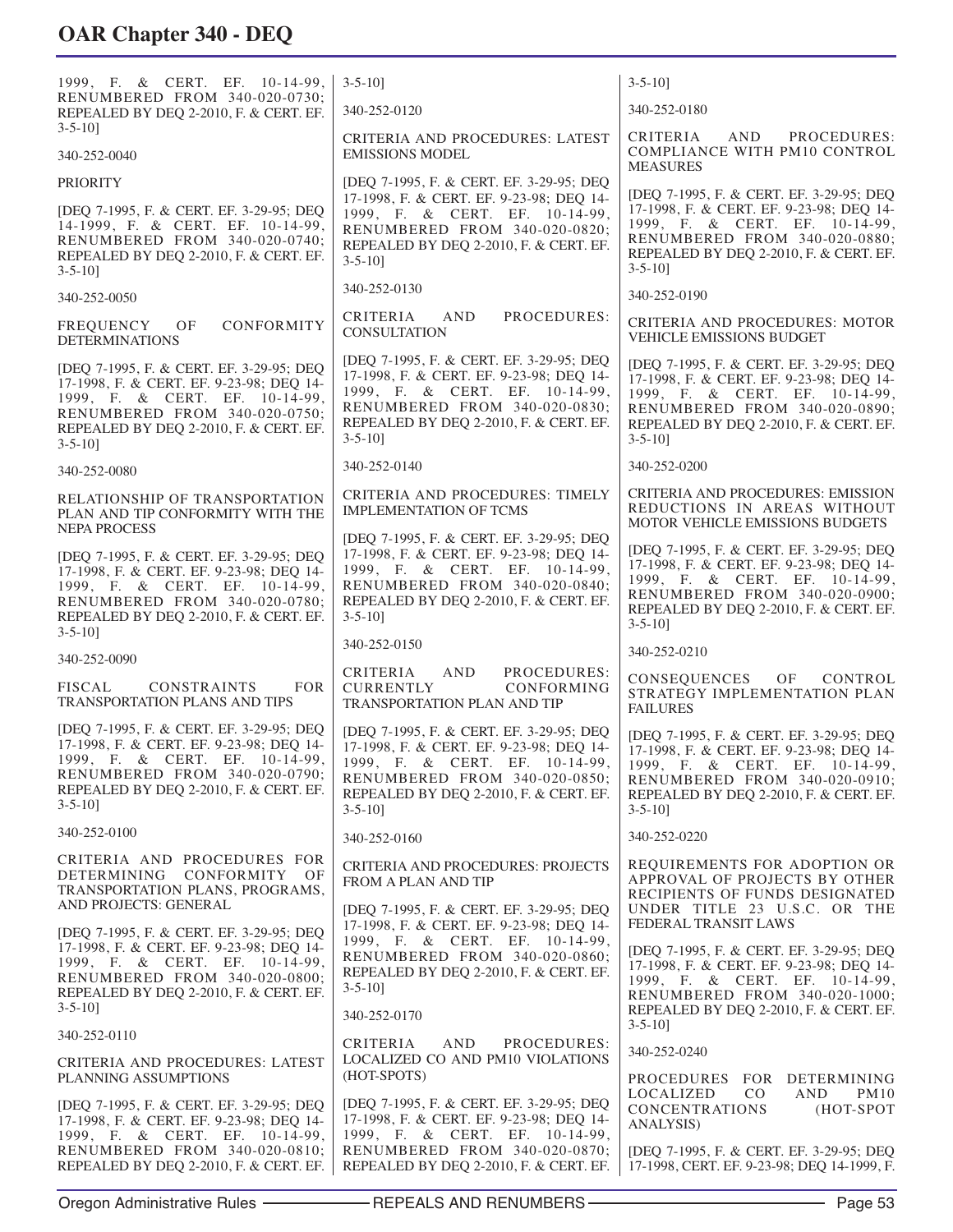| & CERT. EF. 10-14-99, RENUMBERED<br>FROM 340-020-1020; REPEALED BY DEO                                                                                                             | 2014, F. & CERT. EF. 6-26-14]                                                                                                | F. 3-10-11, CERT. EF. 3-15-11]                                                                                                                                      |
|------------------------------------------------------------------------------------------------------------------------------------------------------------------------------------|------------------------------------------------------------------------------------------------------------------------------|---------------------------------------------------------------------------------------------------------------------------------------------------------------------|
| 2-2010, F. & CERT. EF. 3-5-10]                                                                                                                                                     | 340-253-3010 [RENUMBERED TO 340-253-<br>8030]                                                                                | 340-262-0050                                                                                                                                                        |
| 340-252-0250                                                                                                                                                                       |                                                                                                                              | <b>CIVIL PENALTIES</b>                                                                                                                                              |
| <b>USING</b><br>MOTOR<br><b>VEHICLE</b><br>THE<br><b>EMISSIONS</b><br><b>BUDGET</b><br>IN<br><b>THE</b><br>APPLICABLE IMPLEMENTATION PLAN<br><b>IMPLEMENTATION</b><br>PLAN<br>(OR) | 340-253-3020 [RENUMBERED TO 340-253-<br>80401<br>340-253-3030 [RENUMBERED TO 340-253-<br>8060]                               | [DEQ 25-1991, F. & CERT. EF. 11-13-91;<br>DEQ 4-1993, F. & CERT. EF. 3-10-93; DEQ<br>14-1999, F. & CERT. EF. 10-14-99,<br>RENUMBERED FROM 340-034-0020;             |
| SUBMISSION)                                                                                                                                                                        | 340-253-3040 [RENUMBERED TO 340-253-                                                                                         | REPEALED BY DEQ 2-2011, F. 3-10-11,<br>CERT. EF. 3-15-11]                                                                                                           |
| [DEQ 7-1995, F. & CERT. EF. 3-29-95; DEQ<br>17-1998, F. & CERT. EF. 9-23-98; DEQ 14-                                                                                               | 8070]                                                                                                                        | 340-262-0100                                                                                                                                                        |
| 1999, F. & CERT. EF. 10-14-99,<br>RENUMBERED FROM 340-020-1030;<br>REPEALED BY DEQ 2-2010, F. & CERT. EF.<br>$3 - 5 - 10$                                                          | 340-253-3050 [RENUMBERED TO 340-253-<br>80801                                                                                | <b>APPLICABILITY</b><br>[DEQ 4-1993, F. & CERT. EF. 3-10-93; DEQ                                                                                                    |
| 340-252-0260                                                                                                                                                                       | DIVISION 262                                                                                                                 | 1-1994, F. & CERT. EF. 1-3-94; DEQ 14-1999,<br>F. & CERT. EF. 10-14-99, RENUMBERED                                                                                  |
| ENFORCEABILITY OF DESIGN CONCEPT                                                                                                                                                   | 340-262-0010                                                                                                                 | FROM 340-034-0045; REPEALED BY DEQ<br>2-2011, F. 3-10-11, CERT. EF. 3-15-11]                                                                                        |
| AND SCOPE AND PROJECT-LEVEL<br>MITIGATION AND CONTROL MEASURES                                                                                                                     | <b>PURPOSE</b>                                                                                                               | 340-262-0110                                                                                                                                                        |
| [DEQ 7-1995, F. & CERT. EF. 3-29-95; DEQ<br>17-1998, F. & CERT. EF. 9-23-98; DEQ 14-<br>1999, F. & CERT. EF. 10-14-99,                                                             | [DEQ 25-1991, F. & CERT. EF. 11-13-91;<br>DEQ 4-1993, F. & CERT. EF. 3-10-93; DEQ<br>14-1999, F. & CERT. EF. 10-14-99,       | PERFORMANCE<br><b>EMISSIONS</b><br>STANDARDS AND CERTIFICATION                                                                                                      |
| RENUMBERED FROM 340-020-1040;<br>REPEALED BY DEQ 2-2010, F. & CERT. EF.<br>$3 - 5 - 10$                                                                                            | RENUMBERED FROM 340-034-0001;<br>REPEALED BY DEQ 2-2011, F. 3-10-11,<br>CERT. EF. 3-15-11]                                   | [DEQ 11-1984, F. & EF. 6-26-84; DEQ 5-<br>1990, F. 3-7-90, CERT. EF. 7-1-90; DEQ 25-<br>1991, F. & CERT. EF. 11-13-91,                                              |
| 340-252-0270                                                                                                                                                                       | 340-262-0020                                                                                                                 | RENUMBERED FROM 340-021-0115; DEQ<br>4-1993, F. & CERT. EF. 3-10-93; DEQ 1-1994,                                                                                    |
| <b>EXEMPT PROJECTS</b>                                                                                                                                                             | <b>DEFINITIONS</b>                                                                                                           | F. & CERT. EF. 1-3-94; DEQ 14-1999, F. &<br>CERT. EF. 10-14-99, RENUMBERED FROM                                                                                     |
| [DEQ 7-1995, F. & CERT. EF. 3-29-95; DEQ<br>17-1998, F. & CERT. EF. 9-23-98; DEQ 14-                                                                                               | [DEQ 11-1984, F. & EF. 6-26-84; DEQ 5-<br>1990, F. 3-7-90, CERT. EF. 7-1-90; DEQ 25-                                         | 340-034-0050; REPEALED BY DEQ 2-2011,<br>F. 3-10-11, CERT. EF. 3-15-11]                                                                                             |
| 1999, F. & CERT. EF. 10-14-99,<br>RENUMBERED FROM 340-020-1050;                                                                                                                    | 1991, F. & CERT. EF. 11-13-91,<br>RENUMBERED FROM 340-021-0100; DEQ                                                          | 340-262-0120                                                                                                                                                        |
| REPEALED BY DEQ 2-2010, F. & CERT. EF.<br>$3 - 5 - 10$                                                                                                                             | 4-1993, F. & CERT. EF. 3-10-93; DEQ 1-1994,<br>F. & CERT. EF. 1-3-94; DEQ 14-1999, F. &                                      | <b>GENERAL CERTIFICATION PROCEDURES</b>                                                                                                                             |
| 340-252-0280                                                                                                                                                                       | CERT. EF. 10-14-99, RENUMBERED FROM                                                                                          | [DEQ 11-1984, F. & EF. 6-26-84; DEQ 5-<br>1990, F. 3-7-90, CERT. EF. 7-1-90; DEQ 25-                                                                                |
| PROJECTS EXEMPT FROM REGIONAL<br><b>EMISSIONS ANALYSES</b>                                                                                                                         | 340-034-0005; REPEALED BY DEQ 2-2011,<br>F. 3-10-11, CERT. EF. 3-15-11]                                                      | 1991, F. & CERT. EF. 11-13-91,<br>RENUMBERED FROM 340-021-0125; DEQ<br>4-1993, F. & CERT. EF. 3-10-93; DEQ 1-1994,                                                  |
| [DEQ 7-1995, F. & CERT. EF. 3-29-95; DEQ                                                                                                                                           | 340-262-0030                                                                                                                 | F. & CERT. EF. 1-3-94; DEQ 14-1999, F. &<br>CERT. EF. 10-14-99, RENUMBERED FROM                                                                                     |
| 17-1998, F. & CERT. EF. 9-23-98; DEQ 14-<br>1999, F. & CERT. EF. 10-14-99,<br>RENUMBERED FROM 340-020-1060;                                                                        | <b>REQUIREMENTS</b><br>FOR<br><b>SALE</b><br>OF<br><b>WOODSTOVES</b>                                                         | 340-034-0060; REPEALED BY DEQ 2-2011,<br>F. 3-10-11, CERT. EF. 3-15-11]                                                                                             |
| REPEALED BY DEQ 2-2010, F. & CERT. EF.<br>$3 - 5 - 10$                                                                                                                             | [DEQ 11-1984, F. & EF. 6-26-84; DEQ 5-<br>1990, F. 3-7-90, CERT. EF. 7-1-90; DEQ 25-                                         | 340-262-0130                                                                                                                                                        |
| 340-252-0290                                                                                                                                                                       | 1991, F. & CERT. EF. 11-13-91,                                                                                               | <b>LABELING REQUIREMENTS</b>                                                                                                                                        |
| TRAFFIC SIGNAL SYNCHRONIZATION<br><b>PROJECTS</b>                                                                                                                                  | RENUMBERED FROM 340-021-0105; DEQ<br>4-1993, F. & CERT. EF. 3-10-93; DEQ 1-1994,<br>F. & CERT. EF. 1-3-94; DEQ 14-1999, F. & | [DEQ 11-1984, F. & EF. 6-26-84; DEQ 5-<br>1990, F. 3-7-90, CERT. EF. 7-1-90; DEQ 25-<br>1991, F. & CERT. EF. 11-13-91,                                              |
| [DEQ 7-1995, F. & CERT. EF. 3-29-95; DEQ<br>17-1998, F. & CERT. EF. 9-23-98; DEQ 14-<br>1999, F. & CERT. EF. 10-14-99,<br>RENUMBERED FROM 340-020-1070;                            | CERT. EF. 10-14-99, RENUMBERED FROM<br>340-034-0010; REPEALED BY DEQ 2-2011,<br>F. 3-10-11, CERT. EF. 3-15-11]               | RENUMBERED FROM 340-021-0135; DEQ<br>4-1993, F. & CERT. EF. 3-10-93; DEQ 1-1994,<br>F. & CERT. EF. 1-3-94; DEQ 14-1999, F. &<br>CERT. EF. 10-14-99, RENUMBERED FROM |
| REPEALED BY DEQ 2-2010, F. & CERT. EF.<br>$3 - 5 - 10$                                                                                                                             | 340-262-0040                                                                                                                 | 340-034-0070; REPEALED BY DEQ 2-2011,<br>F. 3-10-11, CERT. EF. 3-15-11]                                                                                             |
| DIVISION 253                                                                                                                                                                       | <b>EXEMPTIONS</b>                                                                                                            | 340-262-0200                                                                                                                                                        |
| 340-253-3000                                                                                                                                                                       | [DEQ 11-1984, F. & EF. 6-26-84; DEQ 5-<br>1990, F. 3-7-90, CERT. EF. 7-1-90; DEQ 25-                                         | <b>APPLICABILITY</b>                                                                                                                                                |
| TABLES USED FOR THE OREGON CLEAN                                                                                                                                                   | 1991, F. & CERT. EF. 11-13-91,                                                                                               | [DEQ 25-1991, F. & CERT. EF. 11-13-91;                                                                                                                              |
| <b>FUELS PROGRAM</b>                                                                                                                                                               | RENUMBERED FROM 340-021-0110; DEQ<br>4-1993, F. & CERT. EF. 3-10-93; DEQ 1-1994,                                             | DEQ 4-1993, F. & CERT. EF. 3-10-93; DEQ<br>10-1995, F. & CERT. EF. 5-1-95; DEQ 14-                                                                                  |

[DEQ 8-2012, F. & CERT. EF. 12-11-12; DEQ 15-2013(TEMP), F. 12-20-13, CERT. EF. 1-1- 14 THRU 6-30-14; REPEALED BY DEQ 8-

340-034-0015; REPEALED BY DEQ 2-2011, REPEALED BY DEQ 2-2011, F. 3-10-11,

F. & CERT. EF. 1-3-94; DEQ 14-1999, F. & CERT. EF. 10-14-99, RENUMBERED FROM

1999, F. & CERT. EF. 10-14-99, RENUMBERED FROM 340-034-0150;